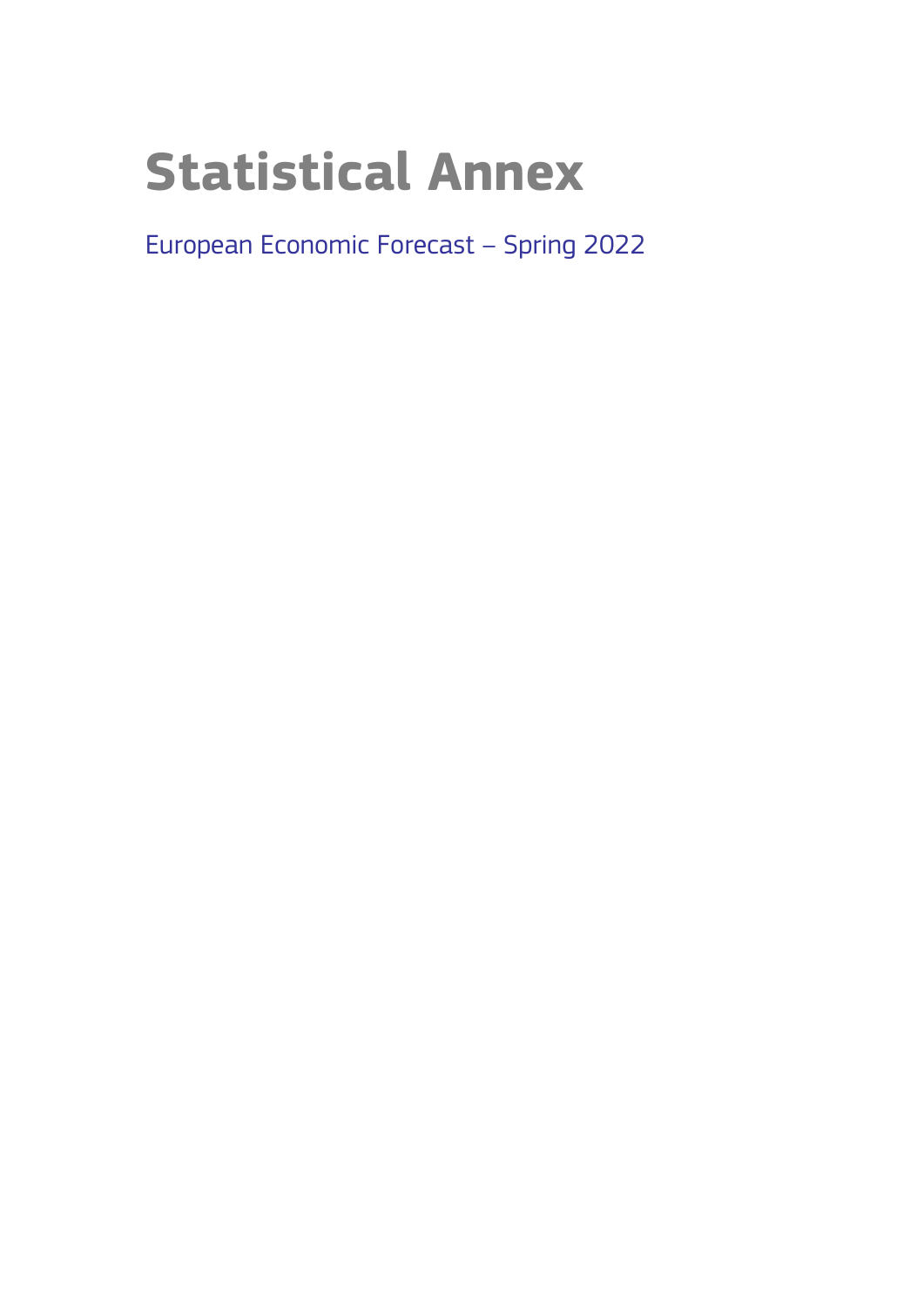# **Contents**

# Output : GDP and its components

| $\mathbf{1}$ .  | Gross domestic product               | 150 |
|-----------------|--------------------------------------|-----|
| 2.              | Profiles (q-o-q) of quarterly GDP    | 150 |
| 3.              | Profiles (y-o-y) of quarterly GDP    | 151 |
| 4.              | GDP per capita                       | 151 |
| -5.             | Final domestic demand                | 152 |
| 6.              | Final demand                         | 152 |
| 7.              | Private consumption expenditure      | 153 |
| 8.              | Government consumption expenditure   | 153 |
| 9.              | Total investment                     | 154 |
| 10.             | Investment in construction           | 154 |
| 11.             | Investment in equipment              | 155 |
| 12.             | Public investment                    | 155 |
| 13 <sub>1</sub> | <b>Potential GDP</b>                 | 156 |
| 14.             | Output gap relative to potential GDP | 156 |

## Prices

| 15. Deflator of GDP                                          | 157 |
|--------------------------------------------------------------|-----|
| 16. Deflator of private consumption                          | 157 |
| 17. a) Harmonised consumer prices index                      | 158 |
| 17. b) All-items HICP, excluding energy and unprocessed food | 158 |
| 18. Harmonised consumer prices quarterly profiles            | 159 |
| 19. Deflator of exports of goods                             | 159 |
| 20. Deflator of imports of goods                             | 160 |
| 21. Terms of trade of goods                                  | 160 |

# Wages, population and labour market

| 22. Total population                                                      | 161 |
|---------------------------------------------------------------------------|-----|
| 23. Total employment in persons                                           | 161 |
| 24. Total employment in full-time equivalents (ES, FR, IT, NL, EA and EU) | 162 |
| 25. Unemployment rate                                                     | 162 |
| 26. Compensation of employees per head                                    | 163 |
| 27. Real compensation of employees per head                               | 163 |
| 28. Labour productivity                                                   | 164 |
| 29. Unit labour costs, whole economy                                      | 164 |
| 30. Real unit labour costs                                                | 165 |

# Exchange rates

| 31. Nominal bilateral exchange rates | 165 |
|--------------------------------------|-----|
| 32. Nominal effective exchange rates | 166 |

# General Government

|  | 33. Total expenditure | 166 |
|--|-----------------------|-----|
|--|-----------------------|-----|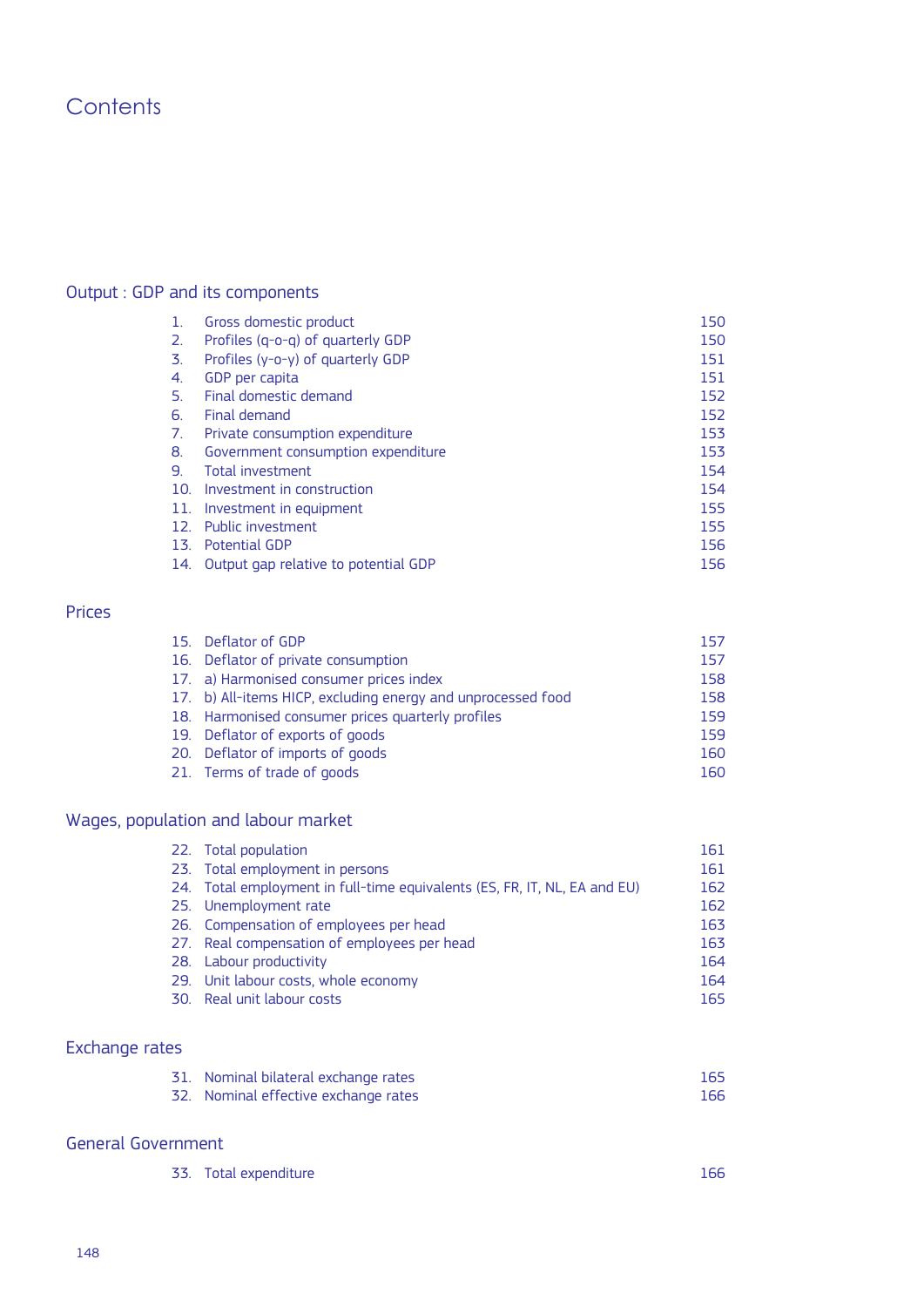## Statistical Annex

| 34. Total revenue                                                | 167 |
|------------------------------------------------------------------|-----|
| 35. Net lending $(+)$ or net borrowing $(-)$                     | 167 |
| 36. Interest expenditure                                         | 168 |
| 37. Primary balance                                              | 168 |
| 38. Cyclically-adjusted net lending $(+)$ or net borrowing $(-)$ | 169 |
| 39. Cyclically-adjusted primary balance                          | 169 |
| 40. Structural budget balance                                    | 170 |
| 41. Gross debt                                                   | 170 |

# Saving

| 42. Gross national saving              | 171 |
|----------------------------------------|-----|
| 43. Gross saving of the private sector | 171 |
| 44. Saving rate of households          | 172 |
| 45. Gross saving of general government | 172 |

# Trade and international payments

| 46. Exports of goods and services                          | 173 |
|------------------------------------------------------------|-----|
| 47. Imports of goods and services                          | 173 |
| 48. Merchandise trade balance (% of GDP)                   | 174 |
| 49. Current-account balance (% of GDP)                     | 174 |
| 50. Net lending $(+)$ or net borrowing $(-)$ of the nation | 175 |
| 51. Current-account balance (bn EUR)                       | 175 |
| 52. Export markets (goods and services)                    | 176 |
| 53. Export performance (goods and services)                | 176 |
|                                                            |     |

# World economy

| 54. World GDP                                 | 177 |
|-----------------------------------------------|-----|
| 55. World exports of goods and services       | 178 |
| 56. Export shares (goods) in EU trade         | 178 |
| 57. World imports of goods and services       | 179 |
| 58. Import shares (goods) in EU trade         | 179 |
| 59. World merchandise trade balances (bn USD) | 180 |
| 60. World current-account balances (bn USD)   | 181 |
| 61. Crude oil prices                          | 181 |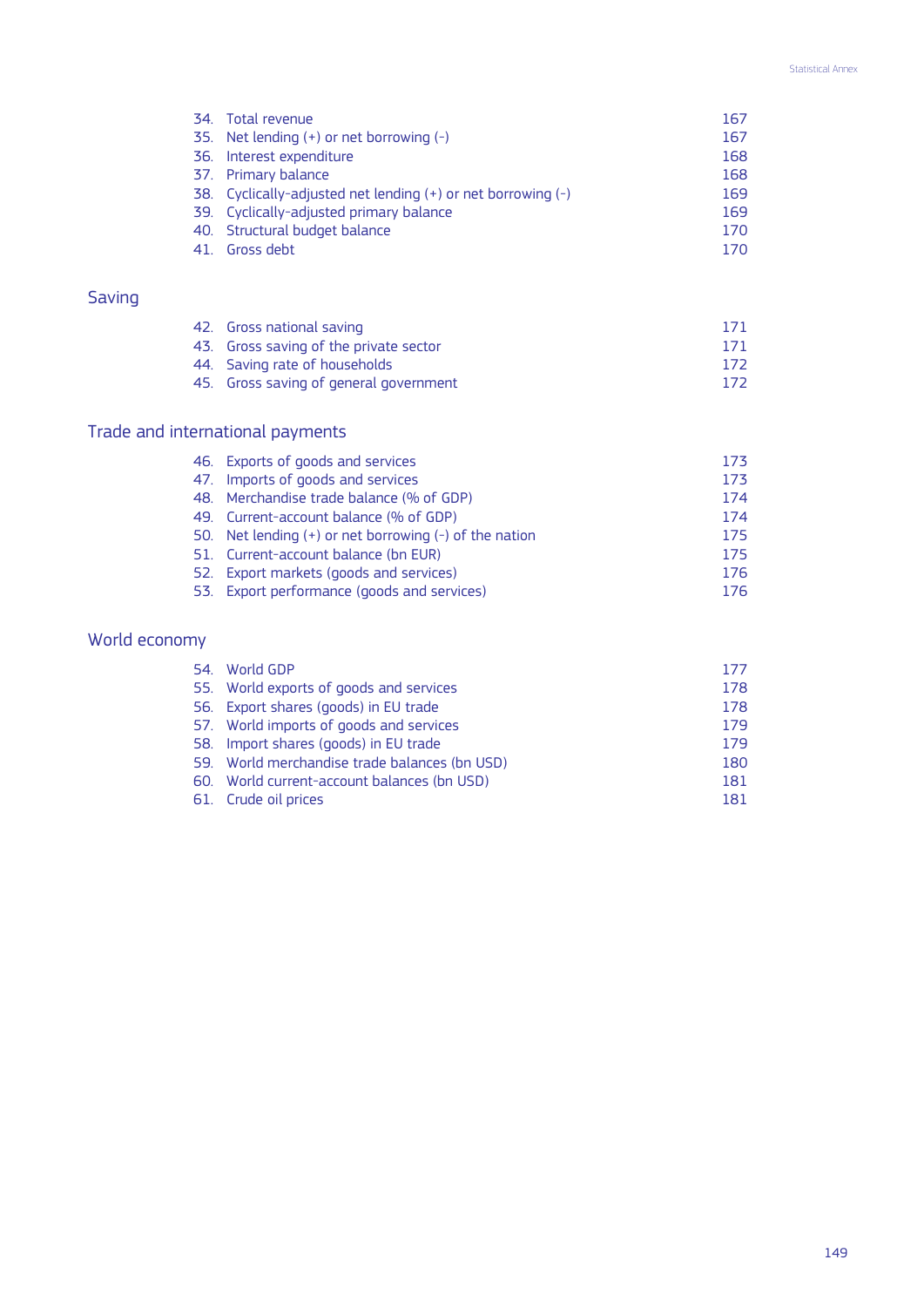## **Table 1: 29.04.2022 Gross domestic product, volume (percentage change on preceding year, 2003-2023)**

|                       |             | 5-year      |             |      |        |         |      | Spring 2022 |      |      | Autumn 2021 |      |
|-----------------------|-------------|-------------|-------------|------|--------|---------|------|-------------|------|------|-------------|------|
|                       |             | averages    |             |      |        |         |      | forecast    |      |      | forecast    |      |
|                       | $2003 - 07$ | $2008 - 12$ | $2013 - 17$ | 2018 | 2019   | 2020    | 2021 | 2022        | 2023 | 2021 | 2022        | 2023 |
| <b>Belgium</b>        | 2.6         | 0.7         | 1.4         | 1.8  | 2.1    | $-5.7$  | 6.2  | 2.0         | 1.8  | 6.0  | 2.6         | 1.9  |
| Germany               | 1.6         | 0.7         | 1.8         | 1.1  | 1.1    | $-4.6$  | 2.9  | 1.6         | 2.4  | 2.7  | 4.6         | 1.7  |
| <b>Estonia</b>        | 8.2         | $-1.7$      | 3.0         | 4.1  | 4.1    | $-3.0$  | 8.3  | 1.0         | 2.4  | 9.0  | 3.7         | 3.5  |
| Ireland               | 5.2         | $-1.4$      | 8.9         | 9.0  | 4.9    | 5.9     | 13.5 | 5.4         | 4.4  | 14.6 | 5.1         | 4.1  |
| Greece                | 4.1         | $-5.5$      | $-0.3$      | 1.7  | 1.8    | $-9.0$  | 8.3  | 3.5         | 3.1  | 7.1  | 5.2         | 3.6  |
| Spain                 | 3.5         | $-1.3$      | 1.9         | 2.3  | 2.1    | $-10.8$ | 5.1  | 4.0         | 3.4  | 4.6  | 5.5         | 4.4  |
| France                | 2.0         | 0.4         | 1.2         | 1.9  | 1.8    | $-7.9$  | 7.0  | 3.1         | 1.8  | 6.5  | 3.8         | 2.3  |
| Italy                 | 1.1         | $-1.4$      | 0.4         | 0.9  | 0.5    | $-9.0$  | 6.6  | 2.4         | 1.9  | 6.2  | 4.3         | 2.3  |
| Cyprus                | 4.5         | 0.1         | 1.3         | 5.7  | 5.3    | $-5.0$  | 5.5  | 2.3         | 3.5  | 5.4  | 4.2         | 3.5  |
| Latvia                | 9.9         | $-2.7$      | 2.7         | 4.0  | 2.5    | $-3.8$  | 4.5  | 2.0         | 2.9  | 4.7  | 5.0         | 4.0  |
| Lithuania             | 8.7         | $-0.4$      | 3.2         | 4.0  | 4.6    | $-0.1$  | 5.0  | 1.7         | 2.6  | 5.0  | 3.6         | 3.4  |
| Luxembourg            | 4.7         | 0.6         | 2.9         | 2.0  | 3.3    | $-1.8$  | 6.9  | 2.2         | 2.7  | 5.8  | 3.7         | 2.7  |
| Malta                 | 3.0         | 2.5         | 7.4         | 6.0  | 5.9    | $-8.3$  | 9.4  | 4.2         | 4.0  | 5.0  | 6.2         | 4.8  |
| <b>Netherlands</b>    | 2.3         | 0.0         | 1.7         | 2.4  | 2.0    | $-3.8$  | 5.0  | 3.3         | 1.6  | 4.0  | 3.3         | 1.6  |
| Austria               | 2.6         | 0.6         | 1.2         | 2.5  | 1.5    | $-6.7$  | 4.5  | 3.9         | 1.9  | 4.4  | 4.9         | 1.9  |
| Portugal              | 1.1         | $-1.4$      | 1.4         | 2.8  | 2.7    | $-8.4$  | 4.9  | 5.8         | 2.7  | 4.5  | 5.3         | 2.4  |
| <b>Slovenia</b>       | 4.8         | $-1.0$      | 2.4         | 4.4  | 3.3    | $-4.2$  | 8.1  | 3.7         | 3.1  | 6.4  | 4.2         | 3.5  |
| Slovakia              | 7.3         | 2.0         | 2.7         | 3.8  | 2.6    | $-4.4$  | 3.0  | 2.3         | 3.6  | 3.8  | 5.3         | 4.3  |
| <b>Finland</b>        | 3.6         | $-0.7$      | 1.0         | 1.1  | 1.2    | $-2.3$  | 3.5  | 1.6         | 1.7  | 3.4  | 2.8         | 2.0  |
| Euro area             | 2.2         | $-0.3$      | 1.5         | 1.8  | 1.6    | $-6.4$  | 5.4  | 2.7         | 2.3  | 5.0  | 4.3         | 2.4  |
| <b>Bulgaria</b>       | 6.4         | 1.4         | 1.9         | 2.7  | 4.0    | $-4.4$  | 4.2  | 2.1         | 3.1  | 3.8  | 4.1         | 3.5  |
| Czechia               | 5.5         | 0.2         | 3.0         | 3.2  | 3.0    | $-5.8$  | 3.3  | 1.9         | 2.7  | 3.0  | 4.4         | 3.2  |
| <b>Denmark</b>        | 2.0         | $-0.4$      | 2.2         | 2.0  | 2.1    | $-2.1$  | 4.7  | 2.6         | 1.8  | 4.3  | 2.7         | 2.4  |
| Croatia               | 4.8         | $-1.8$      | 1.7         | 2.9  | 3.5    | $-8.1$  | 10.2 | 3.4         | 3.0  | 8.1  | 5.6         | 3.4  |
| Hungary               | 3.5         | $-0.8$      | 3.2         | 5.4  | 4.6    | $-4.5$  | 7.1  | 3.6         | 2.6  | 7.4  | 5.4         | 3.2  |
| Poland                | 5.0         | 3.4         | 3.3         | 5.4  | 4.7    | $-2.2$  | 5.9  | 3.7         | 3.0  | 4.9  | 5.2         | 4.4  |
| Romania               | 6.5         | 0.6         | 4.5         | 4.5  | 4.2    | $-3.7$  | 5.9  | 2.6         | 3.6  | 7.0  | 5.1         | 5.2  |
| Sweden                | 3.5         | 0.7         | 2.6         | 2.0  | 2.0    | $-2.9$  | 4.8  | 2.3         | 1.4  | 3.9  | 3.5         | 1.7  |
| <b>EU</b>             | 2.4         | $-0.1$      | 1.7         | 2.1  | 1.8    | $-5.9$  | 5.4  | 2.7         | 2.3  | 5.0  | 4.3         | 2.5  |
| <b>United Kingdom</b> | 2.6         | 0.1         | 2.4         | 1.7  | 1.7    | $-9.3$  | 7.4  | 3.4         | 1.6  | 6.9  | 4.8         | 1.7  |
| Japan                 | 1.7         | $-0.3$      | 1.3         | 0.6  | $-0.2$ | $-4.5$  | 1.7  | 1.9         | 1.8  | 2.4  | 2.3         | 1.1  |
| <b>United States</b>  | 3.0         | 0.8         | 2.2         | 2.9  | 2.3    | $-3.4$  | 5.7  | 2.9         | 2.3  | 5.8  | 4.5         | 2.4  |

**Table 2: 29.04.2022 Profiles (qoq) of quarterly GDP, volume (percentage change from previous quarter, 2021-23)**

|                                                                                                 | 2021/1 | 2021/2 | 2021/3 | 2021/4 | 2022/1               | 2022/2               | 2022/3 | 2022/4 | 2023/1         | 2023/2 | 2023/3 | 2023/4 |
|-------------------------------------------------------------------------------------------------|--------|--------|--------|--------|----------------------|----------------------|--------|--------|----------------|--------|--------|--------|
| <b>Belgium</b>                                                                                  | 1.3    | 1.7    | 2.1    | 0.4    | 0.3                  | $-0.1$               | 0.0    | 0.2    | 0.5            | 0.8    | 0.8    | 0.7    |
| Germany                                                                                         | $-1.7$ | 2.2    | 1.7    | $-0.3$ | 0.2                  | $-0.2$               | 0.6    | 0.7    | 0.8            | 0.7    | 0.6    | 0.5    |
| Estonia                                                                                         | 3.3    | 2.4    | 1.0    | 1.8    | $-0.7$               | $-1.2$               | 0.2    | 0.4    | 0.8            | 0.9    | 1.0    | 1.1    |
| Ireland                                                                                         | 9.7    | 4.6    | 1.2    | $-5.4$ | $\ddot{\phantom{a}}$ | $\ddot{\phantom{a}}$ | :      |        | $\ddot{\cdot}$ |        | :      |        |
| Greece                                                                                          | 4.1    | 1.0    | 2.0    | 0.4    | t                    | ÷                    | t      |        | ÷              |        | ÷      |        |
| Spain                                                                                           | $-0.5$ | 1.1    | 2.6    | 2.2    | 0.3                  | 0.1                  | 0.4    | 0.8    | 1.1            | 1.0    | 0.9    | 0.7    |
| <b>France</b>                                                                                   | 0.2    | 1.5    | 3.0    | 0.8    | 0.0                  | 0.4                  | 0.4    | 0.4    | 0.4            | 0.5    | 0.5    | 0.5    |
| Italy                                                                                           | 0.3    | 2.7    | 2.5    | 0.7    | $-0.2$               | 0.0                  | 0.3    | 0.4    | 0.5            | 0.5    | 0.5    | 0.5    |
| Cyprus                                                                                          | 1.7    | 1.6    | 1.7    | 0.7    |                      | ÷                    |        |        |                |        |        |        |
| Latvia                                                                                          | 0.0    | 2.7    | 0.7    | 0.0    | 2.1                  | $-0.6$               | $-0.4$ | 0.6    | 0.8            | 1.2    | 1.2    | 1.2    |
| Lithuania                                                                                       | 1.7    | 1.2    | 0.7    | 1.3    | 0.9                  | $-1.3$               | $-0.1$ | 0.8    | 1.0            | 0.9    | 0.8    | 0.8    |
| Luxembourg                                                                                      | 3.8    | 0.0    | 0.5    | 0.5    | 0.6                  | 0.6                  | 0.6    | 0.7    | 0.7            | 0.7    | 0.7    | 0.7    |
| Malta                                                                                           | 3.0    | 1.0    | 3.3    | 2.3    |                      | ÷                    |        |        | ÷              |        | ÷      |        |
| <b>Netherlands</b>                                                                              | $-0.5$ | 3.8    | 2.0    | 1.0    | 0.2                  | 0.2                  | 0.4    | 0.4    | 0.4            | 0.4    | 0.4    | 0.4    |
| Austria                                                                                         | $-0.4$ | 4.1    | 3.4    | $-1.5$ | 2.5                  | $-0.3$               | 0.2    | 0.4    | 0.7            | 0.6    | 0.6    | 0.5    |
| Portugal                                                                                        | $-2.9$ | 4.4    | 2.7    | 1.7    | 2.6                  | $-1.5$               | 0.9    | 0.8    | 0.8            | 0.8    | 0.7    | 0.6    |
| Slovenia                                                                                        | 1.5    | 2.0    | 1.3    | 5.4    | 0.2                  | $-1.5$               | $-1.1$ | 0.4    | 1.5            | 1.5    | 1.5    | 1.5    |
| Slovakia                                                                                        | $-1.4$ | 1.9    | 0.4    | 0.3    | 0.6                  | $-0.4$               | 1.4    | 1.5    | 0.8            | 0.8    | 0.6    | 0.4    |
| <b>Finland</b>                                                                                  | $-0.1$ | 1.8    | 1.0    | 0.7    | 0.4                  | $-0.5$               | 0.0    | 0.5    | 0.6            | 0.6    | 0.6    | 0.4    |
| Euro area                                                                                       | $-0.1$ | 2.2    | 2.2    | 0.3    | 0.2                  | 0.1                  | 0.5    | 0.6    | 0.7            | 0.6    | 0.6    | 0.5    |
| <b>Bulgaria</b>                                                                                 | 1.8    | 0.9    | 0.8    | 1.0    | 0.2                  | 0.3                  | 0.5    | 0.6    | 0.9            | 0.9    | 0.9    | 1.0    |
| Czechia                                                                                         | $-0.3$ | 1.4    | 1.7    | 0.8    | 0.7                  | $-1.0$               | 0.2    | 0.5    | 0.8            | 1.0    | 1.2    | 1.2    |
| <b>Denmark</b>                                                                                  | $-0.1$ | 2.3    | 1.4    | 3.0    | $-0.6$               | $-0.4$               | 0.1    | 0.3    | 0.6            | 0.7    | 0.7    | 0.7    |
| Croatia                                                                                         | 7.4    | 0.9    | 1.4    | $-0.1$ | 0.6                  | 2.1                  | 1.7    | 0.9    | 0.5            | 0.2    | 0.7    | 1.6    |
| Hungary                                                                                         | 1.7    | 2.2    | 0.9    | 2.0    | 1.0                  | $-0.2$               | 0.2    | 0.7    | 0.7            | 0.7    | 0.8    | 0.9    |
| Poland                                                                                          | 1.7    | 1.9    | 2.5    | 1.6    | 1.0                  | $-0.4$               | 0.2    | 0.7    | 1.0            | 1.0    | 0.9    | 0.8    |
| Romania                                                                                         | 1.9    | 1.6    | 0.4    | $-0.1$ | 0.4                  | 1.0                  | 1.2    | 1.0    | 0.5            | 0.8    | 1.0    | 1.2    |
| Sweden                                                                                          | 1.3    | 0.7    | 1.7    | 1.0    | $-0.4$               | 0.4                  | 0.4    | 0.4    | 0.3            | 0.3    | 0.3    | 0.3    |
| <b>EU</b>                                                                                       | 0.1    | 2.1    | 2.2    | 0.5    | 0.4                  | 0.1                  | 0.5    | 0.6    | 0.7            | 0.6    | 0.6    | 0.6    |
| <b>United Kingdom</b>                                                                           | $-1.2$ | 5.6    | 0.9    | 1.3    | 0.4                  | 0.2                  | 0.6    | 0.6    | 0.4            | 0.2    | 0.3    | 0.0    |
| Japan                                                                                           | $-0.5$ | 0.6    | $-0.7$ | 1.1    | 0.3                  | 0.6                  | 0.6    | 0.6    | 0.4            | 0.4    | 0.4    | 0.3    |
|                                                                                                 | 1.5    | 1.6    | 0.6    | 1.7    | $-0.4$               | 0.9                  | 0.9    | 0.6    | 0.5            | 0.5    | 0.4    | 0.4    |
| <b>United States</b><br>Note: See note 10 for aggregation details for the EU and EA aggregates. |        |        |        |        |                      |                      |        |        |                |        |        |        |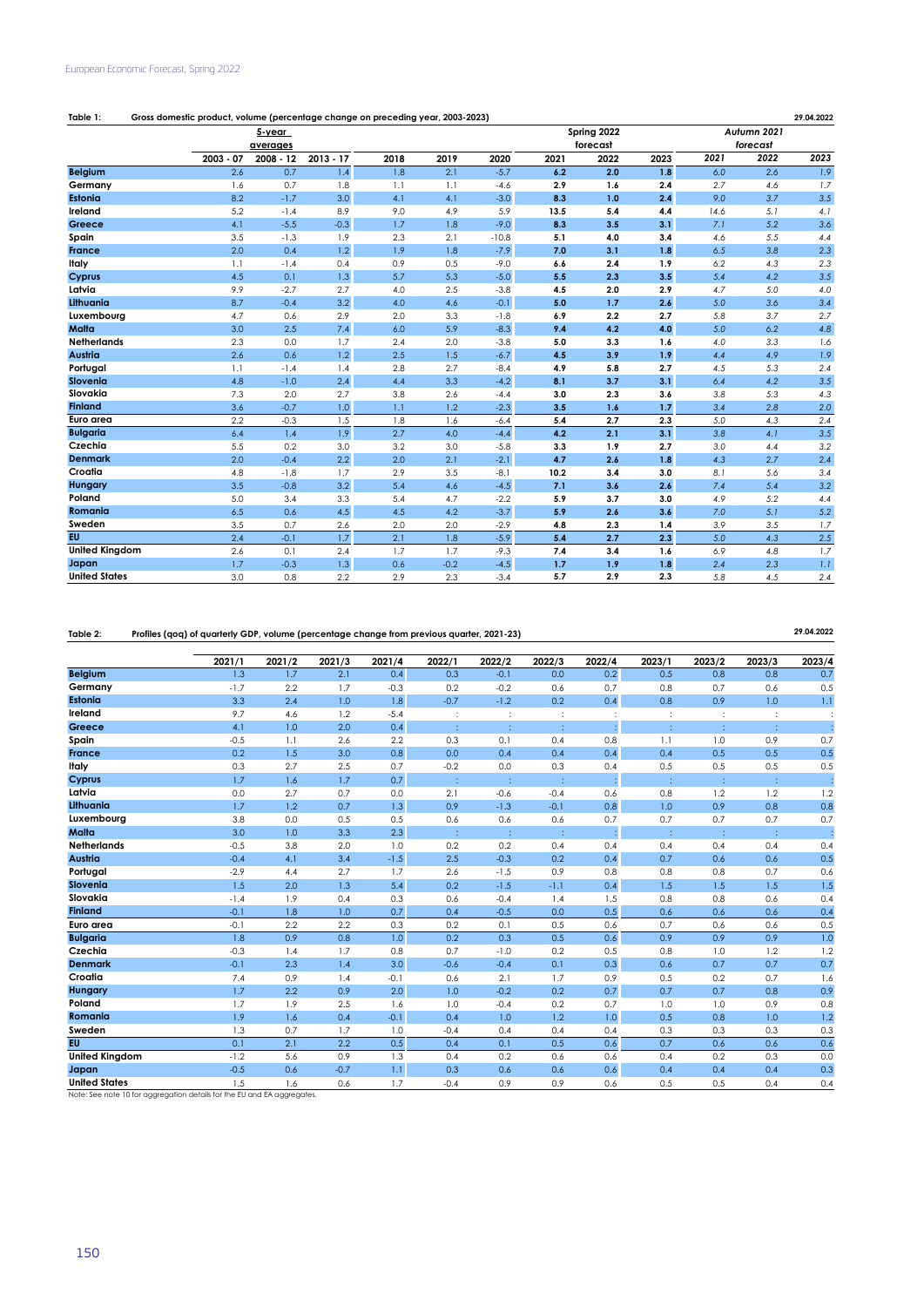| Profile (yoy) of quarterly GDP, volume (percentage change from corresponding quarter in previous year, 2021-23)<br>Table 3:<br>29.04.2022 |
|-------------------------------------------------------------------------------------------------------------------------------------------|
|-------------------------------------------------------------------------------------------------------------------------------------------|

|                                                                         | 2021/1 | 2021/2 | 2021/3 | 2021/4 | 2022/1         | 2022/2               | 2022/3 | 2022/4 | 2023/1 | 2023/2 | 2023/3 | 2023/4 |
|-------------------------------------------------------------------------|--------|--------|--------|--------|----------------|----------------------|--------|--------|--------|--------|--------|--------|
| <b>Belgium</b>                                                          | 0.1    | 15.2   | 5.1    | 5.7    | 4.6            | 2.7                  | 0.6    | 0.3    | 0.5    | 1.5    | 2.3    | 2.8    |
| Germany                                                                 | $-2.8$ | 10.4   | 2.9    | 1.8    | 3.7            | 1.3                  | 0.3    | 1.4    | 2.0    | 2.9    | 2.8    | 2.6    |
| <b>Estonia</b>                                                          | 3.1    | 12.1   | 9.3    | 8.8    | 4.5            | 0.9                  | 0.0    | $-1.3$ | 0.2    | 2.3    | 3.1    | 3.9    |
| Ireland                                                                 | 11.9   | 20.7   | 11.3   | 10.0   | $\ddot{\cdot}$ | $\ddot{\phantom{a}}$ |        |        | :      |        | ÷      |        |
| Greece                                                                  | $-1.4$ | 15.1   | 11.4   | 7.7    | ÷              | t                    | ÷      |        | ÷      |        |        |        |
| Spain                                                                   | $-4.1$ | 17.8   | 3.5    | 5.5    | 6.4            | 5.3                  | 3.0    | 1.6    | 2.4    | 3.4    | 3.9    | 3.8    |
| France                                                                  | 1.7    | 19.1   | 3.5    | 5.5    | 5.3            | 4.2                  | 1.6    | 1.2    | 1.7    | 1.8    | 1.8    | 1.9    |
| Italy                                                                   | 0.1    | 17.7   | 3.9    | 6.2    | 5.8            | 2.9                  | 0.7    | 0.5    | 1.3    | 1.9    | 2.1    | 2.2    |
| Cyprus                                                                  | $-2.0$ | 13.3   | 5.7    | 5.9    |                | ÷                    |        |        |        |        |        |        |
| Latvia                                                                  | $-0.4$ | 10.1   | 4.8    | 2.7    | 4.7            | 1.7                  | 0.8    | 1.6    | 0.4    | 2.2    | 3.8    | 4.5    |
| Lithuania                                                               | $-0.9$ | 10.6   | 5.0    | 3.1    | 5.9            | 1.5                  | 0.7    | 0.2    | 0.3    | 2.6    | 3.6    | 3.7    |
| Luxembourg                                                              | 5.6    | 12.7   | 4.8    | 4.8    | 1.6            | 2.2                  | 2.4    | 2.5    | 2.6    | 2.7    | 2.7    | 2.7    |
| Malta                                                                   | $-0.5$ | 16.0   | 12.7   | 10.0   |                |                      |        |        |        |        |        |        |
| <b>Netherlands</b>                                                      | $-2.0$ | 11.0   | 5.3    | 6.4    | 7.1            | 3.4                  | 1.7    | 1.1    | 1.4    | 1.6    | 1.6    | 1.7    |
| Austria                                                                 | $-4.1$ | 12.7   | 5.2    | 5.6    | 8.7            | 4.1                  | 0.9    | 2.8    | 1.0    | 1.9    | 2.3    | 2.4    |
| Portugal                                                                | $-5.4$ | 16.5   | 4.4    | 5.9    | 11.8           | 5.5                  | 3.6    | 2.7    | 1.0    | 3.4    | 3.2    | 3.0    |
| Slovenia                                                                | 2.6    | 15.5   | 4.7    | 10.5   | 9.2            | 5.4                  | 2.8    | $-2.1$ | $-0.9$ | 2.2    | 4.9    | 6.1    |
| Slovakia                                                                | 0.2    | 10.0   | 1.2    | 1.2    | 3.2            | 0.9                  | 2.0    | 3.2    | 3.4    | 4.6    | 3.7    | 2.5    |
| <b>Finland</b>                                                          | $-0.7$ | 7.8    | 3.6    | 3.4    | 4.0            | 1.6                  | 0.6    | 0.3    | 0.6    | 1.7    | 2.3    | 2.3    |
| Euro area                                                               | $-0.9$ | 14.6   | 4.1    | 4.7    | 5.0            | 3.0                  | 1.2    | 1.6    | 1.9    | 2.5    | 2.5    | 2.4    |
| <b>Bulgaria</b>                                                         | $-1.4$ | 7.4    | 5.0    | 4.7    | 3.1            | 2.4                  | 2.1    | 1.6    | 2.3    | 3.0    | 3.4    | 3.8    |
| Czechia                                                                 | $-2.3$ | 8.7    | 3.6    | 3.6    | 4.6            | 2.1                  | 0.6    | 0.3    | 0.4    | 2.5    | 3.5    | 4.2    |
| <b>Denmark</b>                                                          | $-0.2$ | 8.6    | 3.8    | 6.8    | 6.2            | 3.4                  | 1.9    | $-0.7$ | 0.5    | 1.7    | 2.4    | 2.8    |
| Croatia                                                                 | $-0.5$ | 16.9   | 14.6   | 9.8    | 2.8            | 4.0                  | 4.3    | 5.3    | 5.2    | 3.3    | 2.3    | 3.0    |
| Hungary                                                                 | $-1.3$ | 17.6   | 6.5    | 7.0    | 6.3            | 3.7                  | 2.9    | 1.7    | 1.5    | 2.5    | 3.1    | 3.2    |
| Poland                                                                  | $-1.0$ | 11.0   | 6.0    | 7.9    | 7.1            | 4.7                  | 2.4    | 1.5    | 1.5    | 3.0    | 3.8    | 3.8    |
| <b>Romania</b>                                                          | $-0.4$ | 12.7   | 8.0    | 3.9    | 2.3            | 1.7                  | 2.6    | 3.6    | 3.8    | 3.6    | 3.4    | 3.6    |
| Sweden                                                                  | 0.0    | 9.2    | 3.8    | 4.7    | 3.0            | 3.1                  | 1.6    | 0.9    | 1.6    | 1.5    | 1.3    | 1.2    |
| <b>EU</b>                                                               | $-0.9$ | 14.0   | 4.2    | 4.9    | 5.2            | 3.0                  | 1.4    | 1.5    | 1.9    | 2.4    | 2.6    | 2.5    |
| <b>United Kingdom</b>                                                   | $-5.5$ | 22.8   | 6.9    | 6.6    | 8.3            | 2.8                  | 2.5    | 1.8    | 1.9    | 1.9    | 1.6    | 1.0    |
| Japan                                                                   | $-1.1$ | 6.6    | 1.0    | 0.4    | 1.2            | 1.2                  | 2.3    | 1.8    | 1.9    | 1.7    | 1.5    | 1.2    |
| <b>United States</b>                                                    | 0.8    | 8.0    | 3.1    | 3.5    | 2.2            | 1.7                  | 1.9    | 1.2    | 1.8    | 1.5    | 1.2    | 1.1    |
| Note: See note 10 for aggregation details for the EU and EA aggregates. |        |        |        |        |                |                      |        |        |        |        |        |        |

## **Table 4: 29.04.2022 Gross domestic product per capita (percentage change on preceding year, 2003-2023)**

|                       |             | 5-year      |             |      |      |         | Spring 2022 |          |      |      | Autumn 2021 |      |  |  |
|-----------------------|-------------|-------------|-------------|------|------|---------|-------------|----------|------|------|-------------|------|--|--|
|                       |             | averages    |             |      |      |         |             | forecast |      |      | forecast    |      |  |  |
|                       | $2003 - 07$ | $2008 - 12$ | $2013 - 17$ | 2018 | 2019 | 2020    | 2021        | 2022     | 2023 | 2021 | 2022        | 2023 |  |  |
| <b>Belgium</b>        | 2.1         | $-0.2$      | 0.9         | 1.4  | 1.6  | $-6.1$  | 5.8         | 1.3      | 1.2  | 5.6  | 2.2         | 1.5  |  |  |
| Germany               | 1.7         | 0.8         | 1.3         | 0.8  | 0.8  | $-4.6$  | 2.8         | 0.8      | 2.2  | 2.7  | 4.5         | 1.6  |  |  |
| Estonia               | 8.9         | $-1.4$      | 3.2         | 3.9  | 3.6  | $-3.3$  | 8.3         | $-1.9$   | 2.0  | 9.0  | 3.8         | 3.6  |  |  |
| Ireland               | 2.8         | $-2.3$      | 8.0         | 7.7  | 3.5  | 4.7     | 12.6        | 4.2      | 3.1  | 13.4 | 3.9         | 2.9  |  |  |
| Greece                | 3.8         | $-5.5$      | 0.2         | 1.9  | 1.9  | $-8.9$  | 8.8         | 3.9      | 3.5  | 7.4  | 5.5         | 3.9  |  |  |
| Spain                 | 1.7         | $-2.0$      | 2.0         | 1.9  | 1.3  | $-11.3$ | 5.2         | 3.0      | 2.8  | 4.0  | 4.8         | 3.6  |  |  |
| France                | 1.3         | $-0.2$      | 0.8         | 1.4  | 1.5  | $-8.1$  | 6.7         | 2.5      | 1.4  | 6.3  | 3.5         | 2.1  |  |  |
| Italy                 | 0.5         | $-1.9$      | 0.4         | 1.1  | 0.7  | $-8.6$  | 7.2         | 1.8      | 1.3  | 6.3  | 4.3         | 2.4  |  |  |
| Cyprus                | 2.8         | $-2.3$      | 1.4         | 4.4  | 3.9  | $-6.1$  | 4.5         | 0.4      | 2.3  | 4.2  | 3.0         | 2.3  |  |  |
| Latvia                | 10.9        | $-1.2$      | 3.7         | 4.8  | 3.2  | $-3.1$  | 5.5         | 2.8      | 3.6  | 5.3  | 5.6         | 4.5  |  |  |
| Lithuania             | 10.1        | 1.1         | 4.3         | 5.0  | 4.9  | $-0.2$  | 4.7         | 1.6      | 1.8  | 5.2  | 4.3         | 4.0  |  |  |
| Luxembourg            | 3.1         | $-1.4$      | 0.5         | 0.0  | 1.2  | $-3.3$  | 5.2         | $-0.6$   | 0.5  | 3.8  | 1.7         | 0.8  |  |  |
| Malta                 | 2.4         | 1.9         | 5.1         | 2.4  | 1.8  | $-10.3$ | 8.5         | 2.0      | 2.0  | 2.3  | 3.5         | 2.1  |  |  |
| <b>Netherlands</b>    | 2.0         | $-0.4$      | 1.2         | 1.8  | 1.3  | $-4.3$  | 4.5         | 2.7      | 1.1  | 3.6  | 2.8         | 1.0  |  |  |
| Austria               | 2.1         | 0.3         | 0.3         | 2.0  | 1.0  | $-7.1$  | 4.0         | 2.0      | 1,1  | 4.0  | 4.4         | 1.4  |  |  |
| Portugal              | 0.9         | $-1.3$      | 1.8         | 3.0  | 2.7  | $-8.5$  | 4.9         | 5.8      | 2.7  | 4.5  | 5.2         | 2.3  |  |  |
| Slovenia              | 4.5         | $-1.3$      | 2.3         | 4.1  | 2.4  | $-4.9$  | 7.9         | 2.8      | 2.6  | 6.2  | 3.9         | 3.3  |  |  |
| Slovakia              | 7.3         | 2.0         | 2.6         | 3.6  | 2.5  | $-4.5$  | 3.2         | 1.7      | 3.3  | 3.7  | 5.2         | 4.2  |  |  |
| <b>Finland</b>        | 3.3         | $-1.1$      | 0.7         | 1.0  | 1.1  | $-2.5$  | 3.2         | 1,1      | 1.6  | 3.4  | 2.8         | 1.9  |  |  |
| Euro area             | 1.6         | $-0.6$      | 1.3         | 1.6  | 1.3  | $-6.5$  | 5.4         | 2.0      | 1.9  | 4.8  | 4.1         | 2.1  |  |  |
| <b>Bulgaria</b>       | 7.0         | 2.4         | 2.6         | 3.4  | 4.8  | $-3.8$  | 4.9         | 2.7      | 3.7  | 4.5  | 4.7         | 4.1  |  |  |
| Czechia               | 5.2         | $-0.1$      | 2.9         | 2.8  | 2.6  | $-6.1$  | 3.4         | $-1.5$   | 1.8  | 2.8  | 4.2         | 3.0  |  |  |
| <b>Denmark</b>        | 1.7         | $-0.9$      | 1.6         | 1.5  | 1.7  | $-2.3$  | 4.3         | 0.9      | 1,1  | 3.9  | 2.4         | 2.0  |  |  |
| Croatia               | 4.7         | $-1.6$      | 2.4         | 3.9  | 4.1  | $-7.6$  | 14.7        | 3.4      | 3.0  | 8.7  | 6.1         | 3.9  |  |  |
| Hungary               | 3.7         | $-0.6$      | 3.5         | 5.5  | 4.6  | $-4.3$  | 7.5         | 1.7      | 2.3  | 7.6  | 5.6         | 3.4  |  |  |
| Poland                | 5.1         | 3.1         | 3.4         | 5.4  | 4.8  | $-2.1$  | 6.5         | $-1.5$   | 2.3  | 5.0  | 5.4         | 4.6  |  |  |
| Romania               | 7.3         | 1.4         | 5.0         | 5.1  | 4.7  | $-3.2$  | 6.3         | 3.4      | 4.4  | 7.8  | 5.7         | 5.8  |  |  |
| Sweden                | 3.0         | $-0.1$      | 1.5         | 0.8  | 1.0  | $-3.6$  | 4.2         | 1.9      | 1.1  | 3.6  | 3.2         | 1.4  |  |  |
| <b>EU</b>             | 2.0         | $-0.3$      | 1.6         | 1.9  | 1.6  | $-6.0$  | 5.4         | 1.6      | 1.9  | 4.9  | 4.2         | 2.4  |  |  |
| <b>United Kingdom</b> | 1.9         | $-0.7$      | 1.6         | 1.0  | 1.1  | $-9.7$  | 7.1         | 3.1      | 1.3  | 6.6  | 4.5         | 1.4  |  |  |
| Japan                 | 1.6         | $-0.3$      | 1.4         | 0.8  | 0.0  | $-4.2$  | 2.1         | 2.3      | 2.3  | 2.6  | 2.6         | 1.1  |  |  |
| <b>United States</b>  | 2.0         | $-0.1$      | 1.4         | 2.3  | 1.8  | $-3.8$  | 5.5         | 2.5      | 1.9  | 5.3  | 3.9         | 1.9  |  |  |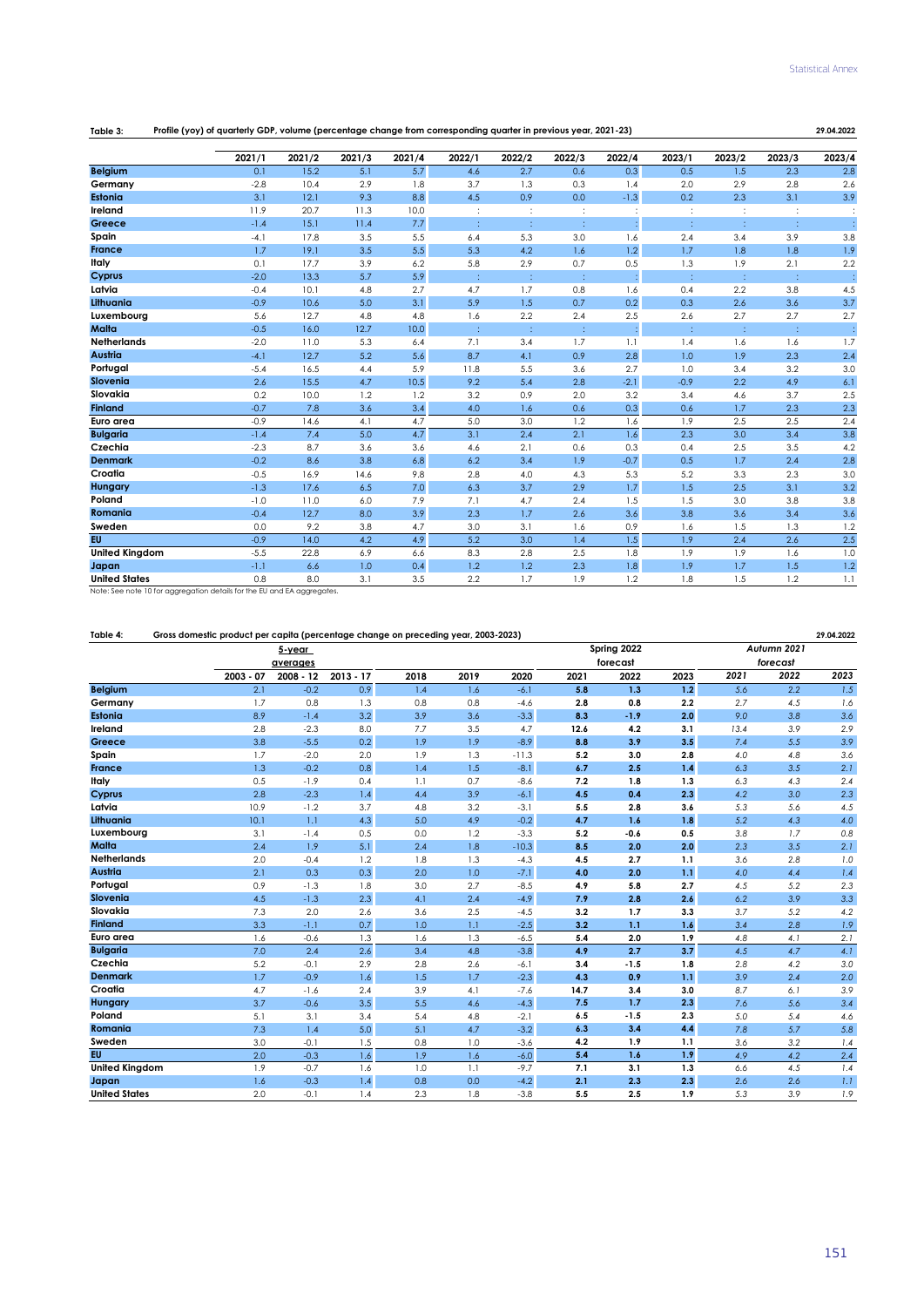| , volume (percentage change on preceding year, 2003-2023)<br>Table 5:<br>Domestic demand.<br>4.2022<br>ንዓ በ |
|-------------------------------------------------------------------------------------------------------------|
|-------------------------------------------------------------------------------------------------------------|

|                       |             | 5-year      |             |        |        |         |         | Spring 2022 |      | Autumn 2021 |          |      |  |
|-----------------------|-------------|-------------|-------------|--------|--------|---------|---------|-------------|------|-------------|----------|------|--|
|                       |             | averages    |             |        |        |         |         | forecast    |      |             | forecast |      |  |
|                       | $2003 - 07$ | $2008 - 12$ | $2013 - 17$ | 2018   | 2019   | 2020    | 2021    | 2022        | 2023 | 2021        | 2022     | 2023 |  |
| <b>Belgium</b>        | 2.6         | 1.1         | 1.5         | 2.5    | 1.8    | $-6.1$  | 5.7     | 2.2         | 2.0  | 5.6         | 3.3      | 2.2  |  |
| Germany               | 0.9         | 0.6         | 2.0         | 1.7    | 1.8    | $-4.0$  | 2.2     | 2.3         | 2.7  | 2.7         | 4.5      | 1.7  |  |
| <b>Estonia</b>        | 10.5        | $-3.1$      | 3.2         | 4.5    | 2.8    | 3.3     | 7.6     | $-2.0$      | 1.8  | 8.8         | 2.0      | 3.0  |  |
| Ireland               | 6.0         | $-2.8$      | 8.5         | $-2.8$ | 43.5   | $-14.8$ | $-16.7$ | 4.2         | 4.0  | $-13.1$     | 4.3      | 3.4  |  |
| Greece                | 4.6         | $-7.0$      | $-0.4$      | 1.4    | 1.1    | $-3.5$  | 7.1     | 2.4         | 1.4  | 4.7         | 2.5      | 2.0  |  |
| Spain                 | 4.5         | $-3.1$      | 1.7         | 3.0    | 1.7    | $-8.9$  | 4.7     | 2.1         | 3.4  | 4.4         | 5.1      | 4.2  |  |
| France                | 2.4         | 0.3         | 1.5         | 1.4    | 2.1    | $-6.7$  | 6.6     | 2.7         | 1.4  | 6.5         | 3.5      | 1.7  |  |
| Italy                 | 1.1         | $-2.0$      | 0.4         | 1.3    | $-0.2$ | $-8.5$  | 6.6     | 2.7         | 1.8  | 6.2         | 4.5      | 2.5  |  |
| Cyprus                | 5.9         | $-0.6$      | 1.5         | 3.5    | 5.9    | $-3.1$  | 2.1     | 2.9         | 2.7  | 4.4         | 2.5      | 2.1  |  |
| Latvia                | 12.7        | $-5.2$      | 2.2         | 5.2    | 3.0    | $-3.9$  | 8.8     | 3.2         | 2.9  | 4.2         | 5.4      | 4.2  |  |
| Lithuania             | 10.9        | $-3.3$      | 3.5         | 3.4    | 1.6    | $-3.8$  | 5.8     | 2.9         | 2.9  | 6.6         | 4.4      | 4.0  |  |
| Luxembourg            | 2.8         | 2.6         | 2.7         | 0.4    | 4.7    | $-2.3$  | 7.3     | 2.9         | 2.4  | 5.3         | 5.0      | 3.0  |  |
| Malta                 | 4.4         | 1.0         | 5.1         | 8.7    | 7.2    | $-3.6$  | 8.7     | 4.7         | 3.2  | 6.0         | 5.2      | 4.5  |  |
| <b>Netherlands</b>    | 2.1         | $-0.8$      | 1.5         | 2.4    | 3.0    | $-4.3$  | 3.7     | 3.4         | 2.1  | 3.2         | 3.9      | 1.7  |  |
| Austria               | 2.3         | 0.6         | 1.3         | 2.4    | 0.6    | $-5.8$  | 4.8     | 2.9         | 1.9  | 5.0         | 4.3      | 2.0  |  |
| Portugal              | 1.1         | $-2.7$      | 1.6         | 3.2    | 3.1    | $-5.6$  | 5.0     | 4.4         | 2.7  | 4.6         | 4.0      | 2.4  |  |
| Slovenia              | 5.0         | $-2.5$      | 1.6         | 5.0    | 3.3    | $-4.6$  | 10.8    | 3.2         | 2.7  | 8.6         | 4.9      | 3.8  |  |
| Slovakia              | 5.4         | $-0.1$      | 3.0         | 3.5    | 3.9    | $-5.2$  | 3.8     | 2.8         | 3.8  | 3.4         | 6.1      | 4.7  |  |
| <b>Finland</b>        | 3.6         | 0.2         | 1.1         | 2.7    | $-0.4$ | $-2.1$  | 3.5     | 1.9         | 1.4  | 3.1         | 2.8      | 1.8  |  |
| Euro area             | 2.2         | $-0.8$      | 1.6         | 1.8    | 2.5    | $-6.2$  | 4.2     | 2.6         | 2.3  | 4.2         | 4.2      | 2.2  |  |
| <b>Bulgaria</b>       | 9.7         | $-0.8$      | 1.1         | 5.4    | 4.8    | 0.1     | 5.3     | 2.4         | 3.3  | 2.7         | 2.7      | 3.2  |  |
| Czechia               | 4.4         | $-0.7$      | 2.8         | 4.8    | 3.2    | $-5.7$  | 7.6     | 1.9         | 2.7  | 6.0         | 4.4      | 2.7  |  |
| <b>Denmark</b>        | 3.1         | $-0.8$      | 2.2         | 2.8    | 0.8    | 0.0     | 4.7     | 2.2         | 1.8  | 4.2         | 2.5      | 2.3  |  |
| Croatia               | 5.3         | $-2.9$      | 1.5         | 4.8    | 3.4    | $-2.8$  | 3.2     | 3.3         | 4.4  | 5.8         | 4.4      | 4.3  |  |
| Hungary               | 2.7         | $-2.5$      | 3.3         | 7.1    | 6.8    | $-2.7$  | 5.8     | 2.6         | 1.5  | 4.8         | 6.0      | 2.9  |  |
| Poland                | 5.5         | 2.5         | 3.0         | 5.6    | 3.6    | $-2.9$  | 7.6     | 3.8         | 3.0  | 6.1         | 5.8      | 4.4  |  |
| Romania               | 11.2        | $-0.8$      | 4.4         | 5.9    | 5.6    | $-2.2$  | 7.0     | 2.9         | 3.7  | 7.4         | 4.9      | 5.3  |  |
| Sweden                | 3.2         | 0.9         | 3.1         | 1.7    | 0.2    | $-3.3$  | 5.5     | 2.4         | 0.7  | 4.2         | 3.2      | 1.5  |  |
| <b>EU</b>             | 2.5         | $-0.6$      | 1.8         | 2.1    | 2.5    | $-5.7$  | 4.5     | 2.6         | 2.3  | 4.3         | 4.2      | 2.4  |  |
| <b>United Kingdom</b> | 2.7         | 0.0         | 2.8         | 1.2    | 1.6    | $-10.1$ | 8.7     | 3.8         | 1.9  | 7.2         | 5.2      | 2.1  |  |
| Japan                 | 1.0         | $-0.1$      | 1.0         | 0.6    | 0.2    | $-3.7$  | 0.7     | 1.6         | 1.7  | $1.8\,$     | 2.3      | 1.0  |  |
| <b>United States</b>  | 3.0         | 0.4         | 2.3         | 3.1    | 2.4    | $-3.1$  | 6.6     | 3.3         | 2.1  | 6.9         | 4.7      | 2.4  |  |

#### **Table 6: 29.04.2022 Final demand, volume (percentage change on preceding year, 2003-2023)**

|                       |             | 5-year<br>averages |             |      |        |         |      | Spring 2022<br>forecast |      | Autumn 2021<br>forecast |      |      |
|-----------------------|-------------|--------------------|-------------|------|--------|---------|------|-------------------------|------|-------------------------|------|------|
|                       | $2003 - 07$ | $2008 - 12$        | $2013 - 17$ | 2018 | 2019   | 2020    | 2021 | 2022                    | 2023 | 2021                    | 2022 | 2023 |
| <b>Belgium</b>        | 3.6         | 0.9                | 2.7         | 1.6  | 1.9    | $-5.8$  | 7.5  | 2.7                     | 2.9  | 7.5                     | 3.5  | 2.5  |
| Germany               | 2.9         | 1.1                | 2.5         | 1.9  | 1.6    | $-5.7$  | 4.6  | 2.3                     | 3.2  | 4.3                     | 5.6  | 2.9  |
| <b>Estonia</b>        | 11.7        | 0.4                | 3.0         | 4.2  | 4.4    | $-0.3$  | 12.7 | 0.3                     | 3.2  | 9.8                     | 4.3  | 3.7  |
| Ireland               | 5.5         | $-0.5$             | 11.4        | 5.9  | 22.5   | $-0.9$  | 4.1  | 5.4                     | 4.6  | 4.6                     | 5.4  | 4.5  |
| Greece                | 5.0         | $-6.1$             | 0.8         | 3.4  | 2.2    | $-8.6$  | 10.5 | 4.9                     | 3.8  | 7.4                     | 5.7  | 4.1  |
| Spain                 | 4.5         | $-2.2$             | 2.5         | 2.7  | 1.9    | $-11.9$ | 7.1  | 5.1                     | 3.8  | 6.3                     | 6.4  | 5.0  |
| <b>France</b>         | 2.6         | 0.5                | 1.9         | 2.2  | 2.0    | $-8.8$  | 7.2  | 4.0                     | 2.9  | 6.9                     | 4.6  | 3.0  |
| Italy                 | 1.8         | $-1.7$             | 1.0         | 1.5  | 0.2    | $-9.7$  | 8.2  | 3.3                     | 2.4  | 7.8                     | 5.2  | 3.2  |
| Cyprus                | 4.5         | 0.0                | 3.5         | 5.1  | 6.6    | $-3.9$  | 7.1  | 2.4                     | 3.6  | 5.2                     | 4.6  | 4.1  |
| Latvia                | 12.6        | $-2.4$             | 2.9         | 4.9  | 2.7    | $-3.3$  | 7.8  | 2.5                     | 3.3  | 5.1                     | 5.2  | 4.1  |
| Lithuania             | 10.8        | 0.5                | 4.2         | 4.8  | 5.2    | $-1.9$  | 10.3 | 0.6                     | 3.0  | 9.0                     | 4.8  | 4.2  |
| Luxembourg            | 5.7         | 1.9                | 4.1         | 2.8  | 5.5    | 0.4     | 9.1  | 3.6                     | 3.0  | 9.1                     | 4.2  | 3.0  |
| Malta                 | 5.2         | 4.7                | 6.3         | 2.7  | 7.0    | $-4.9$  | 8.4  | 5.2                     | 4.2  | 5.5                     | 5.9  | 4.3  |
| <b>Netherlands</b>    | 3.6         | 0.4                | 2.9         | 3.4  | 2.5    | $-4.5$  | 5.1  | 3.6                     | 2.8  | 4.9                     | 4.6  | 2.3  |
| Austria               | 3.6         | 0.8                | 1.8         | 3.4  | 1.6    | $-7.6$  | 7.5  | 4.2                     | 2.6  | 6.2                     | 6.0  | 3.2  |
| Portugal              | 2.0         | $-1.7$             | 2.9         | 3.5  | 3.4    | $-9.6$  | 7.2  | 6.7                     | 3.1  | 6.3                     | 5.6  | 2.9  |
| Slovenia              | 7.2         | $-1.3$             | 3.6         | 5.6  | 3.9    | $-6.5$  | 11.9 | 4.0                     | 4.3  | 10.1                    | 6.2  | 4.9  |
| Slovakia              | 10.4        | 1.8                | 4.0         | 4.3  | 2.4    | $-6.2$  | 6.8  | 2.9                     | 5.6  | 7.3                     | 6.3  | 5.3  |
| <b>Finland</b>        | 4.5         | $-0.3$             | 1.4         | 2.4  | 1.5    | $-3.6$  | 3.8  | 2.0                     | 2.3  | 4.4                     | 3.9  | 2.7  |
| Euro area             | 3.2         | $-0.2$             | 2.5         | 2.4  | 2.5    | $-7.1$  | 6.3  | 3.5                     | 3.1  | 6.0                     | 5.2  | 3.2  |
| <b>Bulgaria</b>       | 10.6        | 0.4                | 3.2         | 3.9  | 4.5    | $-4.8$  | 7.0  | 3.2                     | 3.6  | 5.3                     | 4.8  | 4.1  |
| Czechia               | 8.5         | 1.3                | 3.9         | 4.3  | 2.4    | $-6.2$  | 6.5  | 1.6                     | 3.1  | 7.1                     | 4.5  | 4.1  |
| <b>Denmark</b>        | 3.6         | $-0.1$             | 2.6         | 3.0  | 2.4    | $-2.7$  | 5.8  | 3.5                     | 2.9  | 5.6                     | 4.1  | 3.1  |
| Croatia               | 5.5         | $-2.6$             | 3.1         | 4.4  | 4.5    | $-9.5$  | 11.7 | 5.0                     | 4.8  | 10.4                    | 7.7  | 5.8  |
| Hungary               | 7.3         | $-0.4$             | 4.7         | 6.1  | 6.2    | $-4.2$  | 7.8  | 3.7                     | 3.5  | 7.5                     | 7.6  | 5.6  |
| Poland                | 6.8         | 3.2                | 4.6         | 6.1  | 4.2    | $-1.8$  | 9.2  | 4.5                     | 3.3  | 8.2                     | 6.2  | 5.1  |
| <b>Romania</b>        | 11.5        | 0.8                | 6.4         | 5.8  | 5.5    | $-4.2$  | 8.4  | 3.3                     | 4.1  | 8.0                     | 5.5  | 5.5  |
| Sweden                | 4.4         | 0.8                | 3.1         | 2.5  | 2.0    | $-3.7$  | 6.1  | 2.9                     | 1.5  | 4.9                     | 3.7  | 2.2  |
| <b>EU</b>             | 3.5         | 0.0                | 2.7         | 2.7  | 2.7    | $-6.6$  | 6.5  | 3.5                     | 3.1  | 6.1                     | 5.2  | 3.4  |
| <b>United Kingdom</b> | 3.1         | 0.2                | 2.7         | 2.0  | 2.0    | $-10.8$ | 6.3  | 4.1                     | 1.8  | 5.7                     | 5.6  | 1.9  |
| Japan                 | 2.0         | $-0.2$             | 1.5         | 1.0  | $-0.1$ | $-4.9$  | 2.2  | 2.0                     | 2.0  | 3.3                     | 2.8  | 1.3  |
| <b>United States</b>  | 3.4         | 0.8                | 2.3         | 3.1  | 2.1    | $-4.2$  | 6.4  | 3.5                     | 2.4  | 6.8                     | 5.0  | 2.6  |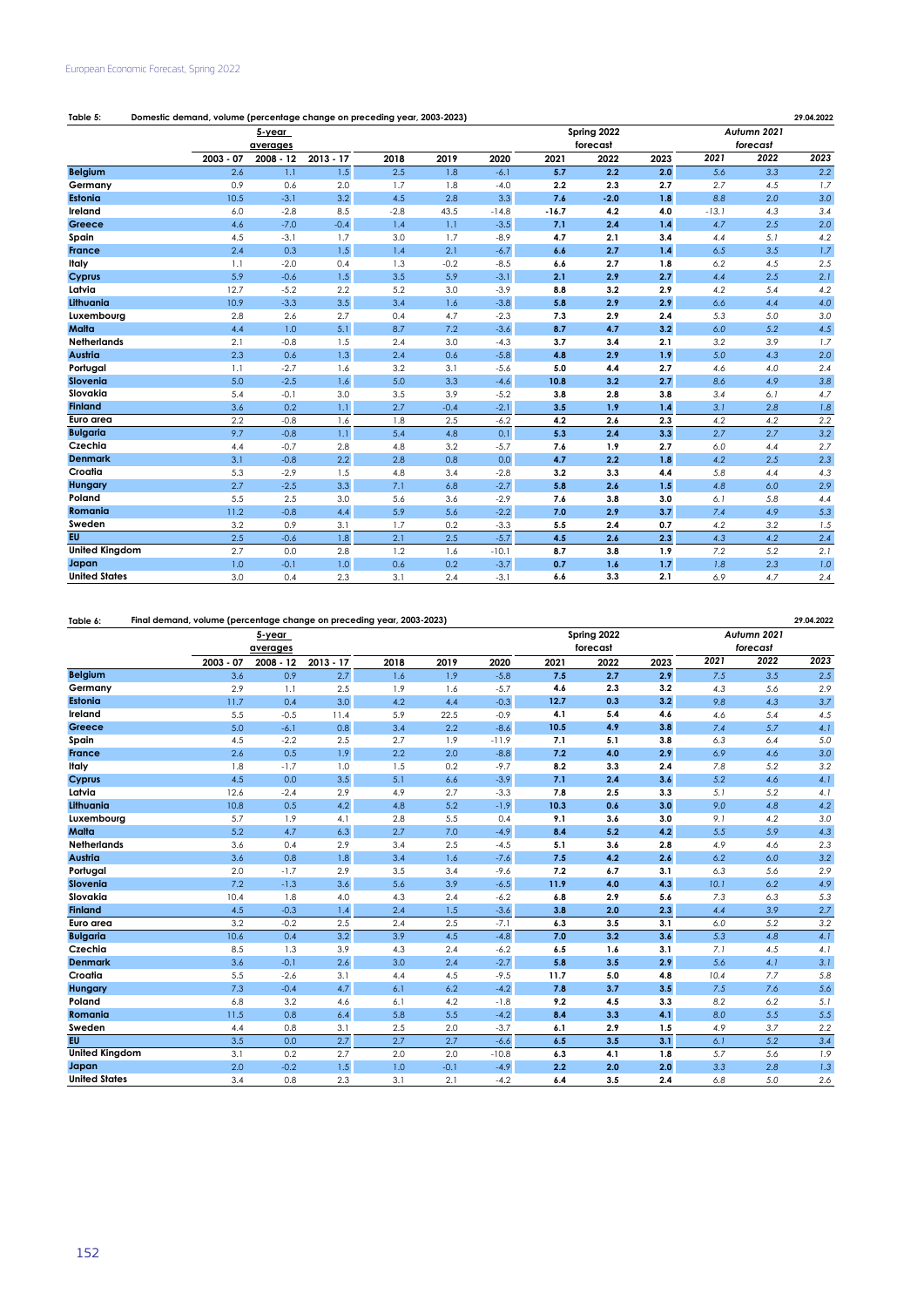| Table 7:              | Private consumption expenditure, volume (percentage change on preceding year, 2003-2023)<br>29.04.2022 |           |             |      |        |         |      |             |      |      |             |      |
|-----------------------|--------------------------------------------------------------------------------------------------------|-----------|-------------|------|--------|---------|------|-------------|------|------|-------------|------|
|                       |                                                                                                        | 5-year    |             |      |        |         |      | Spring 2022 |      |      | Autumn 2021 |      |
|                       |                                                                                                        | averages  |             |      |        |         |      | forecast    |      |      | forecast    |      |
|                       | $2003 - 07$                                                                                            | 2008 - 12 | $2013 - 17$ | 2018 | 2019   | 2020    | 2021 | 2022        | 2023 | 2021 | 2022        | 2023 |
| <b>Belgium</b>        | 1.4                                                                                                    | 1.5       | 1.5         | 1.9  | 1.8    | $-8.2$  | 6.4  | 4.2         | 2.5  | 5.1  | 5.3         | 2.4  |
| Germany               | 0.6                                                                                                    | 0.9       | 1.4         | 1.4  | 1.6    | $-5.9$  | 0.1  | 4.1         | 3.7  | 0.0  | 6.7         | 1.6  |
| <b>Estonia</b>        | 9.8                                                                                                    | $-2.7$    | 3.8         | 4.3  | 4.1    | $-2.5$  | 6.4  | 2.5         | 1.5  | 6.6  | 3.6         | 3.0  |
| Ireland               | 5.3                                                                                                    | $-1.4$    | 2.6         | 3.7  | 3.2    | $-11.1$ | 5.7  | 5.7         | 4.1  | 7.4  | 6.7         | 4.8  |
| Greece                | 3.6                                                                                                    | $-4.3$    | $-0.4$      | 1.7  | 1.8    | $-7.9$  | 7.8  | 1.5         | 1.7  | 3.3  | 2.5         | 2.1  |
| Spain                 | 3.6                                                                                                    | $-2.0$    | 1.5         | 1.7  | 1.0    | $-12.0$ | 4.6  | 0.8         | 3.8  | 4.8  | 5.2         | 3.8  |
| <b>France</b>         | 2.1                                                                                                    | 0.6       | 1.2         | 1.0  | 1.8    | $-7.1$  | 4.7  | 3.4         | 2.0  | 4.4  | 5.1         | 1.7  |
| Italy                 | 1.1                                                                                                    | $-1.1$    | 0.5         | 0.9  | 0.2    | $-10.6$ | 5.2  | 2.2         | 1.4  | 5.3  | 4.8         | 2.0  |
| Cyprus                | 5.8                                                                                                    | 0.4       | 1.1         | 5.1  | 3.0    | $-5.0$  | 3.7  | 2.2         | 2.0  | 3.1  | 1.9         | 1.0  |
| Latvia                | 11.6                                                                                                   | $-3.6$    | 3.1         | 3.0  | 0.2    | $-7.4$  | 4.8  | 5.0         | 3.8  | 2.7  | 7.5         | 5.2  |
| Lithuania             | 11.1                                                                                                   | $-2.2$    | 3.9         | 3.6  | 3.1    | $-2.1$  | 7.3  | 3.9         | 3.1  | 5.6  | 4.8         | 4.1  |
| Luxembourg            | 1.9                                                                                                    | 2.4       | 2.6         | 2.7  | 2.5    | $-6.9$  | 7.4  | 3.7         | 2.9  | 4.0  | 5.8         | 2.8  |
| Malta                 | 3.3                                                                                                    | 1.3       | 3.4         | 8.9  | 4.6    | $-10.2$ | 6.2  | 3.8         | 3.4  | 4.3  | 4.6         | 5.1  |
| <b>Netherlands</b>    | 0.6                                                                                                    | $-0.4$    | 0.9         | 2.2  | 0.9    | $-6.6$  | 3.5  | 4.6         | 1.9  | 2.7  | 5.8         | 2.2  |
| Austria               | 1.9                                                                                                    | 0.9       | 0.8         | 1.1  | 0.7    | $-8.5$  | 3.3  | 4.1         | 2.3  | 4.2  | 6.3         | 2.4  |
| Portugal              | 1.6                                                                                                    | $-1.6$    | 1.6         | 2.6  | 3.3    | $-7.1$  | 4.5  | 4.6         | 2.3  | 4.6  | 4.2         | 2.4  |
| Slovenia              | 3.2                                                                                                    | 0.9       | 1.2         | 3.6  | 4.8    | $-6.6$  | 11.6 | 4.1         | 2.5  | 8.4  | 5.1         | 3.5  |
| Slovakia              | 5.3                                                                                                    | 1.2       | 2.4         | 4.1  | 2.7    | $-1.3$  | 1.2  | 1.9         | 1.9  | 1.7  | 4.3         | 3.2  |
| <b>Finland</b>        | 3.7                                                                                                    | 1.0       | 1.0         | 1.7  | 0.7    | $-4.1$  | 3.1  | 2.1         | 1.7  | 3.1  | 3.8         | 2.2  |
| Euro area             | 1.7                                                                                                    | $-0.2$    | 1.2         | 1.5  | 1.3    | $-7.9$  | 3.5  | 3.2         | 2.6  | 3.2  | 5.5         | 2.2  |
| <b>Bulgaria</b>       | 8.6                                                                                                    | 1.4       | 1.0         | 3.7  | 6.0    | $-0.4$  | 8.0  | 2.8         | 3.0  | 6.0  | 3.0         | 3.4  |
| Czechia               | 3.9                                                                                                    | 0.6       | 2.8         | 3.5  | 2.7    | $-6.8$  | 4.4  | 2.0         | 2.0  | 4.0  | 5.5         | 2.3  |
| <b>Denmark</b>        | 2.9                                                                                                    | $-0.3$    | 1.6         | 3.5  | 1.2    | $-1.3$  | 4.2  | 2.3         | 2.1  | 3.4  | 4.4         | 2.8  |
| Croatia               | 4.0                                                                                                    | $-1.8$    | 0.5         | 3.3  | 4.1    | $-5.3$  | 10.0 | 2.4         | 3.6  | 7.8  | 3.5         | 3.3  |
| Hungary               | 3.1                                                                                                    | $-2.2$    | 3.1         | 5.1  | 5.0    | $-1.2$  | 4.6  | 4.8         | 2.5  | 3.6  | 7.1         | 3.7  |
| Poland                | 3.6                                                                                                    | 3.2       | 3.0         | 4.5  | 3.9    | $-2.8$  | 6.0  | 4.8         | 3.7  | 5.9  | 6.5         | 4.5  |
| Romania               | 11.9                                                                                                   | $-0.1$    | 5.8         | 7.7  | 3.9    | $-5.1$  | 7.9  | 2.9         | 3.5  | 7.5  | 4.2         | 4.5  |
| Sweden                | 2.9                                                                                                    | 1.7       | 2.7         | 1.8  | 0.7    | $-4.7$  | 5.8  | 3.2         | 1.5  | 3.7  | 3.5         | 2.0  |
| <b>EU</b>             | 2.0                                                                                                    | 0.0       | 1.4         | 1.8  | 1.6    | $-7.3$  | 3.8  | 3.3         | 2.7  | 3.5  | 5.5         | 2.3  |
| <b>United Kingdom</b> | 2.4                                                                                                    | 0.1       | 2.8         | 2.4  | 1.3    | $-10.6$ | 6.2  | 4.8         | 2.0  | 5.5  | 5.9         | 1.9  |
| Japan                 | 1.0                                                                                                    | 0.3       | 0.4         | 0.2  | $-0.5$ | $-5.3$  | 1.3  | 2.3         | 1.6  | 1.9  | 2.5         | 0.9  |
| <b>United States</b>  | 3.2                                                                                                    | 0.8       | 2.5         | 2.9  | 2.2    | $-3.8$  | 7.9  | 3.4         | 2.2  | 8.5  | 4.8         | 2.7  |

| Table 8:           |             | Government consumption expenditure, volume (percentage change on preceding year, 2003-2023) |             |        |        |        |      |             |        |        |             |        |
|--------------------|-------------|---------------------------------------------------------------------------------------------|-------------|--------|--------|--------|------|-------------|--------|--------|-------------|--------|
|                    |             | 5-year                                                                                      |             |        |        |        |      | Spring 2022 |        |        | Autumn 2021 |        |
|                    |             | averages                                                                                    |             |        |        |        |      | forecast    |        |        | forecast    |        |
|                    | $2003 - 07$ | 2008 - 12                                                                                   | $2013 - 17$ | 2018   | 2019   | 2020   | 2021 | 2022        | 2023   | 2021   | 2022        | 2023   |
| <b>Belgium</b>     | 1.5         | 1.3                                                                                         | 0.5         | 1.4    | 2.0    | $-0.4$ | 4.4  | 0.8         | 0.3    | 3.0    | 0.1         | 2.0    |
| Germany            | 0.7         | 2.1                                                                                         | 2.3         | 1.0    | 3.0    | 3.5    | 3.1  | 0.5         | 0.2    | 3.0    | 0.7         | 0.5    |
| <b>Estonia</b>     | 4.0         | 1.2                                                                                         | 2.3         | 1.0    | 3.0    | 3.0    | 3.9  | 2.0         | 0.3    | 5.7    | 1.1         | 1.3    |
| Ireland            | 4.1         | $-1.4$                                                                                      | 2.8         | 5.3    | 6.8    | 9.4    | 5.4  | 1.5         | 1.2    | 4.2    | 0.0         | $-3.9$ |
| Greece             | 4.7         | $-3.3$                                                                                      | $-1.3$      | $-3.5$ | 1.7    | 2.6    | 3.7  | $-1.7$      | $-4.1$ | 4.4    | $-3.5$      | $-2.2$ |
| Spain              | 5.5         | 1.4                                                                                         | 0.2         | 2.3    | 2.0    | 3.3    | 3.1  | $-0.5$      | 0.4    | 3.3    | 2.7         | 1.5    |
| France             | 1.7         | 1.5                                                                                         | 1.3         | 0.8    | 1.0    | $-3.2$ | 6.3  | 1.7         | 0.5    | 5.4    | 0.4         | 1.2    |
| Italy              | 0.5         | $-0.4$                                                                                      | $-0.3$      | 0.1    | $-0.5$ | 0.5    | 0.6  | 0.9         | 0.9    | 1.3    | 1.2         | 1.0    |
| Cyprus             | 3.7         | 2.4                                                                                         | $-1.8$      | 3.6    | 12.7   | 14.8   | 8.0  | 3.1         | 1.8    | 7.6    | 1.6         | 2.4    |
| Latvia             | 3.9         | $-2.7$                                                                                      | 2.7         | 1.7    | 3.4    | 2.6    | 4.4  | 1.1         | 0.7    | 6.6    | $-0.6$      | 1.5    |
| Lithuania          | 3.0         | $-0.7$                                                                                      | 0.2         | 0.2    | $-0.3$ | $-0.4$ | 0.5  | 0.1         | $-0.1$ | 0.2    | 0.1         | 0.0    |
| Luxembourg         | 1.8         | 3.6                                                                                         | 2.4         | 4.7    | 3.9    | 7.7    | 4.7  | 3.3         | 2.0    | 4.6    | 4.1         | 3.7    |
| Malta              | 1.3         | 3.3                                                                                         | 1.5         | 12.3   | 13.1   | 15.8   | 6.1  | 9.0         | 1.4    | 9.6    | 3.4         | 0.7    |
| <b>Netherlands</b> | 3.0         | 1.4                                                                                         | 0.6         | 1.7    | 2.8    | 1.0    | 5.5  | 1.8         | 1.8    | 4.2    | 1.9         | 0.8    |
| Austria            | 1.9         | 1.2                                                                                         | 1.0         | 1.2    | 1.5    | $-0.5$ | 6.7  | $-1.2$      | 0.7    | 3.4    | $-0.1$      | 0.4    |
| Portugal           | 1.5         | $-1.1$                                                                                      | $-0.2$      | 0.6    | 2.1    | 0.4    | 4.1  | 1.2         | 1.3    | 4.5    | 2.0         | 0.5    |
| <b>Slovenia</b>    | 2.8         | 0.9                                                                                         | 0.6         | 3.0    | 2.0    | 4.2    | 3.9  | 0.4         | 1.1    | 2.4    | 1.9         | 1.5    |
| Slovakia           | 2.9         | 1.9                                                                                         | 2.7         | $-0.1$ | 4.6    | 0.9    | 1.9  | $-1.7$      | 0.2    | 4.1    | 2.7         | 1.4    |
| <b>Finland</b>     | 1.4         | 0.7                                                                                         | 0.6         | 2.0    | 2.0    | 0.4    | 3.2  | 1.6         | $-0.8$ | 3.2    | 0.0         | $-1.0$ |
| Euro area          | 1.8         | 1.1                                                                                         | 1.1         | 1.1    | 1.9    | 1.1    | 3.9  | 0.8         | 0.5    | 3.6    | 0.9         | 0.8    |
| <b>Bulgaria</b>    | 3.6         | $-0.3$                                                                                      | 1.8         | 5.3    | 2.0    | 8.3    | 4.0  | 0.3         | 1.7    | $-1.0$ | 0.5         | $-0.9$ |
| Czechia            | 1.3         | $-0.1$                                                                                      | 1.9         | 3.8    | 2.5    | 3.4    | 1.6  | 0.6         | 1.3    | 1.5    | 0.7         | 1.5    |
| <b>Denmark</b>     | 1.3         | 1.6                                                                                         | 0.9         | 0.0    | 1.5    | $-1.7$ | 3.7  | 1.4         | 0.6    | 4.3    | $-1.6$      | 0.9    |
| Croatia            | 3.9         | 0.3                                                                                         | 0.9         | 2.5    | 3.3    | 4.1    | 3.1  | 2.6         | 2.2    | 2.7    | 1.1         | 1.4    |
| Hungary            | 1.1         | 0.5                                                                                         | 2.7         | 1.8    | 4.3    | $-0.9$ | 3.7  | $-0.5$      | 0.0    | 3.7    | 0.8         | 0.7    |
| Poland             | 3.9         | 1.7                                                                                         | 2.7         | 3.5    | 6.5    | 4.9    | 3.4  | 1.3         | 1.8    | 2.0    | 1.7         | 3.9    |
| Romania            | $-1.1$      | 1.2                                                                                         | 1.0         | 3.3    | 7.3    | 1.8    | 0.4  | 0.1         | $-0.1$ | 2.3    | 0.7         | 0.7    |
| Sweden             | 0.5         | 1.4                                                                                         | 1.8         | 0.8    | 0.3    | $-1.3$ | 2.8  | 0.8         | $-3.0$ | 2.5    | $-0.9$      | $-0.7$ |

**United States**

**United Kingdom Japan**

**EU**

0.5 1.4 1.8 0.8 0.3 -1.3 **2.8 0.8 -3.0** *2.5 -0.9 -0.7* 1.8 1.1 1.2 1.2 2.0 1.1 **3.8 0.8 0.4** *3.4 0.8 0.8* 3.0 1.1 0.8 0.4 4.2 -5.9 **14.3 3.6 1.4** *12.9 1.8 3.2* 1.1 1.5 1.2 1.0 1.9 2.3 **2.1 1.7 1.4** *2.6 2.0 1.0* 1.4 0.4 0.1 1.2 2.0 2.0 **1.1 0.0 1.6** *1.5 1.7 1.1*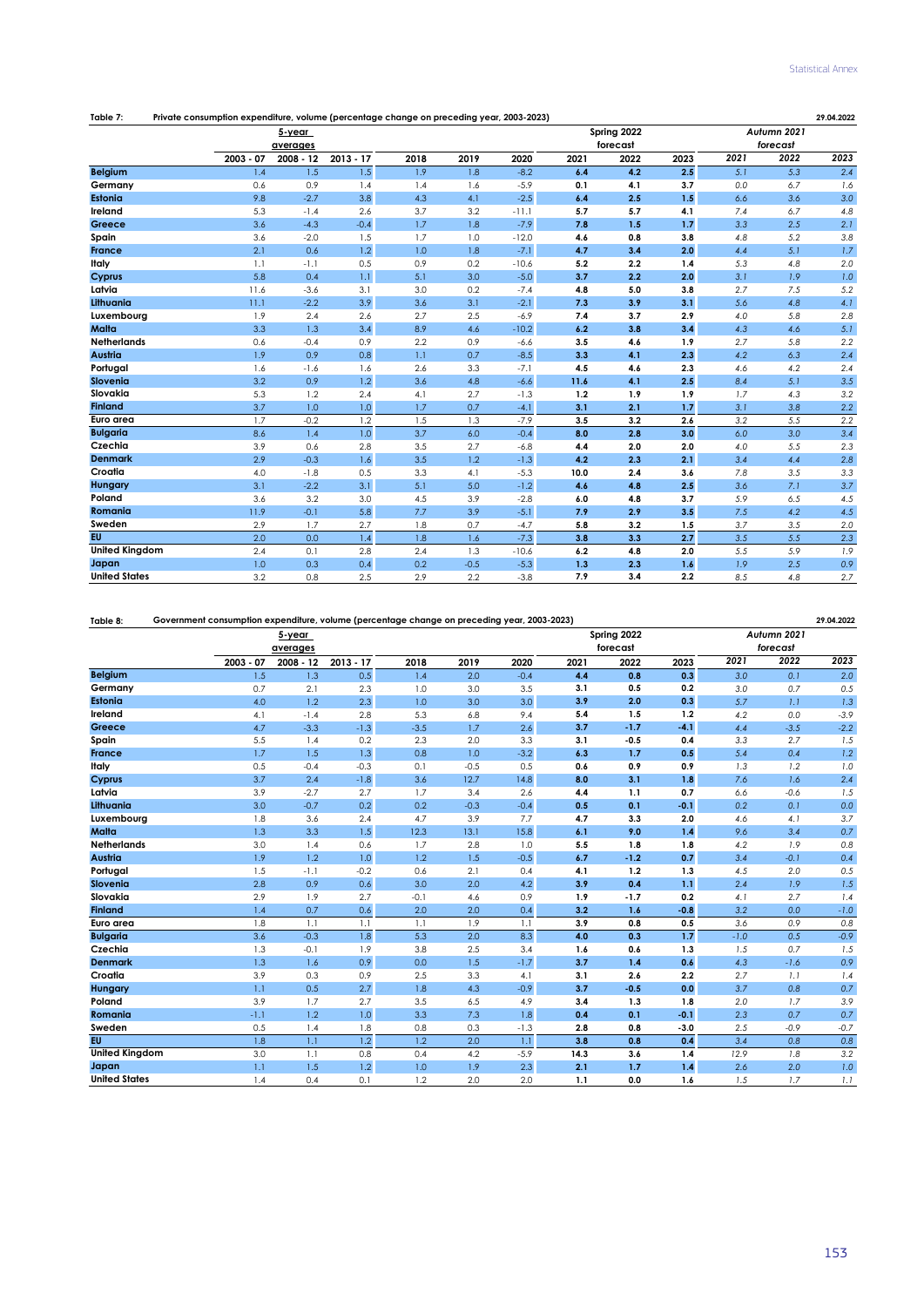| e (percentage change on preceding year, 2003-2023)<br>Table 9:<br>.04.2022<br>volume<br>Total investment<br>ንዓ በ |
|------------------------------------------------------------------------------------------------------------------|
|------------------------------------------------------------------------------------------------------------------|

|                       |             |             |             | Spring 2022 | Autumn 2021 |         |         |          |       |         |          |         |
|-----------------------|-------------|-------------|-------------|-------------|-------------|---------|---------|----------|-------|---------|----------|---------|
|                       |             | averages    |             |             |             |         |         | forecast |       |         | forecast |         |
|                       | $2003 - 07$ | $2008 - 12$ | $2013 - 17$ | 2018        | 2019        | 2020    | 2021    | 2022     | 2023  | 2021    | 2022     | 2023    |
| <b>Belgium</b>        | 4.7         | 0.2         | 2.4         | 3.0         | 4.4         | $-6.1$  | 7.8     | $-0.1$   | 3.0   | 10.5    | 2.0      | 1.6     |
| Germany               | 1.9         | 0.7         | 2.0         | 3.4         | 1.8         | $-2.2$  | 1.5     | 0.8      | 2.7   | 2.4     | 3.5      | 3.1     |
| <b>Estonia</b>        | 14.2        | $-4.1$      | 2.7         | 0.0         | 6.1         | 19.9    | 3.3     | $-7.0$   | 5.0   | 11.0    | 2.5      | 3.6     |
| Ireland               | 8.2         | $-6.3$      | 20.6        | $-8.9$      | 99.5        | $-22.9$ | $-37.6$ | 4.2      | 5.4   | $-31.8$ | 4.1      | 5.4     |
| Greece                | 7.6         | $-17.7$     | 0.1         | $-4.3$      | $-3.3$      | $-0.3$  | 19.6    | 14.7     | 8.5   | 15.3    | 13.4     | 8.2     |
| Spain                 | 5.8         | $-8.5$      | 2.8         | 6.3         | 4.5         | $-9.5$  | 4.3     | 8.3      | 5.8   | 3.7     | 7.4      | 8.1     |
| <b>France</b>         | 3.5         | $-0.9$      | 1.5         | 3.3         | 4.0         | $-8.6$  | 11.6    | 2.0      | 2.9   | 12.5    | 3.9      | 2.8     |
| Italy                 | 1.3         | $-4.9$      | 0.0         | 3.1         | 1.2         | $-9.1$  | 17.0    | 6.2      | 4.1   | 15.8    | 5.9      | 5.6     |
| Cyprus                | 8.3         | $-8.1$      | 6.8         | $-4.9$      | 2.9         | 0.0     | $-6.3$  | 5.4      | 5.8   | 5.2     | 4.9      | 4.8     |
| Latvia                | 19.2        | $-6.9$      | $-1.6$      | 11.8        | 6.9         | 0.2     | 2.9     | 1.3      | 2.8   | 5.5     | 5.8      | 3.8     |
| Lithuania             | 16.6        | $-6.8$      | 6.2         | 10.0        | 6.6         | $-1.8$  | 7.0     | 2.7      | 4.5   | 12.8    | 6.0      | 6.1     |
| Luxembourg            | 3.9         | 2.8         | 1.7         | $-6.2$      | 9.8         | $-4.6$  | 12.3    | 1.3      | 2.1   | 10.9    | 3.6      | 2.7     |
| Malta                 | 11.0        | $-1.3$      | 11.9        | 5.5         | 8.4         | $-7.6$  | 19.3    | 2.5      | 4.9   | 6.5     | 8.5      | 7.5     |
| <b>Netherlands</b>    | 4.5         | $-4.1$      | 3.7         | 3.6         | 6.2         | $-4.1$  | 3.5     | 2.9      | 2.9   | 4.0     | 2.6      | 2.0     |
| Austria               | 2.2         | $-0.2$      | 2.4         | 4.4         | 4.8         | $-5.2$  | 4.0     | 3.7      | 2.3   | 8.3     | 4.2      | 2.3     |
| Portugal              | $-1.0$      | $-7.7$      | 3.4         | 6.2         | 5.4         | $-2.7$  | 6.4     | 6.5      | 5.2   | 5.4     | 5.2      | 4.3     |
| Slovenia              | 7.4         | $-8.9$      | 1.6         | 9.7         | 5.5         | $-8.2$  | 12.3    | 3.8      | 5.0   | 10.3    | 8.0      | 7.0     |
| Slovakia              | 6.8         | $-1.5$      | 3.4         | 2.8         | 6.7         | $-11.6$ | 0.6     | 10.8     | 13.4  | 2.8     | 15.7     | 12.1    |
| <b>Finland</b>        | 4.4         | $-1.3$      | 1.4         | 3.6         | $-1.5$      | $-0.3$  | 1.2     | 2.1      | 3.0   | 3.1     | 3.6      | 3.8     |
| Euro area             | 3.4         | $-2.9$      | 2.3         | 3.1         | 6.8         | $-7.0$  | 4.2     | 3.1      | 3.5   | 5.2     | 4.4      | 3.9     |
| <b>Bulgaria</b>       | 15.8        | $-4.2$      | 0.6         | 5.4         | 4.5         | 0.6     | $-11.0$ | 4.0      | 6.9   | $-2.3$  | 4.0      | 6.9     |
| Czechia               | 6.2         | $-1.9$      | 2.4         | 10.0        | 5.9         | $-7.5$  | 0.9     | 3.1      | 5.6   | 6.4     | 10.7     | 4.3     |
| <b>Denmark</b>        | 5.0         | $-3.6$      | 4.6         | 4.2         | 0.1         | 5.1     | 5.6     | 2.7      | 2.3   | 6.3     | 3.1      | 2.8     |
| Croatia               | 7.8         | $-5.8$      | 2.6         | 3.8         | 9.8         | $-6.1$  | 7.6     | 6.5      | 8.2   | 7.4     | 10.5     | 9.5     |
| Hungary               | 3.6         | $-4.4$      | 6.7         | 16.3        | 12.8        | $-7.0$  | 5.9     | 0.9      | $1.2$ | 7.6     | 8.4      | 3.4     |
| Poland                | 10.0        | 2.5         | 2.0         | 9.4         | 6.1         | $-4.9$  | 3.8     | 4.1      | 3.9   | 8.7     | 7.8      | 5.3     |
| Romania               | 20.8        | $-3.7$      | 1.6         | $-1.1$      | 12.9        | 4.1     | 2.3     | 4.8      | 8.1   | 8.8     | 9.5      | 12.5    |
| Sweden                | 6.0         | $-0.5$      | 4.6         | 1.4         | $-0.3$      | $-0.3$  | 6.1     | 2.0      | 2.5   | 6.1     | 6.1      | 2.6     |
| <b>EU</b>             | 3.9         | $-2.7$      | 2.5         | 3.4         | 6.5         | $-6.2$  | 4.2     | 3.1      | 3.6   | 5.5     | 4.8      | 4.1     |
| <b>United Kingdom</b> | 3.3         | $-2.3$      | 4.9         | $-0.1$      | 0.5         | $-9.5$  | 5.9     | 3.0      | 2.2   | 5.7     | 7.2      | 1.6     |
| Japan                 | 0.2         | $-2.1$      | 2.3         | 0.4         | 1.0         | $-4.6$  | $-1.5$  | 0.3      | 2.1   | 0.9     | 2.1      | $1.2\,$ |
| <b>United States</b>  | 3.6         | $-0.9$      | 3.7         | 4.4         | 3.1         | $-1.6$  | 6.1     | 3.4      | 2.5   | 6.8     | 3.5      | 2.5     |

**Table 10: 29.04.2022 Investment in construction, volume (percentage change on preceding year, 2003-2023)**

|                       |             | 5-year      |             |         |         |         |         | Spring 2022 |      | Autumn 2021 |              |       |
|-----------------------|-------------|-------------|-------------|---------|---------|---------|---------|-------------|------|-------------|--------------|-------|
|                       |             | averages    |             |         |         |         |         | forecast    |      |             | forecast     |       |
|                       | $2003 - 07$ | $2008 - 12$ | $2013 - 17$ | 2018    | 2019    | 2020    | 2021    | 2022        | 2023 | 2021        | 2022         | 2023  |
| <b>Belgium</b>        | 5.0         | 1.5         | 1.1         | 3.9     | 4.1     | $-6.3$  | 8.8     | 0.5         | 2.5  | 10.5        | 1.8          | 1.3   |
| Germany               | $-1.1$      | 1.4         | 0.8         | 2.6     | 1.1     | 2.5     | 0.7     | 0.2         | 1.5  | 1.4         | 2.4          | 2.2   |
| Estonia               | 14.4        | $-5.4$      | 3.4         | $-9.6$  | 12.8    | $-3.6$  | $-0.8$  | 0.7         | 5.1  | 2.1         | 3.9          | 5.9   |
| Ireland               | 7.0         | $-18.3$     | 10.3        | 10.6    | 5.6     | $-5.5$  | $-3.3$  | 6.2         | 6.8  | 9.9         | 7.6          | 6.9   |
| Greece                | 6.6         | $-18.2$     | $-6.5$      | $-11.0$ | $-15.0$ | 3.7     | 10.6    | 15.4        | 8.7  | 14.6        | 16.2         | 10.5  |
| Spain                 | 5.1         | $-11.3$     | 0.8         | 9.5     | 7.1     | $-9.6$  | $-2.8$  | 4.2         | 6.8  | $-2.7$      | 7.6          | 9.0   |
| <b>France</b>         | 4.0         | $-2.1$      | 0.3         | 3.0     | 4.4     | $-12.0$ | 14.0    | 1.3         | 2.5  | 15.1        | 3.3          | 2.0   |
| Italy                 | 1.4         | $-6.1$      | $-3.1$      | 2.0     | 2.4     | $-6.7$  | 22.3    | 9.2         | 3.2  | 21.4        | 6.2          | 5.0   |
| Cyprus                | 12.3        | $-10.2$     | $-1.7$      | 25.6    | 15.0    | $-5.7$  | 0.7     | 6.4         | 6.4  | 6.6         | 5.2          | 4.7   |
| Latvia                | 18.9        | $-6.4$      | $-3.1$      | 17.8    | 1.2     | 1.5     | $-6.7$  | 0.5         | 2.5  | 4.8         | 7.3          | 3.4   |
| Lithuania             | 15.9        | $-8.4$      | 3.8         | 10.8    | 9.8     | $-0.8$  | $-1.6$  | 2.4         | 4.6  | 12.0        | 6.8          | $6.0$ |
| Luxembourg            | 2.5         | 0.1         | 2.8         | 1.1     | 9.1     | $-7.6$  | 11.4    | 1.3         | 2.2  | 10.9        | 3.6          | 2.7   |
| Malta                 | 3.9         | $-4.4$      | 12.4        | 10.8    | 12.4    | $-3.8$  | 3.8     | 6.4         | 6.5  | 7.0         | 10.1         | 9.5   |
| <b>Netherlands</b>    | 2.4         | $-5.8$      | 4.4         | 7.0     | 5.4     | $-1.4$  | 2.3     | 2.5         | 4.7  | 3.0         | 2.7          | 2.7   |
| Austria               | 1.4         | $-1.6$      | 0.4         | 5.6     | 4.0     | $-3.7$  | 3.1     | 2.6         | 2.0  | 6.0         | 2.9          | 2.7   |
| Portugal              | $-3.4$      | $-9.4$      | $-0.1$      | 4.7     | 7.5     | 1.3     | 4.2     | 3.3         | 3.3  | 4.3         | 3.3          | 3.3   |
| Slovenia              | 5.9         | $-11.8$     | $-1.4$      | 9.9     | 9.1     | $-4.9$  | 0.5     | 3.5         | 5.8  | 2.6         | 9.7          | 9.9   |
| Slovakia              | 9.2         | $-5.3$      | 2.1         | 2.5     | $-2.2$  | 4.5     | $-5.7$  | 7.1         | 5.1  | 0.4         | 12.5         | 10.8  |
| <b>Finland</b>        | 5.0         | $-1.1$      | 1.7         | 4.7     | $-1.4$  | 0.0     | 1.6     | 1.4         | 0.0  | 1.5         | 2.7          | 2.4   |
| Euro area             | 2.6         | $-4.3$      | 0.4         | 4.0     | 3.3     | $-4.6$  | 6.3     | 2.6         | 2.9  | 7.4         | 3.9          | 3.5   |
| <b>Bulgaria</b>       | 17.9        | 0.1         | $-2.8$      | 0.8     | $-5.9$  | $-0.1$  | $-11.4$ | 5.0         | 8.1  | $-3.7$      | 5.0          | 7.3   |
| Czechia               | 4.8         | $-3.1$      | 0.7         | 8.3     | 5.1     | $-2.7$  | 0.6     | 3.8         | 6.3  | 5.8         | 10.4         | 6.4   |
| <b>Denmark</b>        | 4.9         | $-5.8$      | 4.4         | 3.4     | 2.1     | 10.4    | 5.7     | 3.1         | 2.1  | 10.0        | 2.9          | 2.3   |
| Croatia               | 5.5         | $-6.2$      | $-1.3$      | 4.4     | 12.9    | $-4.5$  | 4.5     | 3.0         | 3.0  |             | $\therefore$ |       |
| Hungary               | 0.2         | $-6.8$      | 5.7         | 20.7    | 13.8    | $-4.2$  | 5.7     | 0.0         | 0.8  | 7.1         | 9.2          | 2.4   |
| Poland                | 8.6         | 4.5         | $-1.0$      | 10.9    | 7.5     | $-7.1$  | 2.4     | 3.4         | 2.3  | 0.1         | 5.9          | 4.6   |
| <b>Romania</b>        | 22.8        | $-3.4$      | 6.2         | $-8.5$  | 12.7    | 2.7     | 6.1     | 3.2         | 7.2  | 8.4         | 10.4         | 10.4  |
| Sweden                | 6.4         | $-2.4$      | 6.1         | 1.9     | 0.0     | $-0.4$  | 0.8     | 0.3         | 1.6  | 2.8         | 4.4          | 2.3   |
| EU                    | 3.0         | $-4.0$      | 0.7         | 4.1     | 3.6     | $-4.0$  | 5.8     | 2.5         | 3.0  | 7.0         | 4.3          | 3.6   |
| <b>United Kingdom</b> | 3.1         | $-3.5$      | 5.6         | 1.7     | 1.5     | $-10.9$ | 8.7     | 1.3         | 1.7  | 9.5         | 7.6          | 2.5   |
| Japan                 | $-3.7$      | $-2.8$      | 2.6         | $-1.7$  | 1.7     | t       | ÷       | ÷           | ÷    |             | ÷            |       |
| <b>United States</b>  | 0.6         | $-5.5$      | 3.7         | 1.1     | 0.8     | $-0.8$  | 0.2     | $-1.1$      | 1.1  | 1.4         | 1.7          | 2.3   |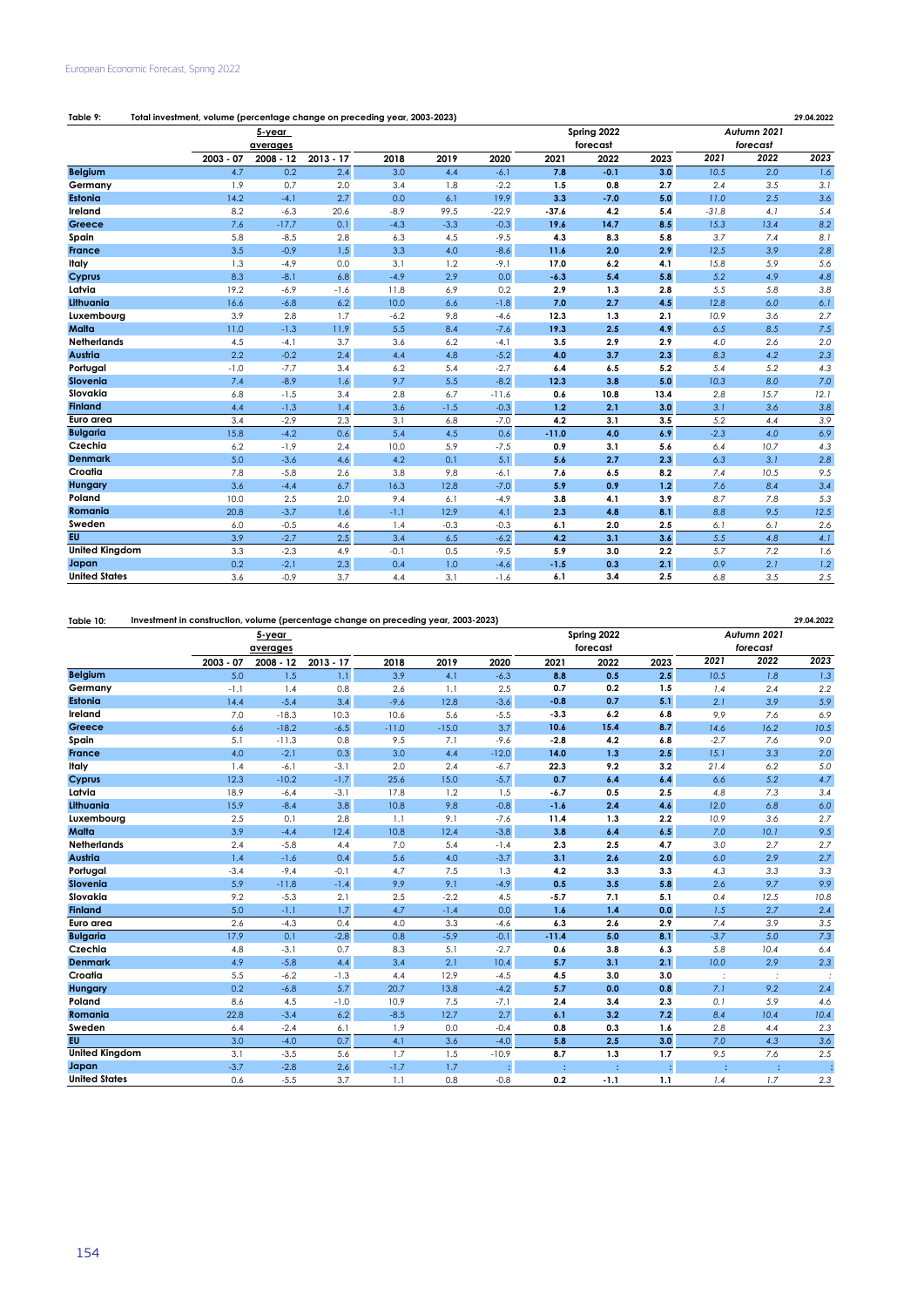| Table 11:             | Investment in equipment, volume (percentage change on preceding year, 2003-2023) |             |             |         |         |         |         |             |      |           |             |      |
|-----------------------|----------------------------------------------------------------------------------|-------------|-------------|---------|---------|---------|---------|-------------|------|-----------|-------------|------|
|                       |                                                                                  | 5-year      |             |         |         |         |         | Spring 2022 |      |           | Autumn 2021 |      |
|                       |                                                                                  | averages    |             |         |         |         |         | forecast    |      |           | forecast    |      |
|                       | $2003 - 07$                                                                      | $2008 - 12$ | $2013 - 17$ | 2018    | 2019    | 2020    | 2021    | 2022        | 2023 | 2021      | 2022        | 2023 |
| <b>Belgium</b>        | 4.5                                                                              | $-3.2$      | 3.4         | 1.8     | 3.1     | $-5.3$  | 12.4    | $-1.3$      | 3.8  | 10.3      | 2.1         | 2.1  |
| Germany               | 5.9                                                                              | $-1.0$      | 2.7         | 4.4     | 1.0     | $-11.2$ | 3.4     | $-0.1$      | 4.5  | 5.4       | 5.6         | 4.7  |
| Estonia               | 13.8                                                                             | $-4.2$      | 0.3         | 15.1    | $-4.9$  | $-3.5$  | 17.8    | 0.8         | 6.5  | 6.7       | 5.0         | 4.6  |
| Ireland               | 13.9                                                                             | 1.5         | 9.2         | 19.1    | $-5.8$  | $-28.3$ | 23.8    | 2.1         | 6.3  | 15.2      | 10.3        | 7.4  |
| Greece                | 9.5                                                                              | $-21.4$     | 9.7         | $-0.4$  | 3.0     | $-4.8$  | 36.0    | 19.8        | 9.5  | 22.4      | 16.3        | 8.9  |
| Spain                 | 7.0                                                                              | $-7.3$      | 5.6         | 4.7     | 3.2     | $-12.9$ | 16.0    | 13.0        | 5.5  | 15.0      | 8.0         | 7.5  |
| France                | 2.7                                                                              | $-1.0$      | 2.5         | 2.6     | 3.0     | $-10.6$ | 8.5     | $-1.5$      | 2.2  | 11.3      | 2.8         | 2.4  |
| Italy                 | 1.9                                                                              | $-5.3$      | 2.7         | 4.5     | $-0.8$  | $-15.0$ | 18.0    | 3.4         | 4.9  | 15.8      | 5.4         | 5.2  |
| Cyprus                | 0.8                                                                              | $-6.1$      | 17.4        | $-37.1$ | $-15.4$ | 15.4    | $-27.8$ | 6.2         | 7.5  | 4.6       | 6.3         | 7.0  |
| Latvia                | 22.4                                                                             | $-9.3$      | $-0.5$      | 3.9     | 14.5    | $-2.0$  | 13.7    | 2.1         | 3.1  | 6.9       | 4.3         | 4.4  |
| Lithuania             | 18.1                                                                             | $-7.0$      | 9.9         | 8.0     | 3.5     | $-5.5$  | 24.1    | 3.2         | 4.5  | 13.5      | 5.2         | 6.2  |
| Luxembourg            | 7.0                                                                              | 6.7         | 0.1         | $-22.5$ | 15.1    | $-5.1$  | 16.4    | 1.3         | 2.0  | 10.9      | 3.6         | 2.7  |
| Malta                 | 27.8                                                                             | $-0.1$      | 12.8        | $-6.9$  | 0.8     | $-21.5$ | 64.6    | ÷           | ÷    | ÷         | ÷           | Ð    |
| <b>Netherlands</b>    | 3.8                                                                              | $-0.3$      | 2.8         | 0.7     | 7.9     | $-12.1$ | 4.7     | 3.1         | 0.6  | 4.3       | 2.9         | 1.4  |
| Austria               | 2.6                                                                              | $-0.6$      | 4.1         | 1.3     | 4.3     | $-8.7$  | 4.7     | 5.3         | 2.7  | 13.4      | 6.1         | 1.1  |
| Portugal              | 3.2                                                                              | $-9.6$      | 10.6        | 8.9     | 1.8     | $-12.0$ | 9.6     | 13.9        | 8.6  | 7.7       | 9.2         | 5.8  |
| Slovenia              | 10.3                                                                             | $-8.3$      | 5.4         | 10.4    | 2.0     | $-14.0$ | 27.5    | 3.8         | 4.4  | 20.2      | 7.7         | 4.8  |
| Slovakia              | 3.6                                                                              | 4.1         | 3.4         | 1.9     | 13.9    | $-26.9$ | 9.7     | 17.8        | 22.1 | 5.4       | 23.3        | 16.5 |
| <b>Finland</b>        | 4.0                                                                              | $-0.6$      | 3.8         | $-1.7$  | $-4.4$  | 0.3     | 1.0     | 5.0         | 9.8  | 9.2       | 7.0         | 8.5  |
| Euro area             | 4.7                                                                              | $-3.0$      | 3.5         | 3.8     | 1.8     | $-11.9$ | 9.7     | 2.7         | 4.3  | 10.1      | 5.4         | 4.5  |
| <b>Bulgaria</b>       | 14.8                                                                             | $-9.6$      | 2.5         | 8.8     | 15.1    | 3.3     | $-10.1$ | 2.8         | 6.6  | $-8.6$    | 2.7         | 7.7  |
| Czechia               | 7.6                                                                              | $-1.5$      | 3.0         | 8.9     | 2.6     | $-14.1$ | 1.1     | 2.6         | 3.0  | 8.5       | 12.5        | 0.0  |
| <b>Denmark</b>        | 5.8                                                                              | $-5.0$      | 5.8         | 1.9     | $-4.6$  | $-6.5$  | 13.4    | 1.3         | 2.9  | 6.7       | 3.9         | 3.4  |
| Croatia               | 12.8                                                                             | $-6.0$      | 6.2         | 1.5     | 9.9     | $-7.4$  | 12.3    | 12.5        | 15.8 | $\cdot$ : | $\cdot$ :   |      |
| Hungary               | 7.0                                                                              | $-2.7$      | 8.5         | 12.9    | 12.4    | $-9.3$  | 7.3     | 2.1         | 1.9  | 8.9       | 7.4         | 6.0  |
| Poland                | 12.0                                                                             | $-0.4$      | 5.5         | 8.0     | 3.2     | $-6.7$  | 8.5     | 5.8         | 4.0  | 17.2      | 10.2        | 5.4  |
| Romania               | 19.7                                                                             | $-4.0$      | $-5.1$      | 11.6    | 5.3     | 13.2    | $-1.2$  | 6.6         | 9.5  | 9.2       | 7.8         | 17.4 |
| Sweden                | 7.9                                                                              | 1.0         | 2.9         | 0.3     | 1.1     | $-8.8$  | 12.4    | 2.5         | 3.6  | 10.0      | 10.0        | 2.5  |
| $E$ U                 | 5.4                                                                              | $-2.8$      | 3.5         | 4.2     | 2.1     | $-10.9$ | 9.2     | 2.9         | 4.4  | 10.1      | 6.1         | 4.6  |
| <b>United Kingdom</b> | 3.4                                                                              | $-3.9$      | 4.9         | $-7.7$  | $-1.8$  | $-16.0$ | 8.6     | 7.5         | 1.4  | 1.7       | 6.6         | 1.1  |
| Japan                 | 5.1                                                                              | $-1.9$      | 2.4         | 3.5     | 0.8     | t       | ÷       | ÷           | ÷    | ÷         | ÷           |      |
| <b>United States</b>  | 7.3                                                                              | 2.4         | 2.7         | 6.3     | 3.7     | $-7.0$  | 11.7    | 5.8         | 3.6  | 12.9      | 4.7         | 2.6  |

## **Table 12: 29.04.2022 Public investment (as a percentage of GDP, 2003-2023)**

|                       |             | 5-year      |             |      |      |      |      | Spring 2022 |      |      | Autumn 2021 |      |
|-----------------------|-------------|-------------|-------------|------|------|------|------|-------------|------|------|-------------|------|
|                       |             | averages    |             |      |      |      |      | forecast    |      |      | forecast    |      |
|                       | $2003 - 07$ | $2008 - 12$ | $2013 - 17$ | 2018 | 2019 | 2020 | 2021 | 2022        | 2023 | 2021 | 2022        | 2023 |
| <b>Belgium</b>        | 2.0         | 2.3         | 2.4         | 2.6  | 2.6  | 2.7  | 2.7  | 2.8         | 2.8  | 2.9  | 3.0         | 3.1  |
| Germany               | 2.0         | 2.3         | 2.2         | 2.4  | 2.4  | 2.6  | 2.5  | 2.7         | 2.8  | 2.6  | 2.6         | 2.6  |
| Estonia               | 5.1         | 5.7         | 5.2         | 5.3  | 5.0  | 5.8  | 5.7  | 6.3         | 6.8  | 5.9  | 6.0         | 6.0  |
| Ireland               | 3.8         | 3.4         | 2.0         | 2.0  | 2.3  | 2.3  | 2.0  | 2.3         | 2.3  | 2.2  | 2.5         | 2.8  |
| Greece                | 5.3         | 4.0         | 3.8         | 3.2  | 2.5  | 3.1  | 3.6  | 4.8         | 4.8  | 3.1  | 4.3         | 4.1  |
| Spain                 | 4.3         | 4.3         | 2.2         | 2.1  | 2.1  | 2.6  | 2.7  | 2.7         | 2.6  | 2.7  | 2.7         | 2.6  |
| France                | 4.0         | 4.1         | 3.6         | 3.4  | 3.7  | 3.7  | 3.6  | 3.6         | 3.6  | 4.0  | 4.0         | 4.0  |
| Italy                 | 3.2         | 3.1         | 2.3         | 2.1  | 2.3  | 2.6  | 2.9  | 3.2         | 3.7  | 2.8  | 3.2         | 3.2  |
| Cyprus                | 3.6         | 3.7         | 2.3         | 4.9  | 2.5  | 2.8  | 2.7  | 2.7         | 2.6  | 2.9  | 2.9         | 3.0  |
| Latvia                | 4.2         | 5.2         | 4.5         | 5.6  | 5.1  | 5.7  | 5.2  | 6.1         | 5.8  | 6.1  | 7.1         | 6.1  |
| Lithuania             | 4.0         | 4.7         | 3.4         | 3.2  | 3.1  | 4.1  | 3.2  | 3.7         | 3.3  | 3.5  | 3.6         | 3.5  |
| Luxembourg            | 4.6         | 4.1         | 3.8         | 3.9  | 4.1  | 4.7  | 4.0  | 4.1         | 4.2  | 4.3  | 4.3         | 4.3  |
| Malta                 | 4.1         | 2.7         | 3.1         | 3.2  | 3.8  | 4.5  | 4.2  | 4.1         | 4.2  | 4.7  | 4.9         | 4.8  |
| <b>Netherlands</b>    | 3.9         | 4.1         | 3.5         | 3.4  | 3.4  | 3.6  | 3.3  | 3.3         | 3.4  | 3.6  | 3.7         | 3.7  |
| Austria               | 2.7         | 3.2         | 3.0         | 3.1  | 3.1  | 3.3  | 3.5  | 3.7         | 3.3  | 3.3  | 3.3         | 3.2  |
| Portugal              | 3.9         | 3.8         | 1.9         | 1.8  | 1.8  | 2.2  | 2.5  | 3.1         | 3.4  | 2.5  | 3.0         | 3.5  |
| Slovenia              | 4.1         | 4.6         | 4.1         | 3.7  | 3.8  | 4.1  | 4.7  | 5.7         | 6.3  | 5.2  | 6.5         | 6.1  |
| Slovakia              | 3.3         | 3.6         | 4.1         | 3.7  | 3.6  | 3.5  | 3.2  | 4.2         | 5.1  | 3.6  | 4.2         | 5.7  |
| <b>Finland</b>        | 3.6         | 3.8         | 4.1         | 4.3  | 4.4  | 4.9  | 4.1  | 4.4         | 4.5  | 4.9  | 4.8         | 4.5  |
| Euro area             | 3.2         | 3.3         | 2.7         | 2.7  | 2.8  | 3.0  | 3.0  | 3.2         | 3.2  | 3.1  | 3.2         | 3.2  |
| <b>Bulgaria</b>       | 3.9         | 4.4         | 4.2         | 3.1  | 3.3  | 3.8  | 3.3  | 5.0         | 5.4  | 3.9  | 4.5         | 4.8  |
| Czechia               | 5.6         | 5.0         | 3.9         | 4.1  | 4.4  | 4.9  | 4.7  | 4.9         | 5.2  | 4.8  | 5.1         | 5.1  |
| <b>Denmark</b>        | 2.8         | 3.3         | 3.7         | 3.4  | 3.2  | 3.6  | 3.5  | 3.5         | 3.8  | 3.6  | 3.5         | 3.5  |
| Croatia               | 6.3         | 4.7         | 3.4         | 3.5  | 4.3  | 5.6  | 4.8  | 5.3         | 5.7  | 5.5  | 6.0         | 6.3  |
| Hungary               | 4.2         | 3.4         | 4.8         | 5.8  | 6.2  | 6.4  | 5.8  | 5.4         | 5.9  | 6.5  | 7.1         | 6.6  |
| Poland                | 3.4         | 5.2         | 4.1         | 4.7  | 4.3  | 4.5  | 4.1  | 4.2         | 3.9  | 4.5  | 4.5         | 4.4  |
| Romania               | 4.1         | 5.7         | 4.0         | 2.7  | 3.5  | 4.6  | 4.2  | 5.9         | 6.0  | 5.5  | 6.6         | 7.1  |
| Sweden                | 4.1         | 4.4         | 4.4         | 4.9  | 4.9  | 5.0  | 4.8  | 4.8         | 4.8  | 5.0  | 5.0         | 5.0  |
| <b>EU</b>             | 3.3         | 3.5         | 2.9         | 2.9  | 3.0  | 3.3  | 3.2  | 3.4         | 3.5  | 3.4  | 3.5         | 3.5  |
| <b>United Kingdom</b> | 2.2         | 3.0         | 2.6         | 2.6  | 2.8  | 3.0  | 3.1  | 3.1         | 3.1  | 3.3  | 3.4         | 3.4  |
| Japan                 | 3.8         | 3.7         | 3.8         | 3.7  | 3.9  | 4.3  | 4.4  | 4.3         | 4.1  | 4.2  | 4.1         | 4.1  |
| <b>United States</b>  | 3.8         | 3.9         | 3.3         | 3.2  | 3.3  | 3.5  | 3.3  | 3.2         | 3.2  | 3.3  | 3.3         | 3.3  |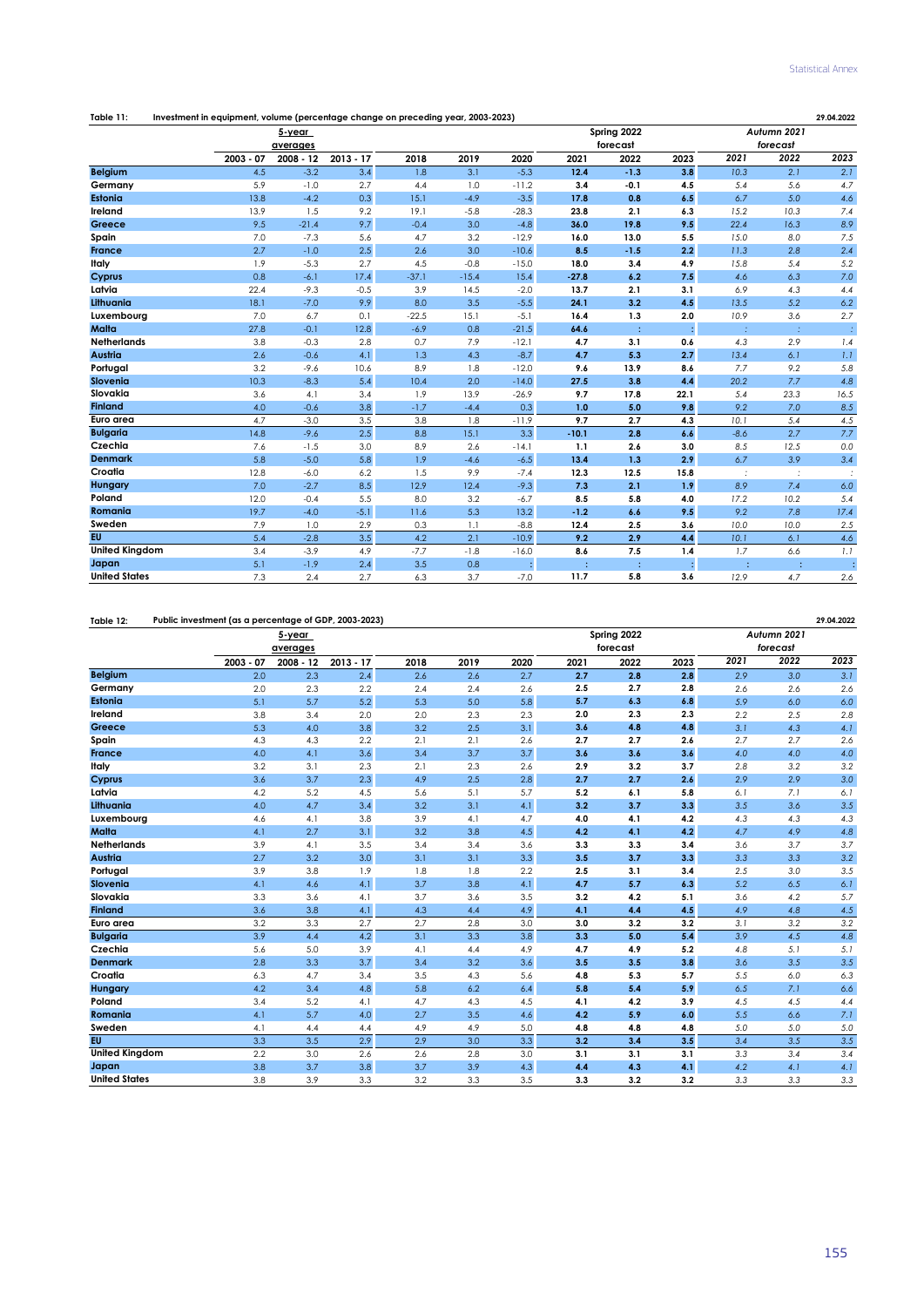| Table 13:             | Potential GDP, volume (percentage change on preceding year, 2003-2023) |             |             |        |        |        |        |             |      |      |             | 29.04.2022 |
|-----------------------|------------------------------------------------------------------------|-------------|-------------|--------|--------|--------|--------|-------------|------|------|-------------|------------|
|                       |                                                                        | 5-year      |             |        |        |        |        | Spring 2022 |      |      | Autumn 2021 |            |
|                       |                                                                        | averages    |             |        |        |        |        | forecast    |      |      | forecast    |            |
|                       | $2003 - 07$                                                            | $2008 - 12$ | $2013 - 17$ | 2018   | 2019   | 2020   | 2021   | 2022        | 2023 | 2021 | 2022        | 2023       |
| <b>Belgium</b>        | 2.1                                                                    | 1.4         | 1.2         | 1.4    | 1.5    | 1.3    | 1.4    | 1.5         | 1.6  | 1.4  | 1.6         | 1.8        |
| Germany               | 1.3                                                                    | 1.0         | 1.6         | 1.2    | 1.0    | 0.8    | 0.9    | 1.0         | 1.1  | 1.2  | 1.3         | 1.4        |
| <b>Estonia</b>        | 6.0                                                                    | 0.6         | 2.5         | 3.9    | 4.1    | 3.6    | 3.5    | 2.4         | 2.4  | 4.3  | 3.6         | 3.4        |
| Ireland               | 4.7                                                                    | $-0.2$      | 8.0         | 10.7   | 9.1    | 7.3    | 5.5    | 5.0         | 4.8  | 5.9  | 5.4         | 5.1        |
| Greece                | 3.3                                                                    | $-1.1$      | $-2.0$      | $-1.3$ | $-0.6$ | $-0.8$ | $-0.1$ | 0.3         | 0.9  | 0.2  | 1.0         | 1.3        |
| Spain                 | 3.6                                                                    | 1.2         | 0.2         | 0.8    | 1.0    | 0.2    | 0.5    | 1.2         | 1.3  | 1.0  | 1.6         | 1.8        |
| France                | 1.8                                                                    | 1.2         | 0.9         | 0.9    | 0.9    | 0.9    | 1.2    | 1.4         | 1.4  | 1.2  | 1.5         | 1.6        |
| Italy                 | 0.8                                                                    | $-0.2$      | $-0.1$      | 0.0    | 0.0    | $-0.1$ | 0.2    | 0.5         | 1.0  | 0.3  | 1.1         | 1.3        |
| Cyprus                | 3.7                                                                    | 2.0         | 0.3         | 3.2    | 3.3    | 2.8    | 2.4    | 2.6         | 2.7  | 3.0  | 3.0         | 3.0        |
| Latvia                | 7.3                                                                    | $-0.4$      | 2.0         | 2.8    | 3.2    | 2.2    | 2.6    | 2.1         | 2.0  | 3.1  | 3.1         | 2.9        |
| Lithuania             | 6.2                                                                    | 1.7         | 2.1         | 3.3    | 4.4    | 4.2    | 4.6    | 2.8         | 3.3  | 4.0  | 4.3         | 3.9        |
| Luxembourg            | 3.9                                                                    | 2.2         | 2.4         | 2.1    | 2.6    | 2.3    | 2.8    | 2.7         | 3.0  | 2.9  | 2.8         | 2.9        |
| Malta                 | 2.7                                                                    | 3.1         | 5.9         | 6.3    | 5.9    | 3.2    | 3.1    | 3.7         | 3.8  | 3.1  | 3.4         | 3.8        |
| <b>Netherlands</b>    | 1.9                                                                    | 0.9         | 1.0         | 1.6    | 1.8    | 1.5    | 1.6    | 1.6         | 1.7  | 1.4  | 1.4         | 1.3        |
| Austria               | 2.2                                                                    | 1.0         | 1.1         | 1.2    | 1.1    | 1.0    | 1.2    | 1.3         | 1.4  | 1.3  | 1.5         | 1.6        |
| Portugal              | 1.0                                                                    | $-0.4$      | 0.4         | 1.6    | 1.6    | 1.1    | 1.6    | 2.0         | 2.0  | 1.6  | 1.8         | 1.8        |
| Slovenia              | 3.3                                                                    | 1.8         | 1.0         | 2.1    | 2.7    | 2.4    | 2.7    | 3.1         | 3.3  | 2.6  | 3.0         | 3.3        |
| Slovakia              | 5.5                                                                    | 3.6         | 2.1         | 2.1    | 2.2    | 1.1    | 1.4    | 2.0         | 2.8  | 2.1  | 3.0         | 3.4        |
| <b>Finland</b>        | 2.7                                                                    | 0.5         | 0.6         | 1.4    | 1.4    | 1.1    | 1.2    | 1.5         | 1.4  | 1.4  | 1.6         | 1.5        |
| Euro area             | 1.8                                                                    | 0.8         | 1.0         | 1.2    | 1.2    | 0.9    | 1.1    | 1.3         | 1.4  | 1.3  | 1.6         | 1.7        |
| <b>Bulgaria</b>       | 5.5                                                                    | 1.8         | 2.1         | 2.2    | 2.1    | 1.6    | 1.5    | 1.5         | 1.7  | 1.9  | 2.2         | 2.3        |
| Czechia               | 4.2                                                                    | 1.7         | 2.3         | 2.7    | 2.5    | 1.3    | 1.3    | 1.6         | 1.7  | 1.6  | 2.2         | 2.3        |
| <b>Denmark</b>        | 1.5                                                                    | 1.0         | 1.6         | 2.1    | 1.9    | 1.8    | 2.4    | 2.3         | 2.1  | 2.3  | 2.2         | 2.2        |
| Croatia               | 3.4                                                                    | 0.0         | 0.8         | 1.8    | 2.5    | 1.8    | 2.7    | 2.9         | 2.7  | 2.9  | 3.1         | 3.0        |
| Hungary               | 3.4                                                                    | 0.5         | 1.9         | 3.7    | 4.2    | 3.3    | 3.3    | 4.0         | 3.1  | 3.7  | 3.9         | 3.7        |
| Poland                | 3.9                                                                    | 4.0         | 3.1         | 3.7    | 4.0    | 3.6    | 3.9    | 3.6         | 3.4  | 3.6  | 3.8         | 3.7        |
| Romania               | 5.7                                                                    | 2.5         | 3.4         | 3.9    | 4.1    | 3.1    | 3.4    | 3.1         | 3.3  | 3.9  | 3.9         | 4.1        |
| Sweden                | 2.8                                                                    | 1.7         | 2.0         | 2.2    | 2.0    | 1.7    | 1.9    | 1.7         | 1.7  | 1.5  | 2.0         | 2.0        |
| <b>EU</b>             | 2.0                                                                    | 1.0         | 1.2         | 1.5    | 1.5    | 1.1    | 1.3    | 1.5         | 1.6  | 1.5  | 1.8         | 1.9        |
| <b>United Kingdom</b> | 2.3                                                                    | 1.1         | 1.5         | 1.3    | 1.1    | 0.7    | 0.8    | 1.3         | 1.5  | 1.1  | 1.5         | 1.6        |
| Japan                 |                                                                        |             |             |        |        |        |        |             |      |      |             |            |
| <b>United States</b>  | 2.5                                                                    | 1.3         | 1.9         | 2.0    | 2.0    | 1.8    | 1.8    | 2.0         | 2.0  | 2.1  | 2.3         | 2.3        |

Table 14: Output gap relative to potential GDP <sup>1</sup> (deviation of actual output from potential output as % of potential GDP, 2003-2023) 29.04.2022

|                       |             |           |             |        | Autumn 2021 |         |        |          |        |        |          |         |
|-----------------------|-------------|-----------|-------------|--------|-------------|---------|--------|----------|--------|--------|----------|---------|
|                       |             | averages  |             |        |             |         |        | forecast |        |        | forecast |         |
|                       | $2003 - 07$ | 2008 - 12 | $2013 - 17$ | 2018   | 2019        | 2020    | 2021   | 2022     | 2023   | 2021   | 2022     | 2023    |
| <b>Belgium</b>        | 0.8         | $-0.4$    | $-0.2$      | 0.9    | 1.5         | $-5.5$  | $-1.0$ | $-0.5$   | $-0.3$ | $-1.2$ | $-0.2$   | 0.0     |
| Germany               | $-0.6$      | $-0.8$    | 0.2         | 1.5    | 1.5         | $-3.9$  | $-2.0$ | $-1.4$   | $-0.1$ | $-2.9$ | 0.2      | 0.5     |
| <b>Estonia</b>        | 5.4         | $-4.0$    | $-0.1$      | 1.9    | 2.0         | $-4.5$  | 0.0    | $-1.5$   | $-1.5$ | $-0.9$ | $-0.8$   | $-0.7$  |
| Ireland               | 1.1         | $-2.8$    | 1.8         | 0.3    | $-3.5$      | $-4.8$  | 2.5    | 2.8      | 2.5    | 3.0    | 2.7      | 1.8     |
| Greece                | 2.5         | $-7.0$    | $-13.3$     | $-7.2$ | $-4.9$      | $-12.8$ | $-5.3$ | $-2.4$   | $-0.3$ | $-4.7$ | $-0.7$   | 1.5     |
| Spain                 | 3.4         | $-4.3$    | $-5.2$      | 1.0    | 2.1         | $-9.1$  | $-4.9$ | $-2.2$   | $-0.2$ | $-5.6$ | $-1.9$   | 0.6     |
| France                | 1.6         | $-1.1$    | $-1.4$      | 1.0    | 1.9         | $-7.0$  | $-1.7$ | 0.0      | 0.4    | $-2.1$ | 0.1      | $0.8\,$ |
| Italy                 | 1.8         | $-1.3$    | $-3.2$      | 0.2    | 0.7         | $-8.3$  | $-2.4$ | $-0.5$   | 0.3    | $-3.2$ | $-0.2$   | 0.8     |
| Cyprus                | 3.1         | 0.4       | $-4.8$      | 3.7    | 5.6         | $-2.3$  | 0.6    | 0.3      | 1,1    | $-0.3$ | 0.8      | 1.3     |
| Latvia                | 4.8         | $-5.0$    | 0.8         | 3.3    | 2.6         | $-3.4$  | $-1.6$ | $-1.7$   | $-0.9$ | $-2.4$ | $-0.6$   | 0.5     |
| Lithuania             | 3.8         | $-4.3$    | 0.7         | 3.4    | 3.6         | $-0.7$  | $-0.3$ | $-1.4$   | $-2.1$ | $-0.3$ | $-0.8$   | $-1.3$  |
| Luxembourg            | 0.9         | $-1.6$    | $-1.0$      | $-0.5$ | 0.1         | $-3.9$  | 0.0    | $-0.5$   | $-0.8$ | $-1.7$ | $-0.8$   | $-1.0$  |
| Malta                 | $-0.3$      | $-1.3$    | 2.0         | 4.8    | 4.8         | $-7.0$  | $-1.3$ | $-0.9$   | $-0.7$ | $-4.2$ | $-1.7$   | $-0.7$  |
| <b>Netherlands</b>    | $-0.9$      | $-1.3$    | $-1.5$      | 1.2    | 1.4         | $-3.9$  | $-0.7$ | 0.9      | 0.8    | $-1.4$ | 0.6      | 0.8     |
| Austria               | $-0.2$      | $-0.5$    | $-0.8$      | 1.7    | 2.1         | $-5.7$  | $-2.7$ | $-0.2$   | 0.3    | $-2.9$ | 0.3      | 0.6     |
| Portugal              | $-0.6$      | $-1.1$    | $-1.6$      | 2.4    | 3.5         | $-6.3$  | $-3.3$ | 0.3      | 0.9    | $-3.3$ | 0.0      | 0.5     |
| Slovenia              | 3.6         | $-1.2$    | $-3.9$      | 2.9    | 3.5         | $-3.2$  | 1.9    | 2.5      | 2.3    | 1.0    | 2.1      | 2.3     |
| Slovakia              | 0.9         | $-0.2$    | $-1.2$      | 2.5    | 2.9         | $-2.7$  | $-1.1$ | $-0.8$   | 0.0    | $-2.1$ | 0.1      | 0.9     |
| <b>Finland</b>        | 0.7         | $-1.1$    | $-1.9$      | 0.4    | 0.3         | $-3.1$  | $-1.0$ | $-0.8$   | $-0.5$ | $-1.8$ | $-0.6$   | $-0.1$  |
| Euro area             | 0.9         | $-1.5$    | $-1.7$      | 0.9    | 1.3         | $-6.0$  | $-2.0$ | $-0.6$   | 0.2    | $-2.7$ | 0.0      | 0.7     |
| <b>Bulgaria</b>       | 1.0         | 0.7       | $-0.7$      | 0.6    | 2.5         | $-3.5$  | $-1.0$ | $-0.4$   | 1.0    | $-1.7$ | 0.2      | 1.4     |
| Czechia               | 2.8         | $-0.1$    | $-0.7$      | 2.4    | 2.9         | $-4.3$  | $-2.4$ | $-2.2$   | $-1.2$ | $-3.1$ | $-1.1$   | $-0.2$  |
| <b>Denmark</b>        | 2.7         | $-2.3$    | $-2.1$      | $-0.6$ | $-0.3$      | $-4.1$  | $-2.0$ | $-1.6$   | $-1.9$ | $-2.2$ | $-1.7$   | $-1.5$  |
| Croatia               | 2.8         | $-0.4$    | $-2.0$      | 2.5    | 3.6         | $-6.5$  | 0.3    | 0.8      | 1.1    | $-1.3$ | 1.1      | 1.4     |
| Hungary               | 2.7         | $-3.2$    | $-0.2$      | 3.8    | 4.1         | $-3.7$  | $-0.2$ | $-0.5$   | $-1.1$ | $-1.5$ | 0.0      | $-0.4$  |
| Poland                | $-0.9$      | 1.3       | $-0.9$      | 2.5    | 3.2         | $-2.5$  | $-0.6$ | $-0.5$   | $-0.9$ | $-1.3$ | 0.0      | 0.7     |
| Romania               | 4.0         | $-0.8$    | $-1.0$      | 1.9    | 2.0         | $-4.8$  | $-2.5$ | $-3.0$   | $-2.7$ | $-2.8$ | $-1.7$   | $-0.7$  |
| Sweden                | 1.1         | $-1.6$    | $-0.5$      | 0.5    | 0.4         | $-4.2$  | $-1.4$ | $-0.8$   | $-1.2$ | $-2.0$ | $-0.5$   | $-0.7$  |
| EU                    | 1.0         | $-1.4$    | $-1.6$      | 1.0    | 1.4         | $-5.7$  | $-1.9$ | $-0.7$   | 0.0    | $-2.5$ | $-0.1$   | 0.5     |
| <b>United Kingdom</b> | 1.4         | $-3.1$    | $-0.4$      | 1.3    | 1.9         | $-8.2$  | $-2.2$ | $-0.1$   | 0.0    | $-3.3$ | $-0.2$   | $-0.1$  |
| Japan                 |             |           |             |        |             |         | ÷      |          | ÷      |        | ÷        | ÷       |
| <b>United States</b>  | 0.7         | $-1.8$    | $-0.2$      | 1.1    | 1.4         | $-3.7$  | $-0.1$ | 0.8      | 1.1    | $-0.6$ | 1.5      | 1.7     |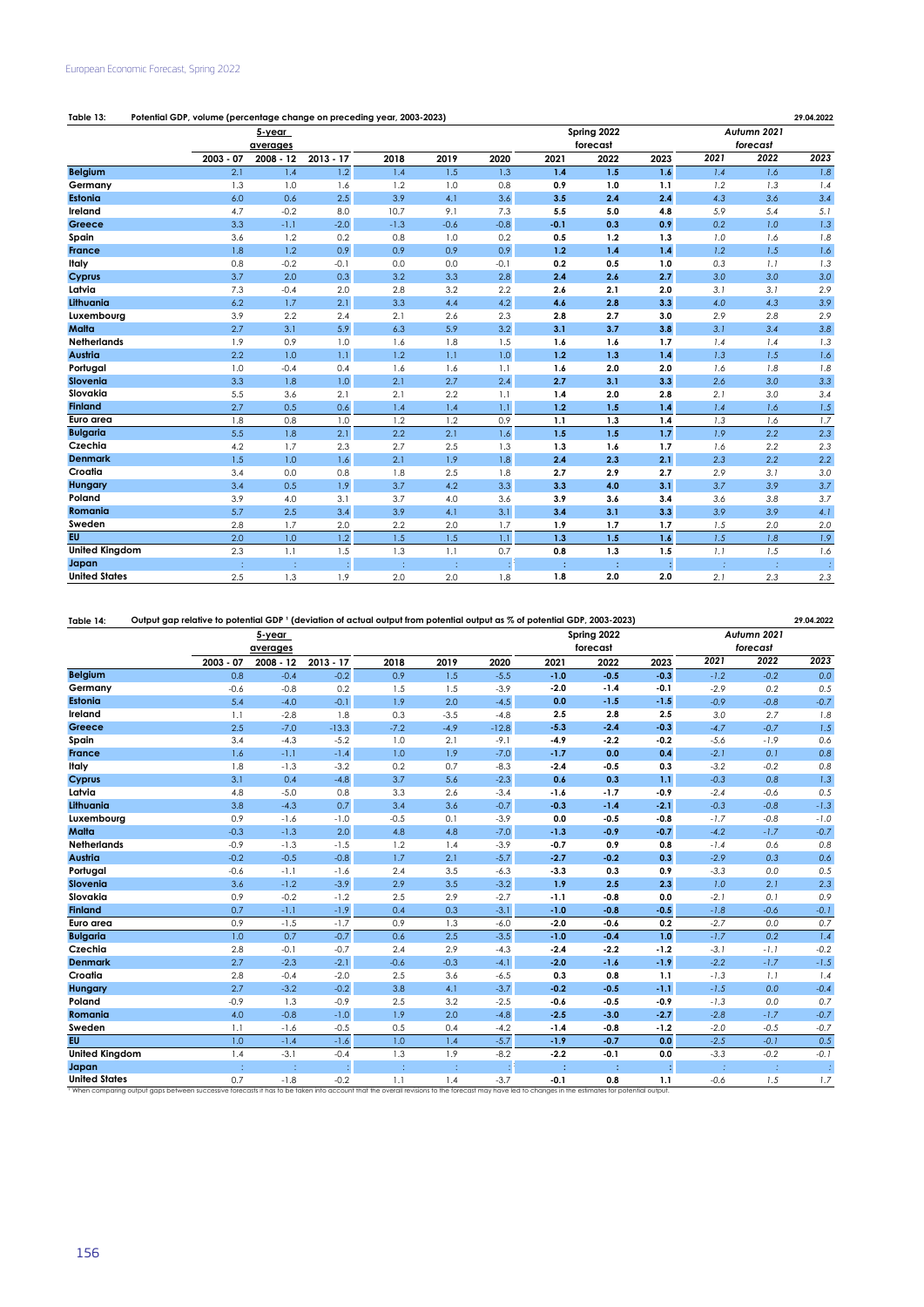| Table 15: | Deflator of gross domestic product (percentage change on preceding year, 2003-2023) | .104.2022<br><u>ഹം പ</u> |
|-----------|-------------------------------------------------------------------------------------|--------------------------|
|-----------|-------------------------------------------------------------------------------------|--------------------------|

|                       |             | 5-year      |             |        |      |        |        | Spring 2022 |      |        | Autumn 2021 |         |
|-----------------------|-------------|-------------|-------------|--------|------|--------|--------|-------------|------|--------|-------------|---------|
|                       |             | averages    |             |        |      |        |        | forecast    |      |        | forecast    |         |
|                       | $2003 - 07$ | $2008 - 12$ | $2013 - 17$ | 2018   | 2019 | 2020   | 2021   | 2022        | 2023 | 2021   | 2022        | 2023    |
| <b>Belgium</b>        | 2.0         | 1.6         | 1.5         | 1.5    | 1.8  | 1.3    | 4.5    | 4.5         | 3.0  | 2.0    | 2.3         | 1.6     |
| Germany               | 1.0         | 1.2         | 1.7         | 2.0    | 2.1  | 1.6    | 3.0    | 5.4         | 3.6  | 2.6    | 2.4         | 1.8     |
| <b>Estonia</b>        | 7.1         | 3.5         | 2.7         | 4.0    | 3.2  | $-0.3$ | 5.5    | 8.1         | 3.2  | 2.9    | 3.0         | 2.4     |
| Ireland               | 2.4         | $-0.9$      | 2.0         | 0.7    | 4.2  | $-1.2$ | $-0.4$ | 4.8         | 4.1  | $-0.2$ | 2.0         | 1.4     |
| Greece                | 3.1         | 1.5         | $-0.9$      | $-0.2$ | 0.2  | $-0.8$ | 2.1    | 4.8         | 2.1  | $-0.1$ | 0.9         | 0.4     |
| Spain                 | 3.9         | 0.5         | 0.5         | 1.2    | 1.3  | 1.1    | 2.2    | 3.7         | 2.4  | 1.5    | 1.6         | 0.9     |
| France                | 2.0         | 1.1         | 0.7         | 1.0    | 1.3  | 2.5    | 0.8    | 2.2         | 3.0  | 0.8    | 1.4         | 1.4     |
| Italy                 | 2.5         | 1.5         | 1.0         | 1.1    | 0.9  | 1.4    | 0.5    | 3.1         | 2.4  | 1.1    | 1.5         | 1.4     |
| Cyprus                | 3.5         | 2.0         | $-0.5$      | 1.0    | 1.1  | $-1.1$ | 2.7    | 4.5         | 3.2  | 2.4    | 1.6         | $1.0\,$ |
| Latvia                | 11.0        | 2.1         | 1.5         | 3.9    | 2.6  | $-0.1$ | 6.8    | 7.2         | 5.1  | 3.5    | 2.9         | 2.0     |
| Lithuania             | 4.8         | 3.3         | 1.6         | 3.5    | 2.7  | 1.5    | 6.5    | 7.4         | 3.0  | 4.3    | 2.6         | 2.0     |
| Luxembourg            | 3.7         | 3.8         | 1.7         | 1.7    | 0.6  | 4.3    | 6.8    | 4.0         | 2.1  | 2.3    | 2.2         | 2.2     |
| Malta                 | 2.1         | 2.3         | 2.6         | 2.2    | 2.4  | 1.5    | 1.7    | 2.8         | 2.6  | 1.8    | 1.8         | $1.5\,$ |
| <b>Netherlands</b>    | 2.0         | 1.0         | 0.8         | 2.4    | 3.0  | 2.3    | 2.4    | 3.8         | 3.3  | 2.4    | 1.7         | 1.5     |
| Austria               | 1.9         | 1.7         | 1.8         | 1.8    | 1.6  | 2.3    | 1.8    | 3.4         | 3.2  | 1.8    | 2.2         | 2.1     |
| Portugal              | 3.1         | 0.6         | 1.6         | 1.8    | 1.7  | 1.9    | 0.7    | 2.9         | 3.1  | 1.0    | 1.8         | 1.4     |
| Slovenia              | 3.4         | 1.7         | 1.1         | 2.1    | 2.2  | 1.2    | 2.6    | 3.3         | 3.7  | 1.5    | 1.8         | $1.7\,$ |
| Slovakia              | 3.5         | 1.0         | 0.2         | 2.0    | 2.5  | 2.4    | 2.4    | 6.6         | 5.5  | 1.4    | 4.7         | 2.2     |
| <b>Finland</b>        | 1.1         | 2.1         | 1.3         | 2.0    | 1.5  | 1.6    | 2.7    | 3.8         | 2.3  | 1.9    | 2.0         | 2.3     |
| Euro area             | 2.1         | 1.2         | 1.1         | 1.5    | 1.7  | 1.6    | 2.0    | 3.9         | 3.1  | 1.6    | 1.9         | 1.5     |
| <b>Bulgaria</b>       | 6.4         | 4.0         | 2.5         | 4.2    | 5.2  | 4.2    | 6.2    | 9.5         | 3.9  | 3.9    | 4.6         | 3.5     |
| Czechia               | 1.9         | 0.9         | 1.5         | 2.6    | 3.9  | 4.4    | 4.1    | 7.4         | 4.7  | 3.9    | 3.1         | 2.5     |
| <b>Denmark</b>        | 2.2         | 2.2         | 0.8         | 0.7    | 0.7  | 2.6    | 2.4    | 3.3         | 2.3  | 1.0    | 1.6         | 1.5     |
| Croatia               | 3.8         | 2.5         | 0.4         | 2.0    | 1.9  | $-0.1$ | 3.2    | 3.8         | 2.4  | 2.4    | 2.1         | 1.9     |
| Hungary               | 4.4         | 3.3         | 2.9         | 4.8    | 4.8  | 6.3    | 6.9    | 5.6         | 4.6  | 4.7    | 4.5         | 3.7     |
| Poland                | 2.7         | 3.0         | 0.8         | 1.2    | 3.2  | 4.2    | 5.8    | 10.0        | 7.8  | 4.7    | 5.4         | 2.7     |
| Romania               | 15.3        | 6.1         | 3.1         | 6.2    | 6.8  | 3.9    | 5.4    | 9.5         | 4.9  | 3.9    | 4.4         | 4.1     |
| Sweden                | 1.5         | 1.7         | 1.7         | 2.4    | 2.5  | 1.8    | 3.0    | 4.3         | 3.9  | 2.1    | 1.4         | 1.6     |
| <b>EU</b>             | 2.2         | 1.4         | 1.2         | 1.6    | 1.9  | 1.9    | 2.3    | 4.4         | 3.4  | 1.9    | 2.1         | $1.7\,$ |
| <b>United Kingdom</b> | 2.8         | 2.0         | 1.6         | 2.0    | 2.0  | 5.1    | 0.3    | 3.8         | 2.6  | 0.7    | 0.4         | 1.7     |
| Japan                 | $-1.1$      | $-1.1$      | 0.8         | 0.0    | 0.6  | 0.9    | $-1.0$ | 0.5         | 1.5  | $-0.5$ | 0.3         | 0.2     |
| <b>United States</b>  | 2.7         | 1.5         | 1.5         | 2.4    | 1.8  | 1.2    | 4.2    | 6.4         | 2.8  | 3.6    | 2.6         | 2.1     |

## **Table 16: 29.04.2022 Price deflator of private consumption (percentage change on preceding year, 2003-2023)**

|                       |             | 5-year<br>averages |             |      |      |        | Spring 2022<br>forecast |      |      | Autumn 2021<br>forecast |      |      |  |
|-----------------------|-------------|--------------------|-------------|------|------|--------|-------------------------|------|------|-------------------------|------|------|--|
|                       | $2003 - 07$ | $2008 - 12$        | $2013 - 17$ | 2018 | 2019 | 2020   | 2021                    | 2022 | 2023 | 2021                    | 2022 | 2023 |  |
| <b>Belgium</b>        | 2.5         | 1.8                | 1.2         | 2.0  | 1.4  | 0.6    | 2.2                     | 6.4  | 1.9  | 2.1                     | 2.3  | 1.7  |  |
| Germany               | 1.4         | 1.4                | 1.0         | 1.5  | 1.3  | 0.6    | 3.1                     | 6.3  | 3.0  | 3.1                     | 2.1  | 1.7  |  |
| <b>Estonia</b>        | 4.5         | 3.9                | 1.7         | 3.7  | 2.5  | $-0.8$ | 4.4                     | 11.2 | 2.5  | 3.7                     | 3.9  | 2.4  |  |
| Ireland               | 2.5         | $-0.9$             | 0.8         | 2.0  | 2.0  | 0.5    | 3.8                     | 6.1  | 3.1  | 3.6                     | 3.1  | 1.5  |  |
| Greece                | 3.1         | 1.8                | $-1.2$      | 0.1  | 0.0  | $-1.0$ | 1.0                     | 6.3  | 1.9  | 0.1                     | 1.0  | 0.4  |  |
| Spain                 | 3.4         | 1.8                | 0.5         | 1.4  | 1.0  | 0.0    | 1.9                     | 6.2  | 1.9  | 1.9                     | 1.2  | 1.0  |  |
| France                | 2.0         | 1.1                | 0.4         | 1.7  | 0.8  | 0.8    | 1.6                     | 4.1  | 3.1  | 1.5                     | 1.9  | 1.4  |  |
| Italy                 | 2.5         | 1.9                | 0.5         | 1.0  | 0.6  | $-0.2$ | 1.7                     | 5.9  | 2.3  | 1.8                     | 2.1  | 1.4  |  |
| Cyprus                | 2.9         | 2.6                | $-0.9$      | 1.3  | 1.1  | $-0.9$ | 2.1                     | 6.2  | 3.7  | 1.9                     | 1.7  | 1.2  |  |
| Latvia                | 8.6         | 3.2                | 1.1         | 3.0  | 3.0  | 0.8    | 3.4                     | 9.4  | 3.5  | 3.1                     | 3.8  | 2.3  |  |
| Lithuania             | 2.2         | 4.8                | 0.9         | 2.6  | 2.1  | 0.8    | 4.6                     | 12.5 | 3.0  | 3.8                     | 3.1  | 2.0  |  |
| Luxembourg            | 2.5         | 1.8                | 1.2         | 1.9  | 1.7  | 0.7    | 2.4                     | 5.9  | 2.2  | 2.1                     | 1.9  | 1.7  |  |
| Malta                 | 2.1         | 2.6                | 1.0         | 0.8  | 1.9  | 1.2    | 1.2                     | 4.5  | 3.4  | 1.6                     | 2.1  | 1.6  |  |
| <b>Netherlands</b>    | 2.1         | 1.1                | 1.0         | 2.2  | 2.6  | 1.5    | 3.1                     | 7.4  | 2.7  | 2.2                     | 2.2  | 1.5  |  |
| Austria               | 2.1         | 1.9                | 1.8         | 2.1  | 1.8  | 1.4    | 2.4                     | 5.5  | 2.6  | 2.9                     | 3.1  | 2.2  |  |
| Portugal              | 3.3         | 1.2                | 0.9         | 1.6  | 0.8  | 0.7    | 1.2                     | 4.5  | 2.0  | 1.2                     | 1.8  | 1.4  |  |
| Slovenia              | 3.4         | 2.3                | 0.5         | 2.0  | 1.3  | $-0.5$ | 3.8                     | 5.8  | 3.3  | 1.7                     | 2.1  | 1.7  |  |
| Slovakia              | 4.8         | 2.6                | 0.4         | 2.3  | 2.7  | 2.2    | 3.3                     | 9.1  | 6.3  | 2.8                     | 4.0  | 2.0  |  |
| <b>Finland</b>        | 1.1         | 2.6                | 1.1         | 1.3  | 1.0  | 0.5    | 2.0                     | 4.4  | 2.2  | 1.8                     | 1.9  | 1.9  |  |
| Euro area             | 2.2         | 1.5                | 0.7         | 1.5  | 1.1  | 0.5    | 2.3                     | 5.8  | 2.7  | 2.2                     | 2.0  | 1.5  |  |
| <b>Bulgaria</b>       | 4.3         | 3.0                | 1.7         | 2.4  | 2.0  | $-0.6$ | 3.6                     | 11.9 | 4.7  | 2.2                     | 6.1  | 2.2  |  |
| Czechia               | 1.9         | 2.0                | 0.9         | 2.5  | 2.8  | 2.8    | 3.1                     | 11.7 | 5.4  | 3.4                     | 4.0  | 1.9  |  |
| <b>Denmark</b>        | 1.6         | 2.3                | 0.6         | 0.6  | 0.8  | 0.5    | 2.1                     | 4.5  | 2.3  | 1.7                     | 1.8  | 1.6  |  |
| Croatia               | 2.8         | 3.1                | 0.2         | 1.4  | 1.1  | 0.3    | 2.7                     | 6.0  | 2.5  | 2.1                     | 1.9  | 1.4  |  |
| Hungary               | 4.7         | 4.5                | 1.6         | 3.3  | 4.6  | 3.3    | 6.3                     | 9.0  | 4.1  | 5.1                     | 4.8  | 3.4  |  |
| Poland                | 2.2         | 3.5                | 0.2         | 1.7  | 2.4  | 3.4    | 5.4                     | 11.8 | 7.3  | 4.2                     | 5.2  | 2.2  |  |
| Romania               | 9.4         | 5.7                | 1.7         | 3.8  | 5.4  | 2.4    | 5.5                     | 9.1  | 5.3  | 4.2                     | 4.2  | 3.0  |  |
| Sweden                | 1.1         | 1.6                | 1.1         | 2.5  | 2.1  | 1.1    | 1.9                     | 5.7  | 4.0  | 2.5                     | 2.0  | 1.2  |  |
| <b>EU</b>             | 2.2         | 1.7                | 0.7         | 1.6  | 1.4  | 0.7    | 2.5                     | 6.3  | 3.1  | 2.4                     | 2.3  | 1.6  |  |
| <b>United Kingdom</b> | 2.2         | 2.2                | 1.2         | 2.0  | 1.3  | 1.0    | 2.4                     | 8.3  | 2.5  | 1.7                     | 2.4  | 2.0  |  |
| Japan                 | $-0.6$      | $-0.8$             | 0.5         | 0.7  | 0.5  | 0.3    | $-0.5$                  | 1.1  | 1.5  | $-0.4$                  | 0.4  | 0.4  |  |
| <b>United States</b>  | 2.6         | 1.8                | 1.2         | 2.1  | 1.5  | 1.2    | 3.9                     | 5.9  | 2.8  | 3.3                     | 2.5  | 2.0  |  |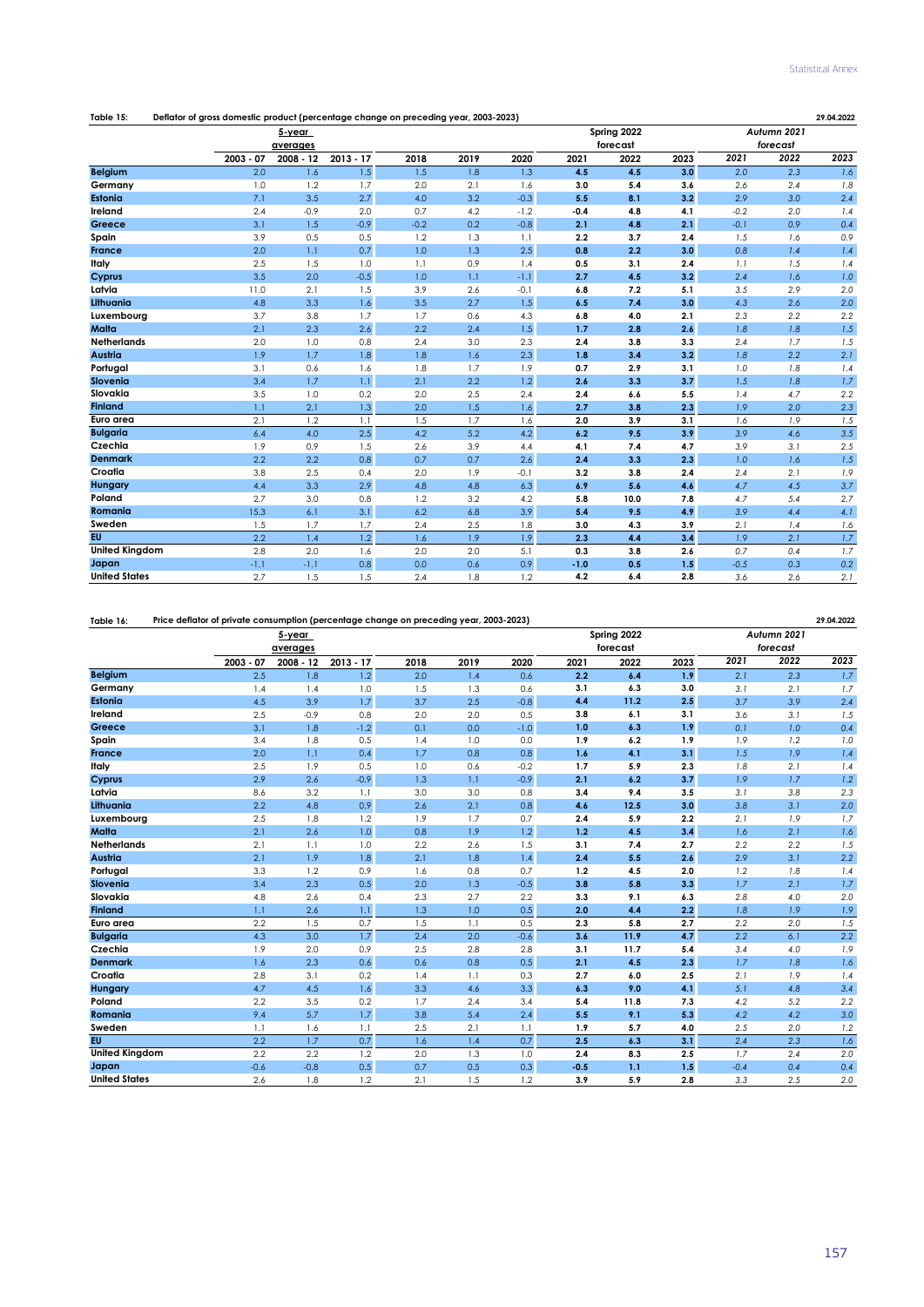| Table 17a:            | Harmonised index of consumer prices (national index if not available), (percentage change on preceding year, 2003-2023) |           |             |      |      |        |        |             |      |        |             | 29.04.2022 |
|-----------------------|-------------------------------------------------------------------------------------------------------------------------|-----------|-------------|------|------|--------|--------|-------------|------|--------|-------------|------------|
|                       |                                                                                                                         | 5-year    |             |      |      |        |        | Spring 2022 |      |        | Autumn 2021 |            |
|                       |                                                                                                                         | averages  |             |      |      |        |        | forecast    |      |        | forecast    |            |
|                       | 2003 - 07                                                                                                               | 2008 - 12 | $2013 - 17$ | 2018 | 2019 | 2020   | 2021   | 2022        | 2023 | 2021   | 2022        | 2023       |
| <b>Belgium</b>        | 2.0                                                                                                                     | 2.6       | 1.3         | 2.3  | 1.2  | 0.4    | 3.2    | 7.8         | 1.9  | 2.7    | 2.3         | 1.6        |
| Germany               | 1.8                                                                                                                     | 1.8       | 1.0         | 1.9  | 1.4  | 0.4    | 3.2    | 6.5         | 3.1  | 3.1    | 2.2         | 1.7        |
| <b>Estonia</b>        | 3.9                                                                                                                     | 4.6       | 1.6         | 3.4  | 2.3  | $-0.6$ | 4.5    | 11.2        | 2.5  | 4.0    | 3.9         | 2.1        |
| Ireland               | 2.8                                                                                                                     | 0.6       | 0.2         | 0.7  | 0.9  | $-0.5$ | 2.4    | 6.1         | 3.1  | 2.3    | 3.1         | 1.5        |
| Greece                | 3.3                                                                                                                     | 2.9       | $-0.4$      | 0.8  | 0.5  | $-1.3$ | 0.6    | 6.3         | 1.9  | 0.1    | 1.0         | 0.4        |
| Spain                 | 3.2                                                                                                                     | 2.3       | 0.5         | 1.7  | 0.8  | $-0.3$ | 3.0    | 6.3         | 1.8  | 2.8    | 2.1         | 0.7        |
| France                | 2.0                                                                                                                     | 1.9       | 0.6         | 2.1  | 1.3  | 0.5    | 2.1    | 4.9         | 3.1  | 1.9    | 2.1         | 1.4        |
| Italy                 | 2.3                                                                                                                     | 2.4       | 0.6         | 1.2  | 0.6  | $-0.1$ | 1.9    | 5.9         | 2.3  | 1.8    | 2.1         | 1.4        |
| Cyprus                | 2.5                                                                                                                     | 2.7       | $-0.4$      | 0.8  | 0.5  | $-1.1$ | 2.3    | 5.2         | 2.7  | 1.9    | 1.7         | 1.2        |
| Latvia                | 6.5                                                                                                                     | 4.8       | 0.8         | 2.6  | 2.7  | 0.1    | 3.2    | 9.4         | 3.5  | 3.1    | 3.6         | 0.8        |
| Lithuania             | 2.5                                                                                                                     | 4.7       | 1.0         | 2.5  | 2.2  | 1.1    | 4.6    | 12.5        | 3.0  | 3.8    | 3.1         | $2.0\,$    |
| Luxembourg            | 3.0                                                                                                                     | 2.7       | 0.9         | 2.0  | 1.6  | 0.0    | 3.5    | 6.8         | 2.3  | 3.2    | 2.2         | 1.8        |
| Malta                 | 2.1                                                                                                                     | 2.9       | 1.0         | 1.7  | 1.5  | 0.8    | 0.7    | 4.5         | 2.6  | 1.1    | 1.6         | 1.5        |
| <b>Netherlands</b>    | 1.7                                                                                                                     | 1.9       | 0.9         | 1.6  | 2.7  | 1.1    | 2.8    | 7.4         | 2.7  | 2.1    | 2.2         | 1.5        |
| Austria               | 1.9                                                                                                                     | 2.3       | 1.5         | 2.1  | 1.5  | 1.4    | 2.8    | 6.0         | 3.0  | 2.7    | 2.5         | 2.0        |
| Portugal              | 2.7                                                                                                                     | 1.9       | 0.6         | 1.2  | 0.3  | $-0.1$ | 0.9    | 4.4         | 1.9  | 0.8    | 1.7         | 1.2        |
| Slovenia              | 3.6                                                                                                                     | 2.7       | 0.6         | 1.9  | 1.7  | $-0.3$ | 2.0    | 6.1         | 3.3  | 1.7    | 2.1         | 1.7        |
| Slovakia              | 5.0                                                                                                                     | 2.7       | 0.4         | 2.5  | 2.8  | 2.0    | 2.8    | 9.8         | 6.8  | 2.8    | 4.3         | 2.2        |
| <b>Finland</b>        | 1.0                                                                                                                     | 2.7       | 0.9         | 1.2  | 1.1  | 0.4    | 2.1    | 4.5         | 2.3  | 1.8    | 1.9         | 1.9        |
| Euro area             | 2.2                                                                                                                     | 2.1       | 0.7         | 1.8  | 1.2  | 0.3    | 2.6    | 6.1         | 2.7  | 2.4    | 2.2         | 1.4        |
| <b>Bulgaria</b>       | 5.9                                                                                                                     | 4.6       | $-0.5$      | 2.6  | 2.5  | 1.2    | 2.8    | 11.9        | 5.0  | 2.4    | 2.9         | $1.8\,$    |
| Czechia               | 1.8                                                                                                                     | 2.8       | 1.0         | 2.0  | 2.6  | 3.3    | 3.3    | 11.7        | 4.5  | 3.3    | 3.4         | 2.3        |
| <b>Denmark</b>        | 1.6                                                                                                                     | 2.4       | 0.4         | 0.7  | 0.7  | 0.3    | 1.9    | 5.1         | 2.7  | 1.7    | 1.9         | 1.6        |
| Croatia               | 2.7                                                                                                                     | 2.9       | 0.6         | 1.6  | 0.8  | 0.0    | 2.7    | 6.1         | 2.8  | 2.2    | 2.0         | 1.5        |
| Hungary               | 5.4                                                                                                                     | 4.9       | 0.9         | 2.9  | 3.4  | 3.4    | 5.2    | 9.0         | 4.1  | 5.1    | 4.8         | 3.4        |
| Poland                | 2.1                                                                                                                     | 3.7       | 0.3         | 1.2  | 2.1  | 3.7    | 5.2    | 11.6        | 7.3  | 5.0    | 5.2         | 2.6        |
| Romania               | 9.5                                                                                                                     | 5.8       | 0.8         | 4.1  | 3.9  | 2.3    | 4.1    | 8.9         | 5.1  | 4.0    | $4.0$       | 2.8        |
| Sweden                | 1.5                                                                                                                     | 1.9       | 0.9         | 2.0  | 1.7  | 0.7    | 2.7    | 5.3         | 3.0  | 2.4    | 1.9         | 1.1        |
| <b>EU</b>             | 2.4                                                                                                                     | 2.4       | 0.7         | 1.8  | 1.4  | 0.7    | 2.9    | 6.8         | 3.2  | 2.6    | 2.5         | 1.6        |
| <b>United Kingdom</b> | 1.9                                                                                                                     | 2.9       | 1.5         | 2.3  | 1.7  | 1.0    | 2.5    | 7.0         | 3.6  | 2.4    | 3.2         | 2.2        |
| Japan                 | 0.0                                                                                                                     | $-0.2$    | 0.8         | 1.0  | 0.5  | 0.0    | $-0.2$ | 1.6         | 1.5  | $-0.5$ | 0.2         | 0.4        |
| <b>United States</b>  | 2.9                                                                                                                     | 2.1       | 1.3         | 2.4  | 1.8  | 1.2    | 4.7    | 7.3         | 3.1  | 4.3    | 3.3         | 2.2        |

**Table 17b: 29.04.2022 All-items HICP, excluding energy and unprocessed food (national index if not available), (percentage change on preceding year, 2003-2023)**

|                       | <b>All lights their, excluding cheigy</b> | 5-year      | ana onprocessea loog |      | $100$ and $200$ and $200$ and $200$ and $200$ |        | creeninge enange on preceding year, 2000 2020, | Spring 2022 |      |        | Autumn 2021 |      |
|-----------------------|-------------------------------------------|-------------|----------------------|------|-----------------------------------------------|--------|------------------------------------------------|-------------|------|--------|-------------|------|
|                       |                                           | averages    |                      |      |                                               |        |                                                | forecast    |      |        | forecast    |      |
|                       | $2003 - 07$                               | $2008 - 12$ | $2013 - 17$          | 2018 | 2019                                          | 2020   | 2021                                           | 2022        | 2023 | 2021   | 2022        | 2023 |
| <b>Belgium</b>        | 1.6                                       | 1.9         | 1.7                  | 1.6  | 1.6                                           | 1.5    | 1.4                                            | 3.8         | 3.4  | 1.3    | 2.1         | 2.0  |
| Germany               | 1.3                                       | 1.3         | 1.4                  | 1.5  | 1.4                                           | 0.9    | 2.3                                            | 3.8         | 3.7  | 2.3    | 2.0         | 1.8  |
| <b>Estonia</b>        | 3.4                                       | 3.7         | 2.0                  | 2.5  | 2.3                                           | 0.2    | 2.4                                            | 7.1         | 3.4  | 2.0    | 3.0         | 2.9  |
| Ireland               | 2.6                                       | 0.0         | 0.6                  | 0.2  | 0.9                                           | $-0.1$ | 1.6                                            | 4.3         | 4.5  | 1.2    | 2.0         | 2.4  |
| Greece                | 3.2                                       | 2.0         | $-0.3$               | 0.5  | 0.5                                           | $-1.0$ | $-0.7$                                         | 2.6         | 1.5  | $-0.9$ | 0.5         | 0.7  |
| Spain                 | 2.8                                       | 1.6         | 0.7                  | 1.0  | 1.0                                           | 0.6    | 0.7                                            | 3.9         | 2.7  | 0.6    | 1.5         | 1.3  |
| France                | 1.7                                       | 1.5         | 0.7                  | 1.3  | 1.2                                           | 1.0    | 1.2                                            | 2.9         | 3.0  | 1.1    | 1.5         | 1.5  |
| Italy                 | 2.1                                       | 2.1         | 0.8                  | 0.8  | 0.6                                           | 0.5    | 0.8                                            | 2.5         | 2.1  | 0.7    | 1.5         | 1.6  |
| Cyprus                | 1.4                                       | 1.7         | $-0.1$               | 0.1  | 0.6                                           | $-0.6$ | 1.0                                            | 3.2         | 3.2  | 0.8    | 1.3         | 1.5  |
| Latvia                | 5.8                                       | 3.6         | 1.3                  | 1.9  | 2.7                                           | 1.1    | 2.0                                            | 6.7         | 4.1  | 1.6    | 2.2         | 2.5  |
| Lithuania             | 2.0                                       | 3.5         | 1.9                  | 2.1  | 2.5                                           | 2.5    | 3.2                                            | 8.6         | 3.3  | 2.6    | 2.0         | 2.2  |
| Luxembourg            | 2.5                                       | 2.4         | 1.7                  | 1.2  | 1.8                                           | 1.4    | 1.5                                            | 3.8         | 3.2  | 1.4    | 2.2         | 1.9  |
| Malta                 | 1.8                                       | 2.1         | 1.2                  | 1.8  | 1.4                                           | 0.8    | 0.7                                            | 4.4         | 2.6  | 1.1    | 1.7         | 1.5  |
| <b>Netherlands</b>    | 1.2                                       | 1.7         | 1.2                  | 1.0  | 2.2                                           | 2.1    | 1.6                                            | 3.7         | 3.7  | 1.5    | 1.7         | 1.8  |
| Austria               | 1.5                                       | 2.0         | 1.9                  | 1.9  | 1.6                                           | 2.0    | 2.1                                            | 3.9         | 3.2  | 2.1    | 2.3         | 2.1  |
| Portugal              | 2.4                                       | 1.4         | 0.7                  | 0.8  | 0.5                                           | 0.0    | 0.3                                            | 3.7         | 2.2  | 0.2    | 1.5         | 1.3  |
| Slovenia              | 3.2                                       | 1.8         | 0.8                  | 1.1  | 1.8                                           | 1.0    | 1.0                                            | 4.4         | 2.7  | 0.7    | 1.4         | 1.4  |
| Slovakia              | 3.9                                       | 2.5         | 0.9                  | 2.2  | 2.5                                           | 2.4    | 3.4                                            | 8.1         | 3.1  | 3.3    | 3.5         | 2.4  |
| <b>Finland</b>        | 0.7                                       | 2.4         | 1.1                  | 0.8  | 1.0                                           | 0.8    | 1.4                                            | 3.8         | 2.4  | 1.2    | 2.0         | 2.1  |
| Euro area             | 1.8                                       | 1.7         | 1.0                  | 1.2  | 1.2                                           | 0.9    | 1.5                                            | 3.5         | 3.1  | 1.4    | 1.8         | 1.7  |
| <b>Bulgaria</b>       | 5.5                                       | 4.5         | $-0.3$               | 2.1  | 2.5                                           | 2.0    | 1.9                                            | 9.5         | 6.1  | 1.6    | 2.1         | 1.4  |
| Czechia               | 1.5                                       | 2.1         | 1.4                  | 1.8  | 2.3                                           | 3.7    | 3.8                                            | 8.9         | 4.0  | 3.5    | 2.8         | 2.4  |
| <b>Denmark</b>        | 1.4                                       | 2.1         | 0.7                  | 0.5  | 0.8                                           | 0.9    | 1,1                                            | 2.9         | 1.4  | 1.1    | 1.8         | 1.9  |
| Croatia               | 2.6                                       | 2.3         | 1.0                  | 1.1  | 1.1                                           | 0.8    | 1.8                                            | 4.3         | 3.3  | 1.6    | 1.9         | 1.6  |
| Hungary               | 4.6                                       | 4.1         | 1.9                  | 2.3  | 3.7                                           | 3.7    | 4.5                                            | 8.4         | 4.0  | 4.3    | 4.4         | 3.9  |
| Poland                | 1.4                                       | 3.0         | 0.7                  | 0.6  | 2.3                                           | 4.2    | 4.2                                            | 8.3         | 4.9  | 4.1    | 4.2         | 3.0  |
| Romania               | 9.0                                       | 5.8         | 1.1                  | 2.7  | 3.8                                           | 3.3    | 3.1                                            | 7.1         | 4.8  | 3.1    | 3.2         | 2.7  |
| Sweden                | 0.9                                       | 1.6         | 0.9                  | 1.2  | 1.6                                           | 1.5    | 1.6                                            | 4.1         | 3.0  | 1.5    | 1.3         | 1.4  |
| <b>EU</b>             | 2.0                                       | 1.9         | 1.0                  | 1.2  | 1.4                                           | 1.3    | 1.8                                            | 4.2         | 3.3  | 1.7    | 2.0         | 1.9  |
| <b>United Kingdom</b> | $\vdots$                                  |             |                      | ÷    |                                               |        | ÷                                              |             |      |        |             |      |
| Japan                 | t                                         |             |                      |      |                                               |        | ÷                                              | t           |      |        |             |      |
| <b>United States</b>  |                                           |             |                      |      |                                               |        |                                                |             |      |        |             |      |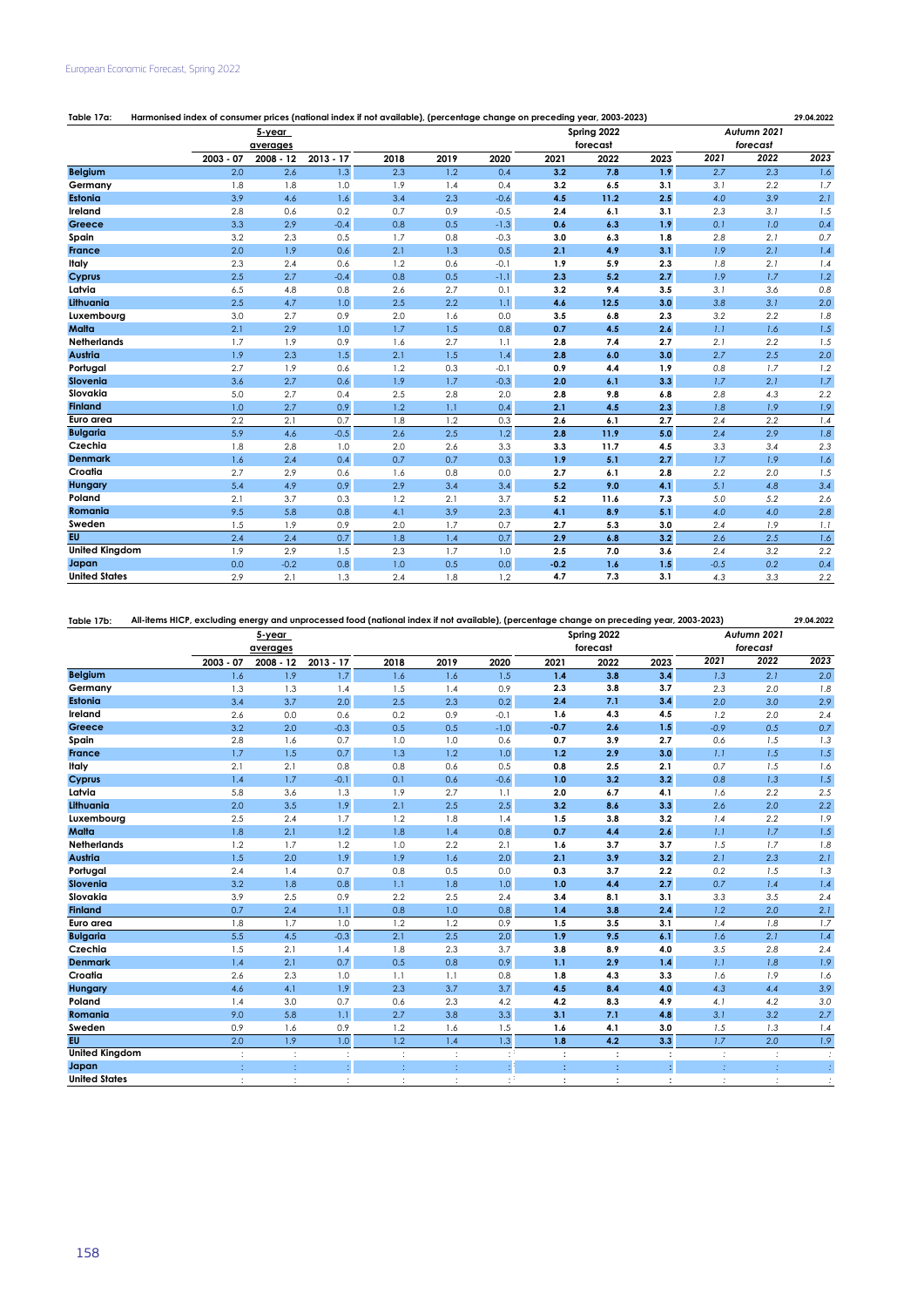| Table 18: | Harmonised index of consumer prices (national index if not available), (percentage change on preceding year, 2021-23) |  | 29.04.2022 |
|-----------|-----------------------------------------------------------------------------------------------------------------------|--|------------|
|-----------|-----------------------------------------------------------------------------------------------------------------------|--|------------|

| 29.04.2022 |  |
|------------|--|

|                       | 2021/1 | 2021/2 | 2021/3 | 2021/4 | 2022/1 | 2022/2 | 2022/3 | 2022/4 | 2023/1 | 2023/2 | 2023/3 | 2023/4 |
|-----------------------|--------|--------|--------|--------|--------|--------|--------|--------|--------|--------|--------|--------|
| <b>Belgium</b>        | 0.8    | 2.4    | 3.3    | 6.4    | 9.1    | 9.0    | 7.7    | 5.5    | 2.5    | 1.8    | 2.0    | 1.3    |
| Germany               | 1.7    | 2.2    | 3.5    | 5.4    | 6.1    | 7.2    | 6.4    | 6.3    | 4.5    | 3.0    | 2.7    | 2.3    |
| <b>Estonia</b>        | 0.6    | 2.8    | 5.4    | 9.1    | 12.5   | 13.3   | 10.9   | 8.3    | 4.5    | 2.2    | 1.7    | 1.6    |
| Ireland               | $-0.1$ | 1.5    | 3.0    | 5.4    | 5.9    | 6.8    | 6.4    | 5.2    | 4.2    | 3.1    | 2.7    | 2.5    |
| Greece                | $-2.1$ | $-0.6$ | 1.3    | 3.7    | 6.6    | 8.1    | 6.4    | 4.0    | 3.5    | 1.9    | 1.1    | 1.1    |
| Spain                 | 0.5    | 2.3    | 3.4    | 5.8    | 7.9    | 7.6    | 6.0    | 4.0    | 1.8    | 1.7    | 1.9    | 2.0    |
| <b>France</b>         | 1.0    | 1.8    | 2.2    | 3.3    | 4.2    | 5.0    | 5.3    | 5.0    | 4.1    | 3.0    | 2.8    | 2.5    |
| Italy                 | 0.7    | 1.2    | 2.1    | 3.7    | 6.0    | 6.6    | 6.2    | 4.5    | 2.7    | 2.5    | 2.1    | 1.9    |
| Cyprus                | $-0.5$ | 1.6    | 3.2    | 4.6    | 5.7    | 5.7    | 5.2    | 4.1    | 3.2    | 2.8    | 2.4    | 2.3    |
| Latvia                | $-0.1$ | 2.3    | 3.7    | 7.1    | 9.2    | 12.1   | 9.2    | 7.6    | 6.5    | 3.6    | 2.6    | 1.3    |
| Lithuania             | 0.7    | 3.2    | 5.2    | 9.4    | 13.9   | 14.5   | 12.9   | 9.0    | 4.2    | 2.5    | 2.7    | 2.5    |
| Luxembourg            | 1.0    | 3.6    | 3.6    | 5.7    | 6.8    | 8.3    | 6.7    | 5.2    | 3.4    | 2.3    | 2.3    | 1.3    |
| Malta                 | 0.1    | 0.1    | 0.5    | 2.1    | 4.3    | 4.7    | 4.3    | 4.7    | 4.5    | 1.5    | 2.1    | 2.3    |
| <b>Netherlands</b>    | 1.8    | 1.8    | 2.4    | 5.3    | 8.9    | 8.9    | 7.8    | 5.1    | 2.9    | 2.4    | 2.7    | 2.6    |
| Austria               | 1.5    | 2.6    | 3.1    | 3.9    | 5.6    | 7.1    | 6.2    | 5.0    | 3.6    | 3.2    | 2.7    | 2.5    |
| Portugal              | 0.2    | $-0.1$ | 1.2    | 2.4    | 4.4    | 6.2    | 4.1    | 3.0    | 2.0    | 1.9    | 1.8    | 1.8    |
| Slovenia              | $-0.6$ | 2.1    | 2.3    | 4.5    | 6.3    | 6.8    | 5.8    | 5.6    | 4.4    | 3.8    | 2.9    | 2.3    |
| Slovakia              | 1.0    | 2.1    | 3.4    | 4.8    | 8.5    | 11.1   | 10.4   | 9.2    | 9.5    | 6.3    | 5.8    | 5.6    |
| <b>Finland</b>        | 1.1    | 2.1    | 1.9    | 3.1    | 4.8    | 6.0    | 4.1    | 3.0    | 3.0    | 2.3    | 2.1    | 1.8    |
| Euro area             | 1.1    | 1.8    | 2.8    | 4.6    | 6.1    | 6.9    | 6.2    | 5.2    | 3.6    | 2.7    | 2.5    | 2.2    |
| <b>Bulgaria</b>       | 0.2    | 2.2    | 2.9    | 6.0    | 8.9    | 12.7   | 14.0   | 12.1   | 9.4    | 5.1    | 3.3    | 2.6    |
| Czechia               | 2.2    | 2.8    | 3.3    | 5.0    | 10.2   | 13.1   | 12.4   | 11.3   | 6.8    | 3.8    | 3.6    | 3.7    |
| <b>Denmark</b>        | 0.6    | 1.7    | 2.0    | 3.5    | 5.4    | 5.7    | 5.1    | 4.4    | 3.2    | 2.8    | 2.6    | 2.4    |
| Croatia               | 0.7    | 2.2    | 3.1    | 4.6    | 6.4    | 7.1    | 6.1    | 4.8    | 3.2    | 2.6    | 2.8    | 2.5    |
| <b>Hungary</b>        | 3.3    | 5.3    | 5.0    | 7.1    | 8.3    | 8.7    | 10.0   | 9.0    | 6.5    | 4.6    | 2.7    | 2.6    |
| Poland                | 3.9    | 4.6    | 5.1    | 7.3    | 9.0    | 13.1   | 13.3   | 11.0   | 11.5   | 6.7    | 5.7    | 5.7    |
| Romania               | 2.3    | 3.1    | 4.3    | 6.6    | 8.2    | 9.0    | 9.3    | 9.2    | 6.8    | 6.2    | 4.4    | 3.3    |
| Sweden                | 1.9    | 2.3    | 2.5    | 3.9    | 4.9    | 5.8    | 5.6    | 4.9    | 3.7    | 3.0    | 2.9    | 2.4    |
| <b>EU</b>             | 1.4    | 2.2    | 3.1    | 4.9    | 6.6    | 7.3    | 6.7    | 5.6    | 4.1    | 3.0    | 2.7    | 2.4    |
| <b>United Kingdom</b> | 0.9    | 2.1    | 2.7    | 4.4    | 5.5    | 7.0    | 7.5    | 8.0    | 5.0    | 4.0    | 3.0    | 2.5    |
| Japan                 | $-0.5$ | $-0.7$ | $-0.2$ | 0.5    | 0.7    | 1.8    | 1.8    | 2.0    | 1.9    | 1.6    | 1.3    | 1.1    |
| <b>United States</b>  | 1.9    | 4.8    | 5.3    | 6.7    | 7.9    | 7.9    | 7.4    | 6.1    | 4.5    | 3.1    | 2.5    | 2.3    |

## **Table 19: 29.04.2022 Price deflator of exports of goods in national currency (percentage change on preceding year, 2003-2023)**

|                       |             | 5-year                |             |        |        |         |        | Spring 2022      |        |        | Autumn 2021      |         |
|-----------------------|-------------|-----------------------|-------------|--------|--------|---------|--------|------------------|--------|--------|------------------|---------|
|                       | $2003 - 07$ | averages<br>2008 - 12 | $2013 - 17$ | 2018   | 2019   | 2020    | 2021   | forecast<br>2022 | 2023   | 2021   | forecast<br>2022 | 2023    |
| <b>Belgium</b>        | 1.8         | 2.1                   | $-1.0$      | 3.0    | 0.5    | $-2.2$  | 10.0   | 10.0             | 0.1    | 7.2    | 1.2              | 1.1     |
| Germany               | 0.3         | 1.1                   | 0.0         | 0.9    | 0.4    | $-0.7$  | 4.5    | 12.5             | 2.7    | 4.2    | 5.1              | 1.4     |
| <b>Estonia</b>        | 3.2         | 2.6                   | $-0.2$      | 2.4    | $-0.4$ | $-2.0$  | 10.4   | 10.5             | 2.5    | 4.6    | 3.2              | 1.9     |
| Ireland               | $-1.0$      | 0.5                   | 0.1         | $-3.8$ | 2.1    | $-7.0$  | $-4.2$ | 6.2              | 3.8    | $-0.8$ | 2.1              | 1.3     |
| Greece                | 2.1         | 1.2                   | $-3.3$      | 5.8    | $-0.5$ | $-12.8$ | 18.4   | 10.2             | 2.7    | 6.0    | 2.5              | 2.2     |
| Spain                 | 2.2         | 2.0                   | $-0.3$      | 2.1    | 0.1    | $-1.2$  | 9.0    | 11.5             | 1.6    | 7.0    | 2.5              | 1.5     |
| France                | 0.8         | 1.1                   | $-0.3$      | 0.7    | 1.1    | $-1.5$  | 6.2    | 8.8              | 1.8    | 4.4    | 2.9              | 1.0     |
| Italy                 | 1.4         | 1.7                   | 0.0         | 2.0    | 0.6    | $-0.5$  | 5.5    | 6.4              | 4.2    | 3.8    | 1.6              | 2.2     |
| Cyprus                | 3.2         | 1.8                   | 0.8         | 0.6    | 0.7    | $-1.2$  | 1.6    | 8.0              | 0.8    | 4.7    | 2.7              | 1.6     |
| Latvia                | 11.0        | 4.3                   | 0.4         | 3.2    | $-0.2$ | $-1.1$  | 14.3   | 9.5              | 4.0    | 8.0    | 4.0              | 2.0     |
| Lithuania             | 5.2         | 4.5                   | $-2.0$      | 3.7    | $-0.1$ | $-5.0$  | 5.9    | 5.6              | 2.4    | 3.6    | 2.1              | 1.1     |
| Luxembourg            | 4.5         | 3.2                   | 0.5         | 2.6    | $-0.4$ | $-0.2$  | 7.0    | 6.7              | 2.3    | 5.0    | 1.2              | 1.0     |
| Malta                 | 1.1         | 0.0                   | $-1.0$      | 3.3    | 1.4    | $-1.4$  | 5.6    | 10.0             | 5.0    | 3.5    | 2.5              | 2.0     |
| <b>Netherlands</b>    | 1.5         | 2.1                   | $-1.4$      | 2.1    | $-0.2$ | $-3.7$  | 10.1   | 10.4             | 0.7    | 7.1    | 1.0              | 0.3     |
| Austria               | 1.4         | 1.4                   | $-0.4$      | 1.8    | $-1.0$ | $-1.2$  | 2.5    | 3.0              | 1.1    | 2.4    | 1.4              | 1.4     |
| Portugal              | 1.4         | 1.6                   | $-1.3$      | 2.2    | $-0.3$ | $-2.5$  | 7.8    | 6.0              | 0.9    | 4.3    | 2.3              | 1.3     |
| Slovenia              | 2.4         | 1.2                   | $-0.3$      | 2.7    | $-0.6$ | $-2.0$  | 5.8    | 9.6              | 2.8    | 3.9    | 3.6              | 1.9     |
| Slovakia              | 1.6         | 0.6                   | $-1.3$      | 1.6    | $-0.3$ | $-2.7$  | 5.4    | 9.5              | 2.7    | 4.9    | 6.7              | 1.5     |
| <b>Finland</b>        | 0.3         | 0.3                   | $-1.0$      | 5.0    | $-0.7$ | $-5.3$  | 13.6   | 9.9              | 2.0    | 5.7    | 3.5              | 1.8     |
| Euro area             | 1.0         | 1.4                   | $-0.4$      | 1.3    | 0.4    | $-2.0$  | 5.9    | 9.7              | 2.2    | 4.6    | 3.0              | 1.3     |
| <b>Bulgaria</b>       | 12.0        | 3.8                   | $-0.6$      | 2.8    | 1.7    | $-2.0$  | 17.4   | 11.5             | 3.5    | 16.0   | 4.0              | 3.0     |
| Czechia               | $-0.2$      | $-0.4$                | 0.0         | $-0.7$ | 1.0    | 1.0     | 5.0    | 5.9              | 3.0    | 3.6    | 1.7              | 1.6     |
| <b>Denmark</b>        | 2.2         | 2.5                   | $-0.6$      | 1.1    | $-0.2$ | $-1.5$  | 2.4    | 7.0              | 3.1    | 2.3    | 2.6              | 1.3     |
| Croatia               | 3.4         | 3.1                   | $-1.6$      | 0.7    | 0.5    | $-4.1$  | 6.9    | 5.0              | 4.0    | 3.2    | 1.9              | 1.4     |
| Hungary               | $-0.2$      | 2.2                   | 0.2         | 2.9    | 1.7    | 4.7     | 7.7    | 5.5              | $-1.2$ | 4.5    | 1.0              | 1.0     |
| Poland                | 3.4         | 4.6                   | 0.8         | 1.6    | 3.2    | 2.8     | 9.9    | 11.0             | 5.5    | 8.9    | 5.4              | 2.7     |
| Romania               | 9.3         | 8.4                   | $-2.8$      | 5.4    | 2.2    | 0.7     | 11.4   | 11.8             | 3.5    | 5.0    | 3.5              | 2.5     |
| Sweden                | 0.8         | 0.2                   | 0.5         | 5.6    | 3.4    | $-4.5$  | 5.6    | 12.5             | 5.8    | 3.0    | 1.4              | 1.6     |
| <b>EU</b>             | 1.1         | 1.6                   | $-0.3$      | 1.5    | 0.7    | $-1.6$  | 6.2    | 9.7              | 2.5    | 4.7    | 3.0              | 1.4     |
| <b>United Kingdom</b> | 1.4         | 5.1                   | 0.2         | 3.6    | 2.0    | $-3.2$  | 5.6    | 4.6              | 1.3    | 0.5    | 2.5              | 1.5     |
| Japan                 | 0.2         | $-4.5$                | 1.7         | 0.8    | $-3.8$ | $-2.8$  | 7.0    | 4.3              | 0.4    | 8.0    | 1.5              | $0.0\,$ |
| <b>United States</b>  | 2.9         | 1.9                   | $-2.1$      | 3.6    | $-1.6$ | $-4.0$  | 14.2   | 10.3             | 2.0    | 12.6   | 3.4              | 2.0     |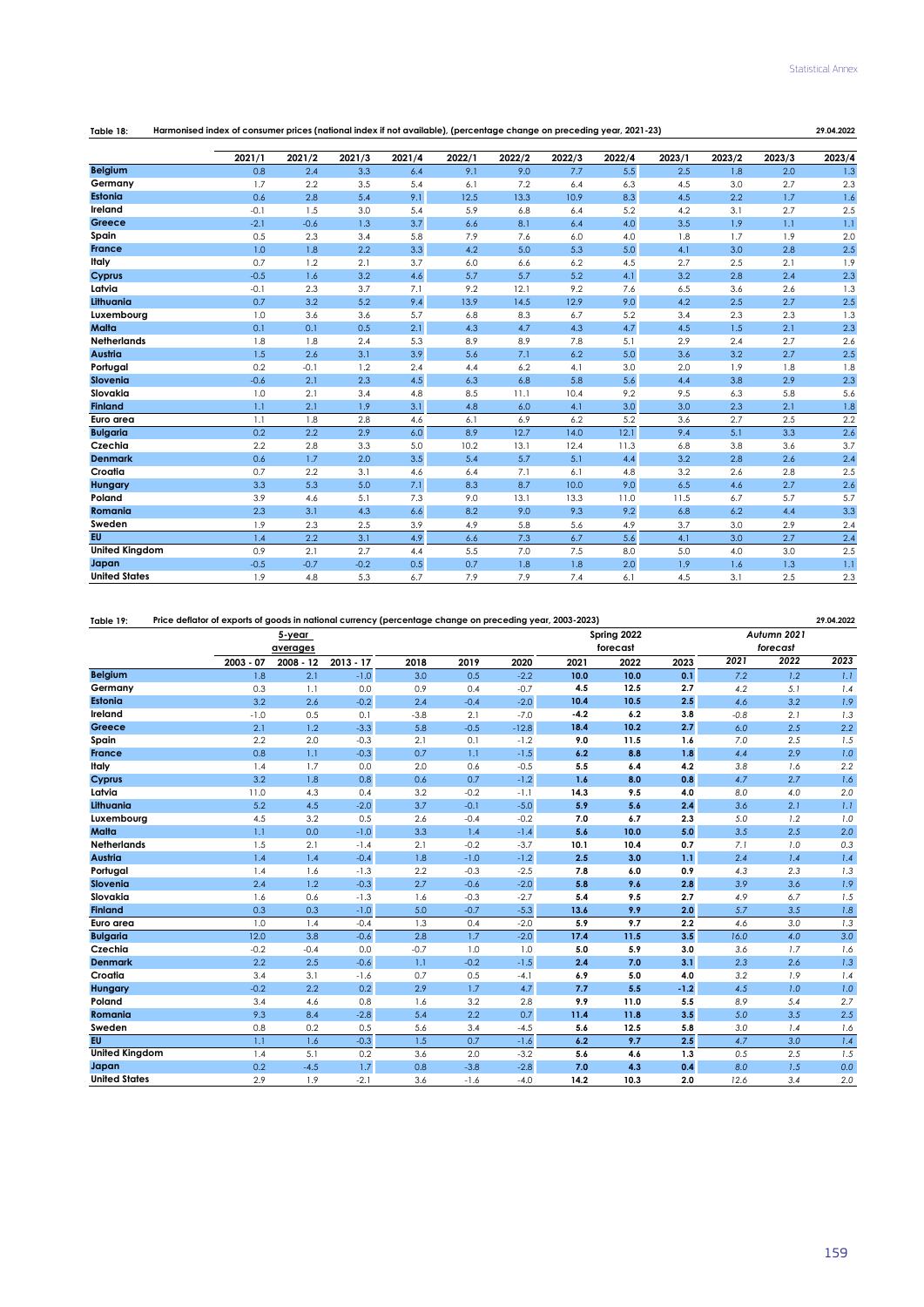| Table 20:             | Price deflator of imports of goods in national currency (percentage change on preceding year, 2003-2023)<br>29.04.2022 |             |             |        |        |        |      |             |        |      |             |      |  |
|-----------------------|------------------------------------------------------------------------------------------------------------------------|-------------|-------------|--------|--------|--------|------|-------------|--------|------|-------------|------|--|
|                       |                                                                                                                        | 5-year      |             |        |        |        |      | Spring 2022 |        |      | Autumn 2021 |      |  |
|                       |                                                                                                                        | averages    |             |        |        |        |      | forecast    |        |      | forecast    |      |  |
|                       | $2003 - 07$                                                                                                            | $2008 - 12$ | $2013 - 17$ | 2018   | 2019   | 2020   | 2021 | 2022        | 2023   | 2021 | 2022        | 2023 |  |
| <b>Belgium</b>        | 2.3                                                                                                                    | 3.0         | $-1.7$      | 4.0    | $-0.4$ | $-2.9$ | 10.8 | 12.8        | $-0.8$ | 7.8  | 1.0         | 0.9  |  |
| Germany               | 0.6                                                                                                                    | 1.4         | $-1.4$      | 1.9    | $-0.6$ | $-3.5$ | 9.1  | 14.6        | 0.9    | 7.7  | 5.9         | 1.2  |  |
| <b>Estonia</b>        | 1.5                                                                                                                    | 3.2         | $-0.8$      | 2.4    | 0.2    | $-3.1$ | 9.8  | 13.0        | 1.5    | 5.8  | 3.6         | 1.7  |  |
| Ireland               | 0.5                                                                                                                    | 0.3         | 0.1         | 2.7    | $-2.7$ | $-5.3$ | 3.5  | 7.3         | 3.4    | 0.8  | 2.6         | 1.4  |  |
| Greece                | 2.5                                                                                                                    | 2.7         | $-4.0$      | 7.2    | 0.9    | $-9.0$ | 17.7 | 12.0        | 1.5    | 7.9  | 3.5         | 3.2  |  |
| Spain                 | 2.0                                                                                                                    | 3.0         | $-0.6$      | 2.9    | 0.6    | $-3.9$ | 9.2  | 14.7        | 0.5    | 8.0  | 2.6         | 1.6  |  |
| <b>France</b>         | 1.1                                                                                                                    | 1.7         | $-1.7$      | 2.3    | $-0.1$ | $-2.6$ | 8.1  | 13.9        | 0.4    | 5.9  | 3.9         | 0.3  |  |
| Italy                 | 2.8                                                                                                                    | 2.9         | $-2.2$      | 3.2    | $-0.9$ | $-4.9$ | 12.0 | 13.3        | 2.5    | 7.2  | 3.7         | 1.7  |  |
| Cyprus                | 2.7                                                                                                                    | 2.2         | $-1.5$      | 2.1    | 1.0    | $-0.4$ | 2.8  | 10.0        | 0.8    | 4.7  | 2.7         | 1.6  |  |
| Latvia                | 8.4                                                                                                                    | 4.7         | $-1.0$      | 1.6    | $-1.1$ | $-4.2$ | 11.5 | 13.0        | 2.5    | 10.0 | 6.0         | 3.5  |  |
| Lithuania             | 3.8                                                                                                                    | 4.8         | $-3.0$      | 4.7    | $-1.4$ | $-6.4$ | 13.2 | 9.5         | 2.3    | 8.5  | 2.2         | 1.1  |  |
| Luxembourg            | 3.3                                                                                                                    | 2.8         | $-0.4$      | 3.4    | $-0.2$ | $-3.6$ | 8.7  | 10.0        | 2.2    | 5.7  | 1.0         | 1.0  |  |
| Malta                 | 0.7                                                                                                                    | 1.2         | $-1.3$      | 0.0    | 1.5    | $-1.0$ | 2.1  | 13.0        | 5.8    | 3.5  | 2.5         | 2.0  |  |
| <b>Netherlands</b>    | 1.4                                                                                                                    | 2.8         | $-2.1$      | 2.2    | $-1.1$ | $-5.1$ | 12.5 | 14.0        | $-0.1$ | 8.3  | 1.2         | 0.1  |  |
| Austria               | 1.7                                                                                                                    | 2.2         | $-0.8$      | 2.3    | $-0.1$ | $-2.3$ | 5.8  | 6.2         | 0.4    | 4.6  | 2.4         | 1.7  |  |
| Portugal              | 1.6                                                                                                                    | 1.7         | $-2.3$      | 2.9    | $-0.7$ | $-4.0$ | 7.0  | 8.8         | $-1.6$ | 4.6  | 2.3         | 1.3  |  |
| Slovenia              | 3.1                                                                                                                    | 2.4         | $-1.0$      | 2.8    | $-1.0$ | $-2.8$ | 8.7  | 12.1        | 2.3    | 4.6  | 3.9         | 1.9  |  |
| Slovakia              | 2.1                                                                                                                    | 2.0         | $-1.0$      | 2.5    | 0.1    | $-2.3$ | 6.5  | 11.0        | 2.6    | 6.7  | 5.1         | 1.4  |  |
| <b>Finland</b>        | 2.9                                                                                                                    | 1.3         | $-2.0$      | 4.1    | $-0.1$ | $-7.0$ | 13.0 | 11.0        | 2.2    | 5.9  | 3.6         | 1.7  |  |
| Euro area             | 1.6                                                                                                                    | 2.2         | $-1.6$      | 2.6    | $-0.5$ | $-3.8$ | 9.6  | 13.2        | 0.8    | 7.0  | 3.7         | 1.1  |  |
| <b>Bulgaria</b>       | 6.8                                                                                                                    | 3.5         | $-1.5$      | 2.2    | $-0.1$ | $-6.0$ | 15.0 | 11.9        | 4.3    | 14.5 | 6.0         | 2.0  |  |
| Czechia               | 0.3                                                                                                                    | 0.5         | $-0.7$      | $-0.6$ | 0.6    | $-1.0$ | 4.9  | 8.2         | 2.9    | 3.1  | 2.5         | 1.0  |  |
| <b>Denmark</b>        | 1.0                                                                                                                    | 2.3         | $-1.3$      | 2.8    | $-0.1$ | $-2.9$ | 8.8  | 10.9        | 2.8    | 5.0  | 3.5         | 1.6  |  |
| Croatia               | 1.6                                                                                                                    | 2.5         | $-0.5$      | 1.1    | 0.2    | $-0.3$ | 7.4  | 8.0         | 4.0    | 3.4  | 1.7         | 1.3  |  |
| Hungary               | 0.8                                                                                                                    | 2.8         | $-0.5$      | 4.0    | 1.2    | 2.7    | 11.7 | 10.4        | $-1.7$ | 6.5  | 1.9         | 0.5  |  |
| Poland                | 2.6                                                                                                                    | 5.1         | $-0.8$      | 2.9    | 1.7    | $-0.4$ | 11.5 | 15.5        | 5.0    | 8.8  | 5.1         | 2.0  |  |
| Romania               | 2.6                                                                                                                    | 8.5         | $-2.4$      | 4.8    | 0.2    | $-2.3$ | 10.5 | 12.0        | 4.0    | 7.0  | 4.0         | 2.0  |  |
| Sweden                | 1.4                                                                                                                    | 0.2         | $-0.1$      | 6.7    | 2.3    | $-5.4$ | 5.1  | 14.5        | 5.5    | 4.5  | 3.4         | 1.7  |  |
| EU                    | 1.5                                                                                                                    | 2.3         | $-1.5$      | 2.7    | $-0.2$ | $-3.4$ | 9.5  | 13.1        | 1.3    | 6.9  | 3.7         | 1.2  |  |
| <b>United Kingdom</b> | 0.5                                                                                                                    | 4.4         | $-0.2$      | 2.8    | 0.9    | $-1.0$ | 4.2  | 14.4        | 1.5    | 1.5  | 2.5         | 1.5  |  |
| Japan                 | 5.9                                                                                                                    | $-1.3$      | $-0.4$      | 6.1    | $-4.7$ | $-8.9$ | 17.6 | 11.3        | 0.4    | 5.4  | 2.0         | 0.8  |  |
| <b>United States</b>  | 4.1                                                                                                                    | 2.3         | $-3.0$      | 2.8    | $-2.1$ | $-2.8$ | 7.8  | 7.9         | 1.3    | 7.0  | 2.6         | 1.6  |  |

## **Table 21: 29.04.2022 Terms of trade of goods (percentage change on preceding year, 2003-2023)**

|                       |             | 5-year      |             |        |        |        |        | Spring 2022 |        |        | Autumn 2021 |        |
|-----------------------|-------------|-------------|-------------|--------|--------|--------|--------|-------------|--------|--------|-------------|--------|
|                       |             | averages    |             |        |        |        |        | forecast    |        |        | forecast    |        |
|                       | $2003 - 07$ | $2008 - 12$ | $2013 - 17$ | 2018   | 2019   | 2020   | 2021   | 2022        | 2023   | 2021   | 2022        | 2023   |
| <b>Belgium</b>        | $-0.6$      | $-0.9$      | 0.7         | $-1.0$ | 0.9    | 0.7    | $-0.7$ | $-2.5$      | 1.0    | $-0.6$ | 0.2         | 0.1    |
| Germany               | $-0.3$      | $-0.4$      | 1.4         | $-1.0$ | 1.1    | 2.9    | $-4.2$ | $-1.8$      | 1.8    | $-3.2$ | $-0.7$      | 0.2    |
| <b>Estonia</b>        | 1.6         | $-0.6$      | 0.7         | 0.0    | $-0.7$ | 1.1    | 0.6    | $-2.2$      | 1.0    | $-1.1$ | $-0.4$      | 0.2    |
| Ireland               | $-1.6$      | 0.2         | 0.0         | $-6.4$ | 4.9    | $-1.8$ | $-7.5$ | $-1.0$      | 0.4    | $-1.6$ | $-0.5$      | $-0.1$ |
| Greece                | $-0.3$      | $-1.5$      | 0.8         | $-1.2$ | $-1.4$ | $-4.1$ | 0.6    | $-1.6$      | 1.2    | $-1.8$ | $-1.0$      | $-1.0$ |
| Spain                 | 0.3         | $-1.0$      | 0.3         | $-0.7$ | $-0.5$ | 2.8    | $-0.2$ | $-2.8$      | 1.1    | $-0.9$ | $-0.1$      | $-0.1$ |
| <b>France</b>         | $-0.3$      | $-0.6$      | 1.4         | $-1.5$ | 1.3    | 1.1    | $-1.7$ | $-4.5$      | 1.3    | $-1.5$ | $-0.9$      | 0.6    |
| Italy                 | $-1.4$      | $-1.1$      | 2.3         | $-1.2$ | 1.6    | 4.6    | $-5.8$ | $-6.1$      | 1.7    | $-3.2$ | $-2.0$      | 0.5    |
| <b>Cyprus</b>         | 0.5         | $-0.4$      | 2.3         | $-1.4$ | $-0.3$ | $-0.8$ | $-1.1$ | $-1.8$      | 0.0    | 0.0    | 0.0         | 0.0    |
| Latvia                | 2.4         | $-0.4$      | 1.4         | 1.6    | 0.9    | 3.2    | 2.5    | $-3.1$      | 1.5    | $-1.8$ | $-1.9$      | $-1.4$ |
| Lithuania             | 1.4         | $-0.4$      | 1.0         | $-1.0$ | 1.3    | 1.5    | $-6.4$ | $-3.5$      | 0.1    | $-4.6$ | $-0.1$      | 0.0    |
| Luxembourg            | 1.1         | 0.4         | 0.9         | $-0.7$ | $-0.2$ | 3.6    | $-1.5$ | $-3.0$      | 0.1    | $-0.7$ | 0.2         | $0.0$  |
| Malta                 | 0.4         | $-1.2$      | 0.3         | 3.2    | $-0.1$ | $-0.5$ | 3.4    | $-2.7$      | $-0.8$ | 0.0    | 0.0         | 0.0    |
| <b>Netherlands</b>    | 0.1         | $-0.7$      | 0.7         | $-0.2$ | 0.9    | 1.5    | $-2.1$ | $-3.2$      | 0.8    | $-1.1$ | $-0.2$      | 0.2    |
| Austria               | $-0.3$      | $-0.8$      | 0.4         | $-0.6$ | $-0.9$ | 1.2    | $-3.2$ | $-3.0$      | 0.7    | $-2.1$ | $-0.9$      | $-0.2$ |
| Portugal              | $-0.2$      | 0.0         | 1.0         | $-0.8$ | 0.4    | 1.6    | 0.8    | $-2.6$      | 2.5    | $-0.3$ | 0.0         | 0.0    |
| Slovenia              | $-0.7$      | $-1.1$      | 0.6         | $-0.1$ | 0.4    | 0.8    | $-2.6$ | $-2.2$      | 0.5    | $-0.7$ | $-0.3$      | 0.0    |
| Slovakia              | $-0.5$      | $-1.3$      | $-0.3$      | $-0.9$ | $-0.3$ | $-0.5$ | $-1.1$ | $-1.4$      | 0.1    | $-1.7$ | 1.6         | 0.1    |
| <b>Finland</b>        | $-2.5$      | $-1.0$      | 1.1         | 0.8    | $-0.6$ | 1.8    | 0.5    | $-1.0$      | $-0.2$ | $-0.2$ | $-0.1$      | 0.1    |
| Euro area             | $-0.6$      | $-0.7$      | 1.2         | $-1.3$ | 0.9    | 1.8    | $-3.5$ | $-3.1$      | 1.4    | $-2.3$ | $-0.6$      | 0.2    |
| <b>Bulgaria</b>       | 4.9         | 0.3         | 0.9         | 0.7    | 1.9    | 4.3    | 2.1    | $-0.3$      | $-0.8$ | 1.3    | $-1.9$      | 1.0    |
| Czechia               | $-0.5$      | $-0.9$      | 0.7         | $-0.2$ | 0.4    | 2.0    | 0.2    | $-2.1$      | 0.1    | 0.5    | $-0.8$      | 0.6    |
| <b>Denmark</b>        | 1.2         | 0.3         | 0.8         | $-1.6$ | $-0.1$ | 1.5    | $-5.9$ | $-3.5$      | 0.3    | $-2.6$ | $-0.9$      | $-0.3$ |
| Croatia               | 1.8         | 0.6         | $-1.1$      | $-0.5$ | 0.3    | $-3.8$ | $-0.4$ | $-2.8$      | 0.0    | $-0.2$ | 0.2         | 0.1    |
| Hungary               | $-1.0$      | $-0.6$      | 0.7         | $-1.0$ | 0.5    | 2.0    | $-3.6$ | $-4.4$      | 0.5    | $-1.9$ | $-0.9$      | 0.5    |
| Poland                | 0.8         | $-0.4$      | 1.6         | $-1.2$ | 1.5    | 3.2    | $-1.5$ | $-3.9$      | 0.5    | 0.1    | 0.3         | 0.6    |
| <b>Romania</b>        | 6.6         | $-0.1$      | $-0.3$      | 0.6    | 2.1    | 3.2    | 0.8    | $-0.2$      | $-0.5$ | $-1.9$ | $-0.5$      | 0.5    |
| Sweden                | $-0.5$      | 0.0         | 0.6         | $-1.0$ | 1.1    | 0.9    | 0.4    | $-1.7$      | 0.2    | $-1.4$ | $-1.9$      | $-0.1$ |
| <b>EU</b>             | $-0.4$      | $-0.7$      | 1.1         | $-1.2$ | 0.9    | 1.9    | $-3.1$ | $-3.0$      | 1.2    | $-2.0$ | $-0.6$      | 0.2    |
| <b>United Kingdom</b> | 0.9         | 0.6         | 0.3         | 0.8    | 1.1    | $-2.3$ | 1.3    | $-8.6$      | $-0.2$ | $-1.0$ | 0.0         | 0.0    |
| Japan                 | $-5.4$      | $-3.3$      | 2.1         | $-5.0$ | 0.9    | 6.7    | $-9.0$ | $-6.3$      | 0.0    | 2.5    | $-0.5$      | $-0.8$ |
| <b>United States</b>  | $-1.1$      | $-0.4$      | 1.0         | 0.8    | 0.6    | $-1.2$ | 6.0    | 2.3         | 0.7    | 5.2    | 0.8         | 0.4    |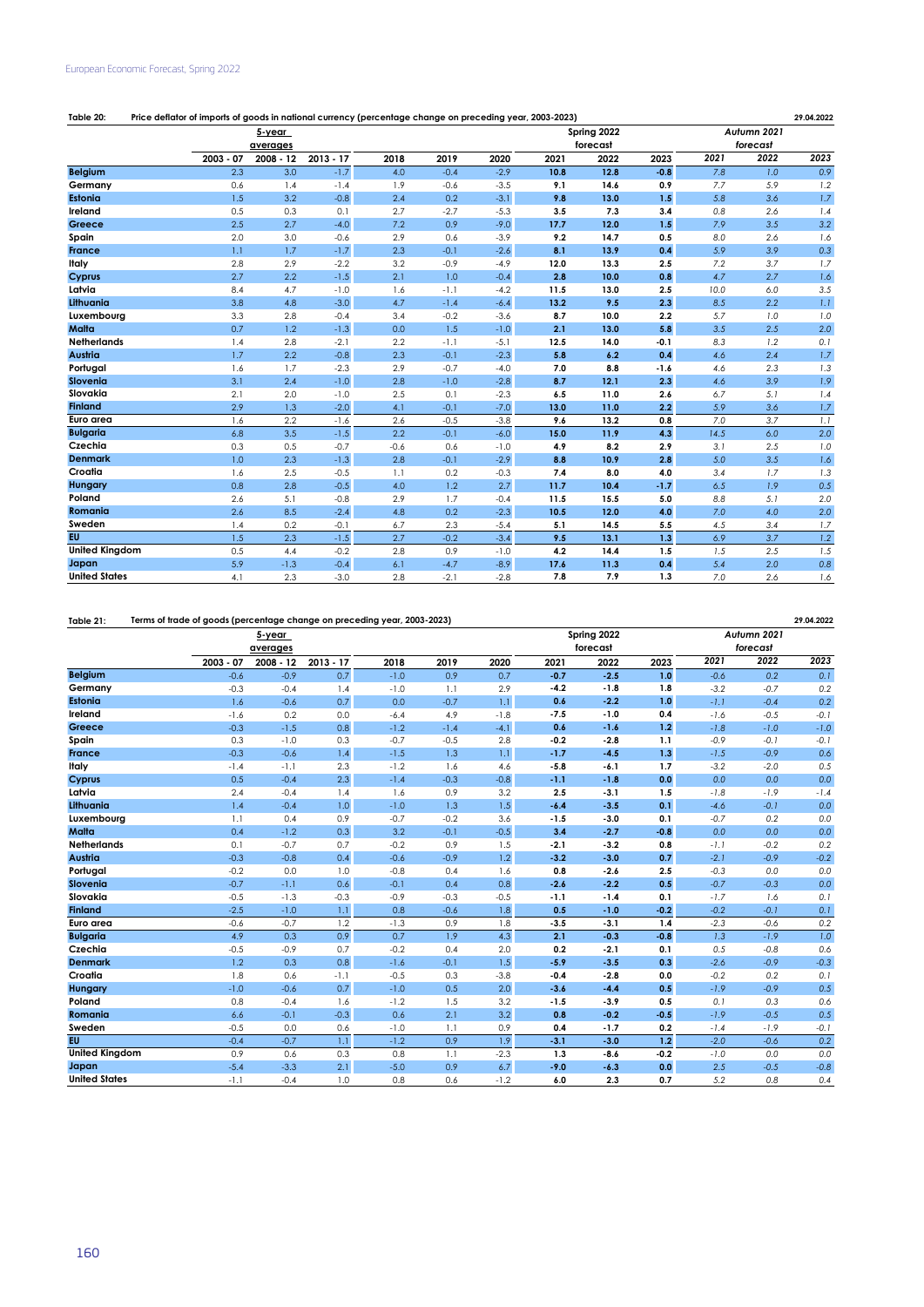| Table 22: | Total population (percentage change on preceding year, 2003-2023) | 29.04.2022 |
|-----------|-------------------------------------------------------------------|------------|
|-----------|-------------------------------------------------------------------|------------|

|                       |             | 5-year      |             |        |        | Spring 2022<br>Autumn 2021 |        |          |        |        |          |         |  |
|-----------------------|-------------|-------------|-------------|--------|--------|----------------------------|--------|----------|--------|--------|----------|---------|--|
|                       |             | averages    |             |        |        |                            |        | forecast |        |        | forecast |         |  |
|                       | $2003 - 07$ | $2008 - 12$ | $2013 - 17$ | 2018   | 2019   | 2020                       | 2021   | 2022     | 2023   | 2021   | 2022     | 2023    |  |
| <b>Belgium</b>        | 0.6         | 0.9         | 0.5         | 0.5    | 0.5    | 0.5                        | 0.4    | 0.7      | 0.6    | 0.4    | 0.4      | 0.4     |  |
| Germany               | $-0.1$      | $-0.1$      | 0.5         | 0.3    | 0.2    | 0.1                        | 0.0    | 0.7      | 0.2    | 0.0    | 0.1      | 0.1     |  |
| <b>Estonia</b>        | $-0.6$      | $-0.3$      | $-0.1$      | 0.3    | 0.4    | 0.3                        | 0.0    | 2.9      | 0.4    | 0.0    | $-0.1$   | $-0.1$  |  |
| Ireland               | 2.3         | 0.9         | 0.9         | 1.2    | 1.4    | 1.1                        | 0.8    | 1.1      | 1.3    | 1.1    | 1.1      | 1.2     |  |
| Greece                | 0.3         | 0.0         | $-0.5$      | $-0.2$ | $-0.1$ | $-0.1$                     | $-0.4$ | $-0.4$   | $-0.4$ | $-0.3$ | $-0.3$   | $-0.4$  |  |
| Spain                 | 1.8         | 0.7         | $-0.1$      | 0.4    | 0.8    | 0.5                        | $-0.1$ | 1.0      | 0.6    | 0.6    | 0.7      | 0.8     |  |
| France                | 0.7         | 0.5         | 0.4         | 0.4    | 0.3    | 0.3                        | 0.3    | 0.6      | 0.3    | 0.3    | 0.3      | 0.3     |  |
| Italy                 | 0.6         | 0.5         | $-0.1$      | $-0.2$ | $-0.2$ | $-0.5$                     | $-0.6$ | 0.6      | 0.5    | 0.0    | $-0.1$   | $-0.1$  |  |
| Cyprus                | 1.6         | 2.4         | $-0.1$      | 1.2    | 1.4    | 1.1                        | 0.9    | 1.9      | 1.2    | 1.1    | 1.1      | 1.1     |  |
| Latvia                | $-1.0$      | $-1.6$      | $-0.9$      | $-0.8$ | $-0.7$ | $-0.6$                     | $-0.9$ | $-0.8$   | $-0.7$ | $-0.5$ | $-0.5$   | $-0.5$  |  |
| Lithuania             | $-1.3$      | $-1.6$      | $-1.1$      | $-0.9$ | $-0.3$ | 0.0                        | 0.3    | 0.2      | 0.7    | $-0.2$ | $-0.6$   | $-0.6$  |  |
| Luxembourg            | 1.5         | 2.0         | 2.4         | 2.0    | 2.1    | 1.5                        | 1.6    | 2.9      | 2.2    | 2.0    | 2.0      | 2.0     |  |
| Malta                 | 0.5         | 0.6         | 2.2         | 3.6    | 4.0    | 2.2                        | 0.9    | 2.1      | 2.0    | 2.6    | 2.6      | 2.6     |  |
| <b>Netherlands</b>    | 0.3         | 0.5         | 0.4         | 0.6    | 0.7    | 0.6                        | 0.5    | 0.5      | 0.5    | 0.4    | 0.5      | 0.5     |  |
| Austria               | 0.5         | 0.3         | 0.9         | 0.5    | 0.5    | 0.4                        | 0.4    | 1.9      | 0.7    | 0.4    | 0.4      | 0.4     |  |
| Portugal              | 0.2         | $-0.1$      | $-0.4$      | $-0.2$ | 0.0    | 0.1                        | 0.0    | 0.0      | 0.0    | 0.1    | 0.1      | 0.1     |  |
| Slovenia              | 0.2         | 0.4         | 0.1         | 0.3    | 0.8    | 0.7                        | 0.2    | 0.9      | 0.5    | 0.2    | 0.2      | 0.2     |  |
| Slovakia              | 0.1         | 0.0         | 0.1         | 0.1    | 0.1    | 0.1                        | $-0.2$ | 0.6      | 0.3    | 0.1    | 0.1      | 0.1     |  |
| <b>Finland</b>        | 0.3         | 0.5         | 0.3         | 0.1    | 0.1    | 0.2                        | 0.2    | 0.5      | 0.1    | 0.1    | 0.1      | 0.1     |  |
| Euro area             | 0.5         | 0.3         | 0.2         | 0.2    | 0.3    | 0.1                        | 0.0    | 0.7      | 0.4    | 0.2    | 0.2      | 0.2     |  |
| <b>Bulgaria</b>       | $-0.5$      | $-0.9$      | $-0.6$      | $-0.7$ | $-0.7$ | $-0.6$                     | $-0.6$ | $-0.6$   | $-0.6$ | $-0.6$ | $-0.6$   | $-0.6$  |  |
| Czechia               | 0.2         | 0.4         | 0.2         | 0.3    | 0.4    | 0.3                        | 0.0    | 3.4      | 0.8    | 0.2    | 0.2      | 0.2     |  |
| <b>Denmark</b>        | 0.3         | 0.5         | 0.6         | 0.5    | 0.4    | 0.2                        | 0.4    | 1.7      | 0.7    | 0.3    | 0.4      | 0.4     |  |
| Croatia               | 0.0         | $-0.2$      | $-0.7$      | $-0.9$ | $-0.6$ | $-0.5$                     | $-3.9$ | 0.0      | 0.0    | $-0.5$ | $-0.5$   | $-0.5$  |  |
| <b>Hungary</b>        | $-0.2$      | $-0.3$      | $-0.3$      | $-0.1$ | 0.0    | $-0.2$                     | $-0.4$ | 1.9      | 0.2    | $-0.2$ | $-0.2$   | $-0.2$  |  |
| Poland                | $-0.1$      | 0.2         | $-0.1$      | 0.0    | $-0.1$ | $-0.1$                     | $-0.5$ | 5.3      | 0.7    | $-0.1$ | $-0.1$   | $-0.2$  |  |
| Romania               | $-0.7$      | $-0.8$      | $-0.5$      | $-0.6$ | $-0.5$ | $-0.5$                     | $-0.4$ | $-0.8$   | $-0.8$ | $-0.8$ | $-0.6$   | $-0.6$  |  |
| Sweden                | 0.5         | 0.8         | 1.1         | 1.2    | 1.0    | 0.7                        | 0.6    | 0.4      | 0.3    | 0.3    | 0.3      | 0.3     |  |
| <b>EU</b>             | 0.4         | 0.2         | 0.2         | 0.2    | 0.2    | 0.1                        | $-0.1$ | 1,1      | 0.4    | 0.1    | 0.1      | 0.1     |  |
| <b>United Kingdom</b> | 0.6         | 0.8         | 0.7         | 0.6    | 0.5    | 0.4                        | 0.3    | 0.3      | 0.3    | 0.3    | 0.3      | 0.3     |  |
| Japan                 | 0.1         | $-0.1$      | $-0.1$      | $-0.2$ | $-0.2$ | $-0.4$                     | $-0.3$ | $-0.4$   | $-0.4$ | $-0.2$ | $-0.2$   | $0.0\,$ |  |
| <b>United States</b>  | 0.9         | 0.8         | 0.8         | 0.6    | 0.5    | 0.4                        | 0.1    | 0.3      | 0.5    | 0.5    | 0.5      | 0.5     |  |

## **Table 23: 29.04.2022 Total employment in persons (percentage change on preceding year, 2003-2023)**

|             | 5-year      |             |        |        |        |        |      |                         |        |      |                                                                                                                                                                                                                                                           |
|-------------|-------------|-------------|--------|--------|--------|--------|------|-------------------------|--------|------|-----------------------------------------------------------------------------------------------------------------------------------------------------------------------------------------------------------------------------------------------------------|
|             | averages    |             |        |        |        |        |      |                         |        |      |                                                                                                                                                                                                                                                           |
| $2003 - 07$ | $2008 - 12$ | $2013 - 17$ | 2018   | 2019   | 2020   | 2021   | 2022 | 2023                    | 2021   | 2022 | 2023                                                                                                                                                                                                                                                      |
| 1.0         | 0.8         | 0.8         | 1.5    | 1.6    | 0.0    | 1.8    | 1.0  | 0.8                     | 0.9    | 0.4  | 1.2                                                                                                                                                                                                                                                       |
| 0.3         | 0.9         | 1.0         | 1.4    | 0.9    | $-0.8$ | 0.0    | 0.8  | 0.5                     | 0.0    | 0.9  | 0.4                                                                                                                                                                                                                                                       |
| 1.8         | $-1.4$      | 1.6         | 0.9    | 1.3    | $-2.7$ | 0.1    | 0.7  | 1.0                     | 0.2    | 1.4  | 0.6                                                                                                                                                                                                                                                       |
| 3.8         | $-3.0$      | 3.2         | 3.2    | 2.9    | $-1.5$ | 3.9    | 2.8  | 0.8                     | 3.0    | 1.7  | 1.7                                                                                                                                                                                                                                                       |
| 1.6         | $-2.0$      | 0.6         | 4.6    | 0.9    | $-1.2$ | 0.5    | 1.2  | 1.2                     | 1.1    | 1.1  | 1.0                                                                                                                                                                                                                                                       |
| 3.7         | $-2.9$      | 1.2         | 2.2    | 2.8    | $-4.1$ | 2.4    | 2.8  | 1.1                     | 2.3    | 1.7  | 1.4                                                                                                                                                                                                                                                       |
| 0.7         | 0.1         | 0.5         | 1.0    | 1.2    | $-0.9$ | 1.8    | 1.1  | 0.4                     | 1.4    | 0.6  | 0.5                                                                                                                                                                                                                                                       |
| 1.2         | $-0.4$      | 0.3         | 0.9    | 0.5    | $-2.1$ | 0.6    | 0.6  | 1.1                     | $-0.3$ | 1.0  | 0.7                                                                                                                                                                                                                                                       |
| 3.5         | 0.2         | 0.8         | 5.3    | 3.8    | $-0.5$ | 1.2    | 0.9  | 1.8                     | 1.2    | 2.2  | 2.3                                                                                                                                                                                                                                                       |
| 2.3         | $-3.8$      | 0.4         | 1.5    | $-0.1$ | $-2.3$ | $-2.6$ | 0.7  | 0.5                     | 1.2    | 0.5  | 0.3                                                                                                                                                                                                                                                       |
| 0.7         | $-2.4$      | 1.3         | 1.4    | 0.6    | $-1.6$ | 1.2    | 0.2  | 0.1                     | 0.6    | 0.5  | 0.0                                                                                                                                                                                                                                                       |
| 3.1         | 2.6         | 2.7         | 3.6    | 3.5    | 1.9    | 3.1    | 2.6  | 2.5                     | 2.9    | 3.4  | 3.2                                                                                                                                                                                                                                                       |
| 1.0         | 2.0         | 5.4         | 6.0    | 5.7    | 2.8    | 1.6    | 2.1  | 2.0                     | 2.4    | 2.5  | 2.5                                                                                                                                                                                                                                                       |
| 0.8         | 0.2         | 0.7         | 2.7    | 2.0    | $-0.5$ | 1.8    | 2.0  | 1.1                     | 0.9    | 1.1  | 0.3                                                                                                                                                                                                                                                       |
| 1.2         | 0.9         | 1.0         | 1.7    | 1.1    | $-1.6$ | 2.1    | 2.9  | 0.9                     | 1.7    | 1.9  | 0.6                                                                                                                                                                                                                                                       |
| $-0.3$      | $-2.0$      | 1.0         | 2.3    | 0.8    | $-1.9$ | 2.1    | 1.0  | 0.9                     | 1.8    | 0.8  | 0.5                                                                                                                                                                                                                                                       |
| 0.9         | $-0.8$      | 1.1         | 3.2    | 2.5    | $-0.6$ | 1.4    | 0.9  | 1.5                     | 1.1    | 1.3  | 1.4                                                                                                                                                                                                                                                       |
| 1.3         | 0.3         | 1.4         | 2.0    | 1.0    | $-1.9$ | $-0.6$ | 1.9  | 0.6                     | 0.3    | 1.2  | 1.0                                                                                                                                                                                                                                                       |
| 1.3         | 0.3         | 0.0         | 2.5    | 1.8    | $-1.9$ | 2.0    | 1.0  | 0.4                     | 2.0    | 1.5  | 0.7                                                                                                                                                                                                                                                       |
| 1.2         | $-0.4$      | 0.8         | 1.6    | 1.3    | $-1.5$ | 1.1    | 1.3  | 0.8                     | 0.8    | 1.0  | 0.7                                                                                                                                                                                                                                                       |
| 3.0         | $-1.6$      | 0.5         | $-0.1$ | 0.3    | $-2.3$ | 0.2    | 0.2  | 0.4                     | 0.0    | 0.9  | 0.6                                                                                                                                                                                                                                                       |
| 0.9         | $-0.1$      | 1.1         | 1.3    | 0.2    | $-1.7$ | 0.1    | 2.2  | 0.3                     | 0.5    | 0.5  | 0.4                                                                                                                                                                                                                                                       |
| 0.9         | $-1.0$      | 1.1         | 1.5    | 1.4    | $-0.7$ | 2.6    | 1.9  | 1,1                     | 1.7    | 1.3  | 1.0                                                                                                                                                                                                                                                       |
| 2.0         | $-2.0$      | 0.8         | 2.6    | 3.1    | $-1.2$ | 1.2    | 1.6  | 1.8                     | 1.6    | 1.3  | 1.2                                                                                                                                                                                                                                                       |
| 0.0         | $-0.7$      | 2.7         | 2.3    | 1.1    | $-1.1$ | 2.0    | 1.7  | 0.6                     | 3.0    | 2.0  | 0.8                                                                                                                                                                                                                                                       |
| 2.0         | 0.4         | 1.1         | 0.5    | 0.0    | 0.0    | 1.5    | 0.4  | 0.3                     | 0.3    | 0.1  | 0.0                                                                                                                                                                                                                                                       |
| $-0.2$      | $-1.8$      | 0.0         | 0.1    | 0.1    | $-1.8$ | $-8.9$ | 0.8  | 0.8                     | 1.1    | 0.6  | 0.5                                                                                                                                                                                                                                                       |
| 0.6         | 0.5         | 1.6         | 1.6    | 0.6    | $-1.3$ | 1.3    | 2.1  | 0.9                     | 0.4    | 1.7  | 1.0                                                                                                                                                                                                                                                       |
| 1.1         | $-0.4$      | 0.9         | 1.5    | 1.1    | $-1.4$ | 0.7    | 1.2  | 0.7                     | 0.8    | 1.0  | 0.6                                                                                                                                                                                                                                                       |
| 1.0         | 0.2         | 1.5         | 1.2    | 1.1    | $-0.5$ | $-0.8$ | 0.9  | 1.0                     | 0.0    | 0.9  | 1.0                                                                                                                                                                                                                                                       |
| 0.6         | $-0.5$      | 0.6         | 1.8    | 0.9    | $-0.5$ | 0.0    | 0.3  | 0.3                     | 0.6    | 0.6  | 0.6                                                                                                                                                                                                                                                       |
| 1.0         | $-0.6$      | 1.6         | 1.7    | 1.2    | $-5.8$ | 3.2    | 3.3  | 1.1                     | 3.1    | 3.0  | 1.2                                                                                                                                                                                                                                                       |
|             |             |             |        |        |        |        |      | Spring 2022<br>forecast |        |      | Autumn 2021<br>forecast<br>Note: For the countries publishing also employment in full-time equivalents (see note 6) as well as the EU and EA goarenates, this table now also displays employment in persons limiting the comparability to figures publish |

Note: For the countries publishing also employment in full-time equivalents (see note 6) as well as the EU and EA aggregates, this table now also displays employment in persons, limiting the comparability to figures publis Note: For the count<br>previous forecasts.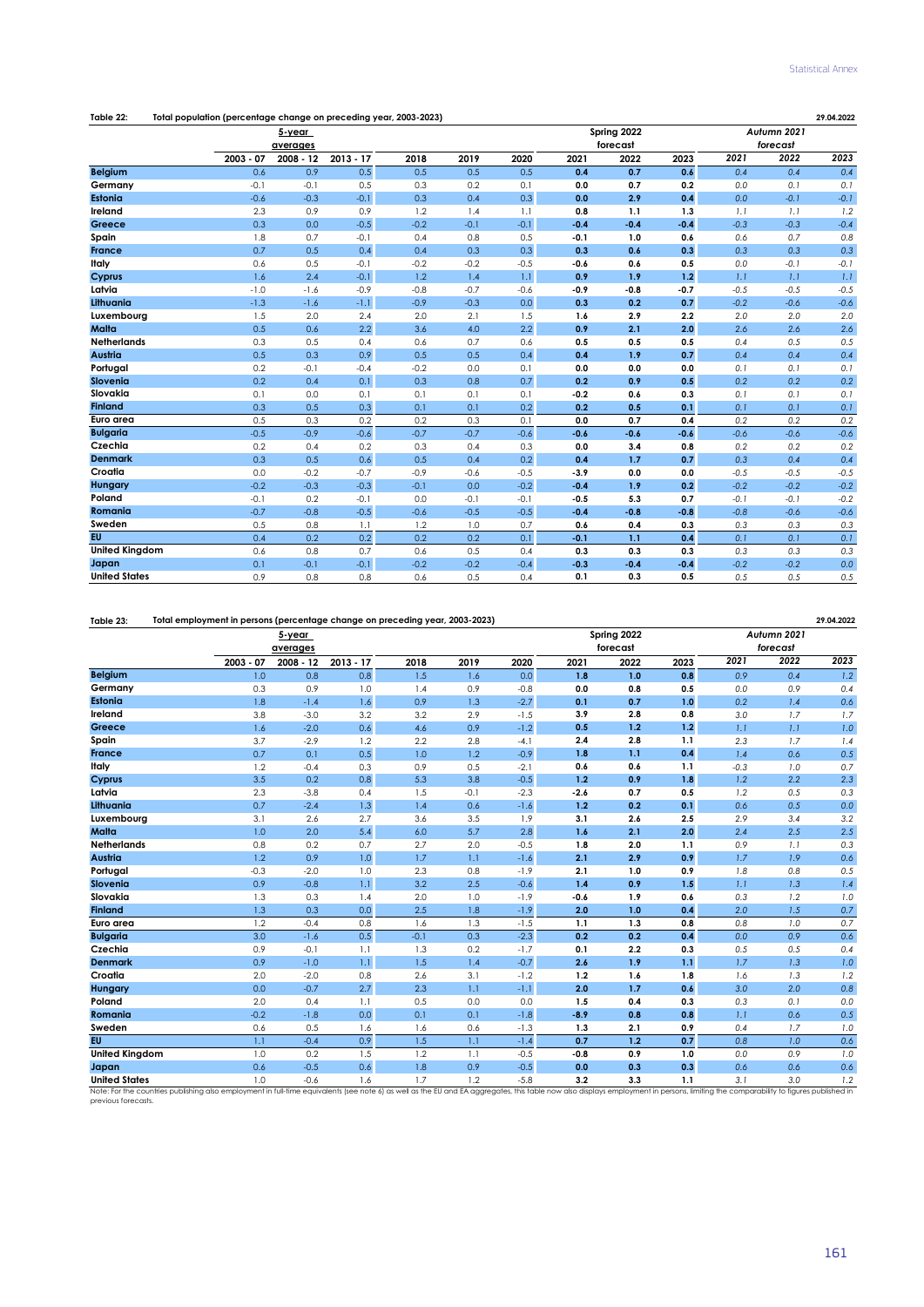## European Economic Forecast, Spring 2022

| Table 24:          | Total employment in full-time equivalents (percentage change on preceding year, 2003-2023) |           | 29.04.2022  |      |                  |         |      |             |      |      |             |      |
|--------------------|--------------------------------------------------------------------------------------------|-----------|-------------|------|------------------|---------|------|-------------|------|------|-------------|------|
|                    |                                                                                            | 5-year    |             |      |                  |         |      | Spring 2022 |      |      | Autumn 2021 |      |
|                    |                                                                                            | averages  |             |      |                  |         |      | forecast    |      |      | forecast    |      |
|                    | $2003 - 07$                                                                                | 2008 - 12 | $2013 - 17$ | 2018 | 2019             | 2020    | 2021 | 2022        | 2023 | 2021 | 2022        | 2023 |
| <b>Spain</b>       | 3.0                                                                                        | $-3.4$    | (.3)        | 2.2  | 2.6              | $-7.6$  | 6.6  | 3.3         | 1.6  | 4.5  | 2.8         | 2.3  |
| <b>France</b>      | 0.8                                                                                        | 0.0       | 0.5         | 1.0  | 1.3              | $-0.9$  | 1.8  | 1.1         | 0.4  | 1.4  | 0.6         | 0.5  |
| <b>Italy</b>       | 0.8                                                                                        | $-1.0$    | 0.1         | 0.8  | 0.1              | $-10.3$ | 7.5  | 2.4         | 1.8  | 5.9  | 4.0         | 2.0  |
| <b>Netherlands</b> | 0.7                                                                                        | 0.0       | 0.9         | 3.0  | 2.2              | 0.6     | 1.8  | 2.0         |      | 0.9  | .           | 0.3  |
| Euro area          | 0.9                                                                                        | $-0.6$    | 0.8         | 1.6  | $\overline{1.2}$ | $-3.3$  | 1.1  | 1.6         | 0.9  | 2.0  | 1.6         | 1.0  |
| EU                 | 0.8                                                                                        | $-0.6$    | 0.8         | 1.4  | 0. ا             | $-2.7$  | 0.7  | 1.5         | 0.8  |      | 1.4         | 0.9  |

| Table 25:             | Unemployment rate 1 (number of unemployed as a percentage of total labour force, 2003-2023)<br>29.04.2022 |             |             |      |      |         |      |             |      |       |             |       |  |  |
|-----------------------|-----------------------------------------------------------------------------------------------------------|-------------|-------------|------|------|---------|------|-------------|------|-------|-------------|-------|--|--|
|                       |                                                                                                           | 5-year      |             |      |      |         |      | Spring 2022 |      |       | Autumn 2021 |       |  |  |
|                       |                                                                                                           | averages    |             |      |      |         |      | forecast    |      |       | forecast    |       |  |  |
|                       | $2003 - 07$                                                                                               | $2008 - 12$ | $2013 - 17$ | 2018 | 2019 | 2020    | 2021 | 2022        | 2023 | 2021  | 2022        | 2023  |  |  |
| <b>Belgium</b>        | 8.3                                                                                                       | 7.7         | 8.2         | 6.0  | 5.5  | 5.8     | 6.3  | 5.8         | 5.6  | 6.2   | 6.3         | 5.8   |  |  |
| Germany               | 9.5                                                                                                       | 6.3         | 4.3         | 3.2  | 3.0  | 3.7     | 3.6  | 3.3         | 3.2  | 3.6   | 3.4         | 3.2   |  |  |
| <b>Estonia</b>        | 7.8                                                                                                       | 11.6        | 7.0         | 5.4  | 4.5  | 6.9     | 6.2  | 6.8         | 6.9  | 6.8   | 5.7         | 5.2   |  |  |
| Ireland               | 4.8                                                                                                       | 13.0        | 10.1        | 5.8  | 5.0  | 5.9     | 6.2  | 4.6         | 5.0  | 7.5   | 6.8         | 6.2   |  |  |
| Greece                | 9.8                                                                                                       | 14.7        | 25.0        | 19.7 | 17.9 | 17.6    | 14.7 | 13.7        | 13.1 | 15.3  | 15.0        | 14.5  |  |  |
| Spain                 | 9.7                                                                                                       | 19.1        | 21.9        | 15.3 | 14.1 | 15.5    | 14.8 | 13.4        | 13.0 | 15.2  | 14.3        | 13.9  |  |  |
| France                | 8.6                                                                                                       | 9.0         | 10.1        | 9.0  | 8.4  | 8.0     | 7.9  | 7.6         | 7.6  | 8.0   | 8.0         | 7.9   |  |  |
| Italy                 | 7.6                                                                                                       | 8.5         | 12.1        | 10.6 | 9.9  | 9.3     | 9.5  | 9.5         | 8.9  | 9.8   | 9.3         | 9.2   |  |  |
| Cyprus                | 4.6                                                                                                       | 7.0         | 14.2        | 8.4  | 7.1  | 7.6     | 7.5  | 7.8         | 7.3  | 7.5   | 7.1         | 6.6   |  |  |
| Latvia                | 9.4                                                                                                       | 15.3        | 10.2        | 7.4  | 6.3  | 8.1     | 7.6  | 7.3         | 7.1  | 7.3   | 6.9         | 6.6   |  |  |
| Lithuania             | 8.4                                                                                                       | 13.2        | 9.3         | 6.2  | 6.3  | 8.5     | 7.1  | 7.2         | 7.2  | 7.1   | 6.3         | $6.0$ |  |  |
| Luxembourg            | 4.4                                                                                                       | 4.9         | 6.1         | 5.6  | 5.6  | 6.8     | 5.3  | 5.2         | 5.1  | 6.1   | 5.8         | 5.7   |  |  |
| Malta                 | 7.0                                                                                                       | 6.5         | 5.2         | 3.7  | 3.6  | 4.4     | 3.5  | 3.6         | 3.6  | 4.0   | 3.8         | 3.7   |  |  |
| <b>Netherlands</b>    | 5.7                                                                                                       | 5.8         | 7.5         | 4.9  | 4.4  | 4.9     | 4.2  | 4.0         | 4.2  | 3.5   | 3.6         | 3.6   |  |  |
| Austria               | 5.5                                                                                                       | 5.1         | 6.0         | 5.2  | 4.8  | 6.0     | 6.2  | 5.0         | 4.8  | 5.0   | 4.6         | 4.5   |  |  |
| Portugal              | 8.6                                                                                                       | 12.6        | 13.1        | 7.2  | 6.7  | 7.0     | 6.6  | 5.7         | 5.5  | 6.7   | 6.5         | 6.4   |  |  |
| Slovenia              | 6.1                                                                                                       | 6.9         | 8.7         | 5.1  | 4.4  | 5.0     | 4.8  | 4.8         | 4.6  | 4.6   | 4.5         | 4.4   |  |  |
| Slovakia              | 15.3                                                                                                      | 12.6        | 11.3        | 6.5  | 5.7  | 6.7     | 6.8  | 6.7         | 6.3  | 6.8   | 6.4         | 5.6   |  |  |
| <b>Finland</b>        | 8.3                                                                                                       | 7.9         | 8.8         | 7.5  | 6.8  | 7.7     | 7.7  | 7.2         | 6.9  | 7.7   | 6.9         | 6.5   |  |  |
| Euro area             | 8.7                                                                                                       | 9.9         | 10.8        | 8.2  | 7.6  | 8.0     | 7.7  | 7.3         | 7.0  | 7.9   | 7.5         | 7.3   |  |  |
| <b>Bulgaria</b>       | 12.0                                                                                                      | 10.3        | 10.4        | 6.2  | 5.2  | 6.1     | 5.3  | 5.4         | 5.3  | 5.1   | 4.6         | 4.4   |  |  |
| Czechia               | 7.3                                                                                                       | 6.4         | 5.0         | 2.2  | 2.0  | 2.6     | 2.8  | 2.6         | 2.6  | 2.7   | 2.6         | 2.4   |  |  |
| <b>Denmark</b>        | 4.7                                                                                                       | 6.7         | 6.5         | 5.1  | 5.0  | 5.6     | 5.1  | 4.8         | 4.7  | 4.8   | 4.5         | 4.3   |  |  |
| Croatia               | 12.4                                                                                                      | 11.8        | 15.0        | 8.5  | 6.6  | 7.5     | 7.6  | 6.3         | 6.0  | 6.7   | 6.2         | 5.8   |  |  |
| Hungary               | 6.6                                                                                                       | 9.9         | 6.6         | 3.6  | 3.3  | 4.1     | 4.1  | 3.8         | 4.0  | 4.1   | 3.1         | 2.9   |  |  |
| Poland                | 16.6                                                                                                      | 9.3         | 7.8         | 3.9  | 3.3  | 3.2     | 3.4  | 4.1         | 3.9  | 3.3   | 3.1         | 3.0   |  |  |
| Romania               | 8.8                                                                                                       | 8.5         | 7.9         | 5.3  | 4.9  | 6.1     | 5.6  | 5.5         | 5.3  | $5.0$ | 4.8         | 4.5   |  |  |
| Sweden                | 6.7                                                                                                       | 7.9         | 7.6         | 6.5  | 7.0  | 8.5     | 8.8  | 7.8         | 7.0  | 8.2   | 7.1         | 6.7   |  |  |
| <b>EU</b>             | 9.3                                                                                                       | 9.6         | 10.1        | 7.4  | 6.8  | 7.2     | 7.0  | 6.7         | 6.5  | 7.1   | 6.7         | 6.5   |  |  |
| <b>Unifed Kingdom</b> | 5.1                                                                                                       | 7.5         | 5.7         | 4.1  | 3.8  | 4.5     | 4.5  | 4.0         | 4.0  | 4.9   | 4.7         | 4.4   |  |  |
| Japan                 | 4.5                                                                                                       | 4.6         | 3.4         | 2.4  | 2.4  | $2.8\,$ | 2.8  | 2.7         | 2.6  | 2.8   | 2.6         | 2.4   |  |  |
| <b>United States</b>  | 5.2                                                                                                       | 8.4         | 5.6         | 3.9  | 3.7  | 8.1     | 5.4  | 3.6         | 3.5  | 5.5   | 4.2         | 4.0   |  |  |

ries following Eurostat definition, based on the Labour Force Survey.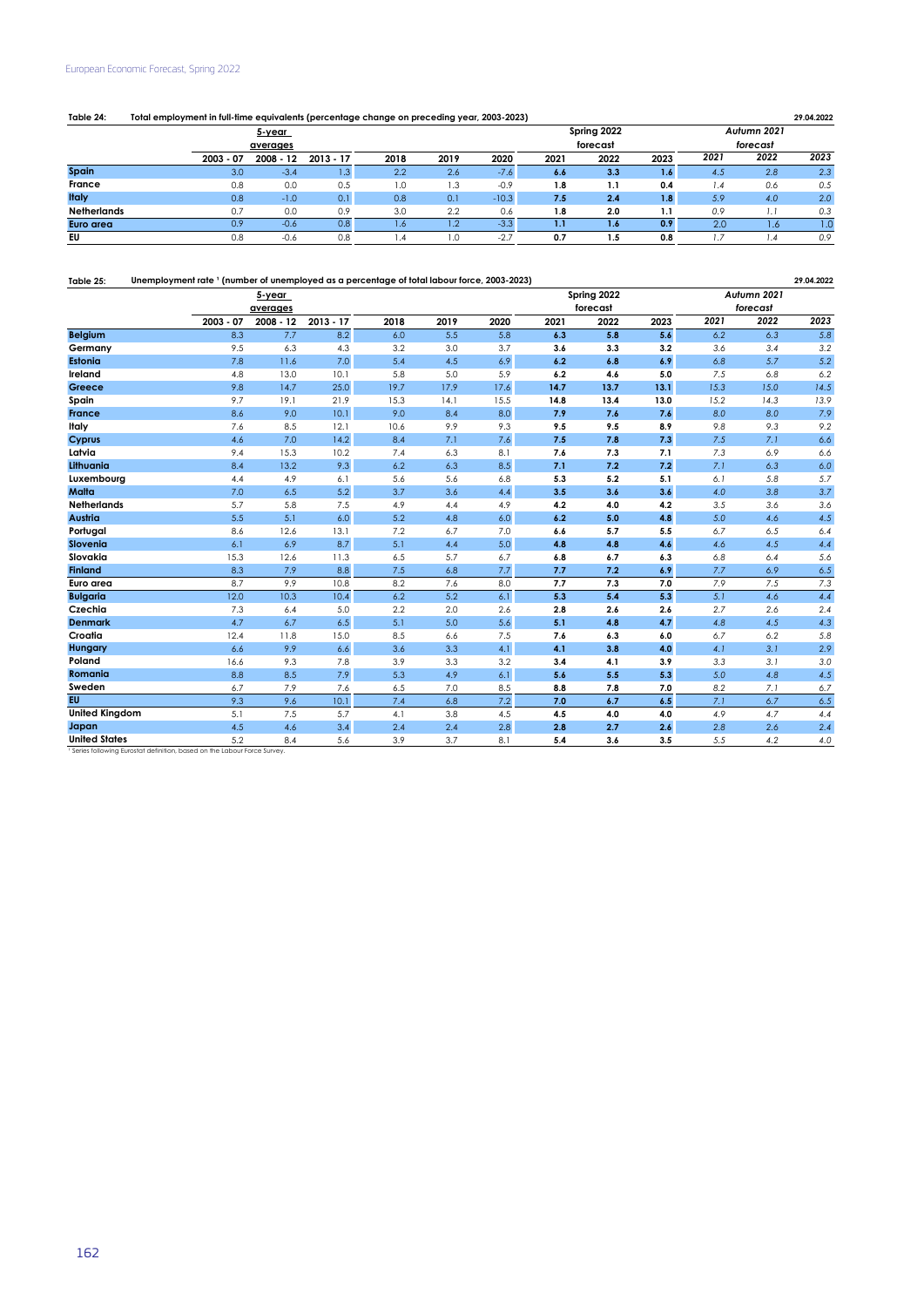| Table 26:                                                                                                                | Compensation of employees per head (percentage change on preceding year, 2003-2023)<br>29.04.2022 |           |             |        |        |        |        |             |      |        |             |      |  |  |
|--------------------------------------------------------------------------------------------------------------------------|---------------------------------------------------------------------------------------------------|-----------|-------------|--------|--------|--------|--------|-------------|------|--------|-------------|------|--|--|
|                                                                                                                          |                                                                                                   | 5-vear    |             |        |        |        |        | Spring 2022 |      |        | Autumn 2021 |      |  |  |
|                                                                                                                          |                                                                                                   | averages  |             |        |        |        |        | forecast    |      |        | forecast    |      |  |  |
|                                                                                                                          | $2003 - 07$                                                                                       | 2008 - 12 | $2013 - 17$ | 2018   | 2019   | 2020   | 2021   | 2022        | 2023 | 2021   | 2022        | 2023 |  |  |
| <b>Belgium</b>                                                                                                           | 2.5                                                                                               | 2.5       | 1.2         | 1.8    | 2.0    | $-1.5$ | 4.2    | 6.0         | 5.5  | 3.6    | 5.1         | 2.0  |  |  |
| Germany                                                                                                                  | 0.9                                                                                               | 2.2       | 2.5         | 2.9    | 3.4    | 0.4    | 3.4    | 3.4         | 4.0  | 3.1    | 3.3         | 2.9  |  |  |
| <b>Estonia</b>                                                                                                           | 14.8                                                                                              | 3.3       | 5.8         | 8.6    | 8.4    | 5.3    | 7.6    | 7.0         | 4.5  | 4.6    | 3.7         | 4.6  |  |  |
| Ireland                                                                                                                  | 5.4                                                                                               | 0.4       | 1.4         | 2.5    | 3.4    | 2.4    | 3.6    | 3.8         | 7.8  | 4.2    | 5.0         | 6.1  |  |  |
| Greece                                                                                                                   | 5.6                                                                                               | $-0.9$    | $-3.2$      | $-3.8$ | 0.6    | $-0.7$ | 1.4    | 3.5         | 2.2  | 0.0    | 0.6         | 1.5  |  |  |
| Spain                                                                                                                    | 3.7                                                                                               | 2.6       | 0.4         | 1.8    | 2.5    | 1.3    | $-0.6$ | 2.8         | 3.0  | $-0.3$ | 2.1         | 1.7  |  |  |
| France                                                                                                                   | 2.9                                                                                               | 2.4       | 1.5         | 1.7    | $-0.2$ | $-2.9$ | 4.9    | 3.8         | 3.3  | 4.3    | 3.1         | 2.3  |  |  |
| Italy                                                                                                                    | 3.2                                                                                               | 2.0       | 0.6         | 2.0    | 1.8    | 2.8    | $-0.9$ | 2.5         | 1.3  | 0.7    | 1.5         | 1.1  |  |  |
| Cyprus                                                                                                                   | 4.5                                                                                               | 2.7       | $-2.0$      | 1.5    | 4.4    | $-3.2$ | 4.7    | 4.1         | 4.5  | 2.5    | 2.7         | 2.4  |  |  |
| Latvia                                                                                                                   | 21.8                                                                                              | 1.5       | 7.3         | 8.1    | 7.8    | 5.5    | 11.0   | 5.6         | 6.0  | 7.1    | 5.0         | 6.7  |  |  |
| Lithuania                                                                                                                | 13.9                                                                                              | 2.6       | 6.3         | 7.9    | 10.6   | 7.3    | 11.4   | 8.7         | 6.2  | 9.3    | 6.7         | 5.5  |  |  |
| Luxembourg                                                                                                               | 3.5                                                                                               | 2.2       | 2.1         | 2.8    | 1.9    | 0.4    | 5.1    | 4.8         | 3.6  | 1.4    | 2.6         | 1.9  |  |  |
| Malta                                                                                                                    | 3.7                                                                                               | 3.3       | 3.3         | 3.9    | 3.8    | $-0.7$ | 5.5    | 3.8         | 2.9  | 2.9    | 1.9         | 1.9  |  |  |
| <b>Netherlands</b>                                                                                                       | 2.6                                                                                               | 2.5       | 1.1         | 1.7    | 2.8    | 3.5    | 2.1    | 3.1         | 3.7  | 2.3    | 2.6         | 2.8  |  |  |
| Austria                                                                                                                  | 2.4                                                                                               | 2.2       | 2.0         | 2.9    | 2.8    | 1.7    | 3.4    | 1.5         | 2.6  | 2.1    | 2.3         | 3.1  |  |  |
| Portugal                                                                                                                 | 3.3                                                                                               | 0.4       | 1.1         | 3.9    | 4.8    | 2.0    | 3.8    | 4.2         | 2.6  | 2.2    | 3.0         | 3.0  |  |  |
| Slovenia                                                                                                                 | 6.6                                                                                               | 2.7       | 1.9         | 3.9    | 5.0    | 3.5    | 5.4    | 3.6         | 5.5  | 3.4    | 1.2         | 3.6  |  |  |
| Slovakia                                                                                                                 | 8.3                                                                                               | 3.8       | 3.1         | 6.0    | 6.8    | 3.6    | 5.9    | 7.8         | 7.0  | 5.0    | 5.9         | 5.4  |  |  |
| <b>Finland</b>                                                                                                           | 3.1                                                                                               | 2.9       | 0.7         | 1.3    | 1.2    | 0.4    | 4.4    | 3.3         | 3.0  | 1.9    | 2.6         | 2.8  |  |  |
| Euro area                                                                                                                | 2.6                                                                                               | 2.4       | 1.5         | 2.1    | 2.2    | 0.7    | 4.0    | 3.4         | 3.4  | 2.6    | 2.9         | 2.4  |  |  |
| <b>Bulgaria</b>                                                                                                          | 7.7                                                                                               | 9.8       | 7.2         | 9.7    | 6.9    | 7.2    | 9.5    | 9.7         | 7.7  | 9.7    | 9.0         | 7.9  |  |  |
| Czechia                                                                                                                  | 6.3                                                                                               | 2.5       | 3.4         | 8.1    | 7.2    | 3.2    | 5.7    | 2.4         | 5.3  | 6.0    | 6.9         | 4.9  |  |  |
| <b>Denmark</b>                                                                                                           | 3.5                                                                                               | 2.6       | 1.6         | 1.6    | 1.9    | 2.3    | 3.2    | 3.6         | 2.9  | 1.7    | 2.2         | 2.7  |  |  |
| Croatia                                                                                                                  | 5.4                                                                                               | 2.0       | $-1.0$      | 3.9    | 0.4    | 2.1    | 5.6    | 3.0         | 2.7  | 2.0    | 3.3         | 2.4  |  |  |
| Hungary                                                                                                                  | 8.4                                                                                               | 2.5       | 2.4         | 6.4    | 6.9    | 3.0    | 9.2    | 8.7         | 6.5  | 7.7    | 9.4         | 6.4  |  |  |
| Poland                                                                                                                   | 2.7                                                                                               | 5.8       | 3.3         | 8.1    | 7.3    | 5.6    | 5.0    | 9.5         | 8.0  | 7.1    | 8.3         | 6.7  |  |  |
| Romania                                                                                                                  | 18.0                                                                                              | 7.9       | 8.5         | 12.9   | 10.9   | 2.6    | 5.7    | 8.3         | 7.0  | 6.8    | 7.5         | 9.9  |  |  |
| Sweden                                                                                                                   | 3.9                                                                                               | 3.0       | 2.3         | 3.8    | 3.0    | 2.5    | 4.3    | 2.7         | 3.7  | 2.2    | 2.5         | 2.5  |  |  |
| <b>EU</b>                                                                                                                | 2.8                                                                                               | 2.6       | 1.6         | 2.7    | 2.7    | 0.9    | 4.1    | 3.8         | 3.7  | 2.9    | 3.3         | 2.8  |  |  |
| <b>United Kingdom</b>                                                                                                    | 5.3                                                                                               | 1.5       | 2.3         | 2.5    | 4.2    | 2.2    | 5.4    | 4.5         | 3.0  | 2.8    | 3.0         | 2.0  |  |  |
| Japan                                                                                                                    | $-0.4$                                                                                            | $-1.1$    | 0.7         | 1.4    | 0.8    | $-0.8$ | 0.2    | 0.9         | 0.9  | 1.4    | 1.4         | 1.4  |  |  |
| <b>United States</b><br>Note: See note 6 on concepts and sources where countries using full time equivalents are listed. | 4.1                                                                                               | 2.4       | 2.2         | 3.2    | 3.0    | 6.7    | 5.6    | 5.4         | 3.9  | 3.1    | 3.8         | 3.6  |  |  |

#### **Table 27: 29.04.2022** Real compensation of employees per head <sup>1</sup> (percentage change on preceding year, 2003-2023)

| forecast<br>forecast<br>2022<br>2021<br>$2013 - 17$<br>2018<br>2019<br>2020<br>$2003 - 07$<br>$2008 - 12$<br>2021<br>2022<br>2023<br><b>Belgium</b><br>0.0<br>0.7<br>$-0.2$<br>0.6<br>$-2.1$<br>$-0.4$<br>3.4<br>2.8<br>0.1<br>2.0<br>1.5<br>Germany<br>$-0.5$<br>0.8<br>2.0<br>$-0.3$<br>$-2.7$<br>0.0<br>1.2<br>1.5<br>1.4<br>0.3<br>1.0<br>6.1<br>Estonia<br>9.9<br>$-0.6$<br>4.0<br>4.7<br>5.7<br>$-3.8$<br>1.9<br>0.9<br>$-0.2$<br>3.1<br>Ireland<br>2.8<br>1.3<br>0.6<br>1.3<br>1.9<br>$-0.2$<br>$-2.1$<br>0.6<br>1.9<br>0.6<br>4.5<br>0.4<br>$-2.6$<br>0.3<br>$-2.6$<br>$-2.0$<br>$-3.9$<br>0.6<br>0.3<br>$-0.1$<br>$-0.4$<br>2.4<br>0.3<br>0.8<br>$-0.1$<br>0.4<br>1.5<br>1.3<br>$-2.5$<br>$-3.2$<br>$-2.1$<br>0.9<br>1.1<br>0.9<br>1.3<br>1.0<br>0.0<br>$-1.0$<br>$-3.7$<br>$-0.2$<br>0.2<br>2.7<br>3.2<br>1.1<br>ltaly<br>0.7<br>0.1<br>$-1.2$<br>0.0<br>1.1<br>1.2<br>3.0<br>$-2.5$<br>$-3.2$<br>$-0.5$<br>$-1.0$<br>0.1<br>$-1.1$<br>0.2<br>3.3<br>$-2.3$<br>0.5<br>1.0<br>1.6<br>2.5<br>$-2.0$<br>0.8<br>Latvia<br>12.1<br>$-1.6$<br>4.9<br>4.7<br>7.3<br>$-3.5$<br>3.9<br>1.1<br>6.1<br>4.6<br>2.4<br>Lithuania<br>5.4<br>6.4<br>$-3.4$<br>5.3<br>11.5<br>$-2.1$<br>5.2<br>8.3<br>6.5<br>3.1<br>3.5<br>$-1.0$<br>2.6<br>1.4<br>0.9<br>0.4<br>0.9<br>0.9<br>0.3<br>$-0.3$<br>$-0.7$<br>0.7<br>1.6<br>2.3<br>3.1<br>1.9<br>$-1.8$<br>$-0.7$<br>1.3<br>0.6<br>4.2<br>$-0.4$<br>$-0.2$<br>0.5<br>1.3<br>0.1<br>$-0.5$<br>0.1<br>1.9<br>$-0.9$<br>$-4.0$<br>0.1<br>0.4<br>1.0<br>0.2<br>0.2<br>0.3<br>0.3<br>0.9<br>1.0<br>$-3.8$<br>0.0<br>$-0.7$<br>$-0.8$<br>1.0<br>$-0.1$<br>$-0.8$<br>0.2<br>2.3<br>3.9<br>1.3<br>2.6<br>$-0.3$<br>1.0<br>0.6<br>1.1<br>4.1<br>1.4<br>1.6<br>$-2.1$<br>2.1<br>3.1<br>0.4<br>1.9<br>1.6<br>$-0.9$<br>3.6<br>2.1<br>3.3<br>1.2<br>2.7<br>3.6<br>4.0<br>1.4<br>2.6<br>$-1.1$<br>0.7<br>1.8<br>2.4<br>$-1.1$<br>1.9<br>0.3<br>$-0.4$<br>0.0<br>$-0.1$<br>0.8<br>0.1<br>0.6<br>0.3<br>0.9<br>1.7<br>0.4<br>0.7<br>0.6<br>1.0<br>0.2<br>$-2.2$<br>0.7<br>0.4<br>0.8<br>3.2<br>5.5<br>7.1<br>4.8<br>7.8<br>5.7<br>2.8<br>7.4<br>2.8<br>6.6<br>$-2.0$<br>0.5<br>2.5<br>4.3<br>0.4<br>$-8.3$<br>2.5<br>2.8<br>4.4<br>5.4<br>2.6<br>$-0.1$<br>0.3<br>1.0<br>1.2<br>1.8<br>1.0<br>1.9<br>1.1<br>0.6<br>0.0<br>0.4<br>$-0.9$<br>$-2.9$<br>0.1<br>2.9<br>$-0.1$<br>2.5<br>$-1.0$<br>$-1.2$<br>2.4<br>$-0.7$<br>1.8<br>1.3<br>0.9<br>3.6<br>$-1.9$<br>2.3<br>$-0.3$<br>$-0.3$<br>2.4<br>4.4<br>3.0<br>2.8<br>2.3<br>$-0.4$<br>$-2.1$<br>0.6<br>0.5<br>2.2<br>3.1<br>6.3<br>4.8<br>2.1<br>2.8<br>3.0<br>7.9<br>2.1<br>6.6<br>8.8<br>5.2<br>0.2<br>2.4<br>3.1<br>0.2<br>$-0.8$<br>1.6<br>2.8<br>1.4<br>1.2<br>1.3<br>0.8<br>2.4<br>$-2.8$<br>$-0.3$<br>0.4<br>1.4<br>$-0.2$<br>0.9<br>0.8<br>0.2<br>$-2.3$<br>0.5<br>1.1<br>1.3<br>1.6<br>0.6<br>0.5<br>1.0<br>3.0<br>$-0.7$<br>1.1<br>0.5<br>2.8<br>1.1<br>2.9<br>$-3.5$<br>1.1<br>0.6<br>0.5 |  | 5-year   |  |  | Spring 2022 |  | Autumn 2021 |        |
|------------------------------------------------------------------------------------------------------------------------------------------------------------------------------------------------------------------------------------------------------------------------------------------------------------------------------------------------------------------------------------------------------------------------------------------------------------------------------------------------------------------------------------------------------------------------------------------------------------------------------------------------------------------------------------------------------------------------------------------------------------------------------------------------------------------------------------------------------------------------------------------------------------------------------------------------------------------------------------------------------------------------------------------------------------------------------------------------------------------------------------------------------------------------------------------------------------------------------------------------------------------------------------------------------------------------------------------------------------------------------------------------------------------------------------------------------------------------------------------------------------------------------------------------------------------------------------------------------------------------------------------------------------------------------------------------------------------------------------------------------------------------------------------------------------------------------------------------------------------------------------------------------------------------------------------------------------------------------------------------------------------------------------------------------------------------------------------------------------------------------------------------------------------------------------------------------------------------------------------------------------------------------------------------------------------------------------------------------------------------------------------------------------------------------------------------------------------------------------------------------------------------------------------------------------------------------------------------------------------------------------------------------------------------------------------------------------------------------------------------------------------------------------------------------------------------------------------------------------------------------|--|----------|--|--|-------------|--|-------------|--------|
|                                                                                                                                                                                                                                                                                                                                                                                                                                                                                                                                                                                                                                                                                                                                                                                                                                                                                                                                                                                                                                                                                                                                                                                                                                                                                                                                                                                                                                                                                                                                                                                                                                                                                                                                                                                                                                                                                                                                                                                                                                                                                                                                                                                                                                                                                                                                                                                                                                                                                                                                                                                                                                                                                                                                                                                                                                                                              |  | averages |  |  |             |  |             | 2023   |
|                                                                                                                                                                                                                                                                                                                                                                                                                                                                                                                                                                                                                                                                                                                                                                                                                                                                                                                                                                                                                                                                                                                                                                                                                                                                                                                                                                                                                                                                                                                                                                                                                                                                                                                                                                                                                                                                                                                                                                                                                                                                                                                                                                                                                                                                                                                                                                                                                                                                                                                                                                                                                                                                                                                                                                                                                                                                              |  |          |  |  |             |  |             | 0.3    |
|                                                                                                                                                                                                                                                                                                                                                                                                                                                                                                                                                                                                                                                                                                                                                                                                                                                                                                                                                                                                                                                                                                                                                                                                                                                                                                                                                                                                                                                                                                                                                                                                                                                                                                                                                                                                                                                                                                                                                                                                                                                                                                                                                                                                                                                                                                                                                                                                                                                                                                                                                                                                                                                                                                                                                                                                                                                                              |  |          |  |  |             |  |             | 1.2    |
| Greece<br>Spain<br>France<br>Cyprus<br>Luxembourg<br>Malta<br>Netherlands<br>Austria<br>Portugal<br>Slovenia<br>Slovakia<br><b>Finland</b><br>Euro area<br><b>Bulgaria</b><br>Czechia<br><b>Denmark</b><br>Croatia<br>Hungary<br>Poland<br>Romania<br>Sweden<br>EU<br><b>United Kingdom</b>                                                                                                                                                                                                                                                                                                                                                                                                                                                                                                                                                                                                                                                                                                                                                                                                                                                                                                                                                                                                                                                                                                                                                                                                                                                                                                                                                                                                                                                                                                                                                                                                                                                                                                                                                                                                                                                                                                                                                                                                                                                                                                                                                                                                                                                                                                                                                                                                                                                                                                                                                                                  |  |          |  |  |             |  |             | 2.2    |
|                                                                                                                                                                                                                                                                                                                                                                                                                                                                                                                                                                                                                                                                                                                                                                                                                                                                                                                                                                                                                                                                                                                                                                                                                                                                                                                                                                                                                                                                                                                                                                                                                                                                                                                                                                                                                                                                                                                                                                                                                                                                                                                                                                                                                                                                                                                                                                                                                                                                                                                                                                                                                                                                                                                                                                                                                                                                              |  |          |  |  |             |  |             | 4.5    |
|                                                                                                                                                                                                                                                                                                                                                                                                                                                                                                                                                                                                                                                                                                                                                                                                                                                                                                                                                                                                                                                                                                                                                                                                                                                                                                                                                                                                                                                                                                                                                                                                                                                                                                                                                                                                                                                                                                                                                                                                                                                                                                                                                                                                                                                                                                                                                                                                                                                                                                                                                                                                                                                                                                                                                                                                                                                                              |  |          |  |  |             |  |             | 1.1    |
|                                                                                                                                                                                                                                                                                                                                                                                                                                                                                                                                                                                                                                                                                                                                                                                                                                                                                                                                                                                                                                                                                                                                                                                                                                                                                                                                                                                                                                                                                                                                                                                                                                                                                                                                                                                                                                                                                                                                                                                                                                                                                                                                                                                                                                                                                                                                                                                                                                                                                                                                                                                                                                                                                                                                                                                                                                                                              |  |          |  |  |             |  |             | 0.7    |
|                                                                                                                                                                                                                                                                                                                                                                                                                                                                                                                                                                                                                                                                                                                                                                                                                                                                                                                                                                                                                                                                                                                                                                                                                                                                                                                                                                                                                                                                                                                                                                                                                                                                                                                                                                                                                                                                                                                                                                                                                                                                                                                                                                                                                                                                                                                                                                                                                                                                                                                                                                                                                                                                                                                                                                                                                                                                              |  |          |  |  |             |  |             | 0.8    |
|                                                                                                                                                                                                                                                                                                                                                                                                                                                                                                                                                                                                                                                                                                                                                                                                                                                                                                                                                                                                                                                                                                                                                                                                                                                                                                                                                                                                                                                                                                                                                                                                                                                                                                                                                                                                                                                                                                                                                                                                                                                                                                                                                                                                                                                                                                                                                                                                                                                                                                                                                                                                                                                                                                                                                                                                                                                                              |  |          |  |  |             |  |             | $-0.2$ |
|                                                                                                                                                                                                                                                                                                                                                                                                                                                                                                                                                                                                                                                                                                                                                                                                                                                                                                                                                                                                                                                                                                                                                                                                                                                                                                                                                                                                                                                                                                                                                                                                                                                                                                                                                                                                                                                                                                                                                                                                                                                                                                                                                                                                                                                                                                                                                                                                                                                                                                                                                                                                                                                                                                                                                                                                                                                                              |  |          |  |  |             |  |             | 1.2    |
|                                                                                                                                                                                                                                                                                                                                                                                                                                                                                                                                                                                                                                                                                                                                                                                                                                                                                                                                                                                                                                                                                                                                                                                                                                                                                                                                                                                                                                                                                                                                                                                                                                                                                                                                                                                                                                                                                                                                                                                                                                                                                                                                                                                                                                                                                                                                                                                                                                                                                                                                                                                                                                                                                                                                                                                                                                                                              |  |          |  |  |             |  |             | 4.3    |
|                                                                                                                                                                                                                                                                                                                                                                                                                                                                                                                                                                                                                                                                                                                                                                                                                                                                                                                                                                                                                                                                                                                                                                                                                                                                                                                                                                                                                                                                                                                                                                                                                                                                                                                                                                                                                                                                                                                                                                                                                                                                                                                                                                                                                                                                                                                                                                                                                                                                                                                                                                                                                                                                                                                                                                                                                                                                              |  |          |  |  |             |  |             | 3.5    |
|                                                                                                                                                                                                                                                                                                                                                                                                                                                                                                                                                                                                                                                                                                                                                                                                                                                                                                                                                                                                                                                                                                                                                                                                                                                                                                                                                                                                                                                                                                                                                                                                                                                                                                                                                                                                                                                                                                                                                                                                                                                                                                                                                                                                                                                                                                                                                                                                                                                                                                                                                                                                                                                                                                                                                                                                                                                                              |  |          |  |  |             |  |             | 0.2    |
|                                                                                                                                                                                                                                                                                                                                                                                                                                                                                                                                                                                                                                                                                                                                                                                                                                                                                                                                                                                                                                                                                                                                                                                                                                                                                                                                                                                                                                                                                                                                                                                                                                                                                                                                                                                                                                                                                                                                                                                                                                                                                                                                                                                                                                                                                                                                                                                                                                                                                                                                                                                                                                                                                                                                                                                                                                                                              |  |          |  |  |             |  |             | 0.2    |
|                                                                                                                                                                                                                                                                                                                                                                                                                                                                                                                                                                                                                                                                                                                                                                                                                                                                                                                                                                                                                                                                                                                                                                                                                                                                                                                                                                                                                                                                                                                                                                                                                                                                                                                                                                                                                                                                                                                                                                                                                                                                                                                                                                                                                                                                                                                                                                                                                                                                                                                                                                                                                                                                                                                                                                                                                                                                              |  |          |  |  |             |  |             | 1.3    |
|                                                                                                                                                                                                                                                                                                                                                                                                                                                                                                                                                                                                                                                                                                                                                                                                                                                                                                                                                                                                                                                                                                                                                                                                                                                                                                                                                                                                                                                                                                                                                                                                                                                                                                                                                                                                                                                                                                                                                                                                                                                                                                                                                                                                                                                                                                                                                                                                                                                                                                                                                                                                                                                                                                                                                                                                                                                                              |  |          |  |  |             |  |             | 0.9    |
|                                                                                                                                                                                                                                                                                                                                                                                                                                                                                                                                                                                                                                                                                                                                                                                                                                                                                                                                                                                                                                                                                                                                                                                                                                                                                                                                                                                                                                                                                                                                                                                                                                                                                                                                                                                                                                                                                                                                                                                                                                                                                                                                                                                                                                                                                                                                                                                                                                                                                                                                                                                                                                                                                                                                                                                                                                                                              |  |          |  |  |             |  |             | 1.6    |
|                                                                                                                                                                                                                                                                                                                                                                                                                                                                                                                                                                                                                                                                                                                                                                                                                                                                                                                                                                                                                                                                                                                                                                                                                                                                                                                                                                                                                                                                                                                                                                                                                                                                                                                                                                                                                                                                                                                                                                                                                                                                                                                                                                                                                                                                                                                                                                                                                                                                                                                                                                                                                                                                                                                                                                                                                                                                              |  |          |  |  |             |  |             | 1.9    |
|                                                                                                                                                                                                                                                                                                                                                                                                                                                                                                                                                                                                                                                                                                                                                                                                                                                                                                                                                                                                                                                                                                                                                                                                                                                                                                                                                                                                                                                                                                                                                                                                                                                                                                                                                                                                                                                                                                                                                                                                                                                                                                                                                                                                                                                                                                                                                                                                                                                                                                                                                                                                                                                                                                                                                                                                                                                                              |  |          |  |  |             |  |             | 3.3    |
|                                                                                                                                                                                                                                                                                                                                                                                                                                                                                                                                                                                                                                                                                                                                                                                                                                                                                                                                                                                                                                                                                                                                                                                                                                                                                                                                                                                                                                                                                                                                                                                                                                                                                                                                                                                                                                                                                                                                                                                                                                                                                                                                                                                                                                                                                                                                                                                                                                                                                                                                                                                                                                                                                                                                                                                                                                                                              |  |          |  |  |             |  |             | 0.9    |
|                                                                                                                                                                                                                                                                                                                                                                                                                                                                                                                                                                                                                                                                                                                                                                                                                                                                                                                                                                                                                                                                                                                                                                                                                                                                                                                                                                                                                                                                                                                                                                                                                                                                                                                                                                                                                                                                                                                                                                                                                                                                                                                                                                                                                                                                                                                                                                                                                                                                                                                                                                                                                                                                                                                                                                                                                                                                              |  |          |  |  |             |  |             | 0.9    |
|                                                                                                                                                                                                                                                                                                                                                                                                                                                                                                                                                                                                                                                                                                                                                                                                                                                                                                                                                                                                                                                                                                                                                                                                                                                                                                                                                                                                                                                                                                                                                                                                                                                                                                                                                                                                                                                                                                                                                                                                                                                                                                                                                                                                                                                                                                                                                                                                                                                                                                                                                                                                                                                                                                                                                                                                                                                                              |  |          |  |  |             |  |             | 5.5    |
|                                                                                                                                                                                                                                                                                                                                                                                                                                                                                                                                                                                                                                                                                                                                                                                                                                                                                                                                                                                                                                                                                                                                                                                                                                                                                                                                                                                                                                                                                                                                                                                                                                                                                                                                                                                                                                                                                                                                                                                                                                                                                                                                                                                                                                                                                                                                                                                                                                                                                                                                                                                                                                                                                                                                                                                                                                                                              |  |          |  |  |             |  |             | 2.9    |
|                                                                                                                                                                                                                                                                                                                                                                                                                                                                                                                                                                                                                                                                                                                                                                                                                                                                                                                                                                                                                                                                                                                                                                                                                                                                                                                                                                                                                                                                                                                                                                                                                                                                                                                                                                                                                                                                                                                                                                                                                                                                                                                                                                                                                                                                                                                                                                                                                                                                                                                                                                                                                                                                                                                                                                                                                                                                              |  |          |  |  |             |  |             | 1.1    |
|                                                                                                                                                                                                                                                                                                                                                                                                                                                                                                                                                                                                                                                                                                                                                                                                                                                                                                                                                                                                                                                                                                                                                                                                                                                                                                                                                                                                                                                                                                                                                                                                                                                                                                                                                                                                                                                                                                                                                                                                                                                                                                                                                                                                                                                                                                                                                                                                                                                                                                                                                                                                                                                                                                                                                                                                                                                                              |  |          |  |  |             |  |             | 1.0    |
|                                                                                                                                                                                                                                                                                                                                                                                                                                                                                                                                                                                                                                                                                                                                                                                                                                                                                                                                                                                                                                                                                                                                                                                                                                                                                                                                                                                                                                                                                                                                                                                                                                                                                                                                                                                                                                                                                                                                                                                                                                                                                                                                                                                                                                                                                                                                                                                                                                                                                                                                                                                                                                                                                                                                                                                                                                                                              |  |          |  |  |             |  |             | 2.9    |
|                                                                                                                                                                                                                                                                                                                                                                                                                                                                                                                                                                                                                                                                                                                                                                                                                                                                                                                                                                                                                                                                                                                                                                                                                                                                                                                                                                                                                                                                                                                                                                                                                                                                                                                                                                                                                                                                                                                                                                                                                                                                                                                                                                                                                                                                                                                                                                                                                                                                                                                                                                                                                                                                                                                                                                                                                                                                              |  |          |  |  |             |  |             | 4.4    |
|                                                                                                                                                                                                                                                                                                                                                                                                                                                                                                                                                                                                                                                                                                                                                                                                                                                                                                                                                                                                                                                                                                                                                                                                                                                                                                                                                                                                                                                                                                                                                                                                                                                                                                                                                                                                                                                                                                                                                                                                                                                                                                                                                                                                                                                                                                                                                                                                                                                                                                                                                                                                                                                                                                                                                                                                                                                                              |  |          |  |  |             |  |             | 6.6    |
|                                                                                                                                                                                                                                                                                                                                                                                                                                                                                                                                                                                                                                                                                                                                                                                                                                                                                                                                                                                                                                                                                                                                                                                                                                                                                                                                                                                                                                                                                                                                                                                                                                                                                                                                                                                                                                                                                                                                                                                                                                                                                                                                                                                                                                                                                                                                                                                                                                                                                                                                                                                                                                                                                                                                                                                                                                                                              |  |          |  |  |             |  |             | 1.3    |
|                                                                                                                                                                                                                                                                                                                                                                                                                                                                                                                                                                                                                                                                                                                                                                                                                                                                                                                                                                                                                                                                                                                                                                                                                                                                                                                                                                                                                                                                                                                                                                                                                                                                                                                                                                                                                                                                                                                                                                                                                                                                                                                                                                                                                                                                                                                                                                                                                                                                                                                                                                                                                                                                                                                                                                                                                                                                              |  |          |  |  |             |  |             | 1.2    |
|                                                                                                                                                                                                                                                                                                                                                                                                                                                                                                                                                                                                                                                                                                                                                                                                                                                                                                                                                                                                                                                                                                                                                                                                                                                                                                                                                                                                                                                                                                                                                                                                                                                                                                                                                                                                                                                                                                                                                                                                                                                                                                                                                                                                                                                                                                                                                                                                                                                                                                                                                                                                                                                                                                                                                                                                                                                                              |  |          |  |  |             |  |             | 0.0    |
| $-0.2$<br>Japan<br>0.2<br>0.7<br>$-0.6$<br>1.8<br>0.2<br>$-0.3$<br>0.7<br>$-1.1$<br>1.0<br>0.4                                                                                                                                                                                                                                                                                                                                                                                                                                                                                                                                                                                                                                                                                                                                                                                                                                                                                                                                                                                                                                                                                                                                                                                                                                                                                                                                                                                                                                                                                                                                                                                                                                                                                                                                                                                                                                                                                                                                                                                                                                                                                                                                                                                                                                                                                                                                                                                                                                                                                                                                                                                                                                                                                                                                                                               |  |          |  |  |             |  |             | 1.0    |
| <b>United States</b><br>1.5<br>5.5<br>0.7<br>1.0<br>1.5<br>1.7<br>$-0.4$<br>$-0.2$<br>1.2<br>1.1<br>1.1<br><sup>1</sup> Deflated by the price deflator of private consumption.                                                                                                                                                                                                                                                                                                                                                                                                                                                                                                                                                                                                                                                                                                                                                                                                                                                                                                                                                                                                                                                                                                                                                                                                                                                                                                                                                                                                                                                                                                                                                                                                                                                                                                                                                                                                                                                                                                                                                                                                                                                                                                                                                                                                                                                                                                                                                                                                                                                                                                                                                                                                                                                                                               |  |          |  |  |             |  |             | 1.5    |

Note: See note 6 on concepts and sources where countries using full time equivalents are listed.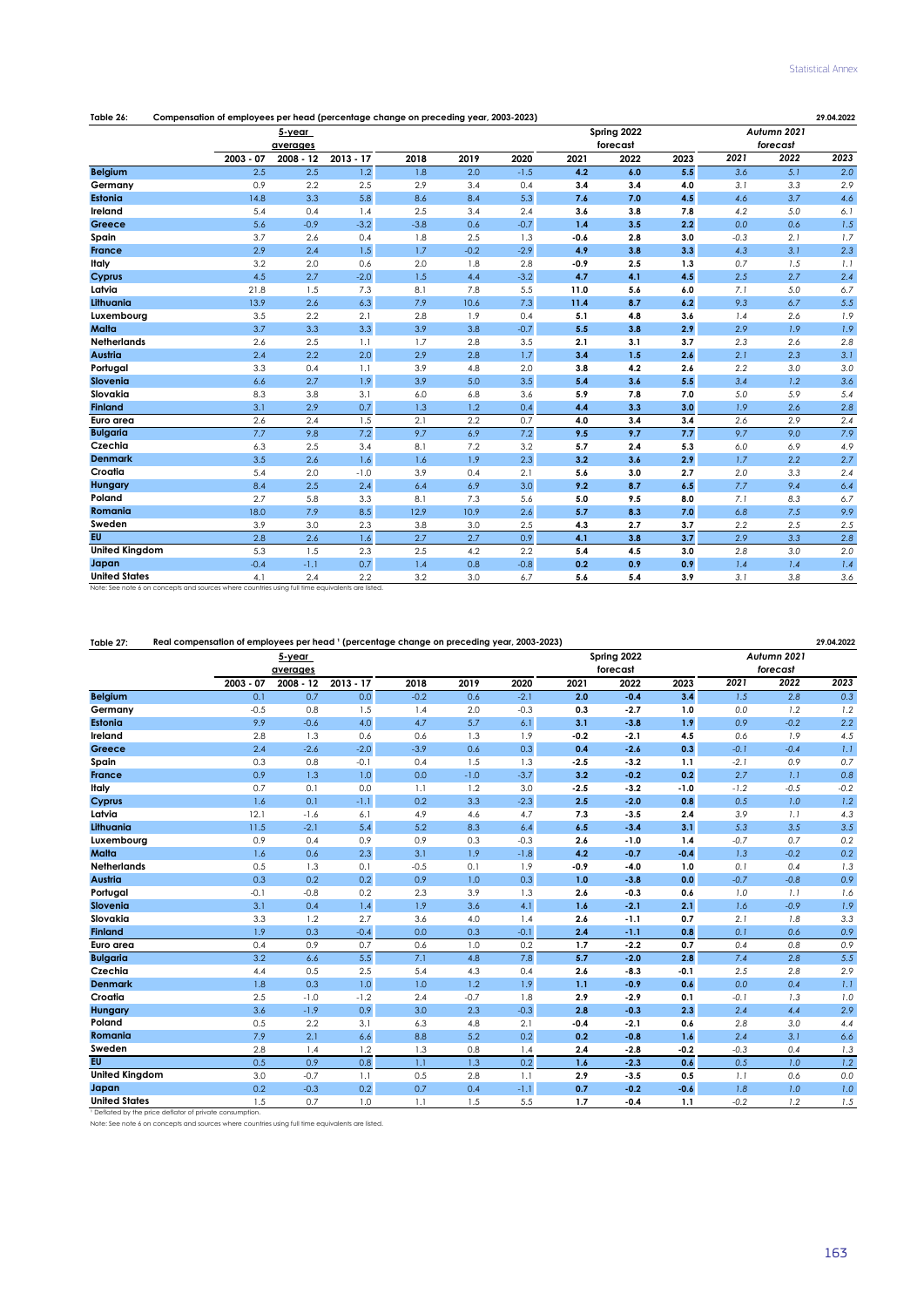| Table 28:             | Labour productivity (real GDP per occupied person) (percentage change on preceding year, 2003-2023)<br>29.04.2022 |           |             |        |        |         |        |             |      |      |             |         |  |  |
|-----------------------|-------------------------------------------------------------------------------------------------------------------|-----------|-------------|--------|--------|---------|--------|-------------|------|------|-------------|---------|--|--|
|                       |                                                                                                                   | 5-year    |             |        |        |         |        | Spring 2022 |      |      | Autumn 2021 |         |  |  |
|                       |                                                                                                                   | averages  |             |        |        |         |        | forecast    |      |      | forecast    |         |  |  |
|                       | $2003 - 07$                                                                                                       | 2008 - 12 | $2013 - 17$ | 2018   | 2019   | 2020    | 2021   | 2022        | 2023 | 2021 | 2022        | 2023    |  |  |
| <b>Belgium</b>        | 1.6                                                                                                               | $-0.1$    | 0.6         | 0.4    | 0.5    | $-5.7$  | 4.4    | 1.0         | 1.0  | 5.0  | 2.2         | $0.8\,$ |  |  |
| Germany               | 1.3                                                                                                               | $-0.2$    | 0.8         | $-0.3$ | 0.1    | $-3.8$  | 2.8    | 0.8         | 1.9  | 2.7  | 3.6         | 1.3     |  |  |
| <b>Estonia</b>        | 6.3                                                                                                               | $-0.1$    | 1.5         | 3.2    | 2.8    | $-0.3$  | 8.2    | 0.3         | 1.4  | 8.8  | 2.3         | 2.9     |  |  |
| Ireland               | 1.3                                                                                                               | 1.7       | 5.5         | 5.7    | 2.0    | 7.5     | 9.2    | 2.6         | 3.6  | 11.2 | 3.3         | 2.4     |  |  |
| Greece                | 2.4                                                                                                               | $-3.6$    | $-0.9$      | $-2.8$ | 0.9    | $-7.9$  | 7.8    | 2.2         | 1.9  | 5.9  | 4.0         | 2.6     |  |  |
| Spain                 | 0.4                                                                                                               | 2.2       | 0.7         | 0.1    | $-0.5$ | $-3.5$  | $-1.4$ | 0.7         | 1.7  | 0.1  | 2.7         | 2.1     |  |  |
| France                | 1.2                                                                                                               | 0.4       | 0.7         | 0.9    | 0.5    | $-7.0$  | 5.1    | 2.0         | 1.4  | 5.1  | 3.1         | $1.8\,$ |  |  |
| Italy                 | 0.4                                                                                                               | $-0.4$    | 0.3         | 0.2    | 0.4    | 1.4     | $-0.8$ | 0.1         | 0.0  | 0.3  | 0.3         | 0.4     |  |  |
| Cyprus                | 0.9                                                                                                               | $-0.1$    | 0.6         | 0.3    | 1.4    | $-4.5$  | 4.3    | 1.4         | 1.6  | 4.1  | 1.9         | 1.2     |  |  |
| Latvia                | 7.4                                                                                                               | 1.3       | 2.3         | 2.5    | 2.6    | $-1.5$  | 7.2    | 1.3         | 2.4  | 3.5  | 4.6         | 3.7     |  |  |
| Lithuania             | 7.9                                                                                                               | 2.0       | 1.9         | 2.6    | 4.0    | 1.5     | 3.8    | 1.6         | 2.5  | 4.3  | 3.2         | 3.3     |  |  |
| Luxembourg            | 1.6                                                                                                               | $-2.0$    | 0.2         | $-1.6$ | $-0.2$ | $-3.6$  | 3.7    | $-0.3$      | 0.2  | 2.9  | 0.4         | $-0.4$  |  |  |
| Malta                 | 2.0                                                                                                               | 0.5       | 1.9         | 0.0    | 0.2    | $-10.8$ | 7.7    | 2.0         | 2.0  | 2.5  | 3.5         | 2.2     |  |  |
| <b>Netherlands</b>    | 1.6                                                                                                               | 0.0       | 0.8         | $-0.6$ | $-0.2$ | $-4.4$  | 3.2    | 1.2         | 0.4  | 3.1  | 2.2         | 1.3     |  |  |
| Austria               | 1.4                                                                                                               | $-0.3$    | 0.2         | 0.8    | 0.3    | $-5.2$  | 2.4    | 1.0         | 1.0  | 2.6  | 3.0         | 1.2     |  |  |
| Portugal              | 1.5                                                                                                               | 0.6       | 0.5         | 0.5    | 1.9    | $-6.7$  | 2.8    | 4.8         | 1.7  | 2.7  | 4.5         | 1.9     |  |  |
| Slovenia              | 3.8                                                                                                               | $-0.2$    | 1.3         | 1.2    | 0.8    | $-3.7$  | 6.6    | 2.8         | 1.6  | 5.3  | 2.9         | 2.1     |  |  |
| Slovakia              | 5.9                                                                                                               | 1.7       | 1.2         | 1.8    | 1.5    | $-2.5$  | 3.6    | 0.4         | 2.9  | 3.5  | 4.0         | 3.3     |  |  |
| <b>Finland</b>        | 2.3                                                                                                               | $-1.0$    | 1.0         | $-1.3$ | $-0.6$ | $-0.4$  | 1.4    | 0.6         | 1.2  | 1.4  | 1.3         | 1.3     |  |  |
| Euro area             | 1.2                                                                                                               | 0.3       | 0.7         | 0.2    | 0.3    | $-3.2$  | 4.2    | 1.1         | 1.3  | 3.0  | 2.7         | 1.4     |  |  |
| <b>Bulgaria</b>       | 3.4                                                                                                               | 3.1       | 1.4         | 2.8    | 3.7    | $-2.1$  | 4.0    | 1.9         | 2.7  | 3.8  | 3.2         | 2.8     |  |  |
| Czechia               | 4.5                                                                                                               | 0.4       | 1.9         | 1.8    | 2.8    | $-4.2$  | 3.2    | $-0.3$      | 2.4  | 2.5  | 3.8         | 2.8     |  |  |
| <b>Denmark</b>        | 1.1                                                                                                               | 0.6       | 1.1         | 0.5    | 0.8    | $-1.4$  | 2.0    | 0.7         | 0.7  | 2.6  | 1.5         | 1.4     |  |  |
| Croatia               | 2.7                                                                                                               | 0.2       | 1.0         | 0.3    | 0.4    | $-7.0$  | 8.9    | 1.8         | 1.1  | 6.5  | 4.2         | 2.1     |  |  |
| Hungary               | 3.5                                                                                                               | $-0.1$    | 0.5         | 3.0    | 3.4    | $-3.4$  | 5.0    | 1.9         | 1.9  | 4.3  | 3.4         | 2.4     |  |  |
| Poland                | 3.0                                                                                                               | 2.9       | 2.2         | 4.8    | 4.8    | $-2.1$  | 4.4    | 3.3         | 2.7  | 4.5  | 5.1         | 4.4     |  |  |
| Romania               | 6.7                                                                                                               | 2.5       | 4.5         | 4.4    | 4.1    | $-2.0$  | 16.2   | 1.7         | 2.8  | 5.8  | 4.4         | 4.6     |  |  |
| Sweden                | 2.9                                                                                                               | 0.2       | 0.9         | 0.3    | 1.4    | $-1.7$  | 3.5    | 0.1         | 0.5  | 3.5  | 1.8         | $0.8\,$ |  |  |
| <b>EU</b>             | 1.6                                                                                                               | 0.5       | 0.9         | 0.6    | 0.8    | $-3.3$  | 4.6    | 1.2         | 1.5  | 3.3  | 2.9         | 1.6     |  |  |
| <b>United Kingdom</b> | 1.5                                                                                                               | $-0.1$    | 0.8         | 0.5    | 0.6    | $-8.8$  | 8.3    | 2.4         | 0.6  | 6.9  | 3.9         | 0.7     |  |  |
| Japan                 | 1.1                                                                                                               | 0.2       | 0.7         | $-1.2$ | $-1.1$ | $-4.0$  | 1.7    | 1.6         | 1.5  | 1.8  | 1.7         | $0.5\,$ |  |  |
| <b>United States</b>  | 2.0<br>Note : See note 6 on concepts and sources where countries using full time equivalents are listed.          | 1.4       | 0.6         | 1.2    | 1.0    | 2.5     | 2.4    | $-0.4$      | 1.2  | 2.7  | 1.4         | 1.2     |  |  |

#### **Table 29: 29.04.2022 Unit labour costs, whole economy ¹ (percentage change on preceding year, 2003-2023)**

|                       |             | 5-year      | averages    |        |        |        |        | Spring 2022<br>forecast |        |        | Autumn 2021<br>forecast |        |
|-----------------------|-------------|-------------|-------------|--------|--------|--------|--------|-------------------------|--------|--------|-------------------------|--------|
|                       | $2003 - 07$ | $2008 - 12$ | $2013 - 17$ | 2018   | 2019   | 2020   | 2021   | 2022                    | 2023   | 2021   | 2022                    | 2023   |
| <b>Belgium</b>        | 0.9         | 2.6         | 0.6         | 1.4    | 1.5    | 4.4    | $-0.2$ | 5.0                     | 4.4    | $-1.4$ | 2.9                     | 1.2    |
| Germany               | $-0.4$      | 2.3         | 1.7         | 3.2    | 3.2    | 4.3    | 0.5    | 2.6                     | 2.1    | 0.4    | $-0.3$                  | 1.6    |
| <b>Estonia</b>        | 7.9         | 3.4         | 4.3         | 5.2    | 5.5    | 5.5    | $-0.6$ | 6.7                     | 3.0    | $-3.9$ | 1.4                     | 1.7    |
| Ireland               | 4.1         | $-1.4$      | $-3.9$      | $-3.0$ | 1.4    | $-4.7$ | $-5.2$ | 1.3                     | 4.0    | $-6.3$ | 1.6                     | 3.7    |
| Greece                | 3.1         | 2.8         | $-2.3$      | $-1.0$ | $-0.3$ | 7.8    | $-5.9$ | 1.2                     | 0.3    | $-5.6$ | $-3.3$                  | $-1.0$ |
| Spain                 | 3.2         | 0.4         | $-0.2$      | 1.7    | 3.1    | 5.0    | 0.8    | 2.1                     | 1.2    | $-0.4$ | $-0.5$                  | $-0.4$ |
| France                | 1.6         | 2.0         | 0.7         | 0.8    | $-0.7$ | 4.3    | $-0.2$ | 1.8                     | 1.9    | $-0.7$ | 0.0                     | 0.4    |
| Italy                 | 2.8         | 2.4         | 0.3         | 1.8    | 1.4    | 1.3    | $-0.1$ | 2.4                     | 1.3    | 0.3    | 1.2                     | 0.8    |
| Cyprus                | 3.6         | 2.8         | $-2.6$      | 1.1    | 2.9    | 1.4    | 0.4    | 2.7                     | 2.8    | $-1.6$ | 0.8                     | 1.2    |
| Latvia                | 13.4        | 0.2         | 4.9         | 5.4    | 5.1    | 7.0    | 3.5    | 4.2                     | 3.5    | 3.4    | 0.4                     | 2.9    |
| Lithuania             | 5.6         | 0.6         | 4.3         | 5.2    | 6.3    | 5.7    | 7.3    | 7.1                     | 3.7    | 4.7    | 3.4                     | 2.1    |
| Luxembourg            | 1.9         | 4.3         | 1.9         | 4.5    | 2.1    | 4.1    | 1.4    | 5.1                     | 3.4    | $-1.4$ | 2.2                     | 2.4    |
| Malta                 | 1.8         | 2.7         | 1.4         | 3.9    | 3.6    | 11.4   | $-2.1$ | 1.8                     | 1.0    | 0.4    | $-1.6$                  | $-0.3$ |
| <b>Netherlands</b>    | 1.0         | 2.4         | 0.3         | 2.3    | 3.0    | 8.3    | $-1.0$ | 1.9                     | 3.2    | $-0.8$ | 0.3                     | 1.5    |
| Austria               | 1.0         | 2.5         | 1.8         | 2.1    | 2.5    | 7.3    | 1.0    | 0.5                     | 1.6    | $-0.5$ | $-0.7$                  | 1.8    |
| Portugal              | 1.8         | $-0.2$      | 0.6         | 3.4    | 2.8    | 9.3    | 1.0    | $-0.6$                  | 0.8    | $-0.5$ | $-1.4$                  | 1.1    |
| Slovenia              | 2.7         | 2.9         | 0.6         | 2.7    | 4.2    | 7.4    | $-1.1$ | 0.8                     | 3.9    | $-1.8$ | $-1.6$                  | 1.6    |
| Slovakia              | 2.2         | 2.1         | 1.9         | 4.2    | 5.2    | 6.3    | 2.2    | 7.4                     | 3.9    | 1.5    | 1.8                     | 2.0    |
| <b>Finland</b>        | 0.8         | 3.9         | $-0.3$      | 2.6    | 1.9    | 0.8    | 3.0    | 2.7                     | 1.7    | 0.5    | 1.2                     | 1.5    |
| Euro area             | 1.5         | 2.0         | 0.7         | 2.0    | 1.9    | 4.4    | 0.0    | 2.3                     | 2.1    | $-0.4$ | 0.2                     | 1.0    |
| <b>Bulgaria</b>       | 4.1         | 6.5         | 5.8         | 6.7    | 3.1    | 9.5    | 5.4    | 7.7                     | 4.8    | 5.7    | 5.6                     | 4.9    |
| Czechia               | 1.7         | 2.1         | 1.4         | 6.1    | 4.3    | 7.7    | 2.4    | 2.8                     | 2.8    | 3.4    | 2.9                     | 2.0    |
| <b>Denmark</b>        | 2.3         | 2.0         | 0.5         | 1.1    | 1.2    | 3.8    | 1,1    | 2.8                     | 2.2    | $-0.9$ | 0.7                     | 1.3    |
| Croatia               | 2.6         | 1.9         | $-2.0$      | 3.6    | 0.0    | 9.8    | $-3.1$ | 1.1                     | 1.5    | $-4.2$ | $-0.9$                  | 0.2    |
| Hungary               | 4.8         | 2.6         | 2.0         | 3.3    | 3.4    | 6.6    | 4.0    | 6.7                     | 4.5    | 3.2    | 5.8                     | 4.0    |
| Poland                | $-0.3$      | 2.8         | 1.0         | 3.2    | 2.4    | 7.9    | 0.6    | 6.0                     | 5.1    | 2.5    | 3.0                     | 2.2    |
| Romania               | 10.6        | 5.2         | 3.8         | 8.2    | 6.6    | 4.7    | $-9.0$ | 6.4                     | 4.1    | 0.9    | 2.9                     | 5.1    |
| Sweden                | 1.0         | 2.8         | 1.4         | 3.5    | 1.5    | 4.3    | 0.8    | 2.6                     | 3.2    | $-1.2$ | 0.6                     | 1.7    |
| <b>EU</b>             | 1.5         | 2.1         | 0.8         | 2.2    | 2.0    | 4.6    | 0.0    | 2.5                     | 2.2    | $-0.3$ | 0.4                     | 1.2    |
| <b>United Kingdom</b> | 3.7         | 1.6         | 1.4         | 2.1    | 3.6    | 12.1   | $-2.7$ | 2.0                     | 2.4    | $-3.8$ | $-0.9$                  | 1.2    |
| Japan                 | $-1.4$      | $-1.3$      | 0.0         | 2.6    | 2.0    | 3.4    | $-1.4$ | $-0.7$                  | $-0.6$ | $-0.4$ | $-0.3$                  | 0.9    |
| <b>United States</b>  | 2.1         | 1.0         | 1.6         | 1.9    | 1.9    | 4.1    | 3.2    | 5.9                     | 2.7    | 0.4    | 2.3                     | 2.3    |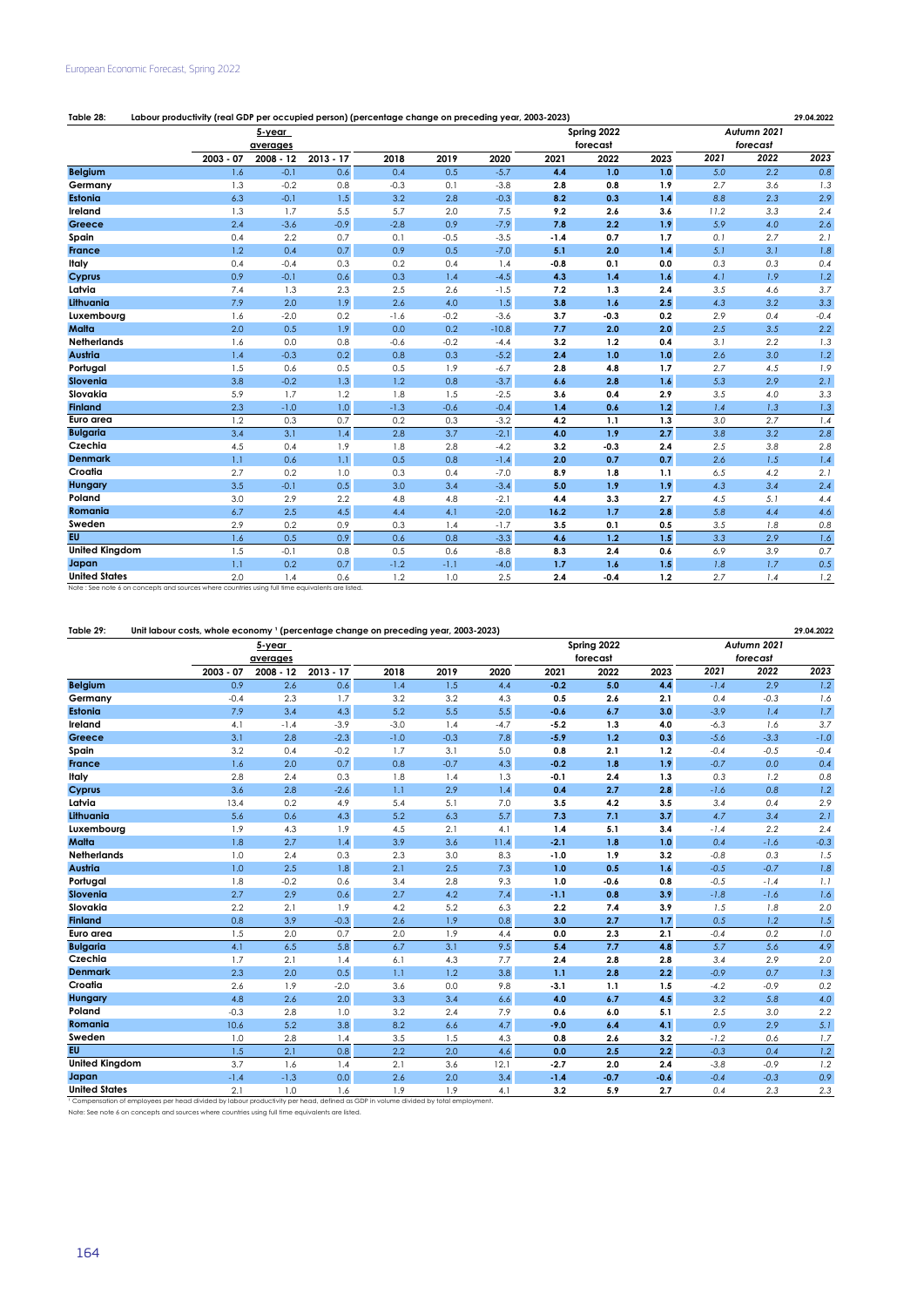## Table 30: **Real unit labour costs ' (percentage change on preceding year, 2003-2023)**

|                                                                                                  | w           |             |             |        |        | Spring 2022<br>forecast |         |        | Autumn 2021<br>forecast |        |        |        |
|--------------------------------------------------------------------------------------------------|-------------|-------------|-------------|--------|--------|-------------------------|---------|--------|-------------------------|--------|--------|--------|
|                                                                                                  | $2003 - 07$ | $2008 - 12$ | $2013 - 17$ | 2018   | 2019   | 2020                    | 2021    | 2022   | 2023                    | 2021   | 2022   | 2023   |
| <b>Belgium</b>                                                                                   | $-1.1$      | 0.9         | $-0.9$      | $-0.1$ | $-0.3$ | 3.1                     | $-4.5$  | 0.4    | 1.4                     | $-3.3$ | 0.6    | $-0.4$ |
| Germany                                                                                          | $-1.4$      | 1.1         | 0.0         | 1.2    | 1.2    | 2.7                     | $-2.4$  | $-2.6$ | $-1.4$                  | $-2.2$ | $-2.7$ | $-0.2$ |
| Estonia                                                                                          | 0.8         | $-0.1$      | 1.5         | 1.2    | 2.2    | 5.8                     | $-5.7$  | $-1.3$ | $-0.1$                  | $-6.6$ | $-1.6$ | $-0.8$ |
| Ireland                                                                                          | 1.6         | $-0.5$      | $-5.8$      | $-3.7$ | $-2.8$ | $-3.5$                  | $-4.8$  | $-3.3$ | $-0.1$                  | $-6.1$ | $-0.4$ | 2.2    |
| Greece                                                                                           | 0.0         | 1.3         | $-1.4$      | $-0.8$ | $-0.5$ | 8.7                     | $-7.9$  | $-3.4$ | $-1.7$                  | $-5.6$ | $-4.2$ | $-1.4$ |
| Spain                                                                                            | $-0.6$      | $-0.1$      | $-0.7$      | 0.5    | 1.7    | 3.8                     | $-1.4$  | $-1.5$ | $-1.1$                  | $-1.9$ | $-2.0$ | $-1.3$ |
| <b>France</b>                                                                                    | $-0.4$      | 0.9         | 0.0         | $-0.2$ | $-2.0$ | 1.8                     | $-1.0$  | $-0.4$ | $-1.1$                  | $-1.5$ | $-1.3$ | $-1.0$ |
| Italy                                                                                            | 0.3         | 0.8         | $-0.6$      | 0.8    | 0.5    | 0.0                     | $-0.6$  | $-0.6$ | $-1.1$                  | $-0.8$ | $-0.2$ | $-0.6$ |
| Cyprus                                                                                           | 0.1         | 0.7         | $-2.1$      | 0.1    | 1.8    | 2.5                     | $-2.3$  | $-1.8$ | $-0.3$                  | $-3.9$ | $-0.8$ | 0.2    |
| Latvia                                                                                           | 2.1         | $-1.8$      | 3.3         | 1.5    | 2.5    | 7.2                     | $-3.1$  | $-2.8$ | $-1.5$                  | $-0.1$ | $-2.4$ | 0.8    |
| Lithuania                                                                                        | 0.8         | $-2.7$      | 2.7         | 1.6    | 3.6    | 4.2                     | 0.7     | $-0.3$ | 0.7                     | 0.4    | 0.8    | 0.1    |
| Luxembourg                                                                                       | $-1.7$      | 0.5         | 0.3         | 2.7    | 1.5    | $-0.2$                  | $-5.1$  | 1.1    | 1.3                     | $-3.6$ | 0.0    | 0.2    |
| Malta                                                                                            | $-0.3$      | 0.4         | $-1.2$      | 1.6    | 1.2    | 9.8                     | $-3.8$  | $-1.0$ | $-1.6$                  | $-1.3$ | $-3.4$ | $-1.8$ |
| <b>Netherlands</b>                                                                               | $-1.0$      | 1.4         | $-0.5$      | $-0.1$ | $-0.1$ | 5.8                     | $-3.4$  | $-1.8$ | 0.0                     | $-3.1$ | $-1.3$ | 0.0    |
| Austria                                                                                          | $-1.0$      | 0.8         | 0.0         | 0.3    | 0.8    | 4.8                     | $-0.7$  | $-2.8$ | $-1.5$                  | $-2.3$ | $-2.9$ | $-0.3$ |
| Portugal                                                                                         | $-1.3$      | $-0.8$      | $-1.0$      | 1.5    | 1.1    | 7.2                     | 0.3     | $-3.3$ | $-2.2$                  | $-1.6$ | $-3.1$ | $-0.3$ |
| Slovenia                                                                                         | $-0.7$      | 1.2         | $-0.5$      | 0.6    | 1.9    | 6.1                     | $-3.6$  | $-2.4$ | 0.2                     | $-3.3$ | $-3.4$ | $-0.1$ |
| Slovakia                                                                                         | $-1.3$      | 1.0         | 1.7         | 2.1    | 2.6    | 3.8                     | $-0.2$  | 0.8    | $-1.5$                  | 0.1    | $-2.8$ | $-0.2$ |
| <b>Finland</b>                                                                                   | $-0.3$      | 1.7         | $-1.6$      | 0.6    | 0.4    | $-0.7$                  | 0.3     | $-1.1$ | $-0.5$                  | $-1.4$ | $-0.8$ | $-0.8$ |
| Euro area                                                                                        | $-0.7$      | 0.9         | $-0.4$      | 0.4    | 0.1    | 2.3                     | $-2.1$  | $-1.6$ | $-1.0$                  | $-2.0$ | $-1.6$ | $-0.5$ |
| <b>Bulgaria</b>                                                                                  | $-2.1$      | 2.5         | 3.2         | 2.4    | $-2.0$ | 5.1                     | $-0.8$  | $-1.7$ | 0.9                     | 1.8    | 0.9    | 1.3    |
| Czechia                                                                                          | $-0.2$      | 1.2         | $-0.1$      | 3.5    | 0.4    | 3.2                     | $-1.6$  | $-4.3$ | $-1.8$                  | $-0.5$ | $-0.1$ | $-0.4$ |
| <b>Denmark</b>                                                                                   | 0.1         | $-0.2$      | $-0.3$      | 0.4    | 0.4    | 1.1                     | $-1.2$  | $-0.5$ | $-0.1$                  | $-1.8$ | $-0.9$ | $-0.2$ |
| Croatia                                                                                          | $-1.2$      | $-0.6$      | $-2.4$      | 1.5    | $-1.9$ | 10.0                    | $-6.1$  | $-2.6$ | $-0.9$                  | $-6.4$ | $-2.9$ | $-1.6$ |
| <b>Hungary</b>                                                                                   | 0.3         | $-0.6$      | $-0.9$      | $-1.4$ | $-1.3$ | 0.3                     | $-2.7$  | 1.0    | $-0.1$                  | $-1.4$ | 1.2    | 0.3    |
| Poland                                                                                           | $-2.9$      | $-0.2$      | 0.2         | 1.9    | $-0.7$ | 3.5                     | $-4.9$  | $-3.7$ | $-2.5$                  | $-2.1$ | $-2.2$ | $-0.5$ |
| Romania                                                                                          | $-4.1$      | $-0.8$      | 0.7         | 1.9    | $-0.2$ | 0.8                     | $-13.7$ | $-2.8$ | $-0.8$                  | $-2.9$ | $-1.4$ | 0.9    |
| Sweden                                                                                           | $-0.5$      | 1.0         | $-0.3$      | 1.1    | $-1.0$ | 2.5                     | $-2.1$  | $-1.6$ | $-0.7$                  | $-3.2$ | $-0.7$ | 0.1    |
| <b>EU</b>                                                                                        | $-1.1$      | 0.7         | $-0.5$      | 0.4    | $-0.1$ | 2.4                     | $-2.7$  | $-1.8$ | $-1.1$                  | $-2.2$ | $-1.6$ | $-0.5$ |
| <b>United Kingdom</b>                                                                            | 0.8         | $-0.4$      | $-0.2$      | 0.1    | 1.5    | 6.7                     | $-3.0$  | $-1.7$ | $-0.2$                  | $-4.5$ | $-1.2$ | $-0.5$ |
| Japan                                                                                            | $-0.3$      | $-0.1$      | $-0.8$      | 2.6    | 1.3    | 2.4                     | $-0.5$  | $-1.2$ | $-2.1$                  | 0.1    | $-0.6$ | 0.6    |
| <b>United States</b>                                                                             | $-0.6$      | $-0.5$      | 0.1         | $-0.4$ | 0.1    | 2.9                     | $-1.0$  | $-0.5$ | $-0.1$                  | $-3.1$ | $-0.3$ | 0.2    |
| Nominal unit labour costs divided by GDP price deflator.                                         |             |             |             |        |        |                         |         |        |                         |        |        |        |
| Note: See note 6 on concepts and sources where countries using full time equivalents are listed. |             |             |             |        |        |                         |         |        |                         |        |        |        |

## **Table 31: 29.04.2022 Nominal bilateral exchange rates against ecu/euro (2003-2023)**

|                       | 5-year      |           |             |          |          |          | Spring 2022 |          |          |          | Autumn 2021 |          |  |  |
|-----------------------|-------------|-----------|-------------|----------|----------|----------|-------------|----------|----------|----------|-------------|----------|--|--|
|                       |             | averages  |             |          |          |          |             | forecast |          |          | forecast    |          |  |  |
|                       | $2003 - 07$ | 2008 - 12 | $2013 - 17$ | 2018     | 2019     | 2020     | 2021        | 2022     | 2023     | 2021     | 2022        | 2023     |  |  |
| <b>Belgium</b>        |             |           |             |          |          |          |             |          |          |          |             |          |  |  |
| Germany               |             | :         |             | t        |          |          |             |          |          |          |             |          |  |  |
| <b>Estonia</b>        |             | t         |             | ŧ.       |          |          |             |          |          |          |             |          |  |  |
| Ireland               |             |           |             |          |          |          |             |          |          |          |             |          |  |  |
| Greece                |             | t         |             |          |          |          |             |          |          |          |             |          |  |  |
| Spain                 |             |           |             |          |          |          |             |          |          |          |             |          |  |  |
| <b>France</b>         | $\cdot$     | t         |             | ċ        |          |          | ÷           |          |          |          |             |          |  |  |
| Italy                 |             |           |             |          |          |          |             |          |          |          |             |          |  |  |
| Cyprus                |             | t         |             |          |          |          |             |          |          |          |             |          |  |  |
| Latvia                |             |           |             |          |          |          |             |          |          |          |             |          |  |  |
| Lithuania             |             |           |             |          |          |          |             |          |          |          |             |          |  |  |
| Luxembourg            |             |           |             |          |          |          |             |          |          |          |             |          |  |  |
| Malta                 |             | t         |             |          |          |          |             |          |          |          |             |          |  |  |
| <b>Netherlands</b>    |             |           |             |          |          |          |             |          |          |          |             |          |  |  |
| Austria               |             |           |             |          |          |          |             |          |          |          |             |          |  |  |
| Portugal              |             |           |             |          |          |          |             |          |          |          |             |          |  |  |
| Slovenia              |             | ÷         |             | ř.       |          |          | ÷           |          |          |          | ř           |          |  |  |
| Slovakia              |             |           |             |          |          |          |             |          |          |          |             |          |  |  |
| <b>Finland</b>        |             |           |             |          |          |          |             |          |          |          |             |          |  |  |
| Euro area             |             |           |             |          |          |          |             |          |          |          |             |          |  |  |
| <b>Bulgaria</b>       | 1.9539      | 1.9558    | 1.9558      | 1.9558   | 1.9558   | 1.9558   | 1.9558      | 1.9558   | 1.9558   | 1.9558   | 1.9558      | 1.9558   |  |  |
| Czechia               | 29.9139     | 25.2793   | 26.8296     | 25.6470  | 25.6705  | 26.4551  | 25.6462     | 24.4762  | 24.4184  | 25.6512  | 25.3959     | 25.3959  |  |  |
| <b>Denmark</b>        | 7.4464      | 7.4488    | 7.4511      | 7.4532   | 7.4661   | 7.4542   | 7.4370      | 7.4398   | 7.4396   | 7.4377   | 7.4402      | 7.4402   |  |  |
| Croatia               | 7.4257      | 7.3627    | 7.5647      | 7.4182   | 7.4180   | 7.5384   | 7.5288      | 7.5569   | 7.5615   | 7.5274   | 7.5128      | 7.5128   |  |  |
| Hungary               | 253,7460    | 274.9693  | 307.2067    | 318.8897 | 325.2967 | 351.2494 | 358.5622    | 372.0402 | 374.4420 | 357.3237 | 359.5550    | 359.5550 |  |  |
| Poland                | 4.1254      | 4.0276    | 4.2372      | 4.2615   | 4.2976   | 4.4430   | 4.5655      | 4.8578   | 4.9487   | 4.5565   | 4.5818      | 4.5818   |  |  |
| Romania               | 3.6573      | 4.1663    | 4.4735      | 4.6540   | 4.7453   | 4.8383   | 4.9212      | 4.9455   | 4.9452   | 4.9210   | 4.9483      | 4.9483   |  |  |
| Sweden                | 9.2070      | 9.4992    | 9.2410      | 10.2583  | 10.5891  | 10.4848  | 10.1470     | 10.3558  | 10.3151  | 10.1397  | 10.0977     | 10.0977  |  |  |
| <b>EU</b>             |             |           |             |          |          |          |             |          |          |          |             |          |  |  |
| <b>United Kingdom</b> | 0.6841      | 0.8448    | 0.8155      | 0.8847   | 0.8778   | 0.8897   | 0.8597      | 0.8352   | 0.8348   | 0.8598   | 0.8480      | 0.8480   |  |  |
| Japan                 | 141.6677    | 121.8282  | 130.1375    | 130.3959 | 122.0058 | 121.8458 | 129.8649    | 135.6138 | 137.3780 | 129.9894 | 130.5430    | 130.5430 |  |  |
| <b>United States</b>  | 1.2490      | 1.3736    | 1.2005      | 1.1810   | 1.1195   | 1.1422   | 1.1828      | 1.0905   | 1.0797   | 1.1865   | 1.1577      | 1.1577   |  |  |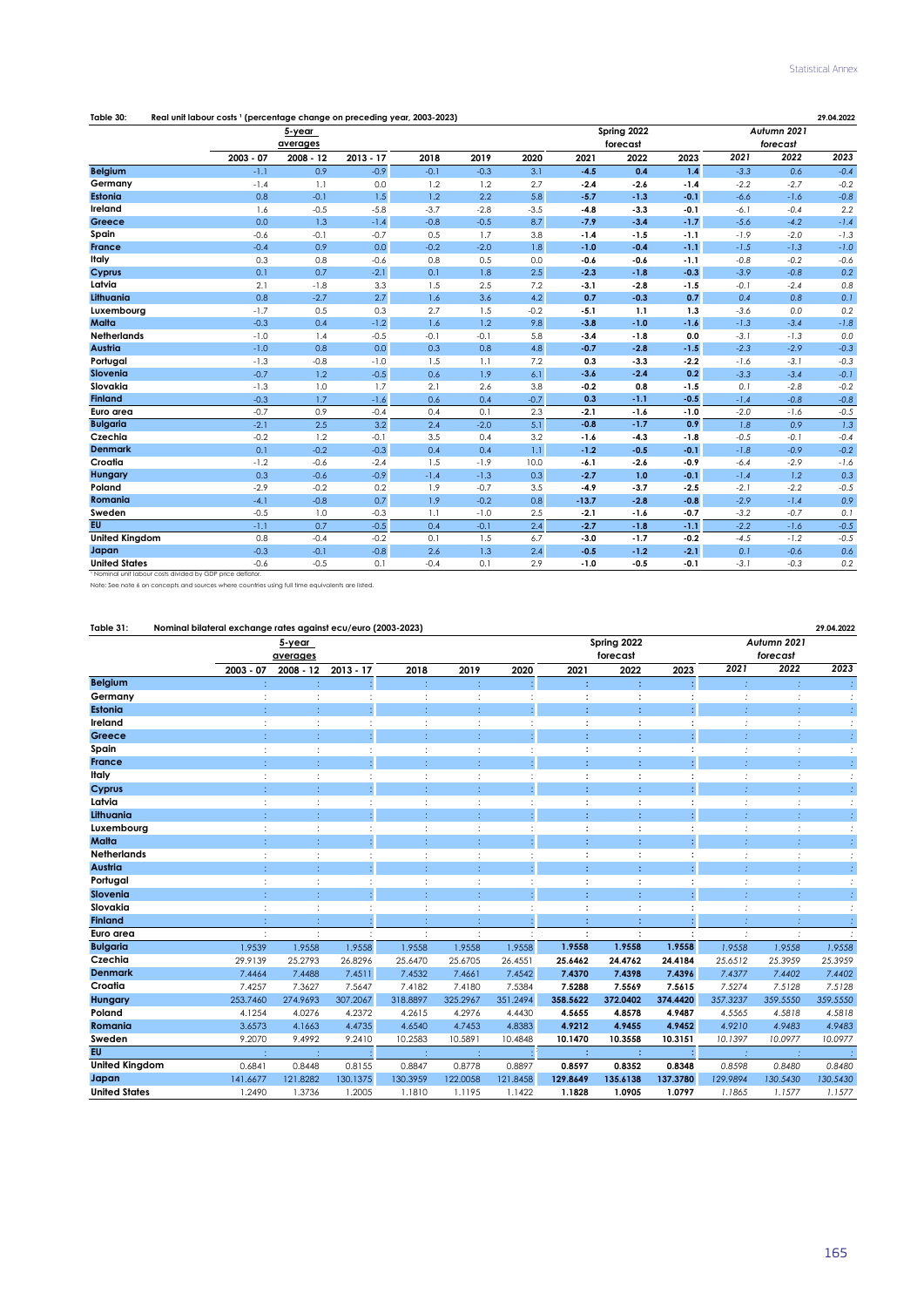## Table 32: Nominal effective exchange rates to rest of a group **' of industrialised countries (percentage** change on preceding year, 2003-2023) 29.04.2022

|                       |             | 5-year<br>averages |             |        |        |        |        | Spring 2022<br>forecast | Autumn 2021<br>forecast |        |        |         |
|-----------------------|-------------|--------------------|-------------|--------|--------|--------|--------|-------------------------|-------------------------|--------|--------|---------|
|                       | $2003 - 07$ | $2008 - 12$        | $2013 - 17$ | 2018   | 2019   | 2020   | 2021   | 2022                    | 2023                    | 2021   | 2022   | 2023    |
| <b>Belgium</b>        | 1.4         | $-0.2$             | 0.5         | 1.9    | $-0.6$ | 1.2    | 0.7    | $-0.4$                  | $-0.1$                  | 0.6    | $-0.3$ | 0.0     |
| Germany               | 1.8         | $-0.5$             | 0.6         | 2.5    | $-1.1$ | 1.6    | $1.2$  | $-0.6$                  | $-0.1$                  | 1.1    | $-0.5$ | 0.0     |
| <b>Estonia</b>        | 1.1         | $-0.3$             | 0.8         | 2.2    | $-0.2$ | 1.3    | 0.4    | 0.0                     | $-0.1$                  | 0.1    | $-0.3$ | 0.0     |
| Ireland               | 2.5         | $-0.3$             | 0.0         | 2.5    | $-2.1$ | 1.4    | 1.3    | $-2.8$                  | $-0.3$                  | 1.1    | $-1.0$ | 0.0     |
| Greece                | 1.3         | 0.2                | 1.4         | 3.8    | 0.0    | 2.5    | 2.4    | 2.1                     | 0.0                     | 2.1    | 0.1    | 0.0     |
| Spain                 | 1.3         | $-0.1$             | 0.6         | 2.2    | $-0.6$ | 1.4    | 0.9    | $-0.1$                  | $-0.1$                  | 0.9    | $-0.3$ | 0.0     |
| France                | 1.7         | $-0.4$             | 0.6         | 2.3    | $-1.0$ | 1.4    | 1,1    | $-0.6$                  | $-0.1$                  | 1.0    | $-0.4$ | 0.0     |
| Italy                 | 1.7         | $-0.4$             | 0.6         | 2.6    | $-0.9$ | 1.5    | 1.3    | $-0.4$                  | $-0.1$                  | 1.2    | $-0.4$ | 0.0     |
| Cyprus                | 1.2         | 0.0                | 0.5         | 2.8    | $-1.0$ | 1.9    | 1.2    | 0.1                     | $-0.1$                  | 0.8    | $-0.4$ | 0.0     |
| Latvia                | $-2.8$      | 0.1                | 0.7         | 2.0    | 0.0    | 1.5    | 0.6    | 0.8                     | 0.0                     | 0.5    | $-0.2$ | 0.0     |
| Lithuania             | 1.3         | 0.0                | 0.7         | 2.1    | $-0.2$ | 1.6    | 0.8    | 0.7                     | 0.0                     | 0.7    | $-0.2$ | 0.0     |
| Luxembourg            | 0.8         | 0.0                | 0.5         | 1.3    | $-0.3$ | 1.0    | 0.5    | $-0.1$                  | 0.0                     | 0.4    | $-0.2$ | 0.0     |
| Malta                 | 1.7         | $-0.8$             | 0.3         | 2.1    | $-1.4$ | 1.2    | 1.3    | 0.1                     | 0.0                     | 1.2    | $-0.3$ | 0.0     |
| <b>Netherlands</b>    | 1.1         | $-0.1$             | 0.5         | 1.7    | $-0.5$ | 1.2    | 0.6    | $-0.3$                  | $-0.1$                  | 0.5    | $-0.3$ | 0.0     |
| Austria               | 1.0         | $-0.3$             | 0.4         | 1.7    | $-0.6$ | 1.2    | 0.8    | $-0.4$                  | 0.0                     | 0.7    | $-0.3$ | 0.0     |
| Portugal              | 1.1         | $-0.1$             | 0.4         | 1.5    | $-0.5$ | 1.1    | 0.6    | $-0.3$                  | $-0.1$                  | 0.5    | $-0.3$ | 0.0     |
| Slovenia              | $-0.6$      | 0.1                | 0.5         | 1.3    | $-0.1$ | 1.2    | 0.8    | 0.4                     | 0.0                     | 0.6    | $-0.1$ | $0.0\,$ |
| Slovakia              | 5.3         | 2.6                | 0.5         | 1.2    | $-0.2$ | 1.3    | 0.5    | 0.1                     | 0.1                     | 0.5    | $-0.2$ | 0.0     |
| <b>Finland</b>        | 1.7         | $-0.6$             | 0.9         | 2.5    | $-0.6$ | 1.4    | 0.7    | $-0.3$                  | $-0.1$                  | 0.6    | $-0.4$ | 0.0     |
| Euro area             | 1.6         | $-0.3$             | 0.6         | 2.3    | $-0.9$ | 1.5    | 1.0    | $-0.5$                  | $-0.1$                  | 0.9    | $-0.4$ | 0.0     |
| <b>Bulgaria</b>       | 1.2         | 0.6                | 1.3         | 3.9    | 0.5    | 2.6    | 2.4    | 2.7                     | 0.0                     | 2.2    | 0.3    | 0.0     |
| Czechia               | 2.7         | 2.2                | $-0.4$      | 4.1    | $-0.2$ | $-1.9$ | 3.9    | 5.3                     | 0.3                     | 3.8    | 0.9    | 0.0     |
| <b>Denmark</b>        | 1.4         | $-0.5$             | 0.9         | 2.2    | $-0.7$ | 1.8    | 0.7    | $-0.8$                  | $-0.2$                  | 0.4    | $-0.6$ | 0.0     |
| Croatia               | 1.0         | $-0.6$             | 0.8         | 2.5    | $-0.1$ | $-0.3$ | 1.2    | 0.4                     | 0.0                     | 1.1    | 0.1    | 0.0     |
| Hungary               | 0.0         | $-2.6$             | $-0.8$      | $-1.6$ | $-2.1$ | $-6.3$ | $-1.3$ | $-3.3$                  | $-0.6$                  | $-1.1$ | $-0.7$ | 0.0     |
| Poland                | 1.3         | $-1.6$             | 0.3         | 1.4    | $-1.0$ | $-2.2$ | $-2.4$ | $-6.2$                  | $-1.9$                  | $-2.2$ | $-0.8$ | 0.0     |
| Romania               | 0.1         | $-5.3$             | 0.4         | 0.2    | $-1.9$ | $-0.2$ | $-0.5$ | 0.8                     | 0.0                     | $-0.7$ | $-0.6$ | 0.0     |
| Sweden                | 1.7         | 0.9                | $-1.2$      | $-4.2$ | $-3.7$ | 2.9    | 3.7    | $-3.0$                  | 0.3                     | 3.7    | $-0.2$ | 0.0     |
| <b>EU</b>             | 1.6         | $-0.4$             | 0.5         | 2.0    | $-1.0$ | 1.2    | 1.0    | $-0.7$                  | $-0.4$                  | 1.0    | $-0.4$ | 0.0     |
| <b>United Kingdom</b> | 0.3         | $-4.1$             | $-1.1$      | 2.0    | $-0.5$ | 0.1    | 5.2    | 1.9                     | $-0.1$                  | 5.1    | 0.9    | 0.0     |
| Japan                 | $-2.6$      | 8.5                | $-3.8$      | 0.6    | 4.7    | 2.0    | $-5.5$ | $-7.8$                  | $-1.8$                  | $-5.4$ | $-1.5$ | 0.0     |
| <b>United States</b>  | $-4.7$      | $-0.4$             | 5.3         | $-1.1$ | 3.3    | 1.3    | $-3.6$ | 6.3                     | 0.7                     | $-3.9$ | 1.9    | 0.0     |

| Table 33:             | Total expenditure, general government (as a percentage of GDP, 2003-2023) |           |             |      |      |      |      |             |      |      |             | 29.04.2022 |
|-----------------------|---------------------------------------------------------------------------|-----------|-------------|------|------|------|------|-------------|------|------|-------------|------------|
|                       |                                                                           | 5-year    |             |      |      |      |      | Spring 2022 |      |      | Autumn 2021 |            |
|                       |                                                                           | averages  |             |      |      |      |      | forecast    |      |      | forecast    |            |
|                       | $2003 - 07$                                                               | 2008 - 12 | $2013 - 17$ | 2018 | 2019 | 2020 | 2021 | 2022        | 2023 | 2021 | 2022        | 2023       |
| <b>Belgium</b>        | 49.9                                                                      | 54.2      | 54.1        | 52.3 | 51.9 | 59.2 | 54.8 | 54.0        | 53.4 | 56.7 | 54.2        | 53.8       |
| Germany               | 46.1                                                                      | 46.1      | 44.4        | 44.3 | 45.0 | 50.8 | 51.5 | 48.8        | 46.9 | 52.3 | 47.4        | 46.0       |
| <b>Estonia</b>        | 34.0                                                                      | 40.4      | 38.9        | 39.4 | 39.4 | 45.9 | 42.3 | 43.6        | 42.7 | 43.5 | 42.6        | 42.1       |
| Ireland               | 33.5                                                                      | 48.6      | 32.3        | 25.3 | 24.2 | 27.3 | 24.9 | 23.0        | 21.2 | 25.0 | 22.9        | 21.4       |
| Greece                | 46.4                                                                      | 53.9      | 53.2        | 48.5 | 47.9 | 59.9 | 56.9 | 53.5        | 47.6 | 57.9 | 50.8        | 48.3       |
| Spain                 | 38.7                                                                      | 45.9      | 43.9        | 41.8 | 42.3 | 51.8 | 50.6 | 48.4        | 47.0 | 50.9 | 47.2        | 44.9       |
| France                | 53.0                                                                      | 56.1      | 56.9        | 55.6 | 55.4 | 61.4 | 59.2 | 57.0        | 55.8 | 60.1 | 56.4        | 54.7       |
| Italy                 | 47.2                                                                      | 49.7      | 50.0        | 48.4 | 48.5 | 57.0 | 55.5 | 54.0        | 53.0 | 56.2 | 52.7        | 51.0       |
| Cyprus                | 38.9                                                                      | 41.3      | 41.4        | 42.7 | 38.4 | 45.1 | 44.1 | 41.0        | 40.0 | 44.9 | 40.9        | 40.0       |
| Latvia                | 34.9                                                                      | 42.1      | 38.5        | 39.4 | 38.2 | 43.3 | 44.9 | 44.0        | 39.4 | 47.6 | 43.0        | 40.6       |
| Lithuania             | 34.3                                                                      | 40.8      | 34.6        | 34.0 | 34.8 | 42.9 | 38.7 | 41.5        | 39.3 | 41.1 | 40.9        | 39.1       |
| Luxembourg            | 41.4                                                                      | 41.2      | 40.7        | 42.1 | 42.9 | 47.2 | 42.3 | 42.7        | 42.3 | 44.6 | 44.1        | 44.1       |
| Malta                 | 42.5                                                                      | 41.5      | 38.1        | 35.8 | 36.1 | 46.3 | 45.5 | 43.9        | 42.8 | 47.2 | 42.4        | 41.3       |
| <b>Netherlands</b>    | 43.1                                                                      | 46.5      | 44.6        | 42.2 | 42.0 | 47.6 | 46.3 | 45.2        | 44.6 | 48.2 | 45.0        | 43.7       |
| Austria               | 51.2                                                                      | 51.8      | 50.9        | 48.7 | 48.6 | 57.0 | 55.9 | 51.9        | 50.3 | 55.0 | 50.8        | 50.0       |
| Portugal              | 45.6                                                                      | 49.3      | 48.0        | 43.2 | 42.5 | 49.3 | 48.1 | 46.1        | 45.1 | 49.1 | 46.6        | 45.6       |
| Slovenia              | 45.8                                                                      | 49.0      | 50.0        | 43.5 | 43.3 | 51.3 | 49.1 | 47.3        | 46.3 | 50.9 | 48.7        | 47.3       |
| Slovakia              | 38.6                                                                      | 41.3      | 42.8        | 39.8 | 40.7 | 45.3 | 46.8 | 44.2        | 43.3 | 47.6 | 43.9        | 44.6       |
| <b>Finland</b>        | 48.4                                                                      | 53.0      | 56.0        | 53.3 | 53.3 | 57.1 | 54.9 | 53.9        | 53.4 | 56.9 | 54.3        | 52.9       |
| Euro area             | 46.7                                                                      | 49.6      | 48.5        | 46.9 | 46.9 | 53.6 | 52.4 | 50.3        | 48.8 | 53.2 | 49.4        | 47.9       |
| <b>Bulgaria</b>       | 36.9                                                                      | 36.1      | 38.3        | 37.0 | 36.3 | 42.0 | 43.1 | 43.9        | 43.1 | 42.2 | 41.8        | 41.4       |
| Czechia               | 43.1                                                                      | 43.3      | 41.2        | 40.6 | 41.1 | 47.3 | 46.4 | 44.5        | 43.7 | 47.3 | 44.5        | 43.9       |
| <b>Denmark</b>        | 51.5                                                                      | 55.6      | 53.7        | 50.5 | 49.5 | 53.4 | 51.0 | 48.3        | 47.1 | 52.2 | 48.6        | 47.3       |
| Croatia               | 47.3                                                                      | 48.1      | 47.4        | 45.5 | 46.1 | 54.5 | 49.2 | 48.6        | 48.5 | 51.2 | 49.7        | 49.5       |
| Hungary               | 49.7                                                                      | 49.2      | 48.8        | 46.1 | 46.0 | 51.2 | 47.9 | 47.3        | 46.4 | 48.5 | 48.1        | 46.4       |
| Poland                | 44.1                                                                      | 44.5      | 41.9        | 41.5 | 41.8 | 48.2 | 44.2 | 43.9        | 43.0 | 45.1 | 42.9        | 42.5       |
| Romania               | 35.0                                                                      | 38.9      | 35.0        | 34.8 | 36.2 | 42.0 | 39.9 | 41.1        | 39.6 | 41.3 | 40.5        | 39.9       |
| Sweden                | 51.8                                                                      | 50.7      | 50.1        | 49.8 | 49.1 | 52.6 | 50.2 | 49.1        | 47.2 | 51.0 | 49.4        | 48.8       |
| <b>EU</b>             | 46.8                                                                      | 49.3      | 48.2        | 46.5 | 46.5 | 53.0 | 51.6 | 49.6        | 48.2 | 52.4 | 48.8        | 47.4       |
| <b>United Kingdom</b> | 40.5                                                                      | 46.2      | 42.1        | 40.5 | 40.6 | 51.7 | 47.8 | 43.6        | 42.1 | 47.0 | 42.1        | 41.2       |
| Japan                 | 34.7                                                                      | 39.2      | 39.2        | 38.3 | 38.7 | 46.0 | 44.2 | 43.1        | 40.6 | 43.5 | 41.8        | 41.0       |
| <b>United States</b>  | 37.0                                                                      | 41.6      | 38.3        | 37.9 | 38.2 | 47.8 | 45.0 | 38.1        | 37.0 | 44.2 | 41.4        | 40.3       |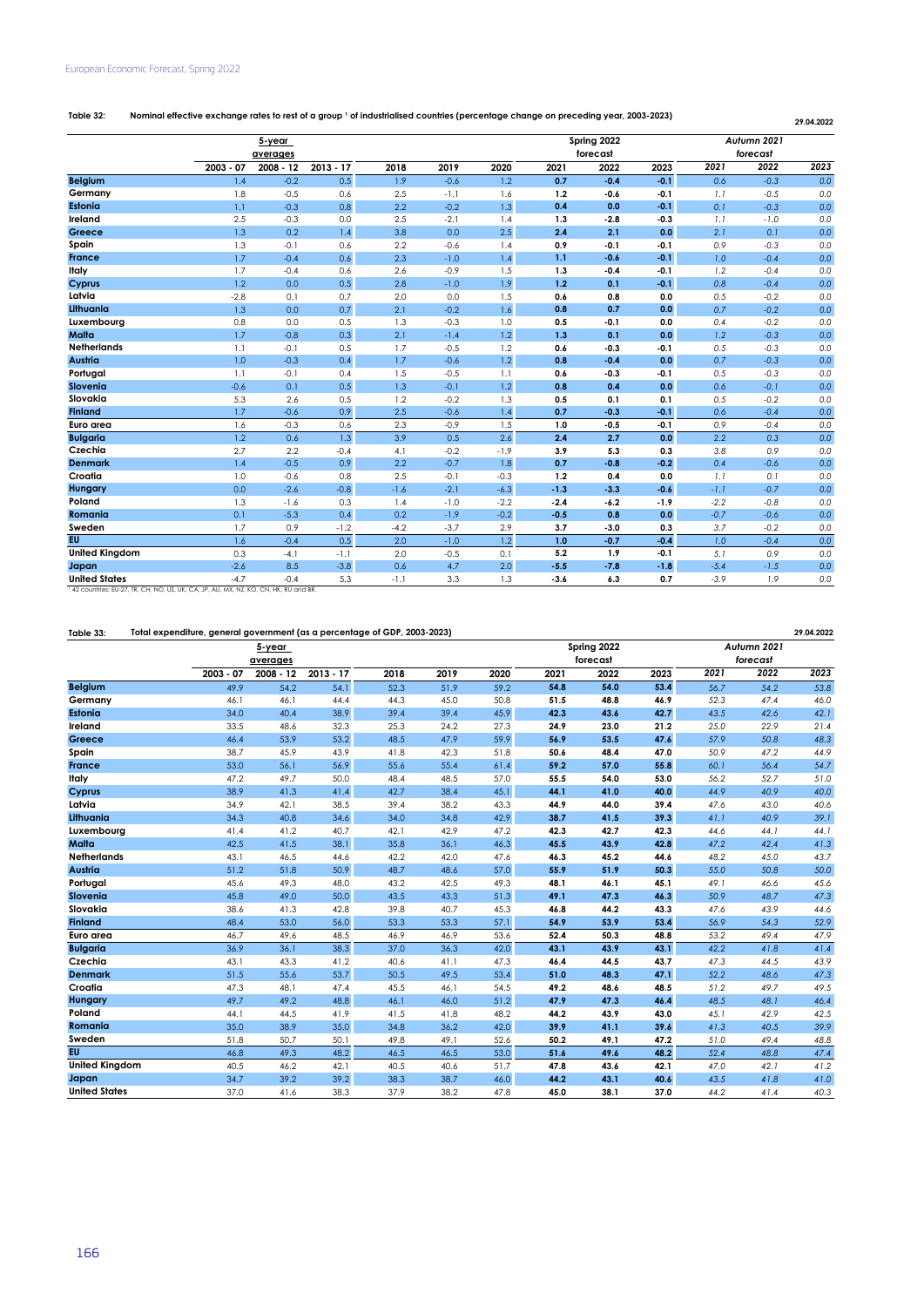| .104.2022<br>no n. |
|--------------------|
|                    |

|                       |             | 5-year      |             |      |      |      |      |          | Spring 2022 |      | Autumn 2021 |      |
|-----------------------|-------------|-------------|-------------|------|------|------|------|----------|-------------|------|-------------|------|
|                       |             | averages    |             |      |      |      |      | forecast |             |      | forecast    |      |
|                       | $2003 - 07$ | $2008 - 12$ | $2013 - 17$ | 2018 | 2019 | 2020 | 2021 | 2022     | 2023        | 2021 | 2022        | 2023 |
| <b>Belgium</b>        | 49.0        | 50.4        | 51.8        | 51.4 | 49.9 | 50.2 | 49.3 | 49.0     | 49.0        | 49.0 | 49.1        | 48.8 |
| Germany               | 43.8        | 44.4        | 45.2        | 46.2 | 46.5 | 46.5 | 47.8 | 46.3     | 45.9        | 45.8 | 45.0        | 45.5 |
| Estonia               | 36.2        | 39.7        | 38.9        | 38.9 | 39.6 | 40.3 | 40.0 | 39.3     | 39.1        | 40.4 | 40.1        | 39.9 |
| Ireland               | 34.8        | 33.6        | 29.7        | 25.5 | 24.7 | 22.2 | 23.0 | 22.4     | 21.6        | 21.8 | 21.2        | 21.1 |
| Greece                | 39.3        | 42.7        | 48.8        | 49.5 | 49.0 | 49.8 | 49.4 | 49.2     | 46.6        | 48.0 | 46.8        | 47.1 |
| Spain                 | 39.6        | 36.5        | 38.6        | 39.2 | 39.3 | 41.5 | 43.7 | 43.6     | 42.6        | 42.8 | 42.0        | 40.7 |
| <b>France</b>         | 49.8        | 50.7        | 53.2        | 53.4 | 52.3 | 52.5 | 52.8 | 52.4     | 52.7        | 51.9 | 51.1        | 51.2 |
| Italy                 | 44.0        | 46.0        | 47.4        | 46.2 | 46.9 | 47.4 | 48.3 | 48.5     | 48.7        | 46.8 | 47.0        | 46.8 |
| Cyprus                | 37.0        | 37.2        | 38.7        | 39.1 | 39.7 | 39.3 | 42.4 | 40.7     | 39.9        | 40.0 | 39.5        | 39.2 |
| Latvia                | 34.1        | 36.4        | 37.5        | 38.5 | 37.6 | 38.8 | 37.6 | 36.7     | 36.4        | 38.1 | 38.7        | 38.6 |
| Lithuania             | 33.5        | 34.6        | 34.0        | 34.5 | 35.2 | 35.7 | 37.7 | 37.0     | 37.0        | 37.1 | 37.8        | 38.0 |
| Luxembourg            | 42.4        | 42.0        | 42.1        | 45.1 | 45.2 | 43.7 | 43.2 | 42.6     | 42.4        | 44.4 | 44.3        | 44.4 |
| Malta                 | 38.4        | 38.4        | 38.0        | 37.9 | 36.7 | 36.9 | 37.5 | 38.3     | 38.2        | 36.0 | 36.7        | 36.6 |
| <b>Netherlands</b>    | 42.0        | 42.7        | 43.4        | 43.7 | 43.7 | 43.9 | 43.8 | 42.5     | 42.6        | 42.9 | 42.9        | 42.7 |
| Austria               | 48.6        | 48.6        | 49.3        | 48.9 | 49.2 | 49.0 | 50.0 | 48.8     | 48.9        | 49.1 | 48.5        | 48.7 |
| Portugal              | 40.6        | 41.5        | 43.7        | 42.9 | 42.6 | 43.5 | 45.3 | 44.2     | 44.1        | 44.6 | 43.2        | 42.9 |
| Slovenia              | 44.4        | 44.3        | 45.0        | 44.2 | 43.8 | 43.5 | 43.9 | 43.0     | 42.9        | 43.7 | 43.5        | 42.9 |
| Slovakia              | 35.9        | 35.9        | 40.4        | 38.8 | 39.4 | 39.9 | 40.7 | 40.5     | 40.7        | 40.3 | 39.6        | 41.3 |
| <b>Finland</b>        | 51.7        | 52.2        | 53.9        | 52.5 | 52.3 | 51.6 | 52.4 | 51.7     | 51.7        | 53.1 | 51.9        | 51.8 |
| Euro area             | 44.5        | 45.1        | 46.5        | 46.4 | 46.3 | 46.5 | 47.3 | 46.6     | 46.3        | 46.1 | 45.5        | 45.5 |
| <b>Bulgaria</b>       | 38.1        | 34.2        | 37.1        | 38.7 | 38.4 | 38.1 | 39.0 | 40.2     | 40.7        | 38.6 | 39.0        | 39.3 |
| Czechia               | 40.1        | 39.7        | 40.8        | 41.5 | 41.4 | 41.6 | 40.5 | 40.2     | 39.8        | 40.4 | 40.2        | 40.1 |
| <b>Denmark</b>        | 54.8        | 54.0        | 53.8        | 51.3 | 53.6 | 53.3 | 53.3 | 49.2     | 47.7        | 51.3 | 49.9        | 48.6 |
| Croatia               | 43.7        | 42.4        | 44.4        | 45.5 | 46.3 | 47.2 | 46.4 | 46.4     | 46.7        | 47.2 | 46.8        | 47.4 |
| Hungary               | 42.5        | 45.1        | 46.5        | 44.0 | 43.9 | 43.4 | 41.1 | 41.3     | 41.4        | 41.0 | 42.4        | 42.6 |
| Poland                | 40.1        | 39.0        | 39.1        | 41.3 | 41.0 | 41.3 | 42.3 | 39.9     | 38.6        | 41.8 | 41.1        | 40.4 |
| Romania               | 33.3        | 32.8        | 33.2        | 32.0 | 31.9 | 32.7 | 32.8 | 33.6     | 33.3        | 33.2 | 33.5        | 33.5 |
| Sweden                | 53.0        | 50.6        | 50.0        | 50.7 | 49.7 | 49.9 | 50.0 | 48.7     | 47.7        | 50.1 | 49.8        | 49.7 |
| <b>EU</b>             | 44.8        | 45.0        | 46.3        | 46.1 | 46.0 | 46.2 | 46.9 | 46.0     | 45.7        | 45.8 | 45.2        | 45.1 |
| <b>United Kingdom</b> | 37.6        | 38.2        | 37.9        | 38.3 | 38.2 | 38.7 | 39.5 | 39.7     | 39.8        | 36.9 | 36.6        | 36.7 |
| Japan                 | 30.3        | 31.1        | 34.5        | 35.8 | 35.7 | 37.1 | 36.6 | 36.6     | 36.4        | 34.4 | 36.8        | 37.1 |
| <b>United States</b>  | 32.2        | 31.0        | 33.2        | 31.8 | 31.8 | 32.5 | 33.3 | 32.4     | 32.2        | 32.7 | 33.5        | 33.5 |

**Table 35: 29.04.2022 Net lending (+) or net borrowing (-), general government (as a percentage of GDP, 2003-2023)**

|                       |             | 5-year      |             |        |        |         |         | Spring 2022 |        |         | Autumn 2021 |        |
|-----------------------|-------------|-------------|-------------|--------|--------|---------|---------|-------------|--------|---------|-------------|--------|
|                       |             | averages    |             |        |        |         |         | forecast    |        |         | forecast    |        |
|                       | $2003 - 07$ | $2008 - 12$ | $2013 - 17$ | 2018   | 2019   | 2020    | 2021    | 2022        | 2023   | 2021    | 2022        | 2023   |
| <b>Belgium</b>        | $-0.9$      | $-3.9$      | $-2.3$      | $-0.9$ | $-2.0$ | $-9.0$  | $-5.5$  | $-5.0$      | $-4.4$ | $-7.8$  | $-5.1$      | $-4.9$ |
| Germany               | $-2.4$      | $-1.7$      | 0.8         | 1.9    | 1.5    | $-4.3$  | $-3.7$  | $-2.5$      | $-1.0$ | $-6.5$  | $-2.5$      | $-0.5$ |
| <b>Estonia</b>        | 2.2         | $-0.8$      | 0.0         | $-0.6$ | 0.1    | $-5.6$  | $-2.4$  | $-4.4$      | $-3.7$ | $-3.1$  | $-2.5$      | $-2.2$ |
| Ireland               | 1.3         | $-15.0$     | $-2.6$      | 0.1    | 0.5    | $-5.1$  | $-1.9$  | $-0.5$      | 0.4    | $-3.2$  | $-1.7$      | $-0.3$ |
| Greece                | $-7.1$      | $-11.2$     | $-4.4$      | 0.9    | 1.1    | $-10.2$ | $-7.4$  | $-4.3$      | $-1.0$ | $-9.9$  | $-3.9$      | $-1.1$ |
| Spain                 | 1.0         | $-9.3$      | $-5.3$      | $-2.6$ | $-3.1$ | $-10.3$ | $-6.9$  | $-4.9$      | $-4.4$ | $-8.1$  | $-5.2$      | $-4.2$ |
| France                | $-3.2$      | $-5.5$      | $-3.6$      | $-2.3$ | $-3.1$ | $-8.9$  | $-6.5$  | $-4.6$      | $-3.2$ | $-8.1$  | $-5.3$      | $-3.5$ |
| Italy                 | $-3.1$      | $-3.7$      | $-2.6$      | $-2.2$ | $-1.5$ | $-9.6$  | $-7.2$  | $-5.5$      | $-4.3$ | $-9.4$  | $-5.8$      | $-4.3$ |
| Cyprus                | $-1.9$      | $-4.1$      | $-2.6$      | $-3.6$ | 1.3    | $-5.8$  | $-1.7$  | $-0.3$      | $-0.2$ | $-4.9$  | $-1.4$      | $-0.9$ |
| Latvia                | $-0.9$      | $-5.6$      | $-1.0$      | $-0.8$ | $-0.6$ | $-4.5$  | $-7.3$  | $-7.2$      | $-3.0$ | $-9.5$  | $-4.2$      | $-2.0$ |
| Lithuania             | $-0.8$      | $-6.2$      | $-0.6$      | 0.5    | 0.5    | $-7.3$  | $-1.0$  | $-4.6$      | $-2.3$ | $-4.1$  | $-3.1$      | $-1.1$ |
| Luxembourg            | 1.0         | 0.8         | 1.4         | 3.0    | 2.3    | $-3.4$  | 0.9     | $-0.1$      | 0.1    | $-0.2$  | 0.2         | 0.3    |
| Malta                 | $-4.1$      | $-3.2$      | 0.0         | 2.1    | 0.6    | $-9.5$  | $-8.0$  | $-5.6$      | $-4.6$ | $-11.1$ | $-5.8$      | $-4.7$ |
| <b>Netherlands</b>    | $-1.1$      | $-3.8$      | $-1.2$      | 1.4    | 1.7    | $-3.7$  | $-2.5$  | $-2.7$      | $-2.1$ | $-5.3$  | $-2.1$      | $-1.0$ |
| Austria               | $-2.6$      | $-3.2$      | $-1.6$      | 0.2    | 0.6    | $-8.0$  | $-5.9$  | $-3.1$      | $-1.5$ | $-5.9$  | $-2.3$      | $-1.3$ |
| Portugal              | $-5.0$      | $-7.8$      | $-4.4$      | $-0.3$ | 0.1    | $-5.8$  | $-2.8$  | $-1.9$      | $-1.0$ | $-4.5$  | $-3.4$      | $-2.8$ |
| Slovenia              | $-1.4$      | $-4.7$      | $-5.0$      | 0.7    | 0.4    | $-7.8$  | $-5.2$  | $-4.3$      | $-3.4$ | $-7.2$  | $-5.2$      | $-4.4$ |
| Slovakia              | $-2.8$      | $-5.4$      | $-2.4$      | $-1.0$ | $-1.3$ | $-5.5$  | $-6.2$  | $-3.6$      | $-2.6$ | $-7.3$  | $-4.2$      | $-3.2$ |
| <b>Finland</b>        | 3.3         | $-0.8$      | $-2.1$      | $-0.9$ | $-0.9$ | $-5.5$  | $-2.6$  | $-2.2$      | $-1.7$ | $-3.8$  | $-2.4$      | $-1.1$ |
| Euro area             | $-2.1$      | $-4.5$      | $-2.0$      | $-0.4$ | $-0.7$ | $-7.1$  | $-5.1$  | $-3.7$      | $-2.5$ | $-7.1$  | $-3.9$      | $-2.4$ |
| <b>Bulgaria</b>       | 1.2         | $-1.8$      | $-1.2$      | 1.7    | 2.1    | $-4.0$  | $-4.1$  | $-3.7$      | $-2.4$ | $-3.6$  | $-2.8$      | $-2.1$ |
| Czechia               | $-3.0$      | $-3.6$      | $-0.4$      | 0.9    | 0.3    | $-5.8$  | $-5.9$  | $-4.3$      | $-3.9$ | $-7.0$  | $-4.3$      | $-3.9$ |
| <b>Denmark</b>        | 3.4         | $-1.6$      | 0.1         | 0.8    | 4.1    | $-0.2$  | 2.3     | 0.9         | 0.6    | $-0.9$  | 1.3         | 1.4    |
| Croatia               | $-3.7$      | $-5.7$      | $-2.9$      | 0.0    | 0.2    | $-7.3$  | $-2.9$  | $-2.3$      | $-1.8$ | $-4.1$  | $-2.9$      | $-2.1$ |
| Hungary               | $-7.2$      | $-4.1$      | $-2.3$      | $-2.1$ | $-2.1$ | $-7.8$  | $-6.8$  | $-6.0$      | $-4.9$ | $-7.5$  | $-5.7$      | $-3.8$ |
| Poland                | $-4.1$      | $-5.4$      | $-2.9$      | $-0.2$ | $-0.7$ | $-6.9$  | $-1.9$  | $-4.0$      | $-4.4$ | $-3.3$  | $-1.8$      | $-2.1$ |
| Romania               | $-1.6$      | $-6.1$      | $-1.8$      | $-2.8$ | $-4.3$ | $-9.3$  | $-7.1$  | $-7.5$      | $-6.3$ | $-8.0$  | $-6.9$      | $-6.3$ |
| Sweden                | 1.3         | $-0.1$      | $-0.1$      | 0.8    | 0.6    | $-2.7$  | $-0.2$  | $-0.5$      | 0.5    | $-0.9$  | 0.3         | 0.9    |
| <b>EU</b>             | $-2.0$      | $-4.4$      | $-1.9$      | $-0.4$ | $-0.6$ | $-6.8$  | $-4.7$  | $-3.6$      | $-2.5$ | $-6.6$  | $-3.6$      | $-2.3$ |
| <b>United Kingdom</b> | $-2.9$      | $-8.1$      | $-4.2$      | $-2.2$ | $-2.4$ | $-13.1$ | $-8.3$  | $-3.9$      | $-2.3$ | $-10.1$ | $-5.5$      | $-4.5$ |
| Japan                 | $-4.7$      | $-8.0$      | $-4.7$      | $-2.5$ | $-3.0$ | $-9.0$  | $-7.6$  | $-6.5$      | $-4.1$ | $-9.1$  | $-5.0$      | $-3.9$ |
| <b>United States</b>  | $-4.8$      | $-10.6$     | $-5.1$      | $-6.1$ | $-6.4$ | $-15.3$ | $-11.7$ | $-5.7$      | $-4.9$ | $-11.4$ | $-7.9$      | $-6.8$ |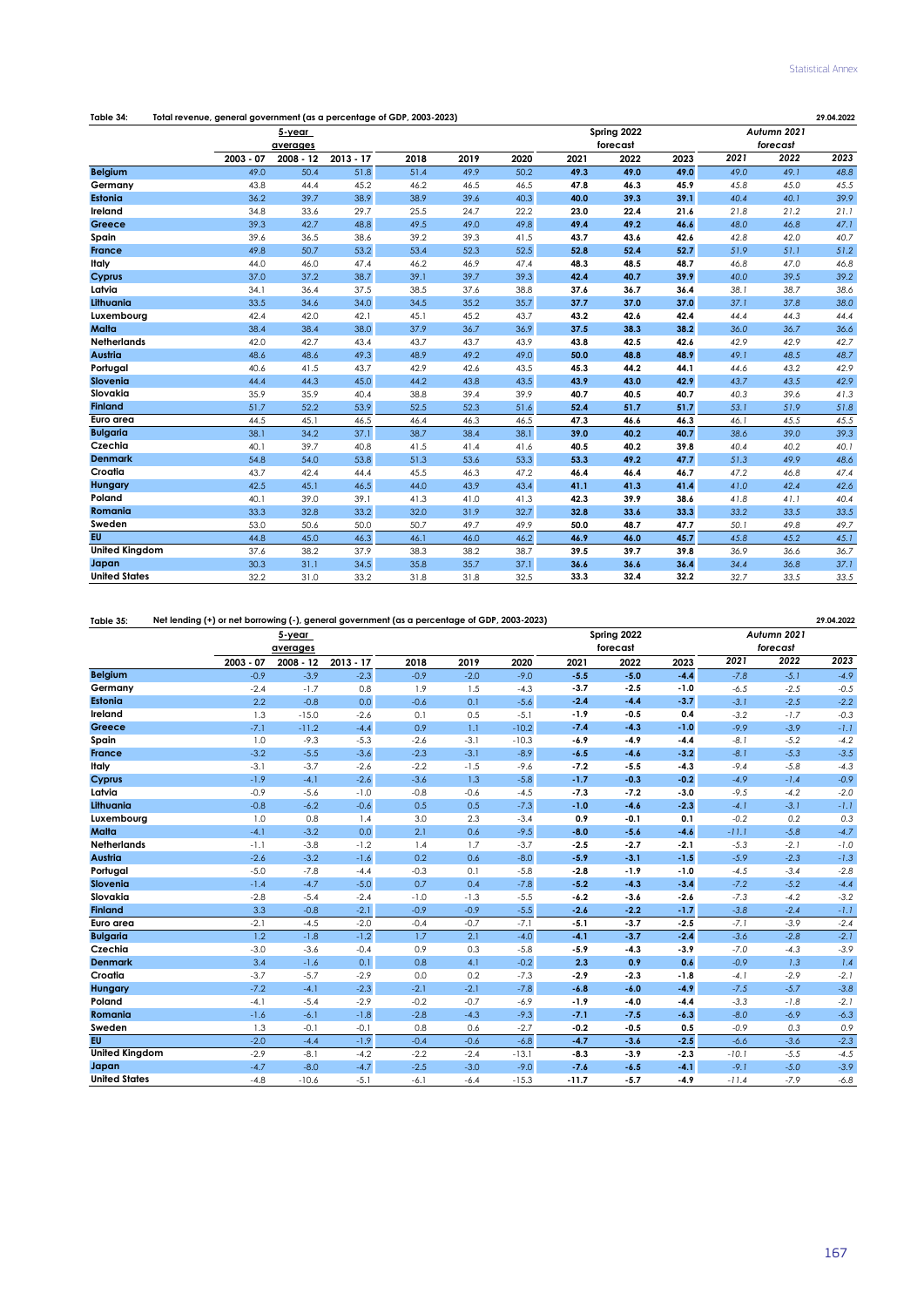## **Table 36: 29.04.2022 Interest expenditure, general government (as a percentage of GDP, 2003-2023)**

|                       |             | 5-year      |             | Spring 2022 |      |      |      |          | Autumn 2021 |      |          |      |
|-----------------------|-------------|-------------|-------------|-------------|------|------|------|----------|-------------|------|----------|------|
|                       |             | averages    |             |             |      |      |      | forecast |             |      | forecast |      |
|                       | $2003 - 07$ | $2008 - 12$ | $2013 - 17$ | 2018        | 2019 | 2020 | 2021 | 2022     | 2023        | 2021 | 2022     | 2023 |
| <b>Belgium</b>        | 4.6         | 3.7         | 2.9         | 2.1         | 2.0  | 1.9  | 1.7  | 1.4      | 1.4         | 1.7  | 1.4      | 1.3  |
| Germany               | 2.8         | 2.5         | 1.4         | 0.9         | 0.8  | 0.6  | 0.6  | 0.5      | 0.5         | 0.5  | 0.5      | 0.4  |
| <b>Estonia</b>        | 0.2         | 0.1         | 0.1         | 0.0         | 0.0  | 0.0  | 0.0  | 0.0      | 0.2         | 0.0  | 0.1      | 0.1  |
| Ireland               | 1.1         | 2.7         | 3.0         | 1.6         | 1.3  | 1.0  | 0.8  | 0.8      | 0.7         | 0.8  | 0.7      | 0.7  |
| Greece                | 4.7         | 5.8         | 3.6         | 3.4         | 3.0  | 3.0  | 2.5  | 2.4      | 2.3         | 2.6  | 2.5      | 2.4  |
| Spain                 | 1.8         | 2.1         | 3.1         | 2.4         | 2.3  | 2.2  | 2.2  | 2.1      | 2.0         | 2.2  | 2.1      | 2.0  |
| France                | 2.7         | 2.7         | 2.0         | 1.7         | 1.4  | 1.3  | 1.4  | 1.4      | 1.5         | 1.2  | 1.1      | 1.0  |
| Italy                 | 4.6         | 4.7         | 4.2         | 3.6         | 3.4  | 3.5  | 3.5  | 3.5      | 3.2         | 3.4  | 2.9      | 2.8  |
| Cyprus                | 3.0         | 2.5         | 2.9         | 2.4         | 2.2  | 2.1  | 1.8  | 1.6      | 1.3         | 1.9  | 1.6      | 1.3  |
| Latvia                | 0.6         | 1.5         | 1.2         | 0.7         | 0.7  | 0.7  | 0.5  | 0.6      | 0.6         | 0.7  | 0.6      | 0.6  |
| Lithuania             | 0.9         | 1.5         | 1.5         | 0.9         | 0.9  | 0.7  | 0.4  | 0.3      | 0.3         | 0.4  | 0.3      | 0.3  |
| Luxembourg            | 0.2         | 0.4         | 0.4         | 0.4         | 0.3  | 0.2  | 0.2  | 0.1      | 0.1         | 0.1  | 0.1      | 0.1  |
| Malta                 | 3.6         | 3.1         | 2.3         | 1.5         | 1.3  | 1.3  | 1.2  | 1,1      | 1,1         | 1.1  | 1.1      | 1.1  |
| <b>Netherlands</b>    | 2.2         | 1.9         | 1.3         | 0.9         | 0.8  | 0.7  | 0.6  | 0.4      | 0.4         | 0.5  | 0.4      | 0.3  |
| Austria               | 3.1         | 2.9         | 2.3         | 1.6         | 1.4  | 1.3  | 1,1  | 1.0      | 1.0         | 1.1  | 0.9      | 0.9  |
| Portugal              | 2.7         | 3.6         | 4.4         | 3.4         | 3.0  | 2.9  | 2.4  | 2.2      | 2.2         | 2.6  | 2.3      | 2.2  |
| Slovenia              | 1.5         | 1.6         | 2.9         | 2.0         | 1.7  | 1.6  | 1.3  | 1.2      | 1,1         | 1.4  | 1.3      | 1.2  |
| Slovakia              | 1.9         | 1.5         | 1.8         | 1.4         | 1.2  | 1.2  | 1.1  | 1.1      | 1.0         | 1.2  | 1.1      | 1.1  |
| <b>Finland</b>        | 1.6         | 1.4         | 1.2         | 0.9         | 0.8  | 0.7  | 0.5  | 0.5      | 0.5         | 0.5  | 0.4      | 0.3  |
| Euro area             | 3.0         | 2.9         | 2.4         | 1.8         | 1.6  | 1.5  | 1.5  | 1.4      | 1.3         | 1.4  | 1.2      | 1.2  |
| <b>Bulgaria</b>       | 1.6         | 0.8         | 0.8         | 0.7         | 0.6  | 0.5  | 0.5  | 0.5      | 0.5         | 0.6  | 0.6      | 0.6  |
| Czechia               | 1.1         | 1.2         | 1.1         | 0.7         | 0.7  | 0.8  | 0.7  | 0.9      | 0.9         | 0.7  | 0.7      | 0.7  |
| <b>Denmark</b>        | 2.1         | 1.8         | 1.4         | 0.8         | 0.7  | 0.5  | 0.5  | 0.6      | 0.5         | 0.7  | 0.5      | 0.6  |
| Croatia               | 1.7         | 2.4         | 3.1         | 2.3         | 2.2  | 2.0  | 1.6  | 1.4      | 1.3         | 1.7  | 1.5      | 1.4  |
| Hungary               | 4.1         | 4.3         | 3.5         | 2.3         | 2.2  | 2.3  | 2.3  | 2.7      | 3.0         | 2.3  | 2.3      | 2.3  |
| Poland                | 2.5         | 2.5         | 1.9         | 1.4         | 1.4  | 1.3  | 1.1  | 1.5      | 1.8         | 1.1  | 1.0      | 1.0  |
| Romania               | 1.2         | 1.4         | 1.6         | 1.0         | 1.1  | 1.4  | 1.4  | 1.5      | 1.6         | 1.7  | 1.8      | 1.9  |
| Sweden                | 1.8         | 1.3         | 0.6         | 0.5         | 0.4  | 0.3  | 0.2  | 0.1      | 0.2         | 0.1  | 0.1      | 0.2  |
| <b>EU</b>             | 2.9         | 2.8         | 2.2         | 1.7         | 1.5  | 1.4  | 1.4  | 1.3      | 1.3         | 1.3  | 1.2      | 1.1  |
| <b>United Kingdom</b> | 2.2         | 2.7         | 2.7         | 2.6         | 2.3  | 2.0  | 2.7  | 3.0      | 3.0         | 1.8  | 1.7      | 1.7  |
| Japan                 | 2.0         | 1.9         | 1.8         | 1.5         | 1.5  | 1.5  | 1.5  | 1.4      | 1.3         | 1.5  | 1.4      | 1.4  |
| <b>United States</b>  | 4.0         | 4.2         | 3.9         | 4.0         | 4.1  | 3.9  | 3.5  | 3.2      | 3.1         | 3.3  | 3.2      | 3.1  |

<code>Table 37: Primary balance, general government '</code> (as a percentage of GDP, 2003-2023)</code>

|                       | $\sim$<br>5-year |                         |             |        |        | Spring 2022<br>Autumn 2021<br>forecast<br>forecast |        |        |        |         |        |        |
|-----------------------|------------------|-------------------------|-------------|--------|--------|----------------------------------------------------|--------|--------|--------|---------|--------|--------|
|                       | $2003 - 07$      | averages<br>$2008 - 12$ | $2013 - 17$ | 2018   | 2019   | 2020                                               | 2021   | 2022   | 2023   | 2021    | 2022   | 2023   |
| <b>Belgium</b>        | 3.7              | $-0.2$                  | 0.6         | 1.3    | 0.0    | $-7.1$                                             | $-3.9$ | $-3.5$ | $-3.1$ | $-6.1$  | $-3.7$ | $-3.6$ |
| Germany               | 0.4              | 0.8                     | 2.2         | 2.8    | 2.3    | $-3.7$                                             | $-3.1$ | $-2.0$ | $-0.5$ | $-5.9$  | $-2.0$ | $-0.1$ |
| <b>Estonia</b>        | 2.4              | $-0.6$                  | 0.1         | $-0.5$ | 0.1    | $-5.6$                                             | $-2.3$ | $-4.3$ | $-3.5$ | $-3.1$  | $-2.5$ | $-2.1$ |
| Ireland               | 2.3              | $-12.3$                 | 0.4         | 1.8    | 1.8    | $-4.1$                                             | $-1.1$ | 0.3    | 1.1    | $-2.4$  | $-1.0$ | 0.4    |
| Greece                | $-2.4$           | $-5.4$                  | $-0.8$      | 4.3    | 4.2    | $-7.2$                                             | $-5.0$ | $-1.9$ | 1.3    | $-7.3$  | $-1.4$ | 1.3    |
| Spain                 | 2.8              | $-7.2$                  | $-2.2$      | $-0.2$ | $-0.8$ | $-8.0$                                             | $-4.7$ | $-2.8$ | $-2.4$ | $-5.9$  | $-3.1$ | $-2.1$ |
| France                | $-0.5$           | $-2.8$                  | $-1.6$      | $-0.6$ | $-1.6$ | $-7.6$                                             | $-5.1$ | $-3.2$ | $-1.7$ | $-6.9$  | $-4.2$ | $-2.5$ |
| Italy                 | 1.5              | 1.0                     | 1.6         | 1.5    | 1.8    | $-6.1$                                             | $-3.7$ | $-2.0$ | $-1.1$ | $-5.9$  | $-2.9$ | $-1.4$ |
| Cyprus                | 1.1              | $-1.7$                  | 0.3         | $-1.3$ | 3.5    | $-3.6$                                             | 0.2    | 1.3    | 1,1    | $-3.0$  | 0.2    | 0.4    |
| Latvia                | $-0.3$           | $-4.1$                  | 0.2         | $-0.1$ | 0.1    | $-3.8$                                             | $-6.8$ | $-6.7$ | $-2.4$ | $-8.9$  | $-3.6$ | $-1.4$ |
| Lithuania             | 0.0              | $-4.7$                  | 0.9         | 1.4    | 1.3    | $-6.6$                                             | $-0.6$ | $-4.2$ | $-2.0$ | $-3.7$  | $-2.9$ | $-0.9$ |
| Luxembourg            | 1.2              | 1.2                     | 1.8         | 3.3    | 2.6    | $-3.2$                                             | 1.0    | 0.0    | 0.2    | 0.0     | 0.3    | 0.4    |
| Malta                 | $-0.5$           | 0.0                     | 2.3         | 3.6    | 1.9    | $-8.2$                                             | $-6.8$ | $-4.4$ | $-3.5$ | $-10.0$ | $-4.7$ | $-3.6$ |
| <b>Netherlands</b>    | 1.1              | $-1.9$                  | 0.1         | 2.3    | 2.5    | $-3.0$                                             | $-2.0$ | $-2.3$ | $-1.7$ | $-4.8$  | $-1.7$ | $-0.7$ |
| Austria               | 0.5              | $-0.3$                  | 0.7         | 1.8    | 2.0    | $-6.7$                                             | $-4.8$ | $-2.1$ | $-0.5$ | $-4.7$  | $-1.4$ | $-0.4$ |
| Portugal              | $-2.3$           | $-4.1$                  | 0.1         | 3.0    | 3.1    | $-2.9$                                             | $-0.4$ | 0.3    | 1.2    | $-1.9$  | $-1.1$ | $-0.5$ |
| Slovenia              | 0.1              | $-3.1$                  | $-2.1$      | 2.8    | 2.1    | $-6.2$                                             | $-3.9$ | $-3.2$ | $-2.3$ | $-5.8$  | $-3.9$ | $-3.2$ |
| Slovakia              | $-0.9$           | $-3.9$                  | $-0.7$      | 0.3    | $-0.1$ | $-4.3$                                             | $-5.0$ | $-2.6$ | $-1.5$ | $-6.1$  | $-3.1$ | $-2.1$ |
| <b>Finland</b>        | 4.9              | 0.6                     | $-0.9$      | 0.0    | $-0.1$ | $-4.8$                                             | $-2.1$ | $-1.7$ | $-1.2$ | $-3.3$  | $-2.0$ | $-0.8$ |
| Euro area             | 0.8              | $-1.6$                  | 0.4         | 1.4    | 1.0    | $-5.6$                                             | $-3.6$ | $-2.3$ | $-1.1$ | $-5.7$  | $-2.7$ | $-1.2$ |
| <b>Bulgaria</b>       | 2.8              | $-1.1$                  | $-0.4$      | 2.4    | 2.7    | $-3.5$                                             | $-3.6$ | $-3.1$ | $-1.9$ | $-3.0$  | $-2.2$ | $-1.5$ |
| Czechia               | $-2.0$           | $-2.4$                  | 0.7         | 1.6    | 1.0    | $-5.0$                                             | $-5.1$ | $-3.4$ | $-3.0$ | $-6.2$  | $-3.5$ | $-3.1$ |
| <b>Denmark</b>        | 5.5              | 0.2                     | 1.4         | 1.6    | 4.8    | 0.4                                                | 2.9    | 1.5    | 1,1    | $-0.2$  | 1.8    | 1.9    |
| Croatia               | $-2.0$           | $-3.3$                  | 0.2         | 2.3    | 2.4    | $-5.3$                                             | $-1.3$ | $-0.9$ | $-0.5$ | $-2.4$  | $-1.4$ | $-0.7$ |
| Hungary               | $-3.1$           | 0.2                     | 1.2         | 0.2    | 0.1    | $-5.5$                                             | $-4.4$ | $-3.3$ | $-1.9$ | $-5.1$  | $-3.3$ | $-1.5$ |
| Poland                | $-1.5$           | $-2.9$                  | $-1.0$      | 1.2    | 0.6    | $-5.6$                                             | $-0.8$ | $-2.5$ | $-2.6$ | $-2.2$  | $-0.8$ | $-1.1$ |
| Romania               | $-0.5$           | $-4.6$                  | $-0.2$      | $-1.8$ | $-3.2$ | $-8.0$                                             | $-5.7$ | $-6.0$ | $-4.7$ | $-6.4$  | $-5.1$ | $-4.4$ |
| Sweden                | 3.1              | 1.2                     | 0.5         | 1.3    | 1.0    | $-2.4$                                             | 0.0    | $-0.3$ | 0.7    | $-0.8$  | 0.5    | 1.1    |
| <b>EU</b>             | 0.9              | $-1.6$                  | 0.3         | 1.3    | 1.0    | $-5.3$                                             | $-3.3$ | $-2.2$ | $-1.2$ | $-5.3$  | $-2.4$ | $-1.1$ |
| <b>United Kingdom</b> | $-0.8$           | $-5.3$                  | $-1.5$      | 0.3    | $-0.2$ | $-11.0$                                            | $-5.6$ | $-0.8$ | 0.7    | $-8.3$  | $-3.8$ | $-2.8$ |
| Japan                 | $-2.7$           | $-6.1$                  | $-2.9$      | $-0.9$ | $-1.6$ | $-7.5$                                             | $-6.2$ | $-5.1$ | $-2.8$ | $-7.6$  | $-3.6$ | $-2.6$ |
| <b>United States</b>  | $-0.8$           | $-6.4$                  | $-1.2$      | $-2.2$ | $-2.3$ | $-11.4$                                            | $-8.2$ | $-2.5$ | $-1.8$ | $-8.1$  | $-4.7$ | $-3.6$ |

<sup>1</sup> Net lending/borrowing excluding interest expenditure.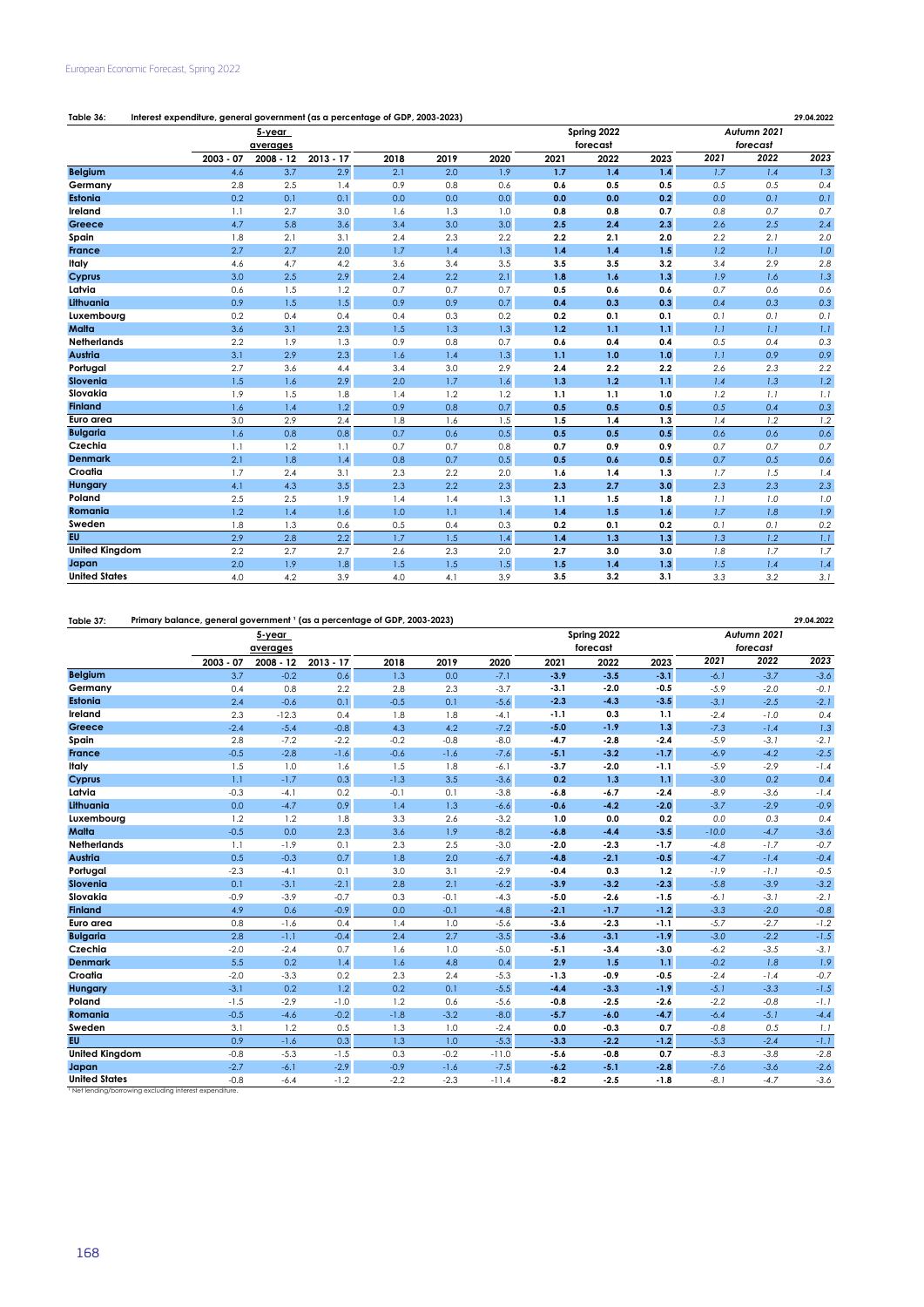| Table 38:          | Cyclically-adjusted net lending (+) or net borrowing (-), general government <sup>1</sup> (as a percentage of potential GDP, 2003-2023) |             |             |        |        |        |        |             |        |        |             |         |
|--------------------|-----------------------------------------------------------------------------------------------------------------------------------------|-------------|-------------|--------|--------|--------|--------|-------------|--------|--------|-------------|---------|
|                    |                                                                                                                                         | 5-year      |             |        |        |        |        | Spring 2022 |        |        | Autumn 2021 |         |
|                    |                                                                                                                                         | averages    |             |        |        |        |        | forecast    |        |        | forecast    |         |
|                    | $2003 - 07$                                                                                                                             | $2008 - 12$ | $2013 - 17$ | 2018   | 2019   | 2020   | 2021   | 2022        | 2023   | 2021   | 2022        | 2023    |
| <b>Belgium</b>     | $-1.4$                                                                                                                                  | $-3.6$      | $-2.2$      | $-1.4$ | $-2.9$ | $-5.7$ | $-4.9$ | $-4.7$      | $-4.2$ | $-7.0$ | $-5.0$      | $-4.9$  |
| Germany            | $-2.1$                                                                                                                                  | $-1.3$      | 0.7         | 1.2    | 0.7    | $-2.4$ | $-2.7$ | $-1.8$      | $-1.0$ | $-5.0$ | $-2.6$      | $-0.8$  |
| Estonia            | $-0.4$                                                                                                                                  | 1.1         | 0.1         | $-1.5$ | $-0.8$ | $-3.4$ | $-2.3$ | $-3.7$      | $-3.0$ | $-2.7$ | $-2.2$      | $-1.8$  |
| Ireland            | 0.7                                                                                                                                     | $-14.1$     | $-3.6$      | 0.0    | 2.3    | $-2.6$ | $-3.2$ | $-2.0$      | $-0.9$ | $-4.7$ | $-3.1$      | $-1.2$  |
| Greece             | $-8.4$                                                                                                                                  | $-7.7$      | 2.5         | 4.7    | 3.7    | $-3.5$ | $-4.6$ | $-3.0$      | $-0.9$ | $-7.4$ | $-3.6$      | $-1.9$  |
| Spain              | $-1.1$                                                                                                                                  | $-6.8$      | $-2.2$      | $-3.2$ | $-4.3$ | $-4.8$ | $-3.9$ | $-3.5$      | $-4.3$ | $-4.7$ | $-4.1$      | $-4.6$  |
| <b>France</b>      | $-4.2$                                                                                                                                  | $-4.8$      | $-2.8$      | $-2.9$ | $-4.2$ | $-4.5$ | $-5.4$ | $-4.6$      | 3.4    | $-6.8$ | $-5.3$      | $-4.0$  |
| Italy              | $-4.1$                                                                                                                                  | $-3.0$      | $-0.9$      | $-2.3$ | $-1.9$ | $-5.1$ | $-5.9$ | $-5.3$      | $-4.5$ | $-7.6$ | $-5.6$      | $-4.7$  |
| Cyprus             | $-3.5$                                                                                                                                  | $-4.3$      | $-0.2$      | $-5.5$ | $-1.6$ | $-4.6$ | $-2.0$ | $-0.4$      | $-0.7$ | $-4.7$ | $-1.8$      | $-1.5$  |
| Latvia             | $-2.7$                                                                                                                                  | $-3.7$      | $-1.3$      | $-2.1$ | $-1.5$ | $-3.2$ | $-6.7$ | $-6.6$      | $-2.7$ | $-8.6$ | $-4.0$      | $-2.1$  |
| Lithuania          | $-2.3$                                                                                                                                  | $-4.5$      | $-0.9$      | $-0.8$ | $-1.0$ | $-7.0$ | $-0.9$ | $-4.0$      | $-1.5$ | $-4.0$ | $-2.8$      | $-0.6$  |
| Luxembourg         | 0.6                                                                                                                                     | 1.5         | 1.8         | 3.2    | 2.2    | $-1.6$ | 0.9    | 0.1         | 0.4    | 0.6    | 0.5         | 0.7     |
| Malta              | $-4.0$                                                                                                                                  | $-2.6$      | $-1.0$      | $-0.2$ | $-1.7$ | $-6.1$ | 7.4    | $-5.2$      | $-4.3$ | $-9.1$ | $-5.0$      | $-4.4$  |
| <b>Netherlands</b> | $-0.6$                                                                                                                                  | $-3.0$      | $-0.3$      | 0.7    | 0.9    | $-1.3$ | $-2.1$ | $-3.2$      | $-2.5$ | $-4.5$ | $-2.4$      | $-1.5$  |
| Austria            | $-2.5$                                                                                                                                  | $-2.9$      | $-1.2$      | $-0.8$ | $-0.6$ | $-4.8$ | $-4.4$ | $-3.0$      | $-1.6$ | $-4.2$ | $-2.5$      | $-1.7$  |
| Portugal           | $-4.7$                                                                                                                                  | $-7.2$      | $-3.5$      | $-1.6$ | $-1.8$ | $-2.5$ | $-1.1$ | $-2.1$      | $-1.5$ | $-2.7$ | $-3.4$      | $-3.1$  |
| Slovenia           | $-3.1$                                                                                                                                  | $-4.1$      | $-3.2$      | $-0.6$ | $-1.2$ | $-6.3$ | $-6.1$ | $-5.5$      | $-4.5$ | $-7.6$ | $-6.2$      | $-5.5$  |
| Slovakia           | $-3.1$                                                                                                                                  | $-5.3$      | $-2.0$      | $-2.0$ | $-2.4$ | $-4.5$ | $-5.7$ | $-3.3$      | $-2.6$ | $-6.5$ | $-4.3$      | $-3.6$  |
| <b>Finland</b>     | 2.9                                                                                                                                     | $-0.2$      | $-1.0$      | $-1.1$ | $-1.1$ | $-3.7$ | $-2.0$ | $-1.7$      | $-1.4$ | $-2.8$ | $-2.0$      | $-1.1$  |
| Euro area          | $-2.7$                                                                                                                                  | $-3.7$      | $-1.0$      | $-1.0$ | $-1.4$ | $-3.7$ | $-4.0$ | $-3.4$      | $-2.6$ | $-5.7$ | $-3.9$      | $-2.8$  |
| <b>Bulgaria</b>    | 0.9                                                                                                                                     | $-2.1$      | $-1.0$      | 1.5    | 1.4    | $-2.9$ | $-3.8$ | $-3.5$      | $-2.7$ | $-3.1$ | $-2.8$      | $-2.5$  |
| Czechia            | $-4.1$                                                                                                                                  | $-3.6$      | $-0.1$      | $-0.1$ | $-0.9$ | $-4.1$ | $-4.9$ | $-3.4$      | $-3.5$ | $-5.7$ | $-3.8$      | $-3.8$  |
| <b>Denmark</b>     | 1.8                                                                                                                                     | $-0.2$      | 1.3         | 1.1    | 4.3    | 2.2    | 3.5    | 1.9         | 1.7    | 0.4    | 2.3         | $2.2\,$ |
| Croatia            | $-4.9$                                                                                                                                  | $-5.6$      | $-2.1$      | $-1.2$ | $-1.3$ | $-4.4$ | $-3.0$ | $-2.6$      | $-2.2$ | $-3.5$ | $-3.4$      | $-2.7$  |
| Hungary            | $-8.4$                                                                                                                                  | $-2.6$      | $-2.3$      | $-3.8$ | $-4.0$ | $-6.1$ | $-6.7$ | $-5.8$      | $-4.4$ | $-6.8$ | $-5.7$      | $-3.6$  |
| Poland             | $-3.7$                                                                                                                                  | $-6.0$      | $-2.4$      | $-1.5$ | $-2.3$ | $-5.7$ | $-1.6$ | $-3.7$      | $-4.0$ | $-2.7$ | $-1.8$      | $-2.4$  |
| Romania            | $-2.9$                                                                                                                                  | $-5.9$      | $-1.5$      | $-3.5$ | $-5.0$ | $-7.8$ | $-6.3$ | $-6.5$      | $-5.4$ | $-7.1$ | $-6.4$      | $-6.1$  |
| Sweden             | 0.7                                                                                                                                     | 0.8         | 0.2         | 0.6    | 0.4    | $-0.4$ | 0.5    | 0.0         | 1,2    | 0.2    | 0.6         | 1.3     |
| <b>EU</b>          | $-2.6$                                                                                                                                  | $-3.6$      | $-1.0$      | $-0.9$ | $-1.3$ | $-3.6$ | $-3.6$ | $-3.2$      | $-2.5$ | $-5.2$ | $-3.5$      | $-2.6$  |

| Table 39:          |                                                                                                                                                             | Cyclically-adjusted primary balance, general government <sup>1</sup> (as a percentage of potential GDP, 2003-2023) |             |        |        |        |        |             |        |        |             |        |  |  |
|--------------------|-------------------------------------------------------------------------------------------------------------------------------------------------------------|--------------------------------------------------------------------------------------------------------------------|-------------|--------|--------|--------|--------|-------------|--------|--------|-------------|--------|--|--|
|                    |                                                                                                                                                             | 5-year                                                                                                             |             |        |        |        |        | Spring 2022 |        |        | Autumn 2021 |        |  |  |
|                    |                                                                                                                                                             | averages                                                                                                           |             |        |        |        |        | forecast    |        |        | forecast    |        |  |  |
|                    | $2003 - 07$                                                                                                                                                 | $2008 - 12$                                                                                                        | $2013 - 17$ | 2018   | 2019   | 2020   | 2021   | 2022        | 2023   | 2021   | 2022        | 2023   |  |  |
| <b>Belgium</b>     | 3.2                                                                                                                                                         | 0.1                                                                                                                | 0.7         | 0.7    | $-0.9$ | $-3.7$ | $-3.2$ | $-3.2$      | $-2.9$ | $-5.3$ | $-3.6$      | $-3.6$ |  |  |
| Germany            | 0.7                                                                                                                                                         | 1.2                                                                                                                | 2.1         | 2.1    | 1.5    | $-1.7$ | $-2.1$ | $-1.2$      | $-0.4$ | $-4.5$ | $-2.1$      | $-0.4$ |  |  |
| Estonia            | $-0.2$                                                                                                                                                      | 1.3                                                                                                                | 0.1         | $-1.5$ | $-0.8$ | $-3.4$ | $-2.3$ | $-3.6$      | $-2.8$ | $-2.6$ | $-2.1$      | $-1.8$ |  |  |
| Ireland            | 1.7                                                                                                                                                         | $-11.3$                                                                                                            | $-0.5$      | 1.6    | 3.6    | $-1.6$ | $-2.4$ | $-1.2$      | $-0.2$ | $-4.0$ | $-2.4$      | $-0.5$ |  |  |
| Greece             | $-3.8$                                                                                                                                                      | $-1.9$                                                                                                             | 6.1         | 8.1    | 6.7    | $-0.5$ | $-2.2$ | $-0.7$      | 1.4    | $-4.9$ | $-1.0$      | 0.5    |  |  |
| Spain              | 0.8                                                                                                                                                         | $-4.6$                                                                                                             | 0.9         | $-0.8$ | $-2.0$ | $-2.6$ | $-1.8$ | $-1.5$      | $-2.3$ | $-2.5$ | $-2.0$      | $-2.5$ |  |  |
| France             | $-1.5$                                                                                                                                                      | $-2.1$                                                                                                             | $-0.8$      | $-1.2$ | $-2.8$ | $-3.2$ | $-4.0$ | $-3.2$      | $-1.9$ | $-5.6$ | $-4.2$      | $-3.0$ |  |  |
| Italy              | 0.5                                                                                                                                                         | 1.7                                                                                                                | 3.3         | 1.4    | 1.4    | $-1.6$ | $-2.4$ | $-1.8$      | $-1.3$ | $-4.2$ | $-2.8$      | $-1.9$ |  |  |
| Cyprus             | $-0.5$                                                                                                                                                      | $-1.9$                                                                                                             | 2.7         | $-3.1$ | 0.7    | $-2.5$ | $-0.1$ | 1.1         | 0.6    | $-2.8$ | $-0.2$      | $-0.2$ |  |  |
| Latvia             | $-2.1$                                                                                                                                                      | $-2.3$                                                                                                             | $-0.1$      | $-1.4$ | $-0.9$ | $-2.5$ | $-6.2$ | $-6.0$      | $-2.1$ | $-7.9$ | $-3.4$      | $-1.6$ |  |  |
| Lithuania          | $-1.5$                                                                                                                                                      | $-3.0$                                                                                                             | 0.6         | 0.0    | $-0.1$ | $-6.3$ | $-0.4$ | $-3.7$      | $-1.2$ | $-3.6$ | $-2.5$      | $-0.4$ |  |  |
| Luxembourg         | 0.8                                                                                                                                                         | 2.0                                                                                                                | 2.2         | 3.6    | 2.6    | $-1.4$ | 1.1    | 0.2         | 0.6    | 0.8    | 0.7         | 0.8    |  |  |
| Malta              | $-0.4$                                                                                                                                                      | 0.6                                                                                                                | 1.4         | 1.3    | $-0.4$ | $-4.8$ | $-6.2$ | $-4.0$      | $-3.2$ | $-8.0$ | $-3.9$      | $-3.3$ |  |  |
| <b>Netherlands</b> | 1.6                                                                                                                                                         | $-1.1$                                                                                                             | 1.0         | 1.6    | 1.7    | $-0.6$ | $-1.6$ | $-2.8$      | $-2.2$ | $-4.0$ | $-2.0$      | $-1.2$ |  |  |
| Austria            | 0.7                                                                                                                                                         | 0.0                                                                                                                | 1.1         | 0.8    | 0.9    | $-3.4$ | $-3.3$ | $-2.0$      | $-0.6$ | $-3.1$ | $-1.5$      | $-0.8$ |  |  |
| Portugal           | $-2.0$                                                                                                                                                      | $-3.6$                                                                                                             | 1.0         | 1.7    | 1.2    | 0.4    | 1.4    | 0.2         | 0.7    | $-0.1$ | $-1.1$      | $-0.8$ |  |  |
| Slovenia           | $-1.6$                                                                                                                                                      | $-2.6$                                                                                                             | $-0.3$      | 1.4    | 0.5    | $-4.7$ | $-4.8$ | $-4.3$      | $-3.4$ | $-6.2$ | $-4.9$      | $-4.3$ |  |  |
| Slovakia           | $-1.3$                                                                                                                                                      | $-3.8$                                                                                                             | $-0.3$      | $-0.6$ | $-1.1$ | $-3.3$ | $-4.6$ | $-2.3$      | $-1.5$ | $-5.3$ | $-3.2$      | $-2.5$ |  |  |
| <b>Finland</b>     | 4.5                                                                                                                                                         | 1.2                                                                                                                | 0.2         | $-0.2$ | $-0.3$ | $-3.0$ | $-1.5$ | $-1.2$      | $-0.9$ | $-2.3$ | $-1.7$      | $-0.7$ |  |  |
| Euro area          | 0.3                                                                                                                                                         | $-0.8$                                                                                                             | 1.3         | 0.9    | 0.2    | $-2.2$ | $-2.5$ | $-2.0$      | $-1,2$ | $-4.3$ | $-2.6$      | $-1.6$ |  |  |
| <b>Bulgaria</b>    | 2.5                                                                                                                                                         | $-1.3$                                                                                                             | $-0.2$      | 2.2    | 1.9    | $-2.4$ | $-3.3$ | $-3.0$      | $-2.2$ | $-2.5$ | $-2.2$      | $-1.9$ |  |  |
| Czechia            | $-3.1$                                                                                                                                                      | $-2.3$                                                                                                             | 1.0         | 0.7    | $-0.2$ | $-3.3$ | $-4.2$ | $-2.5$      | $-2.5$ | $-5.0$ | $-3.1$      | $-3.1$ |  |  |
| <b>Denmark</b>     | 3.9                                                                                                                                                         | 1.6                                                                                                                | 2.7         | 1.9    | 5.0    | 2.8    | 4.1    | 2.4         | 2.2    | 1.1    | 2.8         | 2.8    |  |  |
| Croatia            | $-3.2$                                                                                                                                                      | $-3.2$                                                                                                             | 1.1         | 1.1    | 0.8    | $-2.4$ | $-1.5$ | $-1.2$      | $-1.0$ | $-1.8$ | $-1.9$      | $-1.3$ |  |  |
| Hungary            | $-4.4$                                                                                                                                                      | 1.6                                                                                                                | 1.3         | $-1.5$ | $-1.7$ | $-3.8$ | $-4.4$ | $-3.1$      | $-1.4$ | $-4.5$ | $-3.3$      | $-1.3$ |  |  |
| Poland             | $-1.1$                                                                                                                                                      | $-3.6$                                                                                                             | $-0.5$      | 0.0    | $-1.0$ | $-4.4$ | $-0.5$ | $-2.2$      | $-2.2$ | $-1.5$ | $-0.8$      | $-1.4$ |  |  |
| Romania            | $-1.8$                                                                                                                                                      | $-4.4$                                                                                                             | 0.1         | $-2.4$ | $-3.9$ | $-6.4$ | $-4.9$ | $-5.0$      | $-3.8$ | $-5.5$ | $-4.6$      | $-4.2$ |  |  |
| Sweden             | 2.5                                                                                                                                                         | 2.1                                                                                                                | 0.8         | 1.0    | 0.8    | $-0.1$ | 0.8    | 0.1         | 1.3    | 0.3    | $0.8\,$     | 1.5    |  |  |
| <b>EU</b>          | 0.3<br><sup>1</sup> Cyclically-adjusted variables for Croatia are based on provisional values for fiscal semi-elasticities and subject to further revisions | $-0.8$                                                                                                             | 1.3         | 0.8    | 0.2    | $-2.2$ | $-2.2$ | $-1.9$      | $-1.2$ | $-3.9$ | $-2.4$      | $-1.4$ |  |  |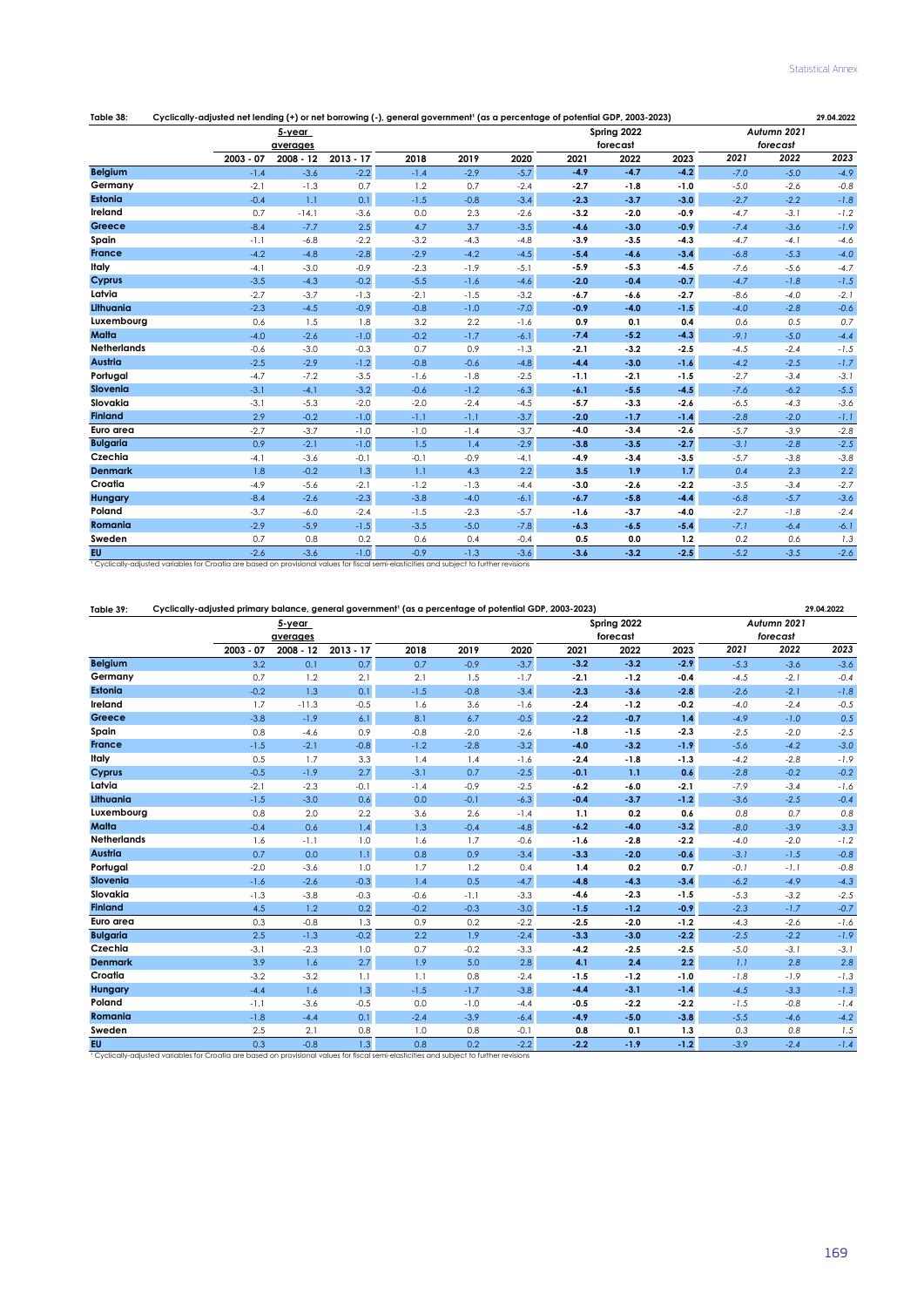## European Economic Forecast, Spring 2022

| Table 40:          | Structural budget balance, general government <sup>1</sup> (as a percentage of potential GDP, 2003-2023) |                      |             | 29.04.2022 |        |        |        |             |        |        |             |        |
|--------------------|----------------------------------------------------------------------------------------------------------|----------------------|-------------|------------|--------|--------|--------|-------------|--------|--------|-------------|--------|
|                    |                                                                                                          | 5-year               |             |            |        |        |        | Spring 2022 |        |        | Autumn 2021 |        |
|                    |                                                                                                          | averages             |             |            |        |        |        | forecast    |        |        | forecast    |        |
|                    | $2003 - 07$                                                                                              | 2008 - 12            | $2013 - 17$ | 2018       | 2019   | 2020   | 2021   | 2022        | 2023   | 2021   | 2022        | 2023   |
| <b>Belgium</b>     |                                                                                                          | t                    |             | $-1.9$     | $-3.0$ | $-5.8$ | $-4.6$ | $-4.5$      | $-4.2$ | $-6.9$ | $-4.9$      | $-4.9$ |
| Germany            |                                                                                                          | $\vdots$             |             | 1.3        | 0.7    | $-2.4$ | $-2.6$ | $-1.8$      | $-1.0$ | $-5.0$ | $-2.6$      | $-0.8$ |
| <b>Estonia</b>     | t                                                                                                        | ÷                    |             | $-1.5$     | $-0.8$ | $-3.4$ | $-3.3$ | $-3.8$      | $-3.0$ | $-3.7$ | $-2.3$      | $-1.8$ |
| Ireland            |                                                                                                          | $\vdots$             |             | 0.0        | 2.3    | $-2.6$ | $-3.2$ | $-2.0$      | $-0.9$ | $-4.7$ | $-3.1$      | $-1.2$ |
| Greece             | t                                                                                                        | ÷                    |             | 5.3        | 2.7    | $-4.1$ | $-5.5$ | $-3.0$      | $-0.9$ | $-7.9$ | $-3.5$      | $-1.9$ |
| Spain              | t                                                                                                        | $\vdots$             |             | $-2.8$     | $-3.9$ | $-4.3$ | $-3.8$ | $-3.5$      | $-4.3$ | $-4.7$ | $-4.1$      | $-4.6$ |
| <b>France</b>      | t                                                                                                        | ÷                    |             | $-2.9$     | $-3.3$ | $-4.4$ | $-5.3$ | $-4.5$      | $-3.3$ | $-6.7$ | $-5.2$      | $-3.9$ |
| Italy              | t                                                                                                        | $\vdots$             |             | $-2.4$     | $-2.0$ | $-5.2$ | $-6.3$ | $-5.8$      | $-4.8$ | $-8.0$ | $-5.9$      | $-4.9$ |
| Cyprus             | ċ                                                                                                        | $\cdot$              |             | 2.4        | $-0.3$ | $-4.6$ | $-2.1$ | $-0.4$      | $-0.7$ | $-4.8$ | $-1.8$      | $-1.5$ |
| Latvia             | t                                                                                                        | $\cdot$<br>÷         |             | $-2.1$     | $-1.5$ | $-3.3$ | $-6.9$ | $-6.6$      | $-2.7$ | $-8.6$ | $-4.0$      | $-2.1$ |
| Lithuania          |                                                                                                          | ÷                    |             | $-0.8$     | $-1.0$ | $-7.0$ | $-0.9$ | $-4.0$      | $-1.5$ | $-4.0$ | $-2.8$      | $-0.6$ |
| Luxembourg         |                                                                                                          |                      |             | 3.2        | 2.2    | $-1.6$ | 0.9    | 0.1         | 0.4    | 0.6    | 0.5         | 0.7    |
| Malta              | t                                                                                                        |                      |             | $-0.3$     | $-1.7$ | $-6.2$ | $-7.4$ | $-5.2$      | $-4.3$ | $-9.1$ | $-5.0$      | $-4.3$ |
| <b>Netherlands</b> | $\lambda$                                                                                                | $\vdots$             |             | 0.7        | 0.7    | $-1.3$ | $-2.0$ | $-3.2$      | $-2.5$ | $-4.4$ | $-2.4$      | $-1.5$ |
| Austria            |                                                                                                          |                      |             | $-0.8$     | $-0.6$ | $-4.8$ | $-4.4$ | $-3.0$      | $-1.6$ | $-4.2$ | $-2.5$      | $-1.7$ |
| Portugal           |                                                                                                          |                      |             | $-1.0$     | $-1.2$ | $-1.8$ | $-1.3$ | $-1.9$      | $-1.5$ | $-3.0$ | $-3.2$      | $-3.1$ |
| Slovenia           | ł                                                                                                        | ÷                    |             | $-0.6$     | $-1.1$ | $-6.2$ | $-6.1$ | $-5.5$      | $-4.5$ | $-7.6$ | $-6.2$      | $-5.5$ |
| Slovakia           | t                                                                                                        | $\vdots$             |             | $-2.0$     | $-2.4$ | $-4.5$ | $-5.7$ | $-3.3$      | $-2.6$ | $-6.5$ | $-4.3$      | $-3.6$ |
| <b>Finland</b>     |                                                                                                          | ÷                    |             | $-1.0$     | $-1.2$ | $-3.7$ | $-2.0$ | $-1.7$      | $-1.4$ | $-2.8$ | $-2.0$      | $-1.1$ |
| Euro area          |                                                                                                          | $\ddot{\cdot}$       |             | $-0.9$     | $-1.2$ | $-3.6$ | $-4.0$ | $-3.4$      | $-2.6$ | $-5.7$ | $-3.9$      | $-2.8$ |
| <b>Bulgaria</b>    | ÷                                                                                                        | ÷                    |             | 1.5        | 1.4    | $-2.9$ | $-3.8$ | $-3.5$      | $-2.7$ | $-3.1$ | $-2.8$      | $-2.5$ |
| Czechia            | t                                                                                                        | $\vdots$             |             | $-0.1$     | $-0.9$ | $-4.1$ | $-4.9$ | $-3.1$      | $-3.5$ | $-5.7$ | $-3.8$      | $-3.8$ |
| <b>Denmark</b>     | t                                                                                                        | ÷                    |             | 1.1        | 4.3    | 2.2    | 3.5    | 1.9         | 2.2    | $-2.0$ | 3.3         | 1.9    |
| Croatia            |                                                                                                          |                      |             | $-1.2$     | $-1.4$ | $-4.4$ | $-3.1$ | $-2.7$      | $-2.3$ | $-3.5$ | $-3.4$      | $-2.7$ |
| <b>Hungary</b>     |                                                                                                          | ÷                    |             | $-3.8$     | $-3.8$ | $-6.2$ | $-6.6$ | $-5.8$      | $-4.4$ | $-6.8$ | $-5.7$      | $-3.6$ |
| Poland             | t                                                                                                        | $\ddot{\phantom{a}}$ |             | $-1.5$     | $-2.3$ | $-5.9$ | $-1.8$ | $-4.0$      | $-4.0$ | $-2.9$ | $-2.1$      | $-2.4$ |
| Romania            | t                                                                                                        | t                    |             | $-3.1$     | $-4.9$ | $-7.8$ | $-6.3$ | $-6.5$      | $-5.4$ | $-7.1$ | $-6.4$      | $-6.1$ |
| Sweden             |                                                                                                          | ÷                    |             | 0.6        | 0.4    | $-0.4$ | 0.5    | 0.0         | 1.2    | 0.2    | 0.6         | 1.3    |
| <b>EU</b>          |                                                                                                          |                      |             | $-0.8$     | $-1.2$ | $-3.6$ | $-3.6$ | $-3.3$      | $-2.5$ | $-5.3$ | $-3.5$      | $-2.6$ |

**Table 41: 29.04.2022 Gross debt, general government (as a percentage of GDP, 2003-2023)**

|                    |             | Spring 2022 |             |       |       | Autumn 2021 |       |          |       |       |          |       |
|--------------------|-------------|-------------|-------------|-------|-------|-------------|-------|----------|-------|-------|----------|-------|
|                    |             | averages    |             |       |       |             |       | forecast |       |       | forecast |       |
|                    | $2003 - 07$ | 2008 - 12   | $2013 - 17$ | 2018  | 2019  | 2020        | 2021  | 2022     | 2023  | 2021  | 2022     | 2023  |
| <b>Belgium</b>     | 94.6        | 100.4       | 105.0       | 99.8  | 97.7  | 112.8       | 108.2 | 107.5    | 107.6 | 112.7 | 113.1    | 114.6 |
| Germany            | 65.5        | 76.2        | 71.8        | 61.2  | 58.9  | 68.7        | 69.3  | 66.4     | 64.5  | 71.4  | 69.2     | 68.1  |
| Estonia            | 4.8         | 6.9         | 10.0        | 8.2   | 8.6   | 19.0        | 18.1  | 20.9     | 23.5  | 18.4  | 20.4     | 21.4  |
| Ireland            | 26.3        | 84.1        | 88.6        | 63.1  | 57.2  | 58.4        | 56.0  | 50.3     | 45.5  | 55.6  | 52.3     | 51.1  |
| Greece             | 103.7       | 144.2       | 179.1       | 186.4 | 180.7 | 206.3       | 193.3 | 185.7    | 180.4 | 202.9 | 196.9    | 192.1 |
| Spain              | 42.1        | 61.9        | 98.7        | 100.5 | 98.3  | 120.0       | 118.4 | 115.1    | 113.7 | 120.6 | 118.2    | 116.9 |
| France             | 65.4        | 83.1        | 96.0        | 97.8  | 97.4  | 114.6       | 112.9 | 111.2    | 109.1 | 114.6 | 113.7    | 112.9 |
| Italy              | 105.6       | 117.6       | 134.4       | 134.4 | 134.1 | 155.3       | 150.8 | 147.9    | 146.8 | 154.4 | 151.4    | 151.0 |
| Cyprus             | 61.1        | 60.5        | 103.2       | 98.4  | 91.1  | 115.0       | 103.6 | 93.9     | 88.8  | 104.1 | 97.6     | 93.4  |
| Latvia             | 11.8        | 38.1        | 39.7        | 37.1  | 36.7  | 43.3        | 44.8  | 47.0     | 46.5  | 48.2  | 50.7     | 49.8  |
| Lithuania          | 18.0        | 31.1        | 40.1        | 33.7  | 35.9  | 46.6        | 44.3  | 42.7     | 43.1  | 45.3  | 44.1     | 46.0  |
| Luxembourg         | 7.9         | 17.7        | 21.4        | 20.8  | 22.3  | 24.8        | 24.4  | 24.7     | 25.1  | 25.9  | 25.6     | 25.4  |
| Malta              | 67.2        | 66.1        | 57.4        | 43.7  | 40.7  | 53.4        | 57.0  | 58.5     | 59.5  | 61.4  | 62.4     | 63.6  |
| <b>Netherlands</b> | 47.7        | 59.7        | 63.8        | 52.4  | 48.5  | 54.3        | 52.1  | 51.4     | 50.9  | 57.5  | 56.8     | 56.1  |
| Austria            | 66.4        | 79.1        | 82.3        | 74.1  | 70.6  | 83.3        | 82.8  | 80.0     | 77.5  | 82.9  | 79.4     | 77.6  |
| Portugal           | 69.9        | 101.4       | 130.6       | 121.5 | 116.6 | 135.2       | 127.4 | 119.9    | 115.3 | 128.1 | 123.9    | 122.7 |
| Slovenia           | 25.8        | 38.9        | 77.1        | 70.3  | 65.6  | 79.8        | 74.7  | 74.1     | 72.7  | 77.7  | 76.4     | 76.0  |
| Slovakia           | 36.3        | 40.2        | 52.9        | 49.6  | 48.1  | 59.7        | 63.1  | 61.7     | 58.3  | 61.8  | 60.0     | 59.1  |
| <b>Finland</b>     | 39.5        | 44.6        | 60.8        | 59.8  | 59.6  | 69.0        | 65.8  | 65.9     | 66.6  | 71.2  | 71.2     | 71.0  |
| Euro area          | 68.8        | 83.3        | 92.9        | 87.8  | 85.7  | 99.2        | 97.4  | 94.7     | 92.7  | 100.0 | 97.9     | 97.0  |
| <b>Bulgaria</b>    | 28.6        | 14.7        | 24.8        | 22.1  | 20.0  | 24.7        | 25.1  | 25.3     | 25.6  | 26.7  | 26.7     | 26.8  |
| Czechia            | 27.8        | 36.5        | 39.4        | 32.1  | 30.1  | 37.7        | 41.9  | 42.8     | 44.0  | 42.4  | 44.3     | 46.3  |
| <b>Denmark</b>     | 37.3        | 41.4        | 40.2        | 34.0  | 33.6  | 42.1        | 36.7  | 34.9     | 33.9  | 41.0  | 38.8     | 38.0  |
| Croatia            | 38.9        | 55.6        | 80.8        | 73.3  | 71.1  | 87.3        | 79.8  | 75.3     | 73.1  | 82.3  | 79.2     | 77.9  |
| Hungary            | 61.5        | 77.6        | 75.3        | 69.1  | 65.5  | 79.6        | 76.8  | 76.4     | 76.1  | 79.2  | 77.2     | 76.4  |
| Poland             | 46.0        | 51.8        | 52.7        | 48.8  | 45.6  | 57.1        | 53.8  | 50.8     | 49.8  | 54.7  | 51.0     | 49.5  |
| Romania            | 16.3        | 27.0        | 37.4        | 34.7  | 35.3  | 47.2        | 48.8  | 50.9     | 52.6  | 49.3  | 51.8     | 53.2  |
| Sweden             | 45.8        | 38.2        | 42.4        | 38.9  | 34.9  | 39.6        | 36.7  | 33.8     | 30.5  | 37.3  | 34.2     | 31.2  |
| EU                 | 65.5        | 78.1        | 86.5        | 81.3  | 79.1  | 91.7        | 89.7  | 87.1     | 85.2  | 92.1  | 90.0     | 89.1  |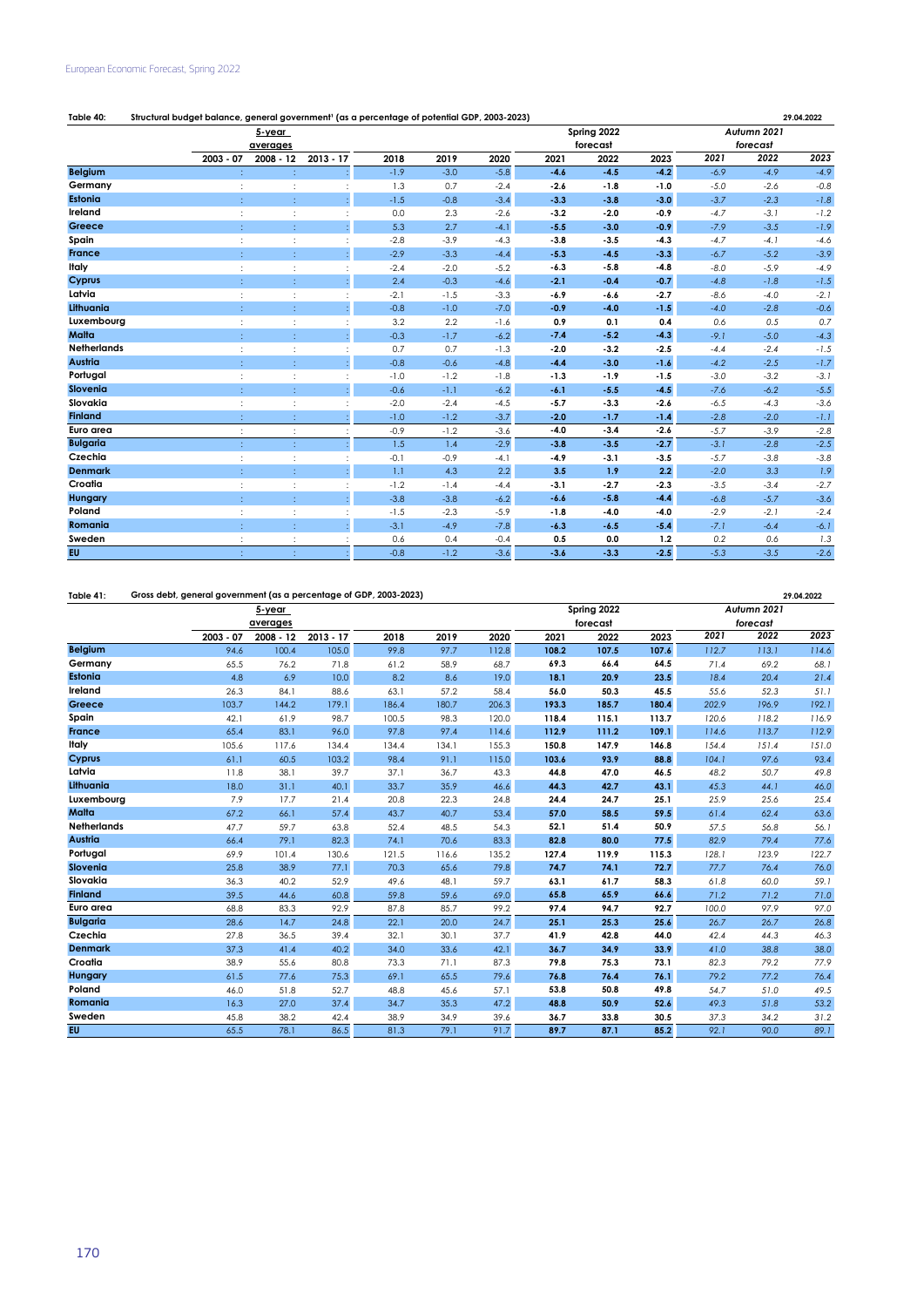| Table 42:             | Gross national saving (as a percentage of GDP, 2003-2023) |           |             |      |      |      |      |             |      |      |             | 29.04.2022 |
|-----------------------|-----------------------------------------------------------|-----------|-------------|------|------|------|------|-------------|------|------|-------------|------------|
|                       |                                                           | 5-year    |             |      |      |      |      | Spring 2022 |      |      | Autumn 2021 |            |
|                       |                                                           | averages  |             |      |      |      |      | forecast    |      |      | forecast    |            |
|                       | $2003 - 07$                                               | 2008 - 12 | $2013 - 17$ | 2018 | 2019 | 2020 | 2021 | 2022        | 2023 | 2021 | 2022        | 2023       |
| <b>Belgium</b>        | 27.9                                                      | 25.2      | 24.8        | 24.5 | 25.0 | 25.1 | 26.8 | 24.9        | 25.3 | 25.9 | 25.1        | 24.9       |
| Germany               | 25.0                                                      | 26.5      | 28.1        | 30.0 | 29.8 | 28.2 | 29.9 | 28.6        | 28.9 | 29.4 | 29.5        | 29.9       |
| Estonia               | 24.3                                                      | 25.0      | 27.5        | 28.8 | 29.0 | 28.2 | 30.3 | 28.4        | 29.8 | 29.1 | 29.4        | 29.9       |
| Ireland               | 25.2                                                      | 15.8      | 28.6        | 34.0 | 35.4 | 37.4 | 37.7 | 36.8        | 37.3 | 39.6 | 38.5        | 39.1       |
| Greece                | 14.2                                                      | 7.0       | 10.4        | 9.6  | 10.2 | 7.1  | 9.6  | 11.3        | 13.5 | 9.7  | 13.0        | 15.0       |
| Spain                 | 22.3                                                      | 18.8      | 20.8        | 22.4 | 23.0 | 21.5 | 22.5 | 24.0        | 24.6 | 21.3 | 22.3        | 23.4       |
| <b>France</b>         | 23.0                                                      | 21.8      | 21.9        | 23.2 | 23.7 | 21.2 | 22.9 | 22.5        | 23.0 | 23.1 | 23.3        | 24.4       |
| Italy                 | 20.6                                                      | 17.8      | 19.2        | 21.1 | 21.5 | 21.4 | 22.5 | 21.9        | 22.9 | 22.6 | 22.4        | 23.5       |
| Cyprus                | 6.8                                                       | 14.5      | 12.6        | 15.4 | 14.6 | 8.8  | 9.6  | 9.7         | 11.3 | 11.0 | 13.2        | 14.8       |
| Latvia                | 21.2                                                      | 24.4      | 22.7        | 23.1 | 22.6 | 24.8 | 26.7 | 24.9        | 26.1 | 23.9 | 23.7        | 23.6       |
| Lithuania             | 16.1                                                      | 16.8      | 20.2        | 20.6 | 21.0 | 20.8 | 20.6 | 15.7        | 15.2 | 19.8 | 18.3        | 18.6       |
| Luxembourg            | 28.5                                                      | 21.4      | 21.3        | 20.1 | 16.0 | 21.6 | 25.7 | 24.0        | 23.4 | 23.7 | 23.4        | 23.3       |
| Malta                 | 18.9                                                      | 16.0      | 24.8        | 31.9 | 28.9 | 23.3 | 27.3 | 25.1        | 25.5 | 23.6 | 25.3        | 25.8       |
| <b>Netherlands</b>    | 27.3                                                      | 27.6      | 28.9        | 31.8 | 31.4 | 28.7 | 30.6 | 30.1        | 30.4 | 30.0 | 30.4        | 30.4       |
| Austria               | 26.5                                                      | 26.3      | 26.1        | 26.8 | 27.8 | 27.7 | 27.2 | 27.0        | 27.2 | 27.0 | 26.7        | 26.5       |
| Portugal              | 14.4                                                      | 12.1      | 16.3        | 18.5 | 18.6 | 17.5 | 18.6 | 18.4        | 19.6 | 18.1 | 18.8        | 19.3       |
| Slovenia              | 26.8                                                      | 22.2      | 23.8        | 27.4 | 26.8 | 27.6 | 26.5 | 24.6        | 26.2 | 27.2 | 27.2        | 27.9       |
| Slovakia              | 22.4                                                      | 21.4      | 22.9        | 22.8 | 21.5 | 18.5 | 19.0 | 18.7        | 20.1 | 18.4 | 20.7        | 22.3       |
| <b>Finland</b>        | 28.7                                                      | 24.0      | 21.3        | 23.4 | 23.8 | 25.2 | 25.9 | 25.4        | 25.9 | 25.3 | 25.5        | 26.2       |
| Euro area             | 23.3                                                      | 22.1      | 23.7        | 25.5 | 25.8 | 24.6 | 26.0 | 25.4        | 26.0 | 25.7 | 25.9        | 26.6       |
| <b>Bulgaria</b>       | 14.4                                                      | 19.7      | 22.7        | 22.2 | 22.9 | 19.9 | 18.5 | 17.3        | 17.6 | 18.9 | 19.6        | 21.6       |
| Czechia               | 26.3                                                      | 23.6      | 25.5        | 26.6 | 26.7 | 28.4 | 27.8 | 27.0        | 27.2 | 27.3 | 26.6        | 27.5       |
| <b>Denmark</b>        | 26.0                                                      | 25.1      | 29.0        | 29.9 | 30.8 | 31.1 | 31.6 | 31.3        | 31.5 | 30.6 | 31.0        | 31.1       |
| Croatia               | 20.4                                                      | 18.4      | 21.8        | 25.0 | 25.6 | 23.0 | 23.4 | 22.7        | 22.8 | 23.7 | 24.7        | 25.5       |
| <b>Hungary</b>        | 16.6                                                      | 20.0      | 25.0        | 26.8 | 27.6 | 26.2 | 27.7 | 25.3        | 26.5 | 27.7 | 26.6        | 26.9       |
| Poland                | 16.5                                                      | 17.3      | 19.3        | 19.8 | 20.6 | 20.3 | 21.9 | 20.9        | 20.9 | 21.2 | 21.7        | 22.1       |
| Romania               | 16.2                                                      | 22.2      | 23.4        | 18.3 | 18.4 | 18.6 | 18.9 | 20.2        | 21.2 | 19.5 | 21.1        | 22.9       |
| Sweden                | 29.4                                                      | 29.0      | 27.6        | 28.6 | 30.3 | 30.8 | 31.1 | 30.6        | 31.7 | 30.6 | 31.2        | 31.7       |
| <b>EU</b>             | 23.3                                                      | 22.2      | 23.9        | 25.4 | 25.7 | 24.8 | 26.0 | 25.4        | 26.0 | 25.7 | 25.9        | 26.6       |
| <b>United Kingdom</b> | 15.4                                                      | 12.9      | 12.7        | 14.1 | 15.2 | 14.1 | 15.1 | 12.3        | 12.1 | 13.7 | 14.1        | 13.7       |
| Japan                 | 29.6                                                      | 26.2      | 27.5        | 29.1 | 29.3 | 28.4 | 28.6 | 27.9        | 28.0 | 29.1 | 29.0        | 29.0       |
| <b>United States</b>  | 17.9                                                      | 15.7      | 19.5        | 19.6 | 19.4 | 19.2 | 17.8 | 18.4        | 18.6 | 17.5 | 17.7        | 17.8       |

#### **Table 43: 29.04.2022 Gross saving, private sector (as a percentage of GDP, 2003-2023)**

|                       |             | 5-year      |             |      |      |      |      | Spring 2022 |      |      | Autumn 2021 |      |
|-----------------------|-------------|-------------|-------------|------|------|------|------|-------------|------|------|-------------|------|
|                       |             | averages    |             |      |      |      |      | forecast    |      |      | forecast    |      |
|                       | $2003 - 07$ | $2008 - 12$ | $2013 - 17$ | 2018 | 2019 | 2020 | 2021 | 2022        | 2023 | 2021 | 2022        | 2023 |
| <b>Belgium</b>        | 25.6        | 25.5        | 24.2        | 22.7 | 24.3 | 31.1 | 29.4 | 26.9        | 26.9 | 30.3 | 26.9        | 26.6 |
| Germany               | 24.3        | 24.7        | 24.4        | 24.9 | 25.1 | 28.9 | 29.6 | 27.2        | 26.0 | 32.1 | 28.4        | 27.0 |
| Estonia               | 17.3        | 21.1        | 22.7        | 24.6 | 24.6 | 28.1 | 27.4 | 26.4        | 27.2 | 26.8 | 26.2        | 26.5 |
| Ireland               | 20.6        | 21.5        | 28.9        | 31.5 | 32.5 | 40.0 | 37.5 | 34.9        | 34.4 | 40.1 | 37.4        | 36.3 |
| Greece                | 16.8        | 14.3        | 9.8         | 6.0  | 6.7  | 11.4 | 12.7 | 12.4        | 10.7 | 15.2 | 13.6        | 12.7 |
| Spain                 | 16.7        | 22.7        | 23.8        | 22.8 | 23.8 | 28.8 | 26.0 | 26.0        | 26.3 | 26.5 | 25.2        | 25.4 |
| France                | 21.6        | 22.2        | 21.0        | 21.4 | 22.5 | 25.4 | 25.0 | 22.6        | 22.0 | 26.3 | 23.5        | 23.3 |
| Italy                 | 19.7        | 17.8        | 18.7        | 20.2 | 19.8 | 26.0 | 24.1 | 23.0        | 23.0 | 26.2 | 23.4        | 23.4 |
| Cyprus                | 5.5         | 14.4        | 10.4        | 9.9  | 9.4  | 11.5 | 9.1  | 7.4         | 9.0  | 12.8 | 11.6        | 12.5 |
| Latvia                | 17.6        | 25.2        | 20.2        | 19.2 | 19.5 | 23.9 | 28.0 | 27.1        | 25.6 | 28.8 | 23.2        | 22.2 |
| Lithuania             | 13.2        | 19.1        | 18.1        | 17.2 | 18.0 | 23.7 | 18.6 | 16.9        | 14.6 | 20.2 | 17.9        | 16.5 |
| Luxembourg            | 21.9        | 15.6        | 15.5        | 12.3 | 8.8  | 19.1 | 19.6 | 18.9        | 18.1 | 18.4 | 17.9        | 17.7 |
| Malta                 | 19.7        | 17.0        | 22.5        | 26.7 | 25.0 | 29.1 | 31.6 | 27.5        | 27.1 | 30.4 | 26.9        | 26.6 |
| <b>Netherlands</b>    | 24.6        | 27.0        | 26.8        | 27.2 | 26.6 | 29.0 | 29.8 | 28.8        | 28.0 | 31.9 | 29.0        | 28.0 |
| Austria               | 24.5        | 25.1        | 23.6        | 23.1 | 23.5 | 31.6 | 29.1 | 25.4        | 24.3 | 28.9 | 24.7        | 23.6 |
| Portugal              | 15.8        | 16.1        | 17.3        | 16.3 | 16.0 | 19.3 | 18.8 | 17.0        | 17.4 | 19.7 | 18.4        | 18.5 |
| Slovenia              | 23.4        | 21.9        | 22.6        | 23.0 | 22.7 | 31.3 | 27.3 | 23.8        | 24.2 | 29.7 | 27.3        | 27.2 |
| Slovakia              | 21.2        | 23.2        | 21.9        | 20.5 | 19.6 | 20.4 | 22.3 | 18.9        | 19.4 | 22.7 | 22.2        | 22.8 |
| <b>Finland</b>        | 21.9        | 21.0        | 19.4        | 20.2 | 20.5 | 26.0 | 24.2 | 23.0        | 23.1 | 24.1 | 23.4        | 23.2 |
| Euro area             | 21.6        | 22.3        | 22.4        | 22.7 | 23.1 | 27.6 | 27.0 | 25.2        | 24.6 | 28.7 | 25.9        | 25.2 |
| <b>Bulgaria</b>       | 8.9         | 18.1        | 20.3        | 17.2 | 17.1 | 20.0 | 19.7 | 17.4        | 16.0 | 19.4 | 18.9        | 19.8 |
| Czechia               | 22.1        | 22.0        | 22.2        | 21.7 | 22.1 | 29.0 | 29.1 | 27.1        | 27.2 | 29.1 | 26.5        | 27.0 |
| <b>Denmark</b>        | 20.0        | 22.8        | 24.6        | 25.2 | 23.6 | 27.1 | 25.7 | 26.8        | 26.9 | 27.7 | 26.0        | 26.0 |
| Croatia               | 16.1        | 17.6        | 20.1        | 20.2 | 20.0 | 24.1 | 21.8 | 20.3        | 19.9 | 22.0 | 21.9        | 22.3 |
| Hungary               | 18.5        | 20.7        | 22.5        | 22.6 | 23.4 | 24.4 | 26.9 | 23.3        | 23.6 | 27.8 | 24.9        | 23.9 |
| Poland                | 16.8        | 17.8        | 18.4        | 16.1 | 17.7 | 22.7 | 19.6 | 20.0        | 20.8 | 19.8 | 19.3        | 20.1 |
| Romania               | 12.5        | 22.5        | 21.7        | 18.1 | 19.2 | 23.6 | 22.4 | 22.7        | 22.4 | 23.0 | 23.1        | 23.5 |
| Sweden                | 24.1        | 24.8        | 23.4        | 23.0 | 24.9 | 28.4 | 26.6 | 26.3        | 26.5 | 26.6 | 26.0        | 26.0 |
| <b>EU</b>             | 21.4        | 22.2        | 22.3        | 22.4 | 22.9 | 27.3 | 26.6 | 25.0        | 24.5 | 28.1 | 25.5        | 25.0 |
| <b>United Kingdom</b> | 15.5        | 16.9        | 13.8        | 12.9 | 14.0 | 22.1 | 19.3 | 12.1        | 10.4 | 18.7 | 14.5        | 13.1 |
| Japan                 | 30.2        | 29.7        | 28.4        | 27.8 | 28.1 | 32.6 | 31.5 | 29.7        | 27.7 | 33.7 | 29.6        | 28.5 |
| <b>United States</b>  | 18.8        | 21.9        | 21.6        | 22.5 | 22.5 | 30.9 | 25.9 | 20.9        | 20.3 | 25.6 | 22.4        | 21.3 |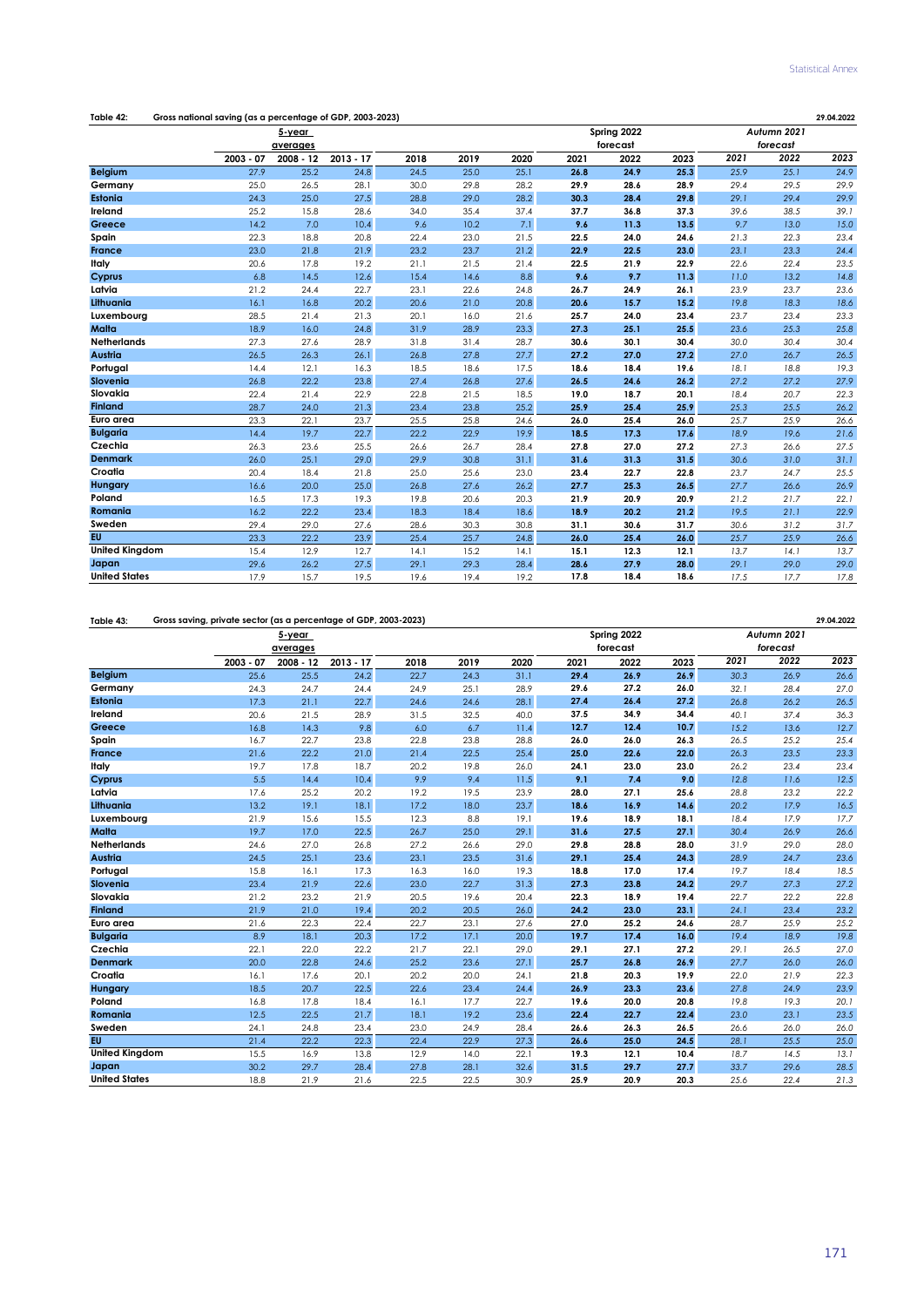| Table 44:             | Saving rate of households (2003-2023) |           |                |                      |      |      |                |             |      |         |                      | 29.04.2022 |
|-----------------------|---------------------------------------|-----------|----------------|----------------------|------|------|----------------|-------------|------|---------|----------------------|------------|
|                       |                                       | 5-year    |                |                      |      |      |                | Spring 2022 |      |         | Autumn 2021          |            |
|                       |                                       | averages  |                |                      |      |      |                | forecast    |      |         | forecast             |            |
|                       | $2003 - 07$                           | 2008 - 12 | $2013 - 17$    | 2018                 | 2019 | 2020 | 2021           | 2022        | 2023 | 2021    | 2022                 | 2023       |
| <b>Belgium</b>        | 16.8                                  | 16.3      | 12.7           | 11.6                 | 12.4 | 20.2 | 16.1           | 12.4        | 12.6 | 17.1    | 12.7                 | 12.2       |
| Germany               | 16.9                                  | 17.2      | 17.4           | 18.7                 | 18.4 | 23.3 | 22.6           | 18.2        | 15.8 | 23.4    | 19.3                 | 18.8       |
| <b>Estonia</b>        | $-2.1$                                | 9.2       | 9.9            | 12.3                 | 12.7 | 16.4 | 11.9           | 9.0         | 10.0 | 8.9     | 8.3                  | 8.2        |
| Ireland               | 8.7                                   | 12.8      | 9.3            | 10.6                 | 10.2 | 25.2 | 21.6           | 14.6        | 12.4 | 18.5    | 14.6                 | 13.9       |
| Greece                | ÷                                     | ÷         |                |                      | ÷    |      | ÷              |             |      | ÷       | ÷                    |            |
| Spain                 | 8.3                                   | 9.0       | 6.9            | 5.6                  | 8.3  | 15.0 | 11.4           | 9.7         | 8.8  | 11.7    | 8.3                  | 6.1        |
| <b>France</b>         | 14.1                                  | 15.3      | 13.8           | 14.1                 | 14.7 | 21.0 | 19.1           | 16.4        | 15.3 | 18.6    | 15.2                 | 14.8       |
| Italy                 | 14.5                                  | 11.7      | 10.7           | 10.1                 | 10.0 | 17.4 | 14.8           | 11.6        | 10.4 | 15.2    | 11.4                 | 10.1       |
| Cyprus                | 6.1                                   | 5.4       | $-0.2$         | 3.3                  | 5.7  | 8.0  | 5.3            | 2.1         | 3.3  | 7.1     | 6.8                  | 8.1        |
| Latvia                | 1.8                                   | 6.7       | 2.8            | 6.8                  | 8.9  | 17.0 | 15.8           | 13.9        | 10.7 | 20.9    | 14.8                 | 14.7       |
| Lithuania             | 3.1                                   | 4.0       | 1.1            | 0.1                  | 3.5  | 12.2 | 7.3            | 2.9         | 2.6  | 9.0     | 7.6                  | 6.3        |
| Luxembourg            |                                       | $\vdots$  |                | $\ddot{\phantom{a}}$ | t    |      | $\ddot{\cdot}$ |             | ÷    |         | $\ddot{\phantom{a}}$ |            |
| Malta                 |                                       |           |                |                      |      |      |                |             |      |         |                      |            |
| <b>Netherlands</b>    | 10.3                                  | 14.1      | 16.4           | 16.3                 | 17.7 | 24.0 | 23.4           | 19.3        | 18.3 | 22.4    | 18.7                 | 17.7       |
| Austria               | 15.8                                  | 15.2      | 12.8           | 13.1                 | 13.9 | 19.7 | 15.6           | 11.6        | 10.7 | 14.7    | 12.2                 | 12.0       |
| Portugal              | 9.9                                   | 9.3       | 7.3            | 6.8                  | 7.2  | 12.6 | 10.9           | 7.7         | 7.2  | 9.0     | 7.8                  | 8.0        |
| Slovenia              | 15.8                                  | 12.4      | 11.8           | 13.7                 | 13.7 | 22.6 | 15.9           | 9.2         | 9.4  | 18.7    | 14.4                 | 14.1       |
| Slovakia              | 6.7                                   | 7.5       | 7.6            | 10.3                 | 9.8  | 10.9 | 8.8            | 6.7         | 6.2  | 12.2    | 9.5                  | 10.1       |
| <b>Finland</b>        | 7.5                                   | 8.6       | 7.2            | 7.2                  | 8.5  | 12.7 | 9.2            | 7.1         | 7.0  | 9.7     | 7.9                  | 7.0        |
| Euro area             | 13.1                                  | 13.0      | 12.3           | 12.5                 | 13.1 | 19.4 | 17.3           | 14.5        | 13.0 | 18.1    | 14.5                 | 13.7       |
| <b>Bulgaria</b>       | ÷                                     | ÷         |                | ÷                    | ÷    |      | t              |             |      |         | ÷                    |            |
| Czechia               | 11.7                                  | 12.2      | 11.8           | 12.2                 | 13.1 | 21.0 | 20.8           | 15.2        | 13.9 | 20.1    | 16.8                 | 16.8       |
| <b>Denmark</b>        | 6.0                                   | 7.1       | 9.3            | 11.2                 | 9.5  | 11.6 | 10.6           | 10.1        | 9.4  | 11.4    | 9.2                  | 9.2        |
| Croatia               |                                       | $\vdots$  | $\ddot{\cdot}$ | t                    | ÷    | ÷    | $\vdots$       | ÷           | ÷    | $\cdot$ | $\therefore$         |            |
| Hungary               | 10.3                                  | 10.6      | 12.2           | 15.1                 | 14.8 | 15.5 | 17.5           | 14.7        | 14.4 | 17.9    | 14.6                 | 14.1       |
| Poland                | 6.2                                   | 3.6       | 3.3            | 1.6                  | 2.9  | 8.8  | 4.4            | 3.9         | 4.0  | 5.7     | 4.3                  | 3.9        |
| Romania               |                                       |           |                |                      |      |      | t              | ÷           |      |         |                      |            |
| Sweden                | 7.7                                   | 13.2      | 15.6           | 16.2                 | 18.2 | 20.5 | 19.3           | 16.5        | 15.2 | 16.7    | 15.4                 | 15.5       |
| $E_{\rm U}$           | 12.7                                  | 12.9      | 12.0           | 11.9                 | 12.5 | 18.6 | 17.0           | 13.8        | 12.5 | 17.3    | 13.9                 | 13.1       |
| <b>United Kingdom</b> | 7.4                                   | 9.6       | 7.3            | 4.8                  | 4.6  | 14.0 | 10.4           | 3.9         | 4.4  | 10.6    | 6.9                  | 6.3        |
| Japan                 | 11.1                                  | 11.3      | 8.5            | 9.4                  | 10.7 | 18.6 | 17.5           | 13.7        | 10.9 | 14.8    | 9.9                  | 8.3        |
| <b>United States</b>  | 9.8                                   | 12.0      | 12.5           | 13.2                 | 13.3 | 21.7 | 18.2           | 13.8        | 13.4 | 17.6    | 14.2                 | 13.5       |

## **Table 45: 29.04.2022 Gross saving, general government (as a percentage of GDP, 2003-2023)**

|                       |             | 5-year    |             |        |        |         |        | Spring 2022 |        |        | Autumn 2021 |        |
|-----------------------|-------------|-----------|-------------|--------|--------|---------|--------|-------------|--------|--------|-------------|--------|
|                       |             | averages  |             |        |        |         |        | forecast    |        |        | forecast    |        |
|                       | $2003 - 07$ | 2008 - 12 | $2013 - 17$ | 2018   | 2019   | 2020    | 2021   | 2022        | 2023   | 2021   | 2022        | 2023   |
| <b>Belgium</b>        | 2.3         | $-0.2$    | 0.6         | 1.8    | 0.8    | $-6.0$  | $-2.6$ | $-2.0$      | $-1.6$ | $-4.4$ | $-1.7$      | $-1.7$ |
| Germany               | 0.7         | 1.7       | 3.7         | 5.1    | 4.7    | $-0.7$  | 0.2    | 1.4         | 2.9    | $-2.6$ | 1.1         | 2.8    |
| Estonia               | 7.0         | 3.9       | 4.8         | 4.2    | 4.4    | 0.1     | 2.9    | 2.0         | 2.5    | 2.3    | 3.2         | 3.3    |
| Ireland               | 4.6         | $-5.6$    | $-0.3$      | 2.4    | 2.9    | $-2.6$  | 0.3    | 2.0         | 2.9    | $-0.6$ | 1.1         | 2.8    |
| Greece                | $-2.6$      | $-7.3$    | 0.6         | 3.6    | 3.5    | $-4.2$  | $-3.1$ | $-1.0$      | 2.8    | $-5.5$ | $-0.6$      | 2.3    |
| Spain                 | 5.5         | $-3.9$    | $-3.0$      | $-0.4$ | $-0.8$ | $-7.2$  | $-3.5$ | $-2.0$      | $-1.6$ | $-5.2$ | $-2.9$      | $-2.0$ |
| France                | 1.4         | $-0.4$    | 0.9         | 1.8    | 1.2    | $-4.1$  | $-2.1$ | $-0.2$      | 1.0    | $-3.2$ | $-0.2$      | 1.2    |
| Italy                 | 0.9         | 0.1       | 0.6         | 0.9    | 1.7    | $-4.5$  | $-1.6$ | $-1.1$      | $-0.1$ | $-3.6$ | $-1.0$      | 0.0    |
| Cyprus                | 1.4         | 0.1       | 2.3         | 5.5    | 5.2    | $-2.7$  | 0.4    | 2.3         | 2.3    | $-1.9$ | 1.7         | 2.3    |
| Latvia                | 3.6         | $-0.8$    | 2.5         | 3.8    | 3.1    | 0.8     | $-1.3$ | $-2.2$      | 0.5    | $-4.9$ | 0.5         | 1.4    |
| Lithuania             | 2.9         | $-2.3$    | 2.1         | 3.4    | 3.0    | $-2.9$  | 2.0    | $-1.2$      | 0.6    | $-0.3$ | 0.4         | 2.1    |
| Luxembourg            | 6.6         | 5.9       | 5.8         | 7.9    | 7.2    | 2.5     | 6.1    | 5.2         | 5.3    | 5.3    | 5.5         | 5.6    |
| Malta                 | $-0.9$      | $-1.0$    | 2.3         | 5.2    | 3.8    | $-5.8$  | $-4.2$ | $-2.5$      | $-1.6$ | $-6.7$ | $-1.6$      | $-0.8$ |
| <b>Netherlands</b>    | 2.6         | 0.5       | 2.2         | 4.5    | 4.9    | $-0.3$  | 0.8    | 1.3         | 2.4    | $-1.9$ | 1.4         | 2.5    |
| Austria               | 2.0         | 1.2       | 2.6         | 3.7    | 4.2    | $-3.9$  | $-1.8$ | 1.6         | 2.9    | $-1.9$ | 2.0         | 3.0    |
| Portugal              | $-1.4$      | $-4.0$    | $-1.0$      | 2.2    | 2.6    | $-1.8$  | $-0.2$ | 1.3         | 2.2    | $-1.6$ | 0.4         | 0.8    |
| Slovenia              | 3.3         | 0.3       | 1.2         | 4.4    | 4.1    | $-3.7$  | $-0.9$ | 0.8         | 2.0    | $-2.5$ | 0.0         | 0.6    |
| Slovakia              | 1.2         | $-1.8$    | 1.0         | 2.2    | 1.9    | $-1.8$  | $-3.3$ | $-0.2$      | 0.8    | $-4.2$ | $-1.5$      | $-0.6$ |
| <b>Finland</b>        | 6.8         | 3.0       | 1.9         | 3.2    | 3.2    | $-0.9$  | 1.7    | 2.4         | 2.8    | 1.2    | 2.1         | 3.0    |
| Euro area             | 1.8         | $-0.2$    | 1.4         | 2.8    | 2.6    | $-3.0$  | $-1.0$ | 0.2         | 1.4    | $-3.0$ | 0.0         | 1.3    |
| <b>Bulgaria</b>       | 5.5         | 1.6       | 2.4         | 5.0    | 5.8    | $-0.1$  | $-1.2$ | $-0.1$      | 1.6    | $-0.5$ | 0.6         | 1.8    |
| Czechia               | 4.2         | 1.6       | 3.3         | 4.9    | 4.5    | $-0.6$  | $-1.3$ | $-0.2$      | $-0.1$ | $-1.8$ | 0.1         | 0.5    |
| <b>Denmark</b>        | $6.0$       | 2.3       | 4.4         | 4.6    | 7.2    | 4.0     | 5.9    | 4.5         | 4.6    | 2.9    | 5.0         | 5.0    |
| Croatia               | 4.3         | 0.8       | 1.7         | 4.8    | 5.6    | $-1.0$  | 1.6    | 2.5         | 2.9    | 1.8    | 2.8         | 3.3    |
| Hungary               | $-1.9$      | $-0.6$    | 2.4         | 4.2    | 4.3    | 1.8     | 0.9    | 2.0         | 2.9    | $-0.1$ | 1.7         | 3.0    |
| Poland                | $-0.2$      | $-0.5$    | 0.9         | 3.7    | 2.8    | $-2.4$  | 2.4    | 0.9         | 0.1    | 1.4    | 2.5         | 2.0    |
| <b>Romania</b>        | 3.8         | $-0.3$    | 1.6         | 0.3    | $-0.9$ | $-5.0$  | $-3.5$ | $-2.4$      | $-1.3$ | $-3.5$ | $-2.0$      | $-0.7$ |
| Sweden                | 5.3         | 4.2       | 4.2         | 5.7    | 5.5    | 2.4     | 4.5    | 4.3         | 5.2    | 4.0    | 5.2         | 5.7    |
| EU                    | 2.0         | 0.0       | 1.6         | 3.0    | 2.9    | $-2.6$  | $-0.5$ | 0.5         | 1.5    | $-2.3$ | 0.4         | 1.6    |
| <b>United Kingdom</b> | 0.0         | $-4.0$    | $-1.0$      | 1.2    | 1.2    | $-8.0$  | $-4.2$ | 0.2         | 1.7    | $-5.0$ | $-0.4$      | 0.6    |
| Japan                 | $-0.6$      | $-3.5$    | $-0.9$      | 1.3    | 1.1    | $-4.3$  | $-2.9$ | $-1.8$      | 0.3    | $-4.6$ | $-0.6$      | 0.4    |
| <b>United States</b>  | $-0.9$      | $-6.2$    | $-2.1$      | $-2.9$ | $-3.0$ | $-11.8$ | $-8.2$ | $-2.5$      | $-1.7$ | $-8.1$ | $-4.6$      | $-3.5$ |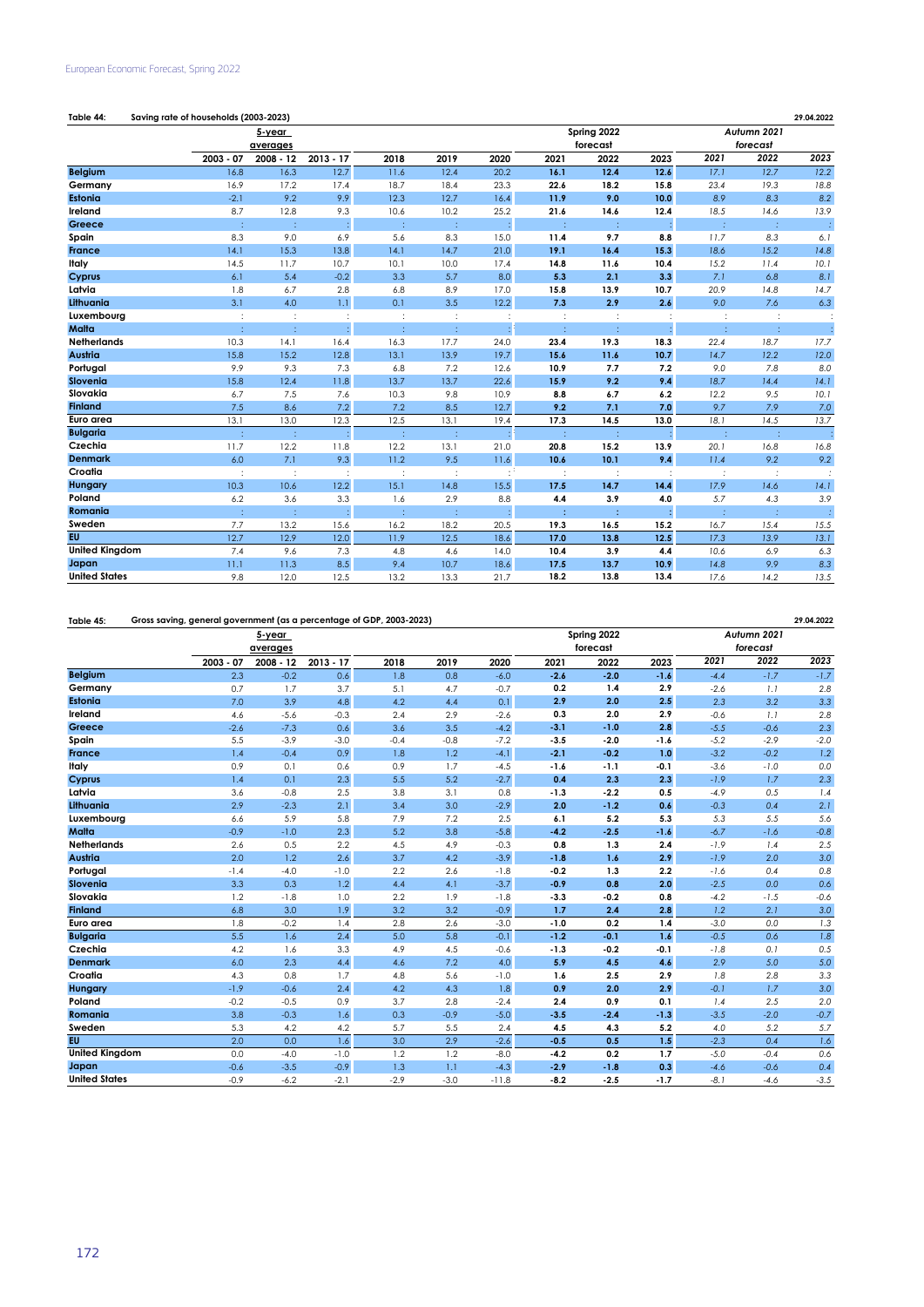| Table 46:             | Exports of goods and services, volume (percentage change on preceding year, 2003-2023) |             |             |        |        |         |        |             |      |      |             | 29.04.2022 |
|-----------------------|----------------------------------------------------------------------------------------|-------------|-------------|--------|--------|---------|--------|-------------|------|------|-------------|------------|
|                       |                                                                                        | 5-year      |             |        |        |         |        | Spring 2022 |      |      | Autumn 2021 |            |
|                       |                                                                                        | averages    |             |        |        |         |        | forecast    |      |      | forecast    |            |
|                       | $2003 - 07$                                                                            | $2008 - 12$ | $2013 - 17$ | 2018   | 2019   | 2020    | 2021   | 2022        | 2023 | 2021 | 2022        | 2023       |
| <b>Belgium</b>        | 4.9                                                                                    | 0.8         | 4.2         | 0.6    | 2.0    | $-5.5$  | 9.6    | 3.3         | 3.9  | 9.9  | 3.7         | 2.7        |
| Germany               | 8.2                                                                                    | 2.2         | 3.7         | 2.3    | 1.1    | $-9.3$  | 9.9    | 2.4         | 4.2  | 7.8  | 7.9         | 5.4        |
| Estonia               | 13.8                                                                                   | 5.4         | 2.7         | 3.9    | 6.5    | $-5.0$  | 19.8   | 3.0         | 4.9  | 11.3 | 7.6         | 4.5        |
| Ireland               | 5.0                                                                                    | 1.8         | 13.5        | 11.5   | 10.4   | 9.5     | 16.6   | 6.0         | 4.9  | 15.2 | 5.9         | 5.1        |
| Greece                | 7.2                                                                                    | $-1.9$      | 4.6         | 9.1    | 4.9    | $-21.5$ | 21.9   | 11.6        | 9.5  | 16.2 | 15.0        | 9.2        |
| Spain                 | 4.4                                                                                    | 1.0         | 4.8         | 1.7    | 2.5    | $-20.1$ | 14.7   | 13.6        | 4.6  | 12.1 | 10.4        | 7.1        |
| France                | 3.4                                                                                    | 1.2         | 3.2         | 4.5    | 1.6    | $-15.8$ | 9.3    | 8.3         | 7.5  | 8.4  | 8.7         | 7.5        |
| Italy                 | 4.5                                                                                    | $-0.9$      | 2.9         | 2.1    | 1.6    | $-13.4$ | 13.3   | 4.9         | 4.3  | 12.8 | 7.5         | 5.1        |
| Cyprus                | 2.2                                                                                    | 1.4         | 6.9         | 7.3    | 7.5    | $-5.1$  | 14.0   | 1.7         | 4.6  | 6.2  | 7.4         | 6.8        |
| Latvia                | 12.3                                                                                   | 4.5         | 4.0         | 4.5    | 2.1    | $-2.2$  | 6.2    | 1.3         | 4.1  | 6.6  | 4.9         | 3.8        |
| Lithuania             | 10.3                                                                                   | 7.3         | 5.1         | 6.8    | 9.9    | 0.4     | 15.9   | $-2.1$      | 3.1  | 11.8 | 5.3         | 4.4        |
| Luxembourg            | 7.2                                                                                    | 1.6         | 4.6         | 3.6    | 5.8    | 1.3     | 9.7    | 3.8         | 3.1  | 10.4 | 3.9         | 3.0        |
| Malta                 | 5.8                                                                                    | 7.4         | 7.0         | $-0.5$ | 7.0    | $-5.6$  | 8.2    | 5.5         | 4.7  | 5.2  | 6.4         | 4.1        |
| <b>Netherlands</b>    | 5.6                                                                                    | 2.0         | 4.5         | 4.3    | 2.0    | $-4.8$  | 6.6    | 3.9         | 3.5  | 6.9  | 5.2         | 2.9        |
| Austria               | 6.2                                                                                    | 1.2         | 2.9         | 5.1    | 3.4    | $-10.8$ | 12.7   | 6.3         | 3.8  | 8.4  | 9.0         | 5.4        |
| Portugal              | 5.5                                                                                    | 1.5         | 6.1         | 4.1    | 4.1    | $-18.6$ | 13.1   | 12.3        | 4.1  | 11.1 | 9.5         | 4.0        |
| Slovenia              | 11.0                                                                                   | 0.6         | 6.2         | 6.2    | 4.5    | $-8.7$  | 13.2   | 4.9         | 6.0  | 11.9 | 7.6         | 6.1        |
| Slovakia              | 18.1                                                                                   | 4.1         | 5.0         | 5.1    | 0.8    | $-7.3$  | 10.2   | 2.9         | 7.4  | 11.7 | 6.5         | 5.9        |
| <b>Finland</b>        | 6.6                                                                                    | $-1.6$      | 2.3         | 1.5    | 6.7    | $-7.5$  | 4.7    | 2.1         | 4.3  | 8.1  | 6.6         | 4.7        |
| Euro area             | 5.9                                                                                    | 1.4         | 4.3         | 3.6    | 2.7    | $-9.1$  | 11.0   | 5.1         | 4.7  | 9.7  | 7.3         | 5.2        |
| <b>Bulgaria</b>       | 13.2                                                                                   | 2.9         | 6.7         | 1.7    | 4.0    | $-12.1$ | 9.9    | 4.5         | 4.2  | 10.0 | 8.0         | 5.4        |
| Czechia               | 16.2                                                                                   | 4.2         | 5.3         | 3.7    | 1.5    | $-6.9$  | 5.1    | 1.2         | 3.5  | 8.4  | 4.5         | 5.9        |
| <b>Denmark</b>        | 4.6                                                                                    | 1.0         | 3.4         | 3.4    | 5.0    | $-7.0$  | 7.8    | 5.4         | 4.5  | 7.9  | 6.6         | 4.4        |
| Croatia               | 6.3                                                                                    | $-1.7$      | 6.8         | 3.7    | 6.8    | $-22.7$ | 33.3   | 8.4         | 5.5  | 22.1 | 15.0        | 9.0        |
| Hungary               | 14.4                                                                                   | 2.1         | 6.2         | 5.0    | 5.4    | $-6.1$  | 10.3   | 4.9         | 5.9  | 10.9 | 9.5         | 8.8        |
| Poland                | 10.8                                                                                   | 5.0         | 7.8         | 6.9    | 5.2    | 0.0     | 11.8   | 5.5         | 3.9  | 11.6 | 6.9         | 6.2        |
| Romania               | 12.8                                                                                   | 7.0         | 11.4        | 5.3    | 5.4    | $-9.4$  | 12.5   | 4.5         | 5.2  | 9.6  | 7.1         | 5.8        |
| Sweden                | 7.0                                                                                    | 0.8         | 3.1         | 4.2    | 6.0    | $-4.6$  | 7.5    | 4.1         | 3.1  | 6.4  | 4.7         | 3.6        |
| <b>EU</b>             | 6.4                                                                                    | 1.6         | 4.5         | 3.8    | 3.0    | $-8.4$  | 10.7   | 5.0         | 4.6  | 9.7  | 7.2         | 5.3        |
| <b>United Kingdom</b> | 5.0                                                                                    | 1.0         | 2.9         | 2.8    | 3.4    | $-13.0$ | $-1.3$ | 5.3         | 1.2  | 0.5  | 7.3         | 1.0        |
| Japan                 | 10.0                                                                                   | $-0.6$      | 4.3         | 3.8    | $-1.5$ | $-11.8$ | 11.7   | 3.6         | 3.4  | 12.6 | 5.2         | 3.2        |
| <b>United States</b>  | 7.3                                                                                    | 4.1         | 2.3         | 2.8    | $-0.1$ | $-13.6$ | 4.6    | 5.7         | 5.4  | 6.1  | 7.7         | 3.8        |

**Table 47: 29.04.2022 Imports of goods and services, volume (percentage change on preceding year, 2003-2023)**

|                       | ິ<br>sas ana scriices, roionic (perceniage enange | 5-year      |             |      | on processing you |         |        | Spring 2022 |      |        | Autumn 2021 | . <del>.</del> |
|-----------------------|---------------------------------------------------|-------------|-------------|------|-------------------|---------|--------|-------------|------|--------|-------------|----------------|
|                       |                                                   | averages    |             |      |                   |         |        | forecast    |      |        | forecast    |                |
|                       | $2003 - 07$                                       | $2008 - 12$ | $2013 - 17$ | 2018 | 2019              | 2020    | 2021   | 2022        | 2023 | 2021   | 2022        | 2023           |
| <b>Belgium</b>        | 5.0                                               | 1.3         | 4.3         | 1.4  | 1.6               | $-5.9$  | 9.1    | 3.6         | 4.1  | 9.5    | 4.5         | 3.1            |
| Germany               | 7.3                                               | 2.3         | 4.4         | 3.9  | 2.9               | $-8.6$  | 9.3    | 4.1         | 5.1  | 8.6    | 8.1         | 5.8            |
| Estonia               | 16.1                                              | 2.0         | 2.8         | 5.7  | 3.8               | 0.9     | 20.6   | $-0.6$      | 4.3  | 11.1   | 5.3         | 4.0            |
| Ireland               | 6.0                                               | $-0.5$      | 13.1        | 3.3  | 41.7              | $-7.4$  | $-3.7$ | 6.2         | 5.0  | $-4.5$ | 5.8         | 5.0            |
| Greece                | 8.2                                               | $-7.8$      | 4.0         | 8.1  | 3.1               | $-7.6$  | 16.1   | 7.9         | 5.3  | 8.1    | 6.9         | 5.2            |
| Spain                 | 7.8                                               | $-5.2$      | 4.2         | 3.9  | 1.2               | $-15.2$ | 13.9   | 8.3         | 4.8  | 11.9   | 9.2         | 6.6            |
| <b>France</b>         | 4.9                                               | 1.2         | 4.1         | 3.1  | 2.3               | $-11.9$ | 8.0    | 6.7         | 6.0  | 8.2    | 7.4         | 5.1            |
| Italy                 | 4.4                                               | $-2.9$      | 3.4         | 3.4  | $-0.7$            | $-12.1$ | 14.2   | 6.1         | 4.2  | 13.7   | 8.5         | 5.9            |
| Cyprus                | 4.6                                               | $-0.1$      | 6.9         | 4.3  | 8.3               | $-2.5$  | 9.2    | 2.5         | 3.7  | 4.9    | 5.1         | 4.9            |
| Latvia                | 17.7                                              | $-2.2$      | 3.3         | 6.4  | 3.0               | $-2.5$  | 13.5   | 3.2         | 4.0  | 5.8    | 5.5         | 4.1            |
| Lithuania             | 14.5                                              | 2.1         | 5.6         | 6.0  | 6.1               | $-4.4$  | 18.7   | $-0.9$      | 3.6  | 15.1   | 6.4         | 5.3            |
| Luxembourg            | 6.5                                               | 2.9         | 4.9         | 3.2  | 6.9               | 1.6     | 10.4   | 4.3         | 3.1  | 11.0   | 4.4         | 3.2            |
| Malta                 | 7.0                                               | 6.3         | 5.6         | 0.2  | 8.0               | $-2.2$  | 7.6    | 6.0         | 4.3  | 5.9    | 5.8         | 3.9            |
| <b>Netherlands</b>    | 5.8                                               | 1.1         | 4.7         | 4.7  | 3.2               | $-5.5$  | 5.1    | 4.1         | 4.3  | 6.4    | 6.2         | 3.3            |
| Austria               | 5.7                                               | 1.3         | 3.2         | 5.3  | 2.0               | $-9.4$  | 14.5   | 4.6         | 3.8  | 9.9    | 8.1         | 5.7            |
| Portugal              | 4.5                                               | $-2.6$      | 6.7         | 5.0  | 4.9               | $-12.1$ | 12.9   | 8.6         | 4.1  | 10.9   | 6.2         | 4.1            |
| Slovenia              | 11.4                                              | $-1.6$      | 5.5         | 7.1  | 4.7               | $-9.6$  | 17.4   | 4.3         | 5.7  | 15.5   | 8.9         | 6.7            |
| Slovakia              | 14.8                                              | 1.6         | 5.5         | 4.8  | 2.1               | $-8.2$  | 11.2   | 3.4         | 7.6  | 11.3   | 7.4         | 6.3            |
| <b>Finland</b>        | 7.5                                               | 0.5         | 2.2         | 5.7  | 2.4               | $-6.6$  | 5.3    | 2.9         | 3.7  | 7.3    | 6.6         | 4.4            |
| Euro area             | 6.3                                               | 0.1         | 4.7         | 3.8  | 4.7               | $-9.0$  | 8.8    | 5.1         | 4.8  | 8.2    | 7.2         | 5.1            |
| <b>Bulgaria</b>       | 18.8                                              | $-1.1$      | 5.3         | 5.8  | 5.2               | $-5.4$  | 12.2   | 5.0         | 4.5  | 8.0    | 5.9         | 5.0            |
| Czechia               | 14.2                                              | 2.9         | 5.1         | 5.8  | 1.5               | $-6.9$  | 11.5   | 1.2         | 3.6  | 13.4   | 4.6         | 5.4            |
| <b>Denmark</b>        | 7.3                                               | 0.5         | 3.5         | 5.1  | 3.0               | $-4.1$  | 8.2    | 5.0         | 4.6  | 8.4    | 6.7         | 4.4            |
| Croatia               | 7.3                                               | $-4.3$      | 6.2         | 7.5  | 6.5               | $-12.3$ | 14.7   | 8.1         | 8.0  | 15.1   | 11.9        | 10.3           |
| Hungary               | 12.9                                              | 0.1         | 6.5         | 7.0  | 8.2               | $-4.0$  | 8.7    | 3.8         | 4.6  | 7.7    | 10.3        | 8.6            |
| Poland                | 11.5                                              | 2.8         | 7.3         | 7.4  | 3.0               | $-1.1$  | 15.9   | 5.7         | 3.8  | 14.8   | 7.9         | 6.5            |
| Romania               | 26.0                                              | 1.3         | 10.9        | 8.6  | 8.6               | $-5.2$  | 14.6   | 5.0         | 5.3  | 10.3   | 6.3         | 6.1            |
| Sweden                | 6.6                                               | 1.2         | 4.3         | 3.8  | 2.1               | $-5.6$  | 9.4    | 4.5         | 1.8  | 7.3    | 4.1         | 3.2            |
| <b>EU</b>             | 6.9                                               | 0.3         | 4.8         | 4.2  | 4.6               | $-8.2$  | 9.3    | 5.0         | 4.7  | 8.6    | 7.1         | 5.2            |
| <b>United Kingdom</b> | 4.9                                               | 0.5         | 3.8         | 3.1  | 2.9               | $-15.8$ | 3.8    | 5.8         | 2.3  | 1.2    | 8.9         | 2.2            |
| Japan                 | 4.9                                               | 1.1         | 2.7         | 3.8  | 1.0               | $-7.2$  | 5.2    | 2.3         | 2.7  | 8.4    | 4.8         | 2.4            |
| <b>United States</b>  | 6.3                                               | 0.8         | 3.5         | 4.1  | 1.2               | $-8.9$  | 14.0   | 8.7         | 2.7  | 14.3   | 7.8         | 3.5            |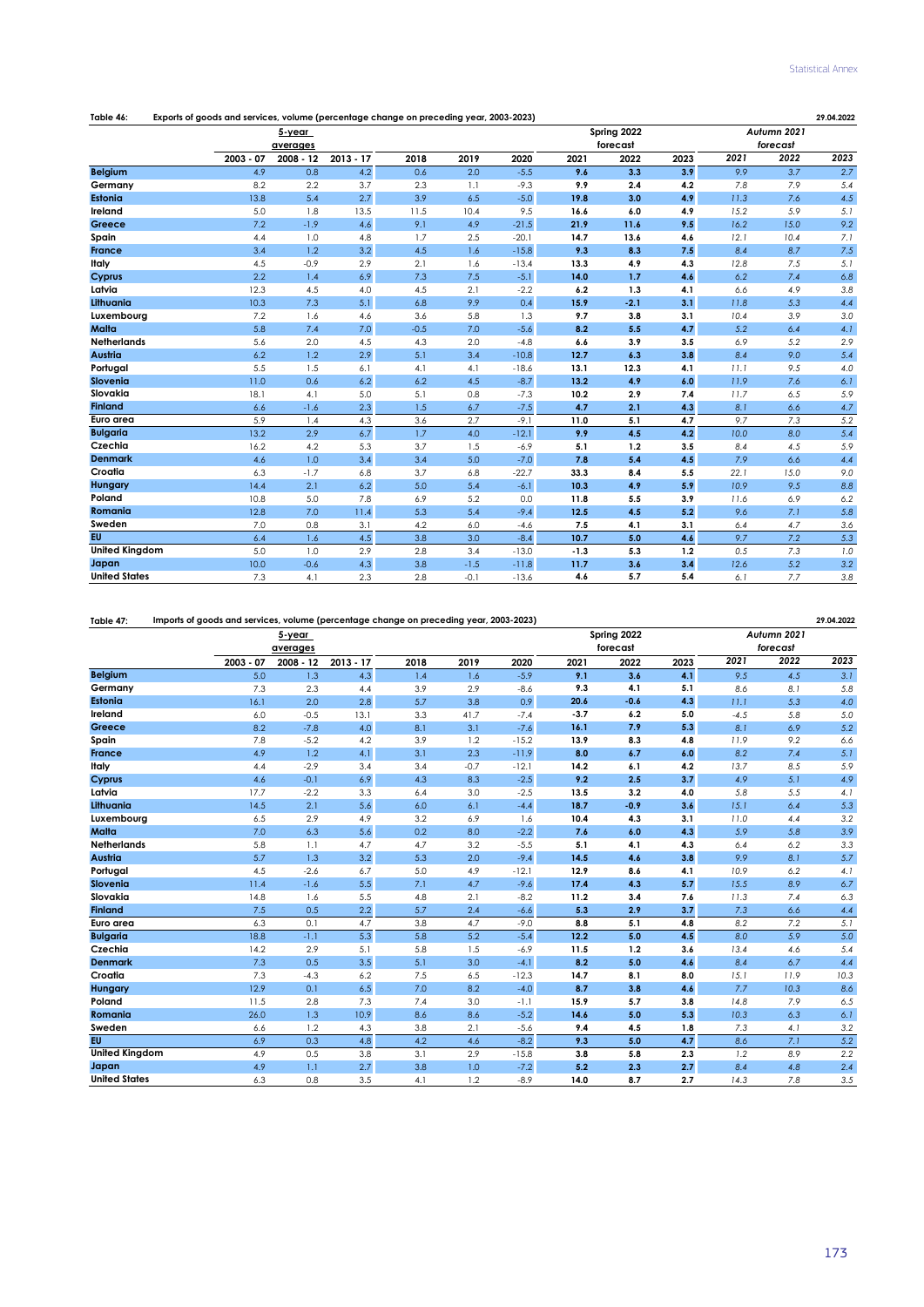## European Economic Forecast, Spring 2022

| Table 48 | ' (fob-fob.<br>2003-2023<br>া GDP∴<br>s a percentage of<br>"Nerchandise<br>e frade balance. | 29.04.2022 |
|----------|---------------------------------------------------------------------------------------------|------------|
|          |                                                                                             |            |

|                                  |             | 5-year<br>averages |             |         |         |         |         | Spring 2022<br>forecast |         |         | Autumn 2021<br>forecast |         |
|----------------------------------|-------------|--------------------|-------------|---------|---------|---------|---------|-------------------------|---------|---------|-------------------------|---------|
|                                  | $2003 - 07$ | $2008 - 12$        | $2013 - 17$ | 2018    | 2019    | 2020    | 2021    | 2022                    | 2023    | 2021    | 2022                    | 2023    |
| <b>Belgium</b>                   | 3.0         | $-0.9$             | 0.0         | $-0.4$  | 0.6     | 1.0     | 0.9     | $-0.6$                  | $-0.2$  | 0.9     | 0.8                     | 0.8     |
| Germany                          | 6.9         | 6.6                | 7.7         | 6.7     | 6.2     | 5.6     | 5.1     | 4.7                     | 5.2     | 5.1     | 5.3                     | 5.6     |
| Estonia                          | $-16.6$     | $-5.9$             | $-4.3$      | $-4.7$  | $-3.4$  | $-0.6$  | $-4.4$  | $-5.9$                  | $-5.2$  | $-1.0$  | $-0.4$                  | 0.0     |
| Ireland                          | 18.6        | 22.0               | 31.9        | 33.6    | 33.1    | 38.9    | 41.0    | 40.7                    | 40.1    | 40.0    | 39.8                    | 39.6    |
| Greece                           | $-16.3$     | $-13.9$            | $-10.9$     | $-12.6$ | $-13.0$ | $-11.8$ | $-14.9$ | $-17.4$                 | $-17.0$ | $-12.7$ | $-13.4$                 | $-14.2$ |
| Spain                            | $-7.4$      | $-4.6$             | $-1.7$      | $-2.4$  | $-2.2$  | $-0.8$  | $-1.7$  | $-4.4$                  | $-4.1$  | $-1.5$  | $-2.2$                  | $-2.5$  |
| <b>France</b>                    | $-0.7$      | $-2.3$             | $-1.5$      | $-1.7$  | $-1.4$  | $-2.1$  | $-3.0$  | $-4.5$                  | $-3.2$  | $-2.9$  | $-2.7$                  | $-1.9$  |
| Italy                            | 0.1         | $-0.2$             | 3.1         | 2.6     | 3.4     | 4.1     | 2.9     | 0.8                     | 1.3     | 3.7     | 2.6                     | 2.5     |
| Cyprus                           | $-24.6$     | $-23.3$            | $-20.2$     | $-21.0$ | $-20.1$ | $-19.2$ | $-18.3$ | $-20.4$                 | $-21.4$ | $-20.9$ | $-22.4$                 | $-24.0$ |
| Latvia                           | $-21.9$     | $-12.3$            | $-10.1$     | $-8.6$  | $-8.6$  | $-5.1$  | $-7.4$  | $-10.9$                 | $-9.9$  | $-5.8$  | $-7.3$                  | $-8.5$  |
| Lithuania                        | $-12.4$     | $-6.5$             | $-4.2$      | $-6.3$  | $-4.8$  | $-0.8$  | $-5.2$  | $-7.8$                  | $-8.3$  | $-4.1$  | $-5.1$                  | $-6.2$  |
| Luxembourg                       | $-6.8$      | 1.2                | 3.7         | 3.5     | 3.3     | 4.1     | 4.3     | 2.9                     | 3.1     | 4.4     | 3.7                     | 3.5     |
| Malta                            | $-17.5$     | $-19.6$            | $-16.7$     | $-11.8$ | $-11.9$ | $-10.5$ | $-16.6$ | $-18.9$                 | $-19.5$ | $-11.7$ | $-11.8$                 | $-11.7$ |
| <b>Netherlands</b>               | 8.2         | 8.3                | 9.6         | 9.3     | 7.4     | 8.1     | 8.1     | 6.0                     | 5.8     | 8.6     | 7.9                     | 7.7     |
| Austria                          | 0.3         | $-0.4$             | 0.3         | 0.3     | 1.0     | 0.8     | 0.1     | $-1.4$                  | $-1.1$  | 0.2     | $-0.2$                  | $-0.2$  |
| Portugal                         | $-10.9$     | $-9.9$             | $-5.8$      | $-7.8$  | $-7.8$  | $-6.4$  | $-7.4$  | $-9.9$                  | $-9.1$  | $-7.5$  | $-7.8$                  | $-8.1$  |
| <b>Slovenia</b>                  | $-3.5$      | $-2.1$             | 3.0         | 2.8     | 2.7     | 5.0     | 0.8     | $-0.7$                  | $-0.3$  | 2.8     | 1.7                     | 1.2     |
| Slovakia                         | $-3.3$      | 0.9                | 3.0         | 1.1     | $-0.5$  | 0.1     | $-1.2$  | $-3.1$                  | $-3.5$  | $-0.5$  | $-0.5$                  | $-0.4$  |
| <b>Finland</b>                   | 8.3         | 3.7                | 0.7         | 0.1     | 1.0     | 1.3     | 1.2     | 0.6                     | 0.8     | 1.8     | 2.0                     | 2.2     |
| Euro area                        | 1.3         | 1.1                | 3.3         | 2.9     | 2.9     | 3.4     | 2.8     | 1.4                     | 1.9     | 3.0     | 2.8                     | 2.9     |
| Euro area, adjusted <sup>2</sup> | 0.5         | 0.5                | 2.8         | 2.4     | 2.6     | 3.0     | 2.4     | 1.4                     | 1.9     | 3.0     | 2.8                     | 2.9     |
| <b>Bulgaria</b>                  | $-21.9$     | $-12.5$            | $-4.6$      | $-4.8$  | $-4.7$  | $-3.2$  | $-5.1$  | $-5.7$                  | $-5.9$  | $-3.4$  | $-3.4$                  | $-2.8$  |
| <b>Czechia</b>                   | $-1.2$      | 1.6                | 4.7         | 3.7     | 4.1     | 5.0     | 1.2     | $-0.3$                  | $-0.3$  | 2.5     | 1.4                     | 2.1     |
| Denmark                          | 3.1         | 3.9                | 4.7         | 3.6     | 5.3     | 5.3     | 3.8     | 2.6                     | 2.9     | 4.5     | 4.4                     | 4.4     |
| Croatia                          | $-21.3$     | $-16.0$            | $-15.8$     | $-18.3$ | $-18.8$ | $-17.3$ | $-17.7$ | $-20.7$                 | $-22.5$ | $-18.8$ | $-20.9$                 | $-23.1$ |
| Hungary                          | $-3.4$      | 1.5                | 2.4         | $-1.7$  | $-2.5$  | $-0.9$  | $-2.5$  | $-5.5$                  | $-4.3$  | $-0.7$  | $-2.2$                  | $-2.2$  |
| Poland                           | $-3.6$      | $-3.8$             | $-0.3$      | $-1.2$  | 0.3     | 2.4     | $-0.1$  | $-2.4$                  | $-2.1$  | 1.3     | 0.7                     | 0.8     |
| Romania                          | $-15.1$     | $-8.9$             | $-5.3$      | $-7.5$  | $-8.0$  | $-8.7$  | $-9.6$  | $-10.4$                 | $-10.8$ | $-9.8$  | $-10.0$                 | $-9.8$  |
| Sweden                           | 6.7         | 4.7                | 2.8         | 2.5     | 3.9     | 4.7     | 4.5     | 4.2                     | 4.9     | 3.9     | 3.3                     | 3.2     |
| <b>EU</b>                        | 1.1         | 0.9                | 3.0         | 2.4     | 2.6     | 3.1     | 2.3     | 0.9                     | 1.4     | 2.6     | 2.3                     | 2.5     |
| EU, adjusted <sup>2</sup>        | 0.3         | 0.2                | 2.3         | 1.8     | 2.0     | 2.5     | 1.7     | 0.9                     | 1.4     | 2.6     | 2.3                     | 2.5     |
| <b>United Kingdom</b>            | $-5.2$      | $-6.1$             | $-6.8$      | $-6.5$  | $-6.1$  | $-6.0$  | $-6.7$  | $-8.6$                  | $-8.8$  | $-6.1$  | $-6.5$                  | $-6.7$  |
| Japan                            | 2.4         | 0.6                | $-0.4$      | 0.2     | 0.0     | 0.6     | 0.3     | $-0.5$                  | $-0.4$  | 0.4     | 0.4                     | 0.4     |
| <b>United States</b>             | $-5.7$      | $-4.7$             | $-4.3$      | $-4.3$  | $-4.1$  | $-4.3$  | $-4.8$  | $-5.3$                  | $-5.0$  | $-4.9$  | $-5.0$                  | $-5.0$  |

<sup>1</sup> See note 7 on concepts and sources.<br><sup>2</sup> See note 8 on concepts and sources.

| <b>Belgium</b><br>Germany<br><b>Estonia</b><br>Ireland<br>Greece | $2003 - 07$<br>4.7<br>4.7<br>$-12.7$ | 5-year<br>averages<br>$2008 - 12$<br>1.4<br>6.2 | $2013 - 17$<br>1.2 | 2018   |         |         |        | Spring 2022<br>forecast |        |        | Autumn 2021 |         |
|------------------------------------------------------------------|--------------------------------------|-------------------------------------------------|--------------------|--------|---------|---------|--------|-------------------------|--------|--------|-------------|---------|
|                                                                  |                                      |                                                 |                    |        |         |         |        |                         |        |        |             |         |
|                                                                  |                                      |                                                 |                    |        |         |         |        |                         |        |        | forecast    |         |
|                                                                  |                                      |                                                 |                    |        | 2019    | 2020    | 2021   | 2022                    | 2023   | 2021   | 2022        | 2023    |
|                                                                  |                                      |                                                 |                    | $-0.8$ | 0.1     | 0.8     | 0.6    | $-1.1$                  | $-0.6$ | 0.8    | 0.3         | $0.0\,$ |
|                                                                  |                                      |                                                 | 7.9                | 8.1    | 7.6     | 7.1     | 7.2    | 6.1                     | 6.5    | 6.7    | 6.8         | 6.9     |
|                                                                  |                                      | $-1.0$                                          | 1.3                | 0.8    | 2.5     | $-0.3$  | $-0.7$ | 1.3                     | 2.3    | $-1.1$ | 0.2         | 0.5     |
|                                                                  | $-3.0$                               | $-3.4$                                          | 0.7                | 4.9    | $-19.9$ | $-2.7$  | 14.3   | 12.8                    | 13.1   | 15.4   | 14.4        | 14.6    |
|                                                                  | $-11.4$                              | $-10.4$                                         | $-1.8$             | $-3.5$ | $-2.4$  | $-7.9$  | $-8.3$ | $-8.4$                  | $-6.4$ | $-6.3$ | $-4.0$      | $-2.8$  |
| Spain                                                            | $-7.0$                               | $-3.9$                                          | 2.3                | 1.9    | 2.1     | 0.8     | 1.0    | 1.8                     | 2.1    | 0.3    | 0.8         | 1.0     |
| France                                                           | 0.4                                  | $-0.8$                                          | $-0.8$             | $-0.7$ | $-0.7$  | $-2.6$  | $-2.4$ | $-3.0$                  | $-2.0$ | $-2.4$ | $-2.2$      | $-1.0$  |
| Italy                                                            | $-1.0$                               | $-2.2$                                          | 1.9                | 2.5    | 3.2     | 3.7     | 2.5    | 1.2                     | 1.6    | 3.5    | 2.7         | 2.7     |
| Cyprus                                                           | $-15.8$                              | $-7.7$                                          | $-3.0$             | $-3.9$ | $-5.7$  | $-10.1$ | $-7.2$ | $-8.8$                  | $-7.2$ | $-9.1$ | $-7.3$      | $-5.7$  |
| Latvia                                                           | $-14.7$                              | $-1.9$                                          | $-0.4$             | $-0.2$ | $-0.7$  | 2.9     | $-0.5$ | $-3.9$                  | $-3.2$ | 1.1    | $-0.2$      | $-1.1$  |
| Lithuania                                                        | $-9.6$                               | $-3.3$                                          | 0.4                | 0.3    | 3.5     | 7.3     | 2.0    | $-1.8$                  | $-2.1$ | 2.6    | 1.9         | 1.2     |
| Luxembourg                                                       | 8.0                                  | 2.9                                             | 2.7                | 3.0    | $-2.4$  | 3.7     | 7.5    | 5.9                     | 5.5    | 5.5    | 5.2         | 5.2     |
| Malta                                                            | $-5.5$                               | $-3.8$                                          | 4.6                | 10.7   | 7.6     | 1.4     | 4.1    | 1.9                     | 1.9    | 0.4    | 1.8         | 1.9     |
| <b>Netherlands</b>                                               | 6.1                                  | 7.2                                             | 9.0                | 10.8   | 9.4     | 7.0     | 9.5    | 8.7                     | 8.7    | 8.4    | 9.0         | 8.9     |
| Austria                                                          | 2.3                                  | 2.8                                             | 2.1                | 1.0    | 2.2     | 1.9     | $-0.5$ | $-1.0$                  | $-0.8$ | $-0.1$ | $-0.2$      | $-0.5$  |
| Portugal                                                         | $-8.9$                               | $-7.8$                                          | 0.5                | 0.3    | 0.1     | $-1.2$  | $-1.1$ | $-1.7$                  | $-0.7$ | $-0.9$ | $-0.4$      | $-0.4$  |
| Slovenia                                                         | $-2.7$                               | $-1.7$                                          | 4.5                | 6.1    | 6.1     | 7.6     | 4.4    | 1.7                     | 2.6    | 5.4    | 4.8         | $4.8\,$ |
| Slovakia                                                         | $-5.4$                               | $-2.3$                                          | 0.4                | $-0.3$ | $-2.0$  | $-0.8$  | $-2.4$ | $-4.3$                  | $-4.1$ | $-1.7$ | $-1.0$      | $-1.1$  |
| <b>Finland</b>                                                   | 4.4                                  | 0.5                                             | $-1.4$             | $-1.8$ | $-0.3$  | 0.7     | 0.7    | 0.2                     | 0.4    | 1.2    | 1.2         | $1.5\,$ |
| Euro area                                                        | 0.5                                  | 0.8                                             | 3.3                | 3.6    | 2.9     | 2.6     | 3.2    | 2.4                     | 2.9    | 3.1    | 3.2         | 3.4     |
| Euro area, adjusted <sup>2</sup>                                 | 0.2                                  | $-0.4$                                          | 2.7                | 2.9    | 2.3     | 1.9     | 2.4    | 2.4                     | 2.9    | 3.1    | 3.2         | $3.4\,$ |
| <b>Bulgaria</b>                                                  | $-12.8$                              | $-6.1$                                          | 2.9                | 1.0    | 1.9     | $-0.5$  | $-1.1$ | $-1.8$                  | $-1.8$ | 0.4    | 1.2         | 2.7     |
| <b>Czechia</b>                                                   | $-4.1$                               | $-4.2$                                          | $-0.8$             | $-0.6$ | $-0.9$  | 2.5     | $-2.3$ | $-3.7$                  | $-3.8$ | $-1.2$ | $-2.5$      | $-1.7$  |
| <b>Denmark</b>                                                   | 3.1                                  | 5.2                                             | 8.1                | 7.3    | 8.8     | 8.1     | 8.3    | 7.8                     | 7.7    | 7.4    | 7.3         | 7.1     |
| Croatia                                                          | $-7.4$                               | $-4.5$                                          | 1.6                | 1.9    | 2.8     | $-0.9$  | 3.3    | 1.7                     | 0.3    | 0.8    | 0.8         | 0.3     |
| Hungary                                                          | $-9.2$                               | $-1.6$                                          | 2.2                | 0.0    | $-0.8$  | $-1.1$  | $-2.9$ | $-5.5$                  | $-3.5$ | -1.1   | $-2.4$      | $-1.9$  |
| Poland                                                           | $-4.6$                               | $-4.8$                                          | $-0.7$             | $-1.0$ | 0.8     | 3.3     | 1.6    | $-0.5$                  | $-0.2$ | 2.6    | 2.6         | 2.9     |
| Romania                                                          | $-9.6$                               | $-6.3$                                          | $-1.1$             | $-4.4$ | $-5.3$  | $-5.8$  | $-7.0$ | $-7.5$                  | $-7.3$ | $-6.5$ | $-6.3$      | $-6.1$  |
| Sweden                                                           | 6.6                                  | 6.0                                             | 3.4                | 2.6    | 5.2     | 6.1     | 5.5    | 4.8                     | 5.8    | 5.1    | 4.8         | $5.0\,$ |
| EU                                                               | 0.4                                  | 0.7                                             | 3.2                | 3.2    | 2.8     | 2.7     | 3.0    | 2.1                     | 2.6    | 3.0    | 3.0         | 3.2     |
| EU, adjusted <sup>2</sup>                                        | 0.0                                  | 0.4                                             | 2.8                | 2.7    | 2.3     | 2.4     | 2.4    | 2.1                     | 2.6    | 3.0    | 3.0         | $3.2\,$ |
| <b>United Kingdom</b>                                            | $-2.4$                               | $-3.1$                                          | $-4.8$             | $-3.9$ | $-2.7$  | $-2.5$  | $-2.6$ | $-4.6$                  | $-4.9$ | $-2.8$ | $-3.0$      | $-3.4$  |
| Japan                                                            | 3.7                                  | 2.5                                             | 2.6                | 3.5    | 3.4     | 3.0     | 3.4    | 2.5                     | 2.6    | 3.5    | 3.4         | 3.3     |
| <b>United States</b>                                             | $-5.3$                               | $-3.2$                                          | $-2.1$             | $-2.1$ | $-2.2$  | $-2.8$  | $-3.6$ | $-3.9$                  | $-3.4$ | $-3.6$ | $-3.6$      | $-3.5$  |

² See note 8 on concepts and sources.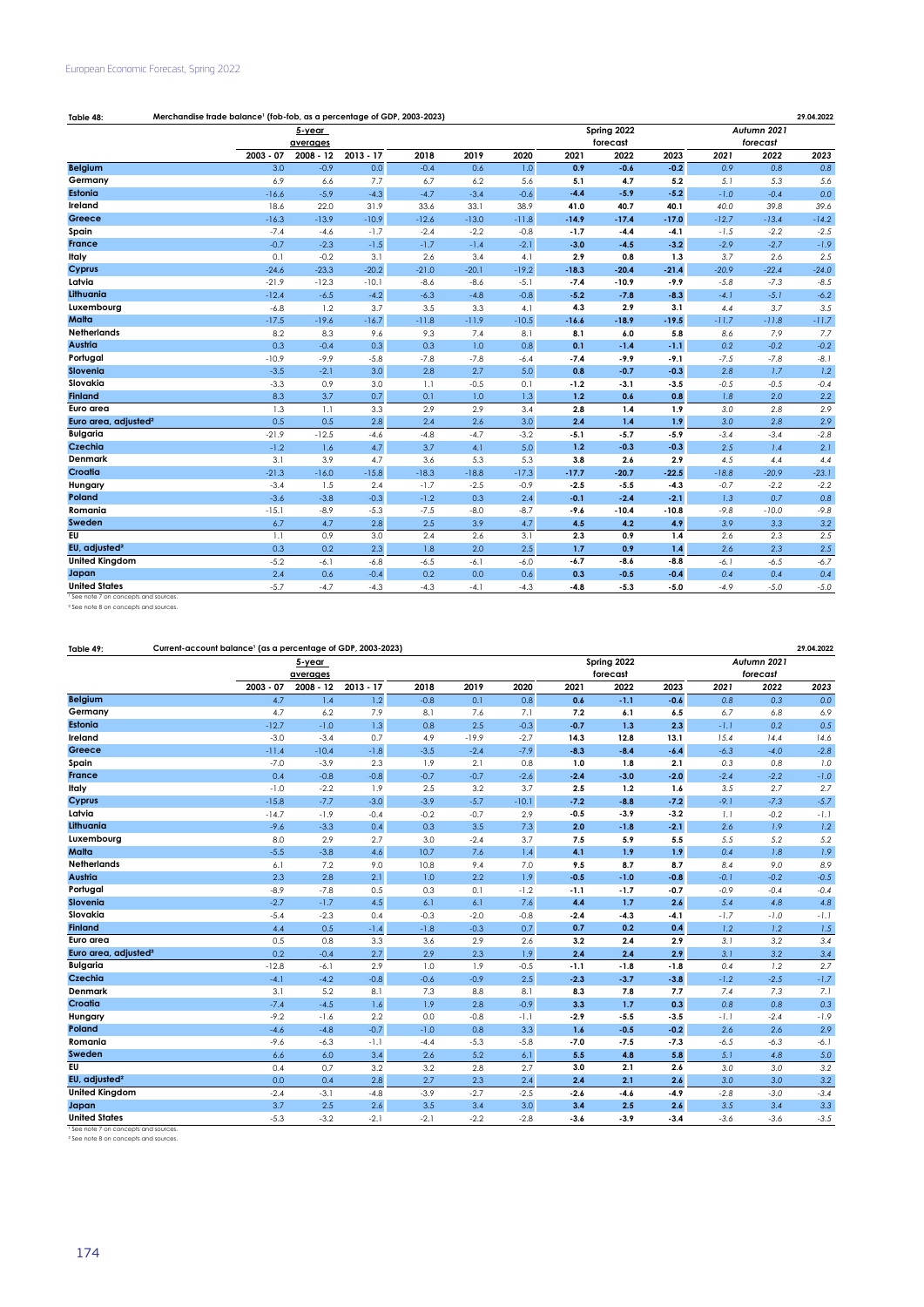|                                  |             |             |             |         |         |         |        |             |        |        |             | 29.04.2022 |
|----------------------------------|-------------|-------------|-------------|---------|---------|---------|--------|-------------|--------|--------|-------------|------------|
|                                  |             | 5-year      |             |         |         |         |        | Spring 2022 |        |        | Autumn 2021 |            |
|                                  |             | averages    |             |         |         |         |        | forecast    |        |        | forecast    |            |
|                                  | $2003 - 07$ | $2008 - 12$ | $2013 - 17$ | 2018    | 2019    | 2020    | 2021   | 2022        | 2023   | 2021   | 2022        | 2023       |
| <b>Belgium</b>                   | 4.6         | 1.4         | 1.2         | $-0.7$  | 0.3     | 0.8     | 0.7    | $-0.9$      | $-0.5$ | 0.8    | 0.3         | 0.0        |
| Germany                          | 4.7         | 6.1         | 7.7         | 7.9     | 7.5     | 6.7     | 6.9    | 5.8         | 6.2    | 6.3    | 6.4         | 6.5        |
| Estonia                          | $-11.6$     | 2.1         | 2.8         | 2.2     | 4.2     | 1.8     | 1,1    | 3.0         | 4.0    | 0.4    | 1.6         | 1.8        |
| Ireland                          | $-2.8$      | $-3.3$      | $-2.3$      | $-11.0$ | $-29.8$ | $-6.8$  | 14.1   | 12.6        | 12.9   | 11.1   | 9.9         | 9.9        |
| Greece                           | $-9.8$      | $-8.7$      | 0.1         | $-2.3$  | $-1.1$  | $-5.8$  | $-6.2$ | $-6.3$      | $-4.1$ | $-4.1$ | $-1.7$      | $-0.4$     |
| Spain                            | $-6.3$      | $-3.5$      | 2.8         | 2.4     | 2.4     | 1.2     | 1.9    | 2.9         | 3.2    | 1.5    | 2.3         | 2.6        |
| France                           | 0.3         | $-0.9$      | $-0.8$      | $-0.7$  | $-0.7$  | $-2.5$  | $-1.7$ | $-2.4$      | $-1.6$ | $-2.0$ | $-1.7$      | $-0.6$     |
| Italy                            | $-0.9$      | $-2.2$      | 2.0         | 2.5     | 3.1     | 3.7     | 2.4    | 1.1         | 1.5    | 3.4    | 2.7         | 2.7        |
| Cyprus                           | $-15.3$     | $-7.4$      | $-2.7$      | $-3.3$  | $-5.6$  | $-10.0$ | $-7.2$ | $-8.8$      | $-7.2$ | $-9.1$ | $-7.2$      | $-5.6$     |
| Latvia                           | $-13.5$     | 0.3         | 1.7         | 1.6     | 0.8     | 4.7     | 1.6    | $-1.3$      | $-0.4$ | 3.2    | 2.5         | 1.9        |
| Lithuania                        | $-8.5$      | 0.0         | 2.7         | 1.8     | 5.2     | 9.1     | 3.6    | $-0.3$      | $-0.7$ | 4.2    | 3.5         | 2.8        |
| Luxembourg                       | 7.1         | 1.5         | 1.8         | 1.8     | $-3.3$  | 2.8     | 6.7    | 5.2         | 4.8    | 4.7    | 4.4         | 4.5        |
| Malta                            | $-3.7$      | $-2.5$      | 6.0         | 11.6    | 8.9     | 2.8     | 5.1    | 2.9         | 2.9    | 1.4    | 2.8         | 2.9        |
| <b>Netherlands</b>               | 6.2         | 6.6         | 8.7         | 10.8    | 9.3     | 6.9     | 9.5    | 8.8         | 8.7    | 8.4    | 8.9         | 8.9        |
| Austria                          | 2.2         | 2.7         | 1.9         | 0.4     | 2.2     | 1.8     | $-0.6$ | $-1.1$      | $-0.9$ | $-0.2$ | $-0.3$      | $-0.6$     |
| Portugal                         | $-7.4$      | $-6.4$      | 1.7         | 1.2     | 1.0     | $-0.2$  | 0.7    | 0.3         | 1.6    | 0.3    | 1.0         | 1.2        |
| Slovenia                         | $-2.9$      | $-1.1$      | 4.5         | 5.7     | 5.8     | 7.1     | 4.0    | 1.3         | 2.1    | 5.0    | 4.4         | 4.4        |
| Slovakia                         | $-5.3$      | $-1.1$      | 1.2         | $-0.3$  | $-2.0$  | $-0.8$  | $-1.9$ | $-3.5$      | $-2.2$ | $-1.5$ | $-0.2$      | 1.5        |
| <b>Finland</b>                   | 4.5         | 0.6         | $-1.3$      | $-1.8$  | $-0.2$  | 0.8     | 0.8    | 0.3         | 0.5    | 1.3    | 1.3         | 1.6        |
| Euro area                        | 0.7         | 0.9         | 3.3         | 3.2     | 2.6     | 2.5     | 3.3    | 2.6         | 3.1    | 3.1    | 3.2         | 3.5        |
| Euro area, adjusted <sup>2</sup> | 0.3         | $-0.3$      | 2.7         | 2.4     | 2.0     | 1.8     | 2.6    | 2.6         | 3.1    | 3.1    | 3.2         | 3.5        |
| <b>Bulgaria</b>                  | $-12.6$     | $-4.9$      | 4.9         | 2.0     | 3.3     | 1.1     | $-0.4$ | 0.7         | 0.5    | 2.4    | 3.7         | 5.0        |
| Czechia                          | $-4.0$      | $-2.7$      | 0.8         | 0.2     | $-0.4$  | 3.7     | $-1.1$ | $-1.9$      | $-1.8$ | 0.0    | $-0.4$      | 0.4        |
| Denmark                          | 3.2         | 5.2         | 8.0         | 7.3     | 8.8     | 8.1     | 8.4    | 7.9         | 7.9    | 7.4    | 7.2         | 7.0        |
| Croatia                          | $-7.3$      | $-4.3$      | 2.4         | 3.2     | 4.5     | 1.3     | 5.7    | 6.2         | 4.8    | 4.3    | 5.3         | 4.8        |
| Hungary                          | $-8.8$      | 0.3         | 4.8         | 2.2     | 1.1     | 0.6     | $-0.3$ | $-3.4$      | $-0.8$ | 0.6    | 0.2         | 0.7        |
| Poland                           | $-4.2$      | $-3.4$      | 0.8         | 0.1     | 2.1     | 4.5     | 2.9    | 1.0         | 1.3    | 4.0    | 4.1         | 4.6        |
| Romania                          | $-8.9$      | $-5.4$      | 1.3         | $-3.2$  | $-3.8$  | $-4.2$  | $-5.4$ | $-5.9$      | $-5.7$ | $-4.9$ | $-4.7$      | $-4.4$     |
| Sweden                           | 6.4         | 5.9         | 3.3         | 2.6     | 5.2     | 6.1     | 5.6    | 5.0         | 5.9    | 5.2    | 4.8         | 5.1        |
| EU                               | 0.5         | 0.8         | 3.3         | 3.0     | 2.6     | 2.7     | 3.3    | 2.4         | 2.9    | 3.1    | 3.2         | 3.5        |
| EU, adjusted <sup>2</sup>        | 0.2         | 0.5         | 2.9         | 2.4     | 2.2     | 2.4     | 2.7    | 2.4         | 2.9    | 3.1    | 3.2         | 3.5        |
| <b>United Kingdom</b>            | $-2.5$      | $-3.1$      | $-4.9$      | $-4.0$  | $-2.7$  | $-2.6$  | $-2.7$ | $-4.8$      | $-5.0$ | $-2.9$ | $-3.1$      | $-3.5$     |
| Japan                            | 3.7         | 2.4         | 2.5         | 3.5     | 3.4     | 2.9     | 3.4    | 2.5         | 2.6    | 3.4    | 3.3         | 0.0        |
| <b>United States</b>             | $-5.4$      | $-3.2$      | $-2.2$      | $-2.2$  | $-2.3$  | $-2.8$  | $-3.6$ | $-3.9$      | $-3.5$ | $-3.6$ | $-3.6$      | 0.0        |

² See note 8 on concepts and sources.

| Spring 2022<br>Autumn 2021<br>forecast<br>forecast<br>2016<br>2017<br>2019<br>2015<br>2018<br>2020<br>2021<br>2022<br>2023<br>2021<br>2022<br>3.8<br>5.8<br>2.4<br>3.1<br>$-3.8$<br>0.6<br>2.8<br>$-5.8$<br>$-3.5$<br>1.4<br>4.1<br>Germany<br>261.9<br>272.1<br>262.7<br>265.1<br>257.7<br>271.6<br>238.3<br>233.1<br>262.0<br>238.2<br>257.3<br>$-0.2$<br>0.4<br><b>Estonia</b><br>0.4<br>0.7<br>$-0.1$<br>0.8<br>0.3<br>0.5<br>0.2<br>$-0.3$<br>0.1<br>Ireland<br>11.6<br>$-11.4$<br>1.5<br>16.0<br>$-70.8$<br>$-9.9$<br>60.3<br>65.4<br>59.8<br>66.5<br>65.8<br>$-2.6$<br>Greece<br>$-3.9$<br>$-3.7$<br>$-6.3$<br>$-4.4$<br>$-13.0$<br>$-15.1$<br>$-7.5$<br>$-16.7$<br>$-13.3$<br>$-11.1$<br>21.8<br>35.4<br>32.2<br>26.2<br>9.3<br>11.5<br>10.6<br>22.6<br>23.5<br>28.5<br>4.0<br>$-17.1$<br>$-59.2$<br>$-53.5$<br><b>France</b><br>$-10.9$<br>$-13.5$<br>$-16.3$<br>$-16.1$<br>$-59.9$<br>$-78.1$<br>$-59.3$<br>$-56.5$<br>23.5<br>57.8<br>62.1<br>44.8<br>51.1<br>44.0<br>44.3<br>44.7<br>22.8<br>31.9<br>61.4<br>$-0.1$<br>$-0.8$<br>$-0.9$<br>$-2.2$<br>$-1.7$<br>$-1.9$<br>$-1.0$<br>$-1.3$<br>$-2.2$<br>$-2.1$<br>$-1.8$<br>Latvia<br>$-0.2$<br>$-1.4$<br>$-1.2$<br>$-0.1$<br>0.4<br>0.3<br>$-0.1$<br>$-0.2$<br>0.8<br>0.4<br>$-0.1$<br>3.6<br>Lithuania<br>$-0.9$<br>$-0.4$<br>0.2<br>0.1<br>1.7<br>1.1<br>$-1.3$<br>1.4<br>1.1<br>$-1.1$<br>Luxembourg<br>$-0.5$<br>1.7<br>2.3<br>5.5<br>1.0<br>1.8<br>$-1.5$<br>4.6<br>4.5<br>3.8<br>3.8<br>0.2<br>Malta<br>0.3<br>0.3<br>0.3<br>0.4<br>1.3<br>1.4<br>1.1<br>0.6<br>0.3<br>0.0<br><b>Netherlands</b><br>43.5<br>57.1<br>79.9<br>83.9<br>76.2<br>55.8<br>81.4<br>80.6<br>83.9<br>71.9<br>80.2<br>6.4<br>10.2<br>8.7<br>7.2<br>$-3.5$<br>$-0.9$<br>5.5<br>4.0<br>$-2.1$<br>$-4.2$<br>$-0.5$<br>Portugal<br>$-2.3$<br>1.2<br>$-3.8$<br>$-1.6$<br>0.0<br>2.0<br>0.5<br>0.3<br>$-2.5$<br>$-2.0$<br>$-0.8$<br>3.6<br>2.3<br>0.9<br>1.5<br>1.5<br>2.0<br>2.7<br>2.8<br>3.0<br>2.7<br>2.6<br>$-0.5$<br>$-1.7$<br>$-0.7$<br>$-1.9$<br>$-2.3$<br>$-0.3$<br>$-0.8$<br>$-4.5$<br>$-4.7$<br>$-1.6$<br>$-1.1$<br>1.7<br>$-1.7$<br>$-4.3$<br>$-1.8$<br>$-4.3$<br>$-0.8$<br>1.8<br>0.6<br>1,1<br>3.0<br>3.2<br>Euro area<br>386.0<br>359.2<br>390.5<br>414.5<br>418.0<br>343.4<br>301.1<br>308.9<br>379.5<br>408.9<br>396.4<br>Euro area, adjusted <sup>2</sup><br>219.1<br>282.5<br>328.9<br>356.0<br>332.1<br>273.9<br>291.6<br>308.9<br>379.5<br>408.9<br>396.4<br><b>Bulgaria</b><br>0.3<br>2.6<br>3.2<br>0.5<br>1.1<br>$-0.3$<br>$-0.7$<br>$-1.4$<br>0.3<br>0.9<br>$-1.5$<br>5.3<br>$-5.4$<br>$-10.1$<br>$-11.1$<br>$-2.8$<br>$-0.4$<br>1.6<br>$-1.3$<br>$-2.1$<br>$-2.8$<br>$-6.4$<br>Denmark<br>22.5<br>22.0<br>27.4<br>23.6<br>22.0<br>25.4<br>27.7<br>27.6<br>28.6<br>24.4<br>25.0<br>1.5<br>1.7<br>$-0.4$<br>1.9<br>0.2<br>1.1<br>1.0<br>1.6<br>1,1<br>0.5<br>0.5<br>Hungary<br>2.1<br>4.9<br>2.0<br>0.0<br>$-1.2$<br>$-4.4$<br>$-3.9$<br>$-1.6$<br>$-8.9$<br>$-6.1$<br>$-1.6$<br>$-1.5$<br>$-0.6$<br>$-1.2$<br>$-4.8$<br>4.4<br>17.6<br>9.2<br>$-2.8$<br>14.8<br>16.2<br>$-1.4$<br>Romania<br>$-0.5$<br>$-2.0$<br>$-5.9$<br>$-9.1$<br>$-11.8$<br>$-12.7$<br>$-16.9$<br>$-20.1$<br>$-21.4$<br>$-15.5$<br>$-16.3$<br>13.5<br>24.9<br>28.8<br>29.0<br>33.9<br>14.0<br>11.2<br>12.3<br>26.7<br>26.7<br>26.4<br>426.4<br>395.6<br>321.0<br>417.5<br>428.5<br>452.7<br>438.7<br>387.7<br>363.3<br>426.4<br>451.2<br>347.5<br>402.5<br>383.4<br>361.4<br>322.2<br>315.9<br>350.4<br>417.5<br>426.4<br>451.2<br>321.0<br>$-137.7$<br>$-86.9$<br>$-95.3$<br>$-68.5$<br>$-60.5$<br>$-69.7$<br>$-138.1$<br>$-151.3$<br>$-75.6$<br>$-87.1$<br>$-131.1$ | Table 51: | Current-account balance <sup>1</sup> (in billions of euro, 2015-2023) |       |       |       |       |       |       |       |       |       |       | 29.04.2022 |
|-----------------------------------------------------------------------------------------------------------------------------------------------------------------------------------------------------------------------------------------------------------------------------------------------------------------------------------------------------------------------------------------------------------------------------------------------------------------------------------------------------------------------------------------------------------------------------------------------------------------------------------------------------------------------------------------------------------------------------------------------------------------------------------------------------------------------------------------------------------------------------------------------------------------------------------------------------------------------------------------------------------------------------------------------------------------------------------------------------------------------------------------------------------------------------------------------------------------------------------------------------------------------------------------------------------------------------------------------------------------------------------------------------------------------------------------------------------------------------------------------------------------------------------------------------------------------------------------------------------------------------------------------------------------------------------------------------------------------------------------------------------------------------------------------------------------------------------------------------------------------------------------------------------------------------------------------------------------------------------------------------------------------------------------------------------------------------------------------------------------------------------------------------------------------------------------------------------------------------------------------------------------------------------------------------------------------------------------------------------------------------------------------------------------------------------------------------------------------------------------------------------------------------------------------------------------------------------------------------------------------------------------------------------------------------------------------------------------------------------------------------------------------------------------------------------------------------------------------------------------------------------------------------------------------------------------------------------------------------------------------------------------------------------------------------------------------------------------------------------------------------------------------------------------------------------------------------------------------------------------------------------------------------------------------------------------------------------------------------------------------------------------------------------------------------------------------------------------------------------------------------------------------------------------------------------------------------------------------------|-----------|-----------------------------------------------------------------------|-------|-------|-------|-------|-------|-------|-------|-------|-------|-------|------------|
| <b>Belgium</b><br>Spain<br>Italy<br>Cyprus<br>Austria<br>Slovenia<br>Slovakia<br><b>Finland</b><br>Czechia<br>Croatia<br>Poland<br>Sweden<br><b>EU</b><br>EU, adjusted <sup>2</sup>                                                                                                                                                                                                                                                                                                                                                                                                                                                                                                                                                                                                                                                                                                                                                                                                                                                                                                                                                                                                                                                                                                                                                                                                                                                                                                                                                                                                                                                                                                                                                                                                                                                                                                                                                                                                                                                                                                                                                                                                                                                                                                                                                                                                                                                                                                                                                                                                                                                                                                                                                                                                                                                                                                                                                                                                                                                                                                                                                                                                                                                                                                                                                                                                                                                                                                                                                                                                                 |           |                                                                       |       |       |       |       |       |       |       |       |       |       |            |
|                                                                                                                                                                                                                                                                                                                                                                                                                                                                                                                                                                                                                                                                                                                                                                                                                                                                                                                                                                                                                                                                                                                                                                                                                                                                                                                                                                                                                                                                                                                                                                                                                                                                                                                                                                                                                                                                                                                                                                                                                                                                                                                                                                                                                                                                                                                                                                                                                                                                                                                                                                                                                                                                                                                                                                                                                                                                                                                                                                                                                                                                                                                                                                                                                                                                                                                                                                                                                                                                                                                                                                                                     |           |                                                                       |       |       |       |       |       |       |       |       |       |       |            |
|                                                                                                                                                                                                                                                                                                                                                                                                                                                                                                                                                                                                                                                                                                                                                                                                                                                                                                                                                                                                                                                                                                                                                                                                                                                                                                                                                                                                                                                                                                                                                                                                                                                                                                                                                                                                                                                                                                                                                                                                                                                                                                                                                                                                                                                                                                                                                                                                                                                                                                                                                                                                                                                                                                                                                                                                                                                                                                                                                                                                                                                                                                                                                                                                                                                                                                                                                                                                                                                                                                                                                                                                     |           |                                                                       |       |       |       |       |       |       |       |       |       |       | 2023       |
|                                                                                                                                                                                                                                                                                                                                                                                                                                                                                                                                                                                                                                                                                                                                                                                                                                                                                                                                                                                                                                                                                                                                                                                                                                                                                                                                                                                                                                                                                                                                                                                                                                                                                                                                                                                                                                                                                                                                                                                                                                                                                                                                                                                                                                                                                                                                                                                                                                                                                                                                                                                                                                                                                                                                                                                                                                                                                                                                                                                                                                                                                                                                                                                                                                                                                                                                                                                                                                                                                                                                                                                                     |           |                                                                       |       |       |       |       |       |       |       |       |       |       | 0.1        |
|                                                                                                                                                                                                                                                                                                                                                                                                                                                                                                                                                                                                                                                                                                                                                                                                                                                                                                                                                                                                                                                                                                                                                                                                                                                                                                                                                                                                                                                                                                                                                                                                                                                                                                                                                                                                                                                                                                                                                                                                                                                                                                                                                                                                                                                                                                                                                                                                                                                                                                                                                                                                                                                                                                                                                                                                                                                                                                                                                                                                                                                                                                                                                                                                                                                                                                                                                                                                                                                                                                                                                                                                     |           |                                                                       |       |       |       |       |       |       |       |       |       |       | 270.9      |
| <b>United Kingdom</b>                                                                                                                                                                                                                                                                                                                                                                                                                                                                                                                                                                                                                                                                                                                                                                                                                                                                                                                                                                                                                                                                                                                                                                                                                                                                                                                                                                                                                                                                                                                                                                                                                                                                                                                                                                                                                                                                                                                                                                                                                                                                                                                                                                                                                                                                                                                                                                                                                                                                                                                                                                                                                                                                                                                                                                                                                                                                                                                                                                                                                                                                                                                                                                                                                                                                                                                                                                                                                                                                                                                                                                               |           |                                                                       |       |       |       |       |       |       |       |       |       |       | 0.2        |
|                                                                                                                                                                                                                                                                                                                                                                                                                                                                                                                                                                                                                                                                                                                                                                                                                                                                                                                                                                                                                                                                                                                                                                                                                                                                                                                                                                                                                                                                                                                                                                                                                                                                                                                                                                                                                                                                                                                                                                                                                                                                                                                                                                                                                                                                                                                                                                                                                                                                                                                                                                                                                                                                                                                                                                                                                                                                                                                                                                                                                                                                                                                                                                                                                                                                                                                                                                                                                                                                                                                                                                                                     |           |                                                                       |       |       |       |       |       |       |       |       |       |       | 70.4       |
|                                                                                                                                                                                                                                                                                                                                                                                                                                                                                                                                                                                                                                                                                                                                                                                                                                                                                                                                                                                                                                                                                                                                                                                                                                                                                                                                                                                                                                                                                                                                                                                                                                                                                                                                                                                                                                                                                                                                                                                                                                                                                                                                                                                                                                                                                                                                                                                                                                                                                                                                                                                                                                                                                                                                                                                                                                                                                                                                                                                                                                                                                                                                                                                                                                                                                                                                                                                                                                                                                                                                                                                                     |           |                                                                       |       |       |       |       |       |       |       |       |       |       | $-5.5$     |
|                                                                                                                                                                                                                                                                                                                                                                                                                                                                                                                                                                                                                                                                                                                                                                                                                                                                                                                                                                                                                                                                                                                                                                                                                                                                                                                                                                                                                                                                                                                                                                                                                                                                                                                                                                                                                                                                                                                                                                                                                                                                                                                                                                                                                                                                                                                                                                                                                                                                                                                                                                                                                                                                                                                                                                                                                                                                                                                                                                                                                                                                                                                                                                                                                                                                                                                                                                                                                                                                                                                                                                                                     |           |                                                                       |       |       |       |       |       |       |       |       |       |       | 14.1       |
|                                                                                                                                                                                                                                                                                                                                                                                                                                                                                                                                                                                                                                                                                                                                                                                                                                                                                                                                                                                                                                                                                                                                                                                                                                                                                                                                                                                                                                                                                                                                                                                                                                                                                                                                                                                                                                                                                                                                                                                                                                                                                                                                                                                                                                                                                                                                                                                                                                                                                                                                                                                                                                                                                                                                                                                                                                                                                                                                                                                                                                                                                                                                                                                                                                                                                                                                                                                                                                                                                                                                                                                                     |           |                                                                       |       |       |       |       |       |       |       |       |       |       | $-27.4$    |
|                                                                                                                                                                                                                                                                                                                                                                                                                                                                                                                                                                                                                                                                                                                                                                                                                                                                                                                                                                                                                                                                                                                                                                                                                                                                                                                                                                                                                                                                                                                                                                                                                                                                                                                                                                                                                                                                                                                                                                                                                                                                                                                                                                                                                                                                                                                                                                                                                                                                                                                                                                                                                                                                                                                                                                                                                                                                                                                                                                                                                                                                                                                                                                                                                                                                                                                                                                                                                                                                                                                                                                                                     |           |                                                                       |       |       |       |       |       |       |       |       |       |       | 53.0       |
|                                                                                                                                                                                                                                                                                                                                                                                                                                                                                                                                                                                                                                                                                                                                                                                                                                                                                                                                                                                                                                                                                                                                                                                                                                                                                                                                                                                                                                                                                                                                                                                                                                                                                                                                                                                                                                                                                                                                                                                                                                                                                                                                                                                                                                                                                                                                                                                                                                                                                                                                                                                                                                                                                                                                                                                                                                                                                                                                                                                                                                                                                                                                                                                                                                                                                                                                                                                                                                                                                                                                                                                                     |           |                                                                       |       |       |       |       |       |       |       |       |       |       | $-1.5$     |
|                                                                                                                                                                                                                                                                                                                                                                                                                                                                                                                                                                                                                                                                                                                                                                                                                                                                                                                                                                                                                                                                                                                                                                                                                                                                                                                                                                                                                                                                                                                                                                                                                                                                                                                                                                                                                                                                                                                                                                                                                                                                                                                                                                                                                                                                                                                                                                                                                                                                                                                                                                                                                                                                                                                                                                                                                                                                                                                                                                                                                                                                                                                                                                                                                                                                                                                                                                                                                                                                                                                                                                                                     |           |                                                                       |       |       |       |       |       |       |       |       |       |       | $-0.4$     |
|                                                                                                                                                                                                                                                                                                                                                                                                                                                                                                                                                                                                                                                                                                                                                                                                                                                                                                                                                                                                                                                                                                                                                                                                                                                                                                                                                                                                                                                                                                                                                                                                                                                                                                                                                                                                                                                                                                                                                                                                                                                                                                                                                                                                                                                                                                                                                                                                                                                                                                                                                                                                                                                                                                                                                                                                                                                                                                                                                                                                                                                                                                                                                                                                                                                                                                                                                                                                                                                                                                                                                                                                     |           |                                                                       |       |       |       |       |       |       |       |       |       |       | 0.7        |
|                                                                                                                                                                                                                                                                                                                                                                                                                                                                                                                                                                                                                                                                                                                                                                                                                                                                                                                                                                                                                                                                                                                                                                                                                                                                                                                                                                                                                                                                                                                                                                                                                                                                                                                                                                                                                                                                                                                                                                                                                                                                                                                                                                                                                                                                                                                                                                                                                                                                                                                                                                                                                                                                                                                                                                                                                                                                                                                                                                                                                                                                                                                                                                                                                                                                                                                                                                                                                                                                                                                                                                                                     |           |                                                                       |       |       |       |       |       |       |       |       |       |       | 4.0        |
|                                                                                                                                                                                                                                                                                                                                                                                                                                                                                                                                                                                                                                                                                                                                                                                                                                                                                                                                                                                                                                                                                                                                                                                                                                                                                                                                                                                                                                                                                                                                                                                                                                                                                                                                                                                                                                                                                                                                                                                                                                                                                                                                                                                                                                                                                                                                                                                                                                                                                                                                                                                                                                                                                                                                                                                                                                                                                                                                                                                                                                                                                                                                                                                                                                                                                                                                                                                                                                                                                                                                                                                                     |           |                                                                       |       |       |       |       |       |       |       |       |       |       | 0.3        |
|                                                                                                                                                                                                                                                                                                                                                                                                                                                                                                                                                                                                                                                                                                                                                                                                                                                                                                                                                                                                                                                                                                                                                                                                                                                                                                                                                                                                                                                                                                                                                                                                                                                                                                                                                                                                                                                                                                                                                                                                                                                                                                                                                                                                                                                                                                                                                                                                                                                                                                                                                                                                                                                                                                                                                                                                                                                                                                                                                                                                                                                                                                                                                                                                                                                                                                                                                                                                                                                                                                                                                                                                     |           |                                                                       |       |       |       |       |       |       |       |       |       |       | 82.4       |
|                                                                                                                                                                                                                                                                                                                                                                                                                                                                                                                                                                                                                                                                                                                                                                                                                                                                                                                                                                                                                                                                                                                                                                                                                                                                                                                                                                                                                                                                                                                                                                                                                                                                                                                                                                                                                                                                                                                                                                                                                                                                                                                                                                                                                                                                                                                                                                                                                                                                                                                                                                                                                                                                                                                                                                                                                                                                                                                                                                                                                                                                                                                                                                                                                                                                                                                                                                                                                                                                                                                                                                                                     |           |                                                                       |       |       |       |       |       |       |       |       |       |       | $-2.4$     |
|                                                                                                                                                                                                                                                                                                                                                                                                                                                                                                                                                                                                                                                                                                                                                                                                                                                                                                                                                                                                                                                                                                                                                                                                                                                                                                                                                                                                                                                                                                                                                                                                                                                                                                                                                                                                                                                                                                                                                                                                                                                                                                                                                                                                                                                                                                                                                                                                                                                                                                                                                                                                                                                                                                                                                                                                                                                                                                                                                                                                                                                                                                                                                                                                                                                                                                                                                                                                                                                                                                                                                                                                     |           |                                                                       |       |       |       |       |       |       |       |       |       |       | $-1.0$     |
|                                                                                                                                                                                                                                                                                                                                                                                                                                                                                                                                                                                                                                                                                                                                                                                                                                                                                                                                                                                                                                                                                                                                                                                                                                                                                                                                                                                                                                                                                                                                                                                                                                                                                                                                                                                                                                                                                                                                                                                                                                                                                                                                                                                                                                                                                                                                                                                                                                                                                                                                                                                                                                                                                                                                                                                                                                                                                                                                                                                                                                                                                                                                                                                                                                                                                                                                                                                                                                                                                                                                                                                                     |           |                                                                       |       |       |       |       |       |       |       |       |       |       | 2.7        |
|                                                                                                                                                                                                                                                                                                                                                                                                                                                                                                                                                                                                                                                                                                                                                                                                                                                                                                                                                                                                                                                                                                                                                                                                                                                                                                                                                                                                                                                                                                                                                                                                                                                                                                                                                                                                                                                                                                                                                                                                                                                                                                                                                                                                                                                                                                                                                                                                                                                                                                                                                                                                                                                                                                                                                                                                                                                                                                                                                                                                                                                                                                                                                                                                                                                                                                                                                                                                                                                                                                                                                                                                     |           |                                                                       |       |       |       |       |       |       |       |       |       |       | $-1.3$     |
|                                                                                                                                                                                                                                                                                                                                                                                                                                                                                                                                                                                                                                                                                                                                                                                                                                                                                                                                                                                                                                                                                                                                                                                                                                                                                                                                                                                                                                                                                                                                                                                                                                                                                                                                                                                                                                                                                                                                                                                                                                                                                                                                                                                                                                                                                                                                                                                                                                                                                                                                                                                                                                                                                                                                                                                                                                                                                                                                                                                                                                                                                                                                                                                                                                                                                                                                                                                                                                                                                                                                                                                                     |           |                                                                       |       |       |       |       |       |       |       |       |       |       | 4.0        |
|                                                                                                                                                                                                                                                                                                                                                                                                                                                                                                                                                                                                                                                                                                                                                                                                                                                                                                                                                                                                                                                                                                                                                                                                                                                                                                                                                                                                                                                                                                                                                                                                                                                                                                                                                                                                                                                                                                                                                                                                                                                                                                                                                                                                                                                                                                                                                                                                                                                                                                                                                                                                                                                                                                                                                                                                                                                                                                                                                                                                                                                                                                                                                                                                                                                                                                                                                                                                                                                                                                                                                                                                     |           |                                                                       |       |       |       |       |       |       |       |       |       |       | 463.5      |
|                                                                                                                                                                                                                                                                                                                                                                                                                                                                                                                                                                                                                                                                                                                                                                                                                                                                                                                                                                                                                                                                                                                                                                                                                                                                                                                                                                                                                                                                                                                                                                                                                                                                                                                                                                                                                                                                                                                                                                                                                                                                                                                                                                                                                                                                                                                                                                                                                                                                                                                                                                                                                                                                                                                                                                                                                                                                                                                                                                                                                                                                                                                                                                                                                                                                                                                                                                                                                                                                                                                                                                                                     |           |                                                                       |       |       |       |       |       |       |       |       |       |       | 463.5      |
|                                                                                                                                                                                                                                                                                                                                                                                                                                                                                                                                                                                                                                                                                                                                                                                                                                                                                                                                                                                                                                                                                                                                                                                                                                                                                                                                                                                                                                                                                                                                                                                                                                                                                                                                                                                                                                                                                                                                                                                                                                                                                                                                                                                                                                                                                                                                                                                                                                                                                                                                                                                                                                                                                                                                                                                                                                                                                                                                                                                                                                                                                                                                                                                                                                                                                                                                                                                                                                                                                                                                                                                                     |           |                                                                       |       |       |       |       |       |       |       |       |       |       | 2.1        |
|                                                                                                                                                                                                                                                                                                                                                                                                                                                                                                                                                                                                                                                                                                                                                                                                                                                                                                                                                                                                                                                                                                                                                                                                                                                                                                                                                                                                                                                                                                                                                                                                                                                                                                                                                                                                                                                                                                                                                                                                                                                                                                                                                                                                                                                                                                                                                                                                                                                                                                                                                                                                                                                                                                                                                                                                                                                                                                                                                                                                                                                                                                                                                                                                                                                                                                                                                                                                                                                                                                                                                                                                     |           |                                                                       |       |       |       |       |       |       |       |       |       |       | $-4.7$     |
|                                                                                                                                                                                                                                                                                                                                                                                                                                                                                                                                                                                                                                                                                                                                                                                                                                                                                                                                                                                                                                                                                                                                                                                                                                                                                                                                                                                                                                                                                                                                                                                                                                                                                                                                                                                                                                                                                                                                                                                                                                                                                                                                                                                                                                                                                                                                                                                                                                                                                                                                                                                                                                                                                                                                                                                                                                                                                                                                                                                                                                                                                                                                                                                                                                                                                                                                                                                                                                                                                                                                                                                                     |           |                                                                       |       |       |       |       |       |       |       |       |       |       | 25.3       |
|                                                                                                                                                                                                                                                                                                                                                                                                                                                                                                                                                                                                                                                                                                                                                                                                                                                                                                                                                                                                                                                                                                                                                                                                                                                                                                                                                                                                                                                                                                                                                                                                                                                                                                                                                                                                                                                                                                                                                                                                                                                                                                                                                                                                                                                                                                                                                                                                                                                                                                                                                                                                                                                                                                                                                                                                                                                                                                                                                                                                                                                                                                                                                                                                                                                                                                                                                                                                                                                                                                                                                                                                     |           |                                                                       |       |       |       |       |       |       |       |       |       |       | 0.2        |
|                                                                                                                                                                                                                                                                                                                                                                                                                                                                                                                                                                                                                                                                                                                                                                                                                                                                                                                                                                                                                                                                                                                                                                                                                                                                                                                                                                                                                                                                                                                                                                                                                                                                                                                                                                                                                                                                                                                                                                                                                                                                                                                                                                                                                                                                                                                                                                                                                                                                                                                                                                                                                                                                                                                                                                                                                                                                                                                                                                                                                                                                                                                                                                                                                                                                                                                                                                                                                                                                                                                                                                                                     |           |                                                                       |       |       |       |       |       |       |       |       |       |       | $-3.3$     |
|                                                                                                                                                                                                                                                                                                                                                                                                                                                                                                                                                                                                                                                                                                                                                                                                                                                                                                                                                                                                                                                                                                                                                                                                                                                                                                                                                                                                                                                                                                                                                                                                                                                                                                                                                                                                                                                                                                                                                                                                                                                                                                                                                                                                                                                                                                                                                                                                                                                                                                                                                                                                                                                                                                                                                                                                                                                                                                                                                                                                                                                                                                                                                                                                                                                                                                                                                                                                                                                                                                                                                                                                     |           |                                                                       |       |       |       |       |       |       |       |       |       |       | 19.3       |
|                                                                                                                                                                                                                                                                                                                                                                                                                                                                                                                                                                                                                                                                                                                                                                                                                                                                                                                                                                                                                                                                                                                                                                                                                                                                                                                                                                                                                                                                                                                                                                                                                                                                                                                                                                                                                                                                                                                                                                                                                                                                                                                                                                                                                                                                                                                                                                                                                                                                                                                                                                                                                                                                                                                                                                                                                                                                                                                                                                                                                                                                                                                                                                                                                                                                                                                                                                                                                                                                                                                                                                                                     |           |                                                                       |       |       |       |       |       |       |       |       |       |       | $-17.2$    |
|                                                                                                                                                                                                                                                                                                                                                                                                                                                                                                                                                                                                                                                                                                                                                                                                                                                                                                                                                                                                                                                                                                                                                                                                                                                                                                                                                                                                                                                                                                                                                                                                                                                                                                                                                                                                                                                                                                                                                                                                                                                                                                                                                                                                                                                                                                                                                                                                                                                                                                                                                                                                                                                                                                                                                                                                                                                                                                                                                                                                                                                                                                                                                                                                                                                                                                                                                                                                                                                                                                                                                                                                     |           |                                                                       |       |       |       |       |       |       |       |       |       |       | 28.7       |
|                                                                                                                                                                                                                                                                                                                                                                                                                                                                                                                                                                                                                                                                                                                                                                                                                                                                                                                                                                                                                                                                                                                                                                                                                                                                                                                                                                                                                                                                                                                                                                                                                                                                                                                                                                                                                                                                                                                                                                                                                                                                                                                                                                                                                                                                                                                                                                                                                                                                                                                                                                                                                                                                                                                                                                                                                                                                                                                                                                                                                                                                                                                                                                                                                                                                                                                                                                                                                                                                                                                                                                                                     |           |                                                                       |       |       |       |       |       |       |       |       |       |       | 513.8      |
|                                                                                                                                                                                                                                                                                                                                                                                                                                                                                                                                                                                                                                                                                                                                                                                                                                                                                                                                                                                                                                                                                                                                                                                                                                                                                                                                                                                                                                                                                                                                                                                                                                                                                                                                                                                                                                                                                                                                                                                                                                                                                                                                                                                                                                                                                                                                                                                                                                                                                                                                                                                                                                                                                                                                                                                                                                                                                                                                                                                                                                                                                                                                                                                                                                                                                                                                                                                                                                                                                                                                                                                                     |           |                                                                       |       |       |       |       |       |       |       |       |       |       | 513.8      |
|                                                                                                                                                                                                                                                                                                                                                                                                                                                                                                                                                                                                                                                                                                                                                                                                                                                                                                                                                                                                                                                                                                                                                                                                                                                                                                                                                                                                                                                                                                                                                                                                                                                                                                                                                                                                                                                                                                                                                                                                                                                                                                                                                                                                                                                                                                                                                                                                                                                                                                                                                                                                                                                                                                                                                                                                                                                                                                                                                                                                                                                                                                                                                                                                                                                                                                                                                                                                                                                                                                                                                                                                     |           |                                                                       |       |       |       |       |       |       |       |       |       |       | $-99.8$    |
|                                                                                                                                                                                                                                                                                                                                                                                                                                                                                                                                                                                                                                                                                                                                                                                                                                                                                                                                                                                                                                                                                                                                                                                                                                                                                                                                                                                                                                                                                                                                                                                                                                                                                                                                                                                                                                                                                                                                                                                                                                                                                                                                                                                                                                                                                                                                                                                                                                                                                                                                                                                                                                                                                                                                                                                                                                                                                                                                                                                                                                                                                                                                                                                                                                                                                                                                                                                                                                                                                                                                                                                                     | Japan     | 123.0                                                                 | 178.0 | 179.8 | 149.6 | 157.5 | 130.3 | 141.8 | 103.8 | 108.6 | 147.6 | 146.0 |            |
| <b>United States</b><br>$-382.8$<br>$-372.8$<br>$-428.6$<br>$-702.6$<br>$-691.1$<br>$-364.7$<br>$-330.1$<br>$-514.0$<br>-898.1<br>$-845.6$<br>-763.1                                                                                                                                                                                                                                                                                                                                                                                                                                                                                                                                                                                                                                                                                                                                                                                                                                                                                                                                                                                                                                                                                                                                                                                                                                                                                                                                                                                                                                                                                                                                                                                                                                                                                                                                                                                                                                                                                                                                                                                                                                                                                                                                                                                                                                                                                                                                                                                                                                                                                                                                                                                                                                                                                                                                                                                                                                                                                                                                                                                                                                                                                                                                                                                                                                                                                                                                                                                                                                                |           |                                                                       |       |       |       |       |       |       |       |       |       |       |            |

² See note 8 on concepts and sources.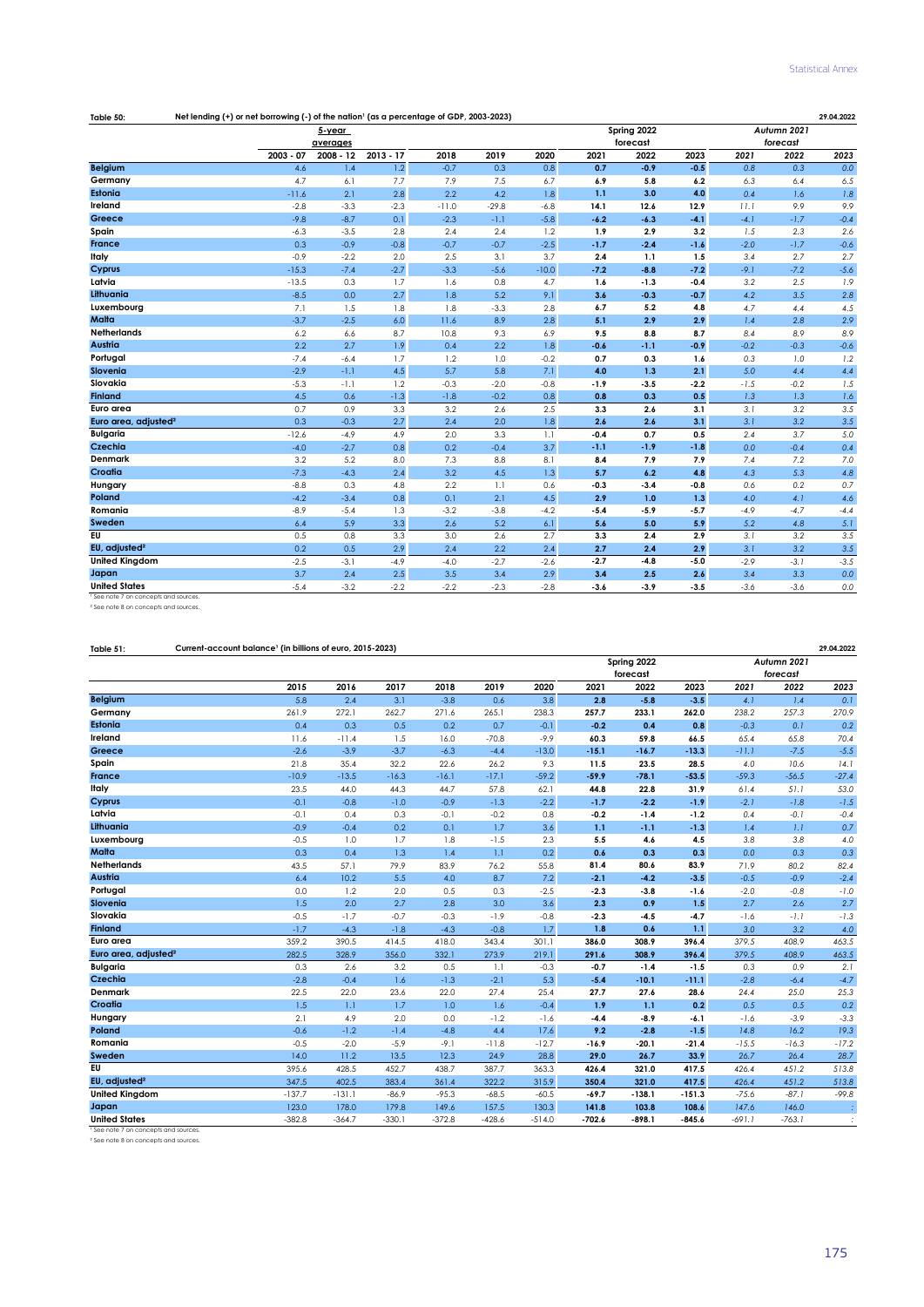#### **Table 52: 29.04.2022 Export markets (a) (percentage change on preceding year, 2015-2023)**

|                                                                                                                                                           |        |      |      |      |        |         |      | Spring 2022 |      |      | Autumn 2021 |      |
|-----------------------------------------------------------------------------------------------------------------------------------------------------------|--------|------|------|------|--------|---------|------|-------------|------|------|-------------|------|
|                                                                                                                                                           |        |      |      |      |        |         |      | forecast    |      |      | forecast    |      |
|                                                                                                                                                           | 2015   | 2016 | 2017 | 2018 | 2019   | 2020    | 2021 | 2022        | 2023 | 2021 | 2022        | 2023 |
| <b>Belgium</b>                                                                                                                                            | 6.3    | 2.5  | 5.3  | 4.0  | 2.9    | $-9.0$  | 9.1  | 5.2         | 4.5  | 8.3  | 7.0         | 4.6  |
| Germany                                                                                                                                                   | 4.6    | 2.9  | 5.9  | 4.3  | 1.9    | $-8.1$  | 10.4 | 4.7         | 4.3  | 9.3  | 6.7         | 4.7  |
| <b>Estonia</b>                                                                                                                                            | 2.8    | 3.3  | 6.4  | 4.5  | 2.7    | $-7.4$  | 9.9  | 2.5         | 4.1  | 8.5  | 6.3         | 4.5  |
| Ireland                                                                                                                                                   | 4.3    | 2.3  | 5.3  | 4.0  | 1.3    | $-8.5$  | 10.2 | 5.4         | 4.1  | 9.4  | 6.7         | 4.3  |
| Greece                                                                                                                                                    | 3.6    | 2.6  | 6.2  | 3.9  | 1.8    | $-9.1$  | 10.2 | 4.8         | 4.5  | 8.6  | 6.7         | 4.9  |
| Spain                                                                                                                                                     | 5.1    | 2.9  | 5.3  | 3.7  | 2.4    | $-9.6$  | 9.4  | 5.2         | 4.4  | 8.4  | 6.8         | 4.6  |
| France                                                                                                                                                    | 4.4    | 2.9  | 5.4  | 3.9  | 2.0    | $-8.9$  | 9.8  | 5.1         | 4.3  | 8.8  | 6.7         | 4.6  |
| Italy                                                                                                                                                     | 3.9    | 2.8  | 5.6  | 3.9  | 1.9    | $-9.0$  | 10.1 | 4.8         | 4.5  | 8.9  | 6.8         | 4.7  |
| Cyprus                                                                                                                                                    | $-4.7$ | 0.6  | 9.2  | 3.9  | 2.6    | $-9.6$  | 12.1 | $-4.6$      | 4.6  | 8.2  | 6.0         | 4.4  |
| Latvia                                                                                                                                                    | 1.9    | 3.0  | 6.9  | 4.5  | 3.4    | $-7.5$  | 12.1 | 0.5         | 4.1  | 9.3  | 6.3         | 4.5  |
| Lithuania                                                                                                                                                 | 1.6    | 2.9  | 6.6  | 4.5  | 3.4    | $-8.4$  | 11.0 | 1.1         | 4.2  | 8.7  | 6.4         | 4.6  |
| Luxembourg                                                                                                                                                | 5.1    | 3.3  | 5.2  | 3.8  | 2.4    | $-8.3$  | 9.6  | 5.0         | 4.6  | 8.9  | 6.7         | 4.8  |
| Malta                                                                                                                                                     | 10.9   | 7.1  | 4.1  | 3.4  | 11.1   | $-8.8$  | 6.1  | 5.5         | 4.6  | 5.5  | 6.5         | 4.7  |
| <b>Netherlands</b>                                                                                                                                        | 5.3    | 3.8  | 5.3  | 3.8  | 3.4    | $-8.7$  | 9.3  | 4.8         | 4.4  | 8.4  | 6.8         | 4.7  |
| Austria                                                                                                                                                   | 4.9    | 3.7  | 5.6  | 4.2  | 2.5    | $-8.3$  | 10.1 | 4.3         | 4.7  | 9.2  | 7.2         | 5.2  |
| Portugal                                                                                                                                                  | 4.9    | 2.2  | 5.3  | 3.9  | 2.6    | $-10.4$ | 9.7  | 5.7         | 4.5  | 9.0  | 7.2         | 5.0  |
| Slovenia                                                                                                                                                  | 5.1    | 4.0  | 6.3  | 4.7  | 2.9    | $-8.5$  | 11.3 | 4.2         | 4.9  | 10.0 | 7.6         | 5.8  |
| Slovakia                                                                                                                                                  | 4.9    | 3.9  | 6.2  | 4.7  | 2.8    | $-7.9$  | 10.6 | 3.8         | 4.4  | 9.6  | 7.1         | 5.4  |
| <b>Finland</b>                                                                                                                                            | 3.3    | 2.8  | 6.0  | 4.1  | 2.1    | $-7.9$  | 10.1 | 3.4         | 4.2  | 8.6  | 6.4         | 4.5  |
| Euro area (b)                                                                                                                                             | 4.7    | 3.0  | 5.6  | 4.0  | 2.3    | $-8.6$  | 9.9  | 4.8         | 4.4  | 8.9  | 6.8         | 4.7  |
| <b>Bulgaria</b>                                                                                                                                           | 4.2    | 4.1  | 6.9  | 4.3  | 2.6    | $-7.8$  | 10.9 | 3.6         | 4.7  | 9.0  | 6.8         | 5.3  |
| Czechia                                                                                                                                                   | 5.0    | 3.9  | 5.9  | 4.3  | 2.8    | $-8.3$  | 10.3 | 3.9         | 4.8  | 9.1  | 7.4         | 5.3  |
| <b>Denmark</b>                                                                                                                                            | 4.2    | 2.6  | 5.4  | 4.0  | 1.9    | $-8.5$  | 9.3  | 5.2         | 4.2  | 8.5  | 6.5         | 4.5  |
| Croatia                                                                                                                                                   | 6.5    | 4.5  | 5.9  | 4.4  | 4.3    | $-8.5$  | 10.3 | 4.8         | 4.6  | 9.0  | 7.3         | 5.1  |
| <b>Hungary</b>                                                                                                                                            | 5.1    | 4.1  | 6.2  | 4.6  | 2.8    | $-8.3$  | 10.8 | 4.0         | 4.7  | 9.5  | 7.1         | 5.2  |
| Poland                                                                                                                                                    | 4.5    | 3.4  | 5.8  | 4.2  | 3.0    | $-8.9$  | 9.9  | 3.3         | 4.5  | 8.8  | 7.0         | 5.0  |
| Romania                                                                                                                                                   | 4.8    | 3.2  | 5.9  | 4.0  | 2.4    | $-8.6$  | 10.3 | 4.3         | 4.6  | 9.3  | 7.2         | 5.2  |
| Sweden                                                                                                                                                    | 5.7    | 3.6  | 5.1  | 4.0  | 3.7    | $-8.0$  | 8.6  | 5.0         | 4.4  | 8.2  | 6.6         | 4.5  |
| EU(b)                                                                                                                                                     | 4.8    | 3.1  | 5.6  | 4.0  | 2.4    | $-8.6$  | 9.9  | 4.7         | 4.4  | 8.9  | 6.8         | 4.7  |
| <b>United Kingdom</b>                                                                                                                                     | 5.1    | 2.6  | 5.1  | 3.9  | 3.1    | $-8.6$  | 9.5  | 5.6         | 4.4  | 8.8  | 6.5         | 4.5  |
| Japan                                                                                                                                                     | 2.3    | 2.2  | 6.8  | 5.0  | $-0.7$ | $-7.2$  | 12.0 | 5.5         | 4.6  | 10.0 | 6.3         | 4.8  |
| <b>United States</b>                                                                                                                                      | 3.3    | 1.7  | 5.5  | 4.3  | 1.5    | $-9.2$  | 9.6  | 4.9         | 4.5  | 8.1  | 6.1         | 4.5  |
| (a) Imports of goods and services to the various markets (incl. EU-markets) weighted according to their share in country's exports of goods and services. |        |      |      |      |        |         |      |             |      |      |             |      |
| (b) Intra- and extra-EU trade.                                                                                                                            |        |      |      |      |        |         |      |             |      |      |             |      |

|                       |        |        |        |        |        |         |        | Spring 2022 |        |        | Autumn 2021 |        |
|-----------------------|--------|--------|--------|--------|--------|---------|--------|-------------|--------|--------|-------------|--------|
|                       |        |        |        |        |        |         |        | forecast    |        |        | forecast    |        |
|                       | 2015   | 2016   | 2017   | 2018   | 2019   | 2020    | 2021   | 2022        | 2023   | 2021   | 2022        | 2023   |
| <b>Belgium</b>        | $-2.4$ | 3.6    | 0.2    | $-3.2$ | $-0.9$ | 3.9     | 0.5    | $-1.8$      | $-0.6$ | 1.5    | $-3.0$      | $-1.8$ |
| Germany               | 0.8    | $-0.4$ | $-0.9$ | $-1.9$ | $-0.8$ | $-1.2$  | $-0.4$ | $-2.4$      | $-0.1$ | $-1.3$ | 1.1         | 0.7    |
| <b>Estonia</b>        | $-4.2$ | 1.4    | $-1.5$ | $-0.6$ | 3.6    | 2.7     | 8.9    | 0.5         | 0.7    | 2.5    | 1.2         | 0.0    |
| Ireland               | 34.2   | 2.2    | 3.9    | 7.3    | 8.5    | 20.3    | 6.2    | 0.3         | 0.5    | 5.8    | $-0.9$      | 0.6    |
| Greece                | 1.2    | $-3.0$ | 2.1    | 5.0    | 3.1    | $-14.2$ | 10.2   | 6.4         | 4.9    | 6.7    | 7.4         | 4.0    |
| Spain                 | $-0.7$ | 2.4    | 0.2    | $-1.9$ | 0.1    | $-11.7$ | 4.9    | 8.7         | 0.3    | 3.4    | 3.6         | 2.5    |
| <b>France</b>         | 0.2    | $-1.1$ | $-1.0$ | 0.6    | $-0.4$ | $-7.6$  | $-0.4$ | 3.0         | 3.0    | $-0.4$ | 1.9         | 2.8    |
| Italy                 | 0.3    | $-0.9$ | $-0.2$ | $-1.7$ | $-0.3$ | $-5.0$  | 2.9    | 0.1         | $-0.2$ | 3.6    | 0.7         | 0.3    |
| Cyprus                | 14.2   | 6.4    | 1.8    | 3.3    | 4.8    | 5.0     | 1.7    | 6.6         | 0.0    | $-1.9$ | 1.4         | 2.3    |
| Latvia                | 1.0    | 0.9    | $-0.5$ | 0.0    | $-1.2$ | 5.9     | $-5.3$ | 0.9         | 0.0    | $-2.5$ | $-1.4$      | $-0.6$ |
| Lithuania             | 0.8    | 2.0    | 6.5    | 2.2    | 6.4    | 9.6     | 4.4    | $-3.2$      | $-1.0$ | 2.9    | $-1.1$      | $-0.2$ |
| Luxembourg            | 0.2    | 1.9    | $-5.2$ | $-0.2$ | 3.3    | 10.4    | 0.2    | $-1.2$      | $-1.4$ | 1.4    | $-2.6$      | $-1.7$ |
| Malta                 | 4.2    | $-0.1$ | 4.5    | $-3.8$ | $-3.8$ | 3.4     | 1.8    | 0.1         | 0.1    | $-0.3$ | $-0.1$      | $-0.5$ |
| <b>Netherlands</b>    | 2.1    | $-2.1$ | 1.2    | 0.5    | $-1.3$ | 4.3     | $-2.3$ | $-0.9$      | $-0.9$ | $-1.3$ | $-1.5$      | $-1.8$ |
| Austria               | $-1.8$ | $-0.7$ | $-0.7$ | 0.9    | 0.9    | $-2.6$  | 2.5    | 1.8         | $-0.9$ | $-0.6$ | 1.7         | 0.2    |
| Portugal              | 1.3    | 2.2    | 2.9    | 0.2    | 1.4    | $-8.9$  | 3.0    | 6.1         | $-0.5$ | 1.8    | 2.0         | $-1.0$ |
| Slovenia              | $-0.4$ | 2.1    | 4.5    | 1.3    | 1.6    | $-0.1$  | 1.6    | 0.6         | 1,1    | 1.7    | 0.0         | 0.3    |
| Slovakia              | 1.7    | 1.1    | $-2.4$ | 0.4    | $-2.0$ | 0.7     | $-0.3$ | $-0.9$      | 2.9    | 2.1    | $-0.7$      | 0.5    |
| <b>Finland</b>        | $-2.7$ | 1.1    | 2.7    | $-2.5$ | 4.5    | 0.4     | $-4.9$ | $-1.3$      | 0.1    | $-0.4$ | 0.2         | 0.2    |
| Euro area (b)         | 1.9    | 0.0    | 0.0    | $-0.4$ | 0.3    | $-0.4$  | 1.0    | 0.3         | 0.3    | 0.8    | 0.4         | 0.5    |
| <b>Bulgaria</b>       | 2.2    | 4.4    | $-1.1$ | $-2.4$ | 1.4    | $-4.5$  | $-1.0$ | 0.9         | $-0.5$ | 0.8    | 1.1         | 0.1    |
| Czechia               | 1.0    | 0.5    | 1.2    | $-0.6$ | $-1.3$ | 1.6     | $-4.7$ | $-2.6$      | $-1.2$ | $-0.7$ | $-2.7$      | 0.6    |
| <b>Denmark</b>        | $-0.6$ | 1.4    | $-0.5$ | $-0.6$ | 3.0    | 1.8     | $-1.1$ | 0.0         | 0.2    | $-0.4$ | 0.1         | $-0.1$ |
| Croatia               | 3.6    | 2.4    | 1.0    | $-0.7$ | 2.3    | $-14.3$ | 19.7   | 3.2         | 0.9    | 11.3   | 6.6         | 3.5    |
| Hungary               | 2.1    | $-0.3$ | 0.3    | 0.4    | 2.6    | 2.2     | $-0.5$ | 1.1         | 1.2    | 1.2    | 2.3         | 3.4    |
| Poland                | 3.3    | 5.7    | 3.6    | 2.6    | 2.1    | 9.8     | 1.7    | 2.1         | $-0.6$ | 2.6    | $-0.1$      | 1.2    |
| <b>Romania</b>        | $-0.3$ | 12.7   | 1.8    | 1.2    | 2.5    | $-0.7$  | 1.9    | 0.0         | 0.6    | 0.4    | $-0.2$      | 0.5    |
| Sweden                | 0.1    | $-1.1$ | $-0.9$ | 0.2    | 2.2    | 3.6     | $-1.1$ | $-0.7$      | -1.3   | $-1.7$ | $-1.7$      | $-0.9$ |
| EU(b)                 | 1.8    | 0.4    | 0.1    | $-0.2$ | 0.6    | 0.2     | 0.8    | 0.3         | 0.2    | 0.8    | 0.3         | 0.5    |
| <b>United Kingdom</b> | $-1.3$ | 0.7    | 0.5    | $-1.0$ | 0.2    | $-4.7$  | $-9.8$ | $-0.3$      | $-3.0$ | $-7.6$ | 0.7         | $-3.4$ |
| Japan                 | 0.9    | $-0.6$ | $-0.1$ | $-1.2$ | $-0.7$ | $-4.9$  | $-0.2$ | $-1.8$      | $-1.1$ | 2.4    | $-1.0$      | $-1.5$ |
| <b>United States</b>  | $-3.0$ | $-1.3$ | $-1.4$ | $-1.4$ | $-1.6$ | $-4.5$  | $-4.3$ | 0.7         | 0.9    | $-1.8$ | 1.5         | $-0.7$ |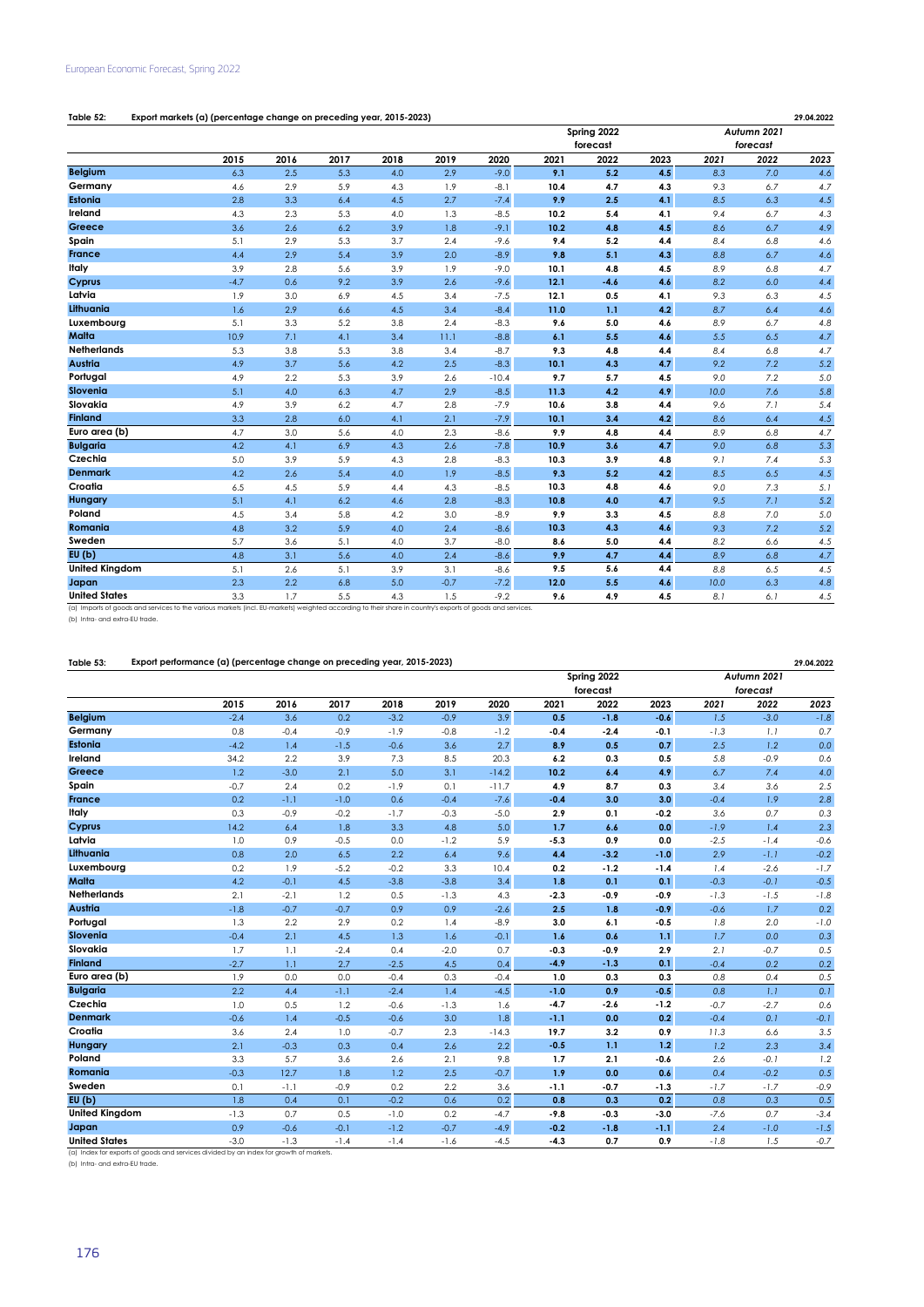| Table 54:                                                  | World GDP, volume (percentage change on preceding year, 2017-2023)<br>Spring 2022 |            |                |            |                  |             |            |            |                         |            |            |  |
|------------------------------------------------------------|-----------------------------------------------------------------------------------|------------|----------------|------------|------------------|-------------|------------|------------|-------------------------|------------|------------|--|
|                                                            |                                                                                   |            |                |            |                  |             | forecast   |            | Autumn 2021<br>forecast |            |            |  |
|                                                            | ( a )                                                                             | 2017       | 2018           | 2019       | 2020             | 2021        | 2022       | 2023       | 2021                    | 2022       | 2023       |  |
| <b>EU</b>                                                  | 14.9                                                                              | 2.8        | 2.1            | 1.8        | $-5.9$           | 5.4         | 2.7        | 2.3        | 5.0                     | 4.3        | 2.5        |  |
| Euro area                                                  | 12.0                                                                              | 2.6        | 1.8            | 1.6        | $-6.4$           | 5.4         | 2.7        | 2.3        | 5.0                     | 4.3        | 2.4        |  |
| <b>Belgium</b>                                             | 0.5                                                                               | 1.6        | 1.8            | 2.1        | $-5.7$           | 6.2         | 2.0        | 1.8        | 6.0                     | 2.6        | 1.9        |  |
| <b>Bulgaria</b>                                            | 0.1                                                                               | 2.8        | 2.7            | 4.0        | $-4.4$           | 4.2         | 2.1        | 3.1        | 3.8                     | 4.1        | 3.5        |  |
| Czechia                                                    | 0.3                                                                               | 5.2        | 3.2            | 3.0        | $-5.8$           | 3.3         | 1.9        | 2.7        | 3.0                     | 4.4        | 3.2        |  |
| Denmark                                                    | 0.3                                                                               | 2.8        | 2.0            | 2.1        | $-2.1$           | 4.7         | 2.6        | 1.8        | 4.3                     | 2.7        | 2.4        |  |
| Germany                                                    | 3.3                                                                               | 2.7        | 1.1            | 1.1        | $-4.6$           | 2.9         | 1.6        | 2.4        | 2.7                     | 4.6        | 1.7        |  |
| Estonia                                                    | 0.0                                                                               | 5.8        | 4.1            | 4.1        | $-3.0$           | 8.3         | 1.0        | 2.4        | 9.0                     | 3.7        | 3.5        |  |
| Ireland                                                    | 0.4                                                                               | 8.9        | 9.0            | 4.9        | 5.9              | 13.5        | 5.4        | 4.4        | 14.6                    | 5.1        | 4.1        |  |
| Greece                                                     | 0.2                                                                               | 1.1        | 1.7            | 1.8        | $-9.0$           | 8.3         | 3.5        | 3.1        | 7.1                     | 5.2        | 3.6        |  |
| Spain                                                      | 1.4                                                                               | 3.0        | 2.3            | 2.1        | $-10.8$          | 5.1         | 4.0        | 3.4        | 4.6                     | 5.5        | 4.4        |  |
| France                                                     | 2.3                                                                               | 2.3        | 1.9            | 1.8        | $-7.9$           | 7.0         | 3.1        | 1.8        | 6.5                     | 3.8        | 2.3        |  |
| Croatia                                                    | 0.1                                                                               | 3.4        | 2.9            | 3.5        | $-8.1$           | 10.2        | 3.4        | 3.0        | 8.1                     | 5.6        | 3.4        |  |
| Italy                                                      | 1.9                                                                               | 1.7        | 0.9            | 0.5        | $-9.0$           | 6.6         | 2.4        | 1.9        | 6.2                     | 4.3        | 2.3        |  |
| Cyprus                                                     | 0.0                                                                               | 5.9        | 5.7            | 5.3        | $-5.0$           | 5.5         | 2.3        | 3.5        | 5.4                     | 4.2        | 3.5        |  |
| Latvia                                                     | 0.0                                                                               | 3.3        | 4.0            | 2.5        | $-3.8$           | 4.5         | 2.0        | 2.9        | 4.7                     | 5.0        | 4.0        |  |
| Lithuania                                                  | 0.1                                                                               | 4.3        | 4.0            | 4.6        | $-0.1$           | 5.0         | 1.7        | 2.6        | 5.0                     | 3.6        | 3.4        |  |
| Luxembourg                                                 | 0.1                                                                               | 1.3        | 2.0            | 3.3        | $-1.8$           | 6.9         | 2.2        | 2.7        | 5.8                     | 3.7        | 2.7        |  |
| Hungary                                                    | 0.2                                                                               | 4.3        | 5.4            | 4.6        | $-4.5$           | 7.1         | 3.6        | 2.6        | 7.4                     | 5.4        | 3.2        |  |
| Malta                                                      | 0.0                                                                               | 11.1       | 6.0            | 5.9        | $-8.3$           | 9.4         | 4.2        | 4.0        | 5.0                     | 6.2        | 4.8        |  |
| <b>Netherlands</b>                                         | 0.8                                                                               | 2.9        | 2.4            | 2.0        | $-3.8$           | 5.0         | 3.3        | 1.6        | 4.0                     | 3.3        | 1.6        |  |
| Austria                                                    | 0.4                                                                               | 2.3        | 2.5            | 1.5        | -6.7             | 4.5         | 3.9        | 1.9        | 4.4                     | 4.9        | 1.9        |  |
| Poland                                                     | 1.0                                                                               | 4.8        | 5.4            | 4.7        | $-2.2$           | 5.9         | 3.7        | 3.0        | 4.9                     | 5.2        | 4.4        |  |
| Portugal                                                   | 0.3                                                                               | 3.5        | 2.8            | 2.7        | $-8.4$           | 4.9         | 5.8        | 2.7        | 4.5                     | 5.3        | 2.4        |  |
| Romania                                                    | 0.4                                                                               | 7.3        | 4.5            | 4.2        | $-3.7$           | 5.9         | 2.6        | 3.6        | 7.0                     | 5.1        | 5.2        |  |
| Slovenia                                                   | 0.1                                                                               | 4.8        | 4.4            | 3.3        | $-4.2$           | 8.1         | 3.7        | 3.1        | 6.4                     | 4.2        | 3.5        |  |
| Slovakia<br>Finland                                        | 0.1                                                                               | 3.0        | 3.8            | 2.6        | $-4.4$           | 3.0         | 2.3        | 3.6        | 3.8                     | 5.3        | 4.3        |  |
|                                                            | 0.2                                                                               | 3.2        | 1.1            | 1.2        | $-2.3$           | 3.5         | 1.6        | 1.7        | 3.4                     | 2.8        | 2.0        |  |
| Sweden<br><b>Candidate Countries</b>                       | 0.4<br>2.2                                                                        | 2.6<br>6.9 | 2.0<br>3.1     | 2.0<br>1.1 | $-2.9$<br>1.3    | 4.8<br>10.2 | 2.3<br>2.1 | 1.4<br>3.1 | 3.9<br>8.6              | 3.5<br>4.1 | 1.7<br>4.0 |  |
| - Albania                                                  | 0.0                                                                               | 3.8        | 4.0            | 2.1        | $-3.5$           | 8.4         | 2.7        | 3.1        | 6.9                     | 3.7        | 3.6        |  |
| <b>Montenegro</b>                                          | 0.0                                                                               | 4.7        | 5.1            | 4.1        | $-15.3$          | 12.4        | 3.8        | 3.4        | 10.7                    | 6.4        | 3.2        |  |
| North Macedonia                                            | 0.0                                                                               | 1.1        | 2.9            | 3.2        | $-4.5$           | 4.0         | 3.0        | 3.1        | 4.0                     | 3.9        | 3.7        |  |
| Serbia                                                     | 0.1                                                                               | 2.1        | 4.5            | 4.3        | $-0.9$           | 7.4         | 3.4        | 3.8        | 6.7                     | 4.3        | 4.3        |  |
| - Turkey                                                   | 2.0                                                                               | 7.5        | 3.0            | 0.9        | 1.8              | 11.0        | 2.0        | 3.0        | 9.0                     | 4.0        | 4.0        |  |
| <b>Potential Candidates</b>                                | 0.1                                                                               | 3.8        | 3.3            | 3.5        | $-4.7$           | 8.1         | 2.3        | 2.4        | 4.3                     | 2.8        | 2.6        |  |
| Iceland                                                    | 0.0                                                                               | 4.2        | 4.9            | 2.4        | $-7.1$           | 4.3         | 3.4        | 3.3        | 3.4                     | 4.3        | 3.1        |  |
| Norway                                                     | 0.3                                                                               | 2.3        | 1.1            | 0.7        | $-0.7$           | 3.9         | 3.4        | 2.6        | 3.1                     | 2.8        | 2.2        |  |
| <b>Switzerland</b>                                         | 0.5                                                                               | 1.6        | 2.9            | 1.2        | $-2.4$           | 3.7         | 2.2        | 2.0        | 3.0                     | 2.5        | 2.3        |  |
| Australia                                                  | 1.0                                                                               | 2.4        | 2.8            | 1.9        | $-2.2$           | 4.7         | 3.8        | 2.5        | 4.5                     | 3.0        | 2.5        |  |
| Canada                                                     | 1.4                                                                               | 3.5        | 3.2            | 1.9        | $-4.8$           | 4.6         | 3.8        | 2.5        | 4.8                     | 3.4        | 2.5        |  |
| Japan                                                      | 3.8                                                                               | 1.7        | 0.6            | $-0.2$     | $-4.5$           | 1.7         | 1.9        | 1.8        | 2.4                     | 2.3        | 1.1        |  |
| Korea                                                      | 1.7                                                                               | 3.2        | 2.9            | 2.2        | $-0.9$           | 4.0         | 2.6        | 2.4        | 4.3                     | 3.5        | 2.7        |  |
| <b>United Kingdom</b>                                      | 2.3                                                                               | 2.1        | 1.7            | 1.7        | $-9.3$           | 7.4         | 3.4        | 1.6        | 6.9                     | 4.8        | 1.7        |  |
| <b>United States</b>                                       | 15.7                                                                              | 2.3        | 2.9            | 2.3        | $-3.4$           | 5.7         | 2.9        | 2.3        | 5.8                     | 4.5        | 2.4        |  |
| <b>Advanced economies</b>                                  | 45.7                                                                              | 2.8        | 2.4            | 1.8        | $-4.3$           | 5.5         | 2.8        | 2.4        | 5.3                     | 4.1        | 2.5        |  |
| <b>Emerging and developing Asia</b>                        | 33.4                                                                              | 6.3        | 6.3            | 5.2        | $-1.2$           | 6.9         | 5.2        | 5.3        | 7.2                     | 5.8        | 5.3        |  |
| - China                                                    | 18.6                                                                              | 6.9        | 6.7            | 6.0        | 2.2              | 8.1         | 4.6        | 5.0        | 7.9                     | 5.3        | 5.3        |  |
| - India                                                    | 7.0                                                                               | 6.1        | 7.3            | 4.5        | $-6.6$           | 8.3         | 7.4        | 6.5        | 9.0                     | 7.8        | 6.0        |  |
| <b>Indonesia</b>                                           | 2.4                                                                               | 5.1        | 5.2            | 5.0        | $-2.1$           | 3.7         | 5.0        | 5.5        | 4.0                     | 5.0        | 5.5        |  |
| <b>Eastern Neighbourhood and Central Asia</b>              | 1.5                                                                               | 3.4        | 4.0            | 4.0        | $-2.6$           | 4.7         | $-8.2$     | 2.6        | 4.6                     | 3.8        | 3.5        |  |
| Russia                                                     | 3.1                                                                               | 1.8        | 2.8            | 2.0        | $-3.0$           | 4.7         | $-10.4$    | 1.5        | 3.9                     | 2.6        | 2.2        |  |
| Latin America                                              | 7.4                                                                               | 1.2        | 1.0            | $-0.3$     | $-7.2$           | 6.1         | 2.3        | 2.4        | 5.2                     | 2.5        | 2.3        |  |
| Argentina                                                  | 0.7                                                                               | $2.8\,$    | $-2.6$         | $-2.0$     | $-9.9$           | 10.3        | 3.0        | 2.3        | 7.2                     | 2.5        | 2.5        |  |
| <b>Brazil</b>                                              | 2.4                                                                               | 1.3        | 1.8            | 1.2        | $-3.9$           | 4.6         | 0.7        | 1.5        | 4.9                     | 2.1        | 2.3        |  |
| - Mexico                                                   | 1.8                                                                               | 2.1        | 2.2            | $-0.2$     | $-8.2$           | 4.8         | $2.2\,$    | 2.6        | 5.9                     | 2.5        | 2.4        |  |
| <b>MENA</b>                                                | 5.6                                                                               | 1.8        | 1.1            | 1.6        | $-3.2$           | 3,4         | 5.4        | 3.8        | 3.1                     | 3.5        | 2.9        |  |
| - Saudi Arabia                                             | 1.2                                                                               | $-0.7$     | 0.1            | $0.1$      | $-4.3$           | 2.7         | 9.0        | $6.0\,$    | 2.7                     | 3.7        | 2.3        |  |
| Sub-Saharan                                                | 3.3                                                                               | 2.4        | 2.5            | 2.5        | $-2.1$           | 4.3         | 3.6        | 3.7        | 3.1                     | 3.3        | 3.4        |  |
| - South Africa<br><b>Emerging and developing economies</b> | 0.6                                                                               | 1.2        | 1.5            | 0.1        | $-6.4$           | 4.9         | $2.0\,$    | 1.7        | 3.9                     | 2.2        | 1.8        |  |
| World                                                      | 54.1                                                                              | 4.4        | 4.5            | 3.6        | $-2.4$           | 6.1         | 3.6        | 4.5        | 6.0                     | 4.8        | 4.4        |  |
| <b>World excluding EU</b>                                  | 100.0<br>85.0                                                                     | 3.6<br>3.8 | $3.5\,$<br>3.7 | 2.8<br>3.0 | $-3.3$<br>$-2.8$ | 5.8<br>5.9  | 3.2<br>3.3 | 3.5<br>3.7 | 5.7<br>5.8              | 4.5<br>4.5 | 3.5<br>3.7 |  |
| World excluding euro area                                  | 87.9                                                                              | 3.8        | 3.8            | 3.0        | $-2.8$           | 5.9         | 3.3        | 3.7        | 5.8                     | 4.5        | 3.7        |  |
|                                                            |                                                                                   |            |                |            |                  |             |            |            |                         |            |            |  |

**World excluding euro area** (a) Relative weights in %, based on GDP (at constant prices and PPS) in 2021.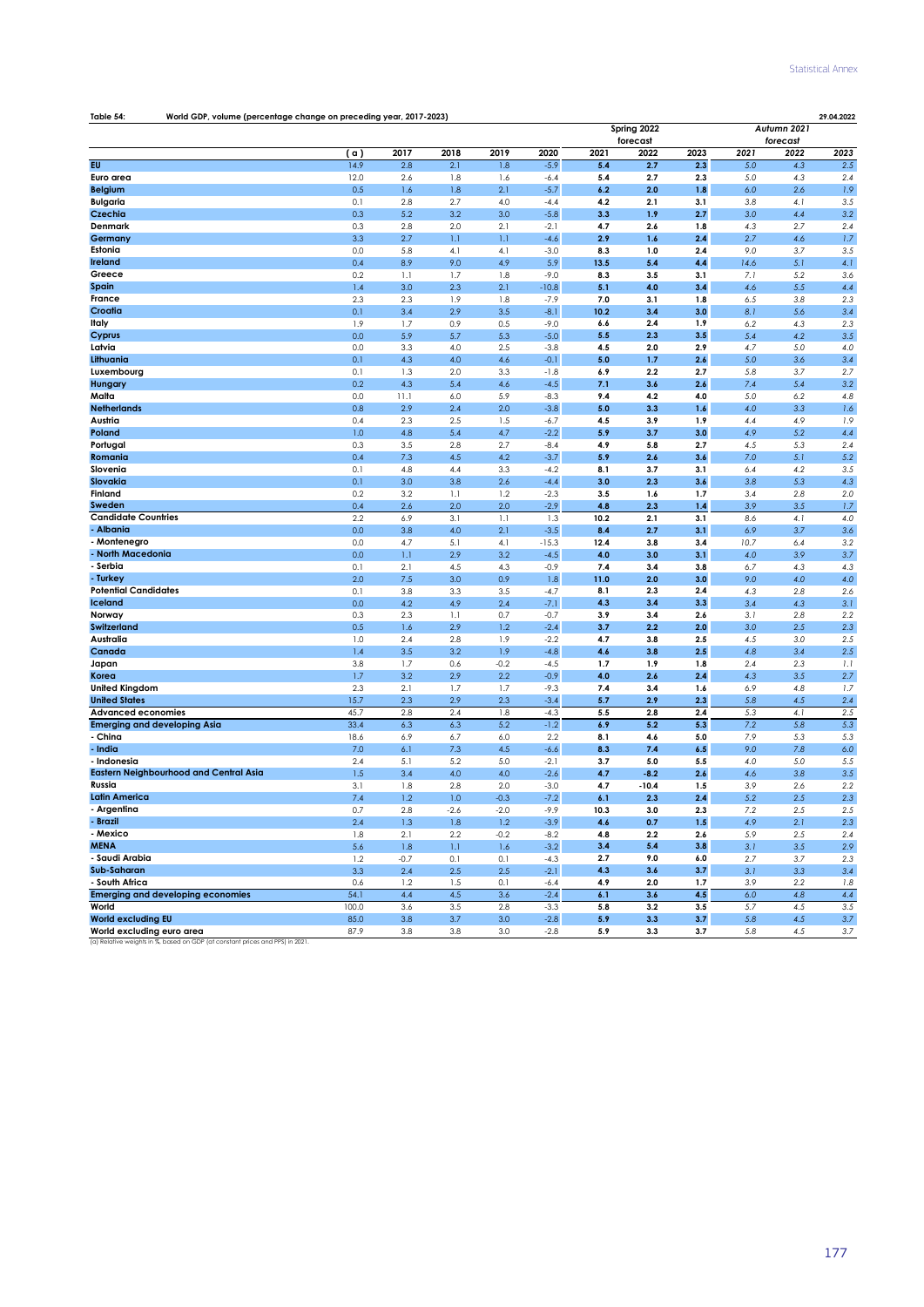## European Economic Forecast, Spring 2022

| Table 55:<br>World exports of goods and services, volume (percentage change on preceding year, 2017-2023) |       |         |        |        |         |        |             |      |      |             | 29.04.2022 |
|-----------------------------------------------------------------------------------------------------------|-------|---------|--------|--------|---------|--------|-------------|------|------|-------------|------------|
|                                                                                                           |       |         |        |        |         |        | Spring 2022 |      |      | Autumn 2021 |            |
|                                                                                                           |       |         |        |        |         |        | forecast    |      |      | forecast    |            |
|                                                                                                           | ( a ) | 2017    | 2018   | 2019   | 2020    | 2021   | 2022        | 2023 | 2021 | 2022        | 2023       |
| EU(b)                                                                                                     | 32.3  | 5.8     | 3.8    | 3.0    | $-8.4$  | 10.7   | 5.0         | 4.6  | 9.7  | 7.2         | 5.3        |
| Euro area (b)                                                                                             | 26.7  | 5.6     | 3.6    | 2.7    | $-9.1$  | 11.0   | 5.1         | 4.7  | 9.7  | 7.3         | 5.2        |
| <b>Candidate Countries</b>                                                                                | 1.3   | 11.9    | 8.7    | 4.9    | $-14.2$ | 24.5   | 7.1         | 7.4  | 18.5 | 10.4        | 9.5        |
| - Albania                                                                                                 | 0.0   | 13.2    | 4.0    | 2.7    | $-27.7$ | 46.6   | 4.8         | 5.4  | 26.2 | 9.5         | 5.2        |
| - Montenegro                                                                                              | 0.0   | 1.8     | 7.0    | 5.8    | $-46.2$ | 81.1   | 3.8         | 6.3  | 58.4 | 18.7        | 4.3        |
| - North Macedonia                                                                                         | 0.0   | 8.3     | 12.8   | 7.2    | $-10.9$ | 12.3   | 5.8         | 7.2  | 12.9 | 11.5        | 9.9        |
| - Serbia                                                                                                  | 0.1   | 8.2     | 7.5    | 7.6    | $-4.1$  | 19.3   | 8.6         | 8.5  | 14.5 | 9.8         | 8.5        |
| - Turkey                                                                                                  | 1.1   | 12.4    | 8.8    | 4.6    | $-14.8$ | 24.9   | 7.0         | 7.3  | 18.8 | 10.4        | 9.7        |
| <b>Iceland</b>                                                                                            | 0.0   | 5.1     | 1.7    | $-4.7$ | $-30.2$ | 12.3   | 14.3        | 7.9  | 10.2 | 15.9        | 7.9        |
| Norway                                                                                                    | 0.7   | 1.7     | $-1.2$ | 1.1    | $-1.2$  | 4.8    | 5.0         | 3.5  | 5.5  | 4.8         | 3.1        |
| <b>Switzerland</b>                                                                                        | 2.1   | $-0.3$  | 3.3    | $-0.8$ | $-6.0$  | 12.5   | 4.8         | 4.7  | 6.5  | 5.7         | 5.0        |
| Australia                                                                                                 | 1.2   | 3.4     | 5.1    | 3.4    | $-9.8$  | 8.0    | 5.3         | 4.7  | 8.0  | 5.7         | 4.7        |
| Canada                                                                                                    | 2.3   | 1.4     | 3.8    | 2.3    | $-9.7$  | 1.5    | 6.3         | 4.5  | 3.0  | 7.7         | 4.6        |
| Japan                                                                                                     | 3.4   | 6.6     | 3.8    | $-1.5$ | $-11.8$ | 11.7   | 3.6         | 3.4  | 12.6 | 5.2         | 3.2        |
| Korea                                                                                                     | 2.9   | 2.5     | 4.0    | 0.2    | $-1.8$  | 9.6    | 5.8         | 4.7  | 9.6  | 6.3         | 4.7        |
| <b>United Kingdom</b>                                                                                     | 3.2   | 5.7     | 2.8    | 3.4    | $-13.0$ | $-1.3$ | 5.3         | 1.2  | 0.5  | 7.3         | 1.0        |
| <b>United States</b>                                                                                      | 9.2   | 4.1     | 2.8    | $-0.1$ | $-13.6$ | 4.6    | 5.7         | 5.4  | 6.1  | 7.7         | 3.8        |
| <b>Advanced economies</b>                                                                                 | 65.9  | 5.1     | 3.7    | 1.6    | $-8.9$  | 9.1    | 5.2         | 4.5  | 8.6  | 6.9         | 4.7        |
| <b>Emerging and developing Asia</b>                                                                       | 20.2  | 8.9     | 4.6    | 0.0    | $-1.4$  | 16.9   | 3.3         | 4.2  | 11.6 | 3.6         | 4.1        |
| - China                                                                                                   | 13.2  | 7.9     | 4.0    | 0.4    | 2.1     | 18.2   | 2.1         | 3.1  | 13.6 | 2.3         | 3.3        |
| - India                                                                                                   | 2.4   | 10.1    | 4.8    | $-2.0$ | $-6.1$  | 20.1   | 4.9         | 6.0  | 6.9  | 4.9         | 4.5        |
| - Indonesia                                                                                               | 0.9   | 12.5    | 6.3    | $-7.4$ | $-3.9$  | 15.6   | 5.5         | 5.0  | 11.0 | 6.2         | 5.0        |
| <b>Easter Neighbourhood and Central Asia</b>                                                              | 1.0   | 7.0     | 5.1    | 4.4    | $-3.6$  | 16.0   | $-18.5$     | 3.4  | 9.5  | 3.9         | 4.4        |
| Russia                                                                                                    | 2.0   | 5.0     | 5.6    | 0.7    | $-4.1$  | 3.2    | $-16.1$     | 3.9  | 4.9  | 5.8         | 3.0        |
| <b>Latin America</b>                                                                                      | 4.7   | 3.9     | 3.5    | 0.6    | $-8.6$  | 6.9    | 5.2         | 5.4  | 8.4  | 5.0         | 3.6        |
| - Argentina                                                                                               | 0.3   | $-0.1$  | $-0.3$ | 12.2   | $-13.1$ | 9.0    | 5.1         | 4.1  | 6.7  | 7.6         | 4.9        |
| - Brazil                                                                                                  | 1.2   | 5.2     | 3.4    | $-1.7$ | $-1.4$  | 3.5    | 2.0         | 6.6  | 9.0  | 4.5         | 3.0        |
| - Mexico                                                                                                  | 1.8   | $4.2\,$ | 6.0    | 1.5    | $-7.3$  | 6.9    | 5.8         | 4.0  | 8.7  | 5.7         | 4.1        |
| <b>MENA</b>                                                                                               | 4.9   | 4.4     | 4.1    | $-2.3$ | $-13.0$ | 10.6   | 6.4         | 4.9  | 9.5  | 6.0         | 4.7        |
| - Saudi Arabia                                                                                            | 0.9   | $-0.4$  | 8.8    | $-3.4$ | $-13.4$ | 0.6    | 8.9         | 3.9  | 0.6  | 8.3         | 4.2        |
| <b>Sub-Saharan Africa</b>                                                                                 | 1.3   | 1.9     | 2.5    | 1.3    | $-9.7$  | 3.6    | 5.1         | 4.4  | 8.8  | 5.7         | 4.8        |
| - South Africa                                                                                            | 0.5   | $-0.3$  | 2.8    | $-3.4$ | $-12.0$ | 10.0   | 6.3         | 3.9  | 11.2 | 4.1         | 3.2        |
| <b>Emerging and developing economies</b>                                                                  | 34.1  | 6.8     | 4.3    | $-0.1$ | $-5.1$  | 13.3   | 2.3         | 4.5  | 10.3 | 4.4         | 4.1        |
| World                                                                                                     | 100.0 | 5.7     | 3.9    | 1.0    | $-7.6$  | 10.4   | 4.2         | 4.5  | 9.1  | 6.1         | 4.5        |
| <b>World excluding EU</b>                                                                                 | 67.7  | 5.6     | 3.9    | 0.1    | $-7.2$  | 10.3   | 3.8         | 4.5  | 8.9  | 5.6         | 4.1        |
| World excluding euro area                                                                                 | 73.3  | 5.7     | 4.0    | 0.4    | $-7.1$  | 10.2   | 3.9         | 4.5  | 8.9  | 5.6         | 4.2        |

(b) Intra- and extra-EU trade.

## **Table 56: Export shares in EU trade (goods only - 2019)**

|                    |      |                  |           |            |         |       | Other            |     |                    |        |             |         | Sub-    |
|--------------------|------|------------------|-----------|------------|---------|-------|------------------|-----|--------------------|--------|-------------|---------|---------|
|                    |      |                  | Candidate |            | United  |       | Advanced         |     |                    |        |             | Latin   | Saharan |
|                    | EU   | <b>Euro Area</b> | Countries | <b>USA</b> | Kingdom | Japan | <b>Economies</b> |     | China Rest of Asia | Russia | <b>MENA</b> | America | Africa  |
| EU                 | 59.8 | 47.3             | 1.7       | 7.8        | 5.6     | 1.3   | 13.6             | 4.6 | 2.0                | 1.6    | 3.4         | 2.2     | 1.2     |
| Euro area          | 57.8 | 46.0             | 1.6       | 8.4        | 5.8     | 1.4   | 14.2             | 5.0 | 2.1                | 1.5    | 3.6         | 2.4     | 1.3     |
| <b>Belgium</b>     | 68.0 | 60.3             | 1.2       | 5.7        | 7.2     | 0.9   | 12.1             | 2.0 | 2.7                | 0.8    | 2.6         | 1.5     | 2.2     |
| <b>Bulgaria</b>    | 66.0 | 48.0             | 10.9      | 2.4        | 2.2     | 0.4   | 5.2              | 3.6 | 1.6                | 1.8    | 3.9         | 0.8     | 1.2     |
| Czechia            | 79.0 | 64.6             | 1.6       | 2.6        | 3.9     | 0.6   | 7.5              | 2.0 | 0.7                | 2.0    | 1.6         | 1.0     | 0.6     |
| <b>Denmark</b>     | 53.6 | 37.2             | 1.2       | 10.4       | 6.5     | 2.2   | 17.5             | 5.3 | 2.1                | 1.0    | 2.7         | 2.6     | 0.9     |
| Germany            | 53.2 | 37.0             | 1.8       | 8.9        | 5.4     | 1.7   | 15.2             | 8.0 | 2.4                | 1.9    | 2.8         | 2.6     | 1.0     |
| Estonia            | 69.5 | 51.3             | 1.2       | 6.6        | 1.9     | 0.7   | 9.8              | 1.7 | 0.9                | 4.6    | 1.8         | 1.3     | 0.5     |
| Ireland            | 37.6 | 34.1             | 0.5       | 30.5       | 8.5     | 2.7   | 15.8             | 6.7 | 1.6                | 0.6    | 1.7         | 1.5     | 0.7     |
| Greece             | 53.1 | 39.5             | 10.9      | 4.4        | 3.5     | 1.1   | 7.6              | 2.8 | 1.8                | 0.7    | 13.2        | 1.8     | 1.3     |
| Spain              | 61.2 | 54.1             | 1.7       | 5.2        | 6.5     | 1.0   | 12.2             | 2.9 | 1.6                | 0.9    | 6.4         | 5.1     | 1.4     |
| France             | 51.4 | 44.9             | 1.3       | 9.1        | 6.1     | 1.8   | 16.3             | 5.4 | 2.9                | 1.3    | 5.8         | 2.4     | 1.9     |
| Croatia            | 74.3 | 61.3             | 8.8       | 3.5        | 1.5     | 0.5   | 4.7              | 1.0 | 1.8                | 1.1    | 2.7         | 0.5     | 0.4     |
| Italy              | 50.3 | 40.3             | 2.6       | 10.4       | 4.6     | 2.0   | 15.8             | 3.8 | 2.5                | 1.8    | 5.9         | 2.9     | 1.1     |
| Cyprus             | 49.8 | 36.8             | 0.5       | 2.4        | 7.2     | 0.0   | 14.2             | 1.7 | 11.1               | 0.7    | 13.5        | 2.6     | 2.5     |
| Latvia             | 64.9 | 48.2             | 1.3       | 3.5        | 5.4     | 0.5   | 10.1             | 1.4 | 1.2                | 8.8    | 1.8         | 0.9     | 1.6     |
| Lithuania          | 61.8 | 43.1             | 1.1       | 3.8        | 3.4     | 1.1   | 9.6              | 1.3 | 1.0                | 8.4    | 2.2         | 0.7     | 0.9     |
| Luxembourg         | 79.3 | 69.0             | 0.9       | 3.1        | 3.7     | 0.5   | 8.4              | 1.8 | 0.9                | 1.0    | 1.9         | 1.1     | 0.7     |
| <b>Hungary</b>     | 77.2 | 57.6             | 2.9       | 3.4        | 2.9     | 0.6   | 6.1              | 2.4 | 0.7                | 1.7    | 1.2         | 1.5     | 0.4     |
| Malta              | 49.3 | 42.8             | 1.6       | 4.1        | 2.0     | 5.0   | 16.4             | 6.0 | 3.8                | 0.4    | 8.0         | 2.0     | 3.3     |
| <b>Netherlands</b> | 69.3 | 59.3             | 0.9       | 4.8        | 7.8     | 0.6   | 14.2             | 2.3 | 1.3                | 0.9    | 2.1         | 1.7     | 1.6     |
| Austria            | 67.6 | 52.2             | 1.4       | 6.6        | 2.5     | 1.1   | 11.4             | 3.8 | 1.5                | 1.4    | 2.0         | 1.8     | 0.6     |
| Poland             | 75.0 | 58.1             | 1.4       | 3.1        | 5.3     | 0.4   | 9.3              | 1.5 | 0.9                | 2.6    | 1.7         | 0.9     | 0.6     |
| Portugal           | 66.7 | 61.3             | 1.3       | 5.7        | 5.8     | 0.4   | 10.3             | 2.6 | 0.6                | 0.6    | 3.8         | 2.8     | 5.0     |
| Romania            | 71.5 | 55.2             | 5.1       | 2.5        | 3.2     | 0.8   | 6.1              | 2.1 | 0.9                | 1.7    | 5.0         | 1.1     | 0.8     |
| Slovenia           | 76.5 | 51.1             | 4.8       | 2.0        | 1.4     | 0.3   | 7.4              | 1.4 | 0.9                | 2.4    | 2.0         | 0.7     | 0.3     |
| Slovakia           | 76.7 | 45.9             | 1.3       | 4.4        | 3.9     | 0.3   | 7.0              | 4.8 | 0.2                | 2.1    | 1.5         | 0.8     | 0.3     |
| <b>Finland</b>     | 55.4 | 39.2             | 1.3       | 7.9        | 3.7     | 2.4   | 12.4             | 6.3 | 2.5                | 5.0    | 2.4         | 2.5     | 1.2     |
| Sweden             | 54.9 | 42.1             | 1.1       | 7.7        | 4.8     | 1.7   | 19.1             | 5.7 | 2.0                | 1.4    | 2.8         | 2.2     | 1.0     |

**29.04.2022**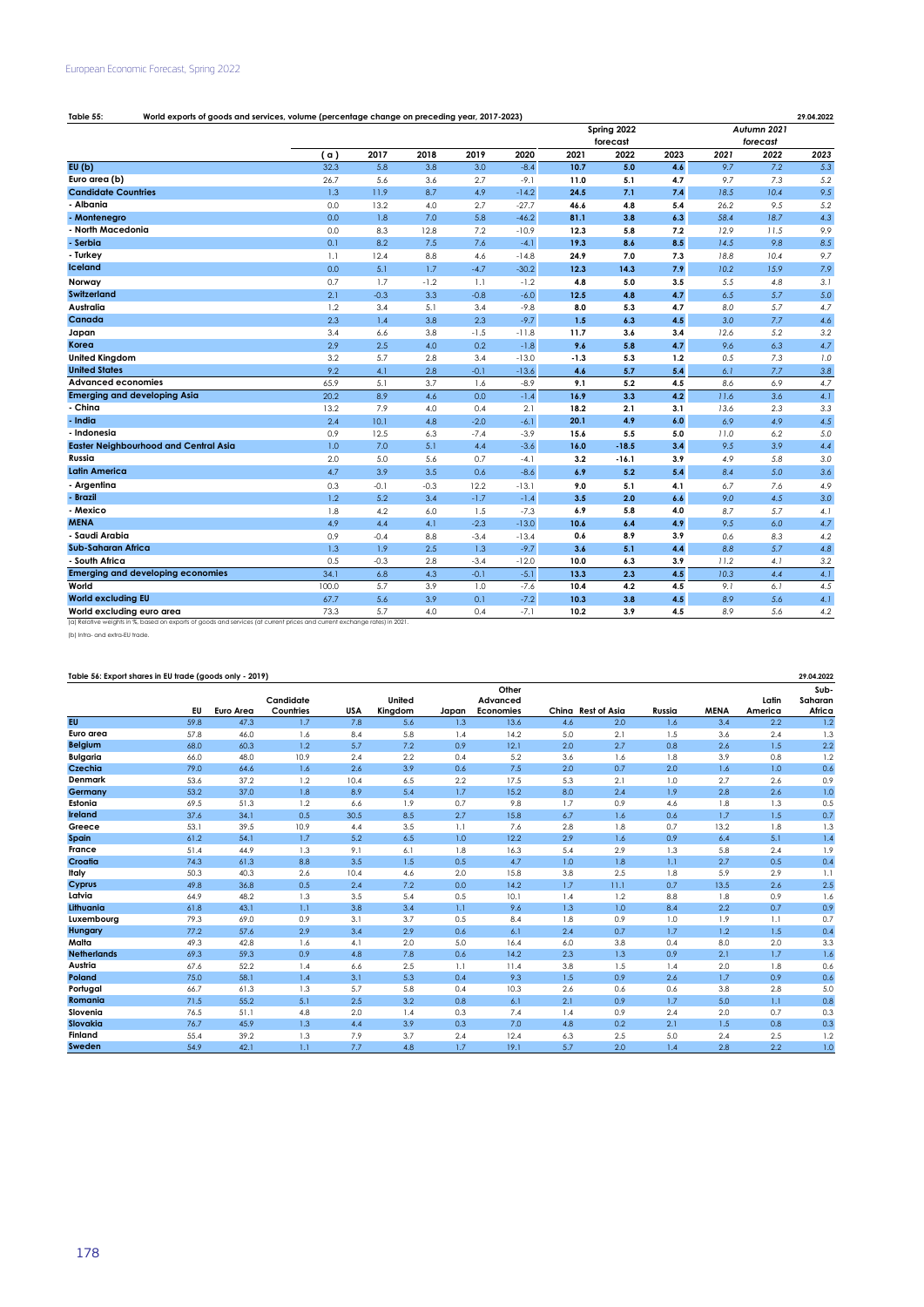| Table 57:                                    | World imports of goods and services, volume (percentage change on preceding year, 2017-2023) |        |        |         |         |      |             |      |             |          |      |  |
|----------------------------------------------|----------------------------------------------------------------------------------------------|--------|--------|---------|---------|------|-------------|------|-------------|----------|------|--|
|                                              |                                                                                              |        |        |         |         |      | Spring 2022 |      | Autumn 2021 |          |      |  |
|                                              |                                                                                              |        |        |         |         |      | forecast    |      |             | forecast |      |  |
|                                              | ( a )                                                                                        | 2017   | 2018   | 2019    | 2020    | 2021 | 2022        | 2023 | 2021        | 2022     | 2023 |  |
| EU(b)                                        | 30.9                                                                                         | 5.6    | 4.2    | 4.6     | $-8.2$  | 9.3  | 5.0         | 4.7  | 8.6         | 7.1      | 5.2  |  |
| Euro area (b)                                | 25.4                                                                                         | 5.2    | 3.8    | 4.7     | $-9.0$  | 8.8  | 5.1         | 4.8  | 8.2         | 7.2      | 5.1  |  |
| <b>Candidate Countries</b>                   | 1.4                                                                                          | 10.5   | $-4.0$ | $-3.0$  | 4.7     | 4.9  | 1.8         | 4.8  | 4.9         | 5.2      | 7.0  |  |
| - Albania                                    | 0.0                                                                                          | 8.4    | 2.4    | 2.3     | $-19.2$ | 31.6 | 2.9         | 3.2  | 15.0        | 6.4      | 3.3  |  |
| - Montenegro                                 | 0.0                                                                                          | 8.4    | 9.2    | 2.7     | $-20.1$ | 13.7 | 1,4         | 4.8  | 14.5        | 5.0      | 3.7  |  |
| - North Macedonia                            | 0.0                                                                                          | 5.3    | 10.7   | 8.9     | $-10.9$ | 13.9 | 4.6         | 6.0  | 12.0        | 10.6     | 8.9  |  |
| - Serbia                                     | 0.2                                                                                          | 11.1   | 10.8   | 10.7    | $-3.6$  | 19.3 | 8.1         | 7.3  | 14.1        | 8.9      | 7.6  |  |
| - Turkey                                     | 1.1                                                                                          | 10.6   | $-6.2$ | $-5.4$  | 7.6     | 2.0  | 0.9         | 4.5  | 3.1         | 4.5      | 7.0  |  |
| Iceland                                      | 0.0                                                                                          | 11.8   | 0.9    | $-8.5$  | $-21.6$ | 20.3 | 12.6        | 7.5  | 8.6         | 12.1     | 7.2  |  |
| Norway                                       | 0.5                                                                                          | 1.9    | 1.4    | 5.1     | $-11.9$ | 2.0  | 8.5         | 4.1  | 5.1         | 5.1      | 2.9  |  |
| Switzerland                                  | 1.7                                                                                          | $-0.9$ | 0.7    | $-0.2$  | $-4.5$  | 5.3  | 5.6         | 5.1  | 5.3         | 5.0      | 4.0  |  |
| Australia                                    | 1.0                                                                                          | 7.8    | 4.3    | $-1.5$  | $-13.0$ | 4.9  | 8.9         | 5.8  | 4.9         | 8.9      | 5.8  |  |
| Canada                                       | 2.3                                                                                          | 4.6    | 3.3    | 0.4     | $-10.8$ | 6.4  | 7.1         | 4.6  | 7.5         | 7.4      | 4.6  |  |
| Japan                                        | 3.6                                                                                          | 3.3    | 3.8    | 1.0     | $-7.2$  | 5.2  | 2.3         | 2.7  | 8.4         | 4.8      | 2.4  |  |
| Korea                                        | 2.7                                                                                          | 8.9    | 1.7    | $-1.9$  | $-3.3$  | 8.7  | 4.5         | 3.4  | 8.6         | 4.5      | 3.4  |  |
| <b>United Kingdom</b>                        | 3.5                                                                                          | 2.9    | 3.1    | 2.9     | $-15.8$ | 3.8  | 5.8         | 2.3  | 1.2         | 8.9      | 2.2  |  |
| <b>United States</b>                         | 13.1                                                                                         | 4.4    | 4.1    | 1.2     | $-8.9$  | 14.0 | 8.7         | 2.7  | 14.3        | 7.8      | 3.5  |  |
| <b>Advanced economies</b>                    | 67.5                                                                                         | 5.1    | 3.7    | 2.1     | $-8.1$  | 9.4  | 5.7         | 4.0  | 9.1         | 6.9      | 4.4  |  |
| <b>Emerging and developing Asia</b>          | 19.3                                                                                         | 9.2    | 7.1    | $-3.3$  | $-5.4$  | 14.8 | 4.9         | 5.9  | 9.9         | 5.8      | 6.3  |  |
| - China                                      | 11.8                                                                                         | 7.3    | 7.3    | $-3.7$  | $-1.0$  | 11.0 | 3.6         | 5.8  | 9.1         | 5.3      | 6.3  |  |
| - India                                      | 2.8                                                                                          | 13.3   | 4.0    | $-4.0$  | $-13.8$ | 33.8 | 5.3         | 6.0  | 13.2        | 5.2      | 6.0  |  |
| - Indonesia                                  | 0.8                                                                                          | 10.8   | 14.6   | $-9.5$  | $-14.8$ | 12.4 | 11.2        | 5.0  | 10.7        | 11.2     | 5.0  |  |
| <b>Easter Neighbourhood and Central Asia</b> | 1.0                                                                                          | 7.1    | 7.5    | 8.3     | $-13.5$ | 14.2 | $-14.3$     | 2.8  | 9.8         | 5.5      | 4.9  |  |
| Russia                                       | 1.5                                                                                          | 17.3   | 2.7    | 3.4     | $-12.1$ | 16.7 | $-25.8$     | 5.4  | 7.3         | 4.4      | 4.0  |  |
| <b>Latin America</b>                         | 4.9                                                                                          | 5.3    | 4.5    | $-1.2$  | $-12.3$ | 15.2 | 3.0         | 3.7  | 10.8        | 4.9      | 4.2  |  |
| - Argentina                                  | 0.3                                                                                          | 14.2   | $-5.6$ | $-21.1$ | $-10.7$ | 21.5 | 5.7         | 4.3  | 17.1        | 5.9      | 5.4  |  |
| - Brazil                                     | 1.1                                                                                          | 9.9    | 7.5    | 4.6     | $-8.6$  | 16.1 | $-0.7$      | 3.1  | 10.9        | 5.4      | 4.0  |  |
| - Mexico                                     | 1.9                                                                                          | 6.4    | 6.4    | $-0.7$  | $-13.7$ | 13.7 | 5.0         | 4.6  | 13.1        | 5.0      | 4.4  |  |
| <b>MENA</b>                                  | 4.4                                                                                          | 2.9    | 0.8    | $-1.9$  | $-15.5$ | 5.3  | 7.8         | 4.8  | 4.7         | 5.4      | 4.0  |  |
| - Saudi Arabia                               | 0.8                                                                                          | $-0.3$ | 2.2    | 2.9     | $-16.1$ | 6.8  | 15.2        | 7.3  | 6.7         | 8.3      | 5.1  |  |
| <b>Sub-Saharan Africa</b>                    | 1.4                                                                                          | 0.8    | 6.3    | 7.6     | $-13.2$ | 0.0  | 8.4         | 4.4  | 6.8         | 3.6      | 3.4  |  |
| - South Africa                               | 0.4                                                                                          | 1.5    | 3.2    | 0.5     | $-17.4$ | 9.5  | 12.8        | 4.7  | 13.0        | 4.6      | 4.0  |  |
| <b>Emerging and developing economies</b>     | 32.5                                                                                         | 7.2    | 5.3    | $-1.6$  | $-9.1$  | 12.7 | 3.2         | 5.3  | 8.9         | 5.4      | 5.4  |  |
| World                                        | 100.0                                                                                        | 5.8    | 4.2    | 0.9     | $-8.4$  | 10.4 | 4.9         | 4.4  | 9.1         | 6.4      | 4.7  |  |
| <b>World excluding EU</b>                    | 69.1                                                                                         | 5.9    | 4.3    | $-0.6$  | $-8.5$  | 10.9 | 4.9         | 4.3  | 9.3         | 6.1      | 4.5  |  |
| World excluding euro area                    | 74.6                                                                                         | 6.0    | 4.4    | $-0.3$  | $-8.3$  | 11.0 | 4.8         | 4.3  | 9.4         | 6.1      | 4.6  |  |

**World excluding euro area** (a) Relative weights in %, based on imports of goods and services (at current prices and current exchange rates) in 2021.

(b) Intra- and extra-EU trade.

## **Table 58: Import shares in EU trade (goods only - 2019)**

| Table 58: Import shares in EU trade (goods only - 2019) |      |                  | Candidate |            | United  |       | Other<br>Advanced |      |                    |        |             | Latin   | 29.04.2022<br>Sub-<br>Saharan |
|---------------------------------------------------------|------|------------------|-----------|------------|---------|-------|-------------------|------|--------------------|--------|-------------|---------|-------------------------------|
|                                                         | EU   | <b>Euro Area</b> | Countries | <b>USA</b> | Kingdom | Japan | <b>Economies</b>  |      | China Rest of Asia | Russia | <b>MENA</b> | America | Africa                        |
| $\overline{EU}$                                         | 61.6 | 49.4             | 1.8       | 4.8        | 3.9     | 1.3   | 10.4              | 7.1  | 3.3                | 3.1    | 2.5         | 1.8     | 1.2                           |
| Euro area                                               | 59.7 | 48.1             | 1.7       | 5.4        | 4.2     | 1.4   | 10.9              | 7.1  | 3.5                | 2.9    | 2.9         | 2.0     | 1.4                           |
| <b>Belgium</b>                                          | 61.0 | 54.9             | 1.2       | 8.1        | 4.3     | 2.4   | 10.5              | 4.5  | 3.6                | 1.9    | 2.3         | 2.4     | 1.9                           |
| <b>Bulgaria</b>                                         | 62.2 | 44.1             | 9.6       | 1.1        | 1.3     | 0.4   | 4.2               | 4.3  | 1.7                | 8.6    | 2.8         | 1.2     | 0.3                           |
| Czechia                                                 | 75.2 | 59.4             | 1.1       | 1.8        | 1.9     | 1.0   | 6.3               | 8.5  | 1.6                | 2.3    | 0.3         | 0.3     | 0.2                           |
| <b>Denmark</b>                                          | 67.6 | 48.3             | 1.1       | 3.3        | 3.6     | 0.5   | 11.6              | 7.0  | 3.2                | 2.4    | 0.7         | 1.8     | 0.5                           |
| Germany                                                 | 63.6 | 45.3             | 1.8       | 4.9        | 3.7     | 1.6   | 11.7              | 6.8  | 3.3                | 2.4    | 0.9         | 1.5     | 1.0                           |
| Estonia                                                 | 72.8 | 54.0             | 0.6       | 1.6        | 1.9     | 0.7   | 5.0               | 4.3  | 1.4                | 10.4   | 0.2         | 0.3     | 0.8                           |
| Ireland                                                 | 38.6 | 34.4             | 0.7       | 13.2       | 32.1    | 0.9   | 37.4              | 3.9  | 2.2                | 0.5    | 0.4         | 1.6     | 0.6                           |
| Greece                                                  | 50.1 | 40.0             | 4.4       | 2.2        | 2.1     | 0.6   | 6.5               | 9.6  | 2.0                | 6.6    | 12.7        | 1.1     | 0.6                           |
| Spain                                                   | 55.7 | 48.8             | 2.4       | 4.1        | 3.8     | 1.0   | 8.5               | 7.4  | 4.1                | 0.9    | 7.2         | 4.7     | 2.9                           |
| <b>France</b>                                           | 64.9 | 57.7             | 1.3       | 5.5        | 4.4     | 1.0   | 10.6              | 5.3  | 2.8                | 1.2    | 4.1         | 1.1     | 1.4                           |
| Croatia                                                 | 77.9 | 60.2             | 4.2       | 1.6        | 1.0     | 0.2   | 3.2               | 3.9  | 1.0                | 3.1    | 2.0         | 0.5     | 0.3                           |
| Italy                                                   | 57.1 | 47.5             | 2.8       | 4.5        | 2.6     | 1.0   | 8.2               | 7.2  | 3.6                | 3.1    | 6.1         | 2.1     | 1.4                           |
| Cyprus                                                  | 63.6 | 57.6             | 0.7       | 1.8        | 6.1     | 1.2   | 13.0              | 5.3  | 4.6                | 4.2    | 1.3         | 2.1     | 0.6                           |
| Latvia                                                  | 65.3 | 50.2             | 0.7       | 1.7        | 2.4     | 0.2   | 6.9               | 3.9  | 1.9                | 14.8   | 0.1         | 0.9     | 0.1                           |
| Lithuania                                               | 65.9 | 45.3             | 0.8       | 2.1        | 2.4     | 0.2   | 6.2               | 4.0  | 0.8                | 12.6   | 0.7         | 0.5     | 0.2                           |
| Luxembourg                                              | 81.2 | 77.5             | 0.2       | 5.2        | 1.2     | 2.0   | 3.5               | 6.3  | 0.6                | 0.1    | 0.2         | 0.3     | 0.3                           |
| Hungary                                                 | 73.3 | 56.8             | 2.3       | 1.7        | 1.6     | 1.4   | 6.5               | 6.3  | 2.1                | 3.8    | 0.5         | 0.4     | 0.1                           |
| Malta                                                   | 38.0 | 34.4             | 4.9       | 1.1        | 13.1    | 0.8   | 23.6              | 5.8  | 2.8                | 15.0   | 4.7         | 2.3     | 0.5                           |
| <b>Netherlands</b>                                      | 41.6 | 35.3             | 1.0       | 8.0        | 4.9     | 1.9   | 13.4              | 13.7 | 5.8                | 5.4    | 2.5         | 3.6     | 2.2                           |
| Austria                                                 | 78.6 | 64.9             | 1.2       | 3.1        | 1.6     | 0.7   | 6.9               | 2.6  | 2.8                | 1.6    | 0.9         | 0.3     | 0.1                           |
| Poland                                                  | 67.4 | 56.7             | 1.4       | 2.2        | 2.5     | 0.9   | 6.9               | 8.7  | 2.3                | 5.2    | 1.3         | 1.0     | 0.4                           |
| Portugal                                                | 73.3 | 68.4             | 1.3       | 1.9        | 2.5     | 0.5   | 5.8               | 4.3  | 2.1                | 1.1    | 3.0         | 2.2     | 3.3                           |
| Romania                                                 | 73.1 | 52.9             | 5.7       | 1.0        | 1.8     | 0.4   | 4.1               | 5.0  | 1.3                | 3.5    | 1.0         | 0.6     | 0.2                           |
| Slovenia                                                | 64.3 | 49.3             | 8.1       | 0.9        | 1.0     | 0.4   | 13.2              | 6.7  | 2.3                | 1.4    | 1.2         | 1.1     | 0.3                           |
| Slovakia                                                | 80.0 | 44.1             | 1.2       | 0.5        | 1.7     | 0.2   | 6.5               | 3.5  | 2.0                | 4.4    | 0.4         | 0.2     | 0.1                           |
| <b>Finland</b>                                          | 68.5 | 44.1             | 0.6       | 2.3        | 2.4     | 0.6   | 7.1               | 3.8  | 1.3                | 13.6   | 0.2         | 1.4     | 0.4                           |
| Sweden                                                  | 68.5 | 53.2             | 1.0       | 2.9        | 4.4     | 0.9   | 14.3              | 5.8  | 2.5                | 2.1    | 0.4         | 0.9     | 0.5                           |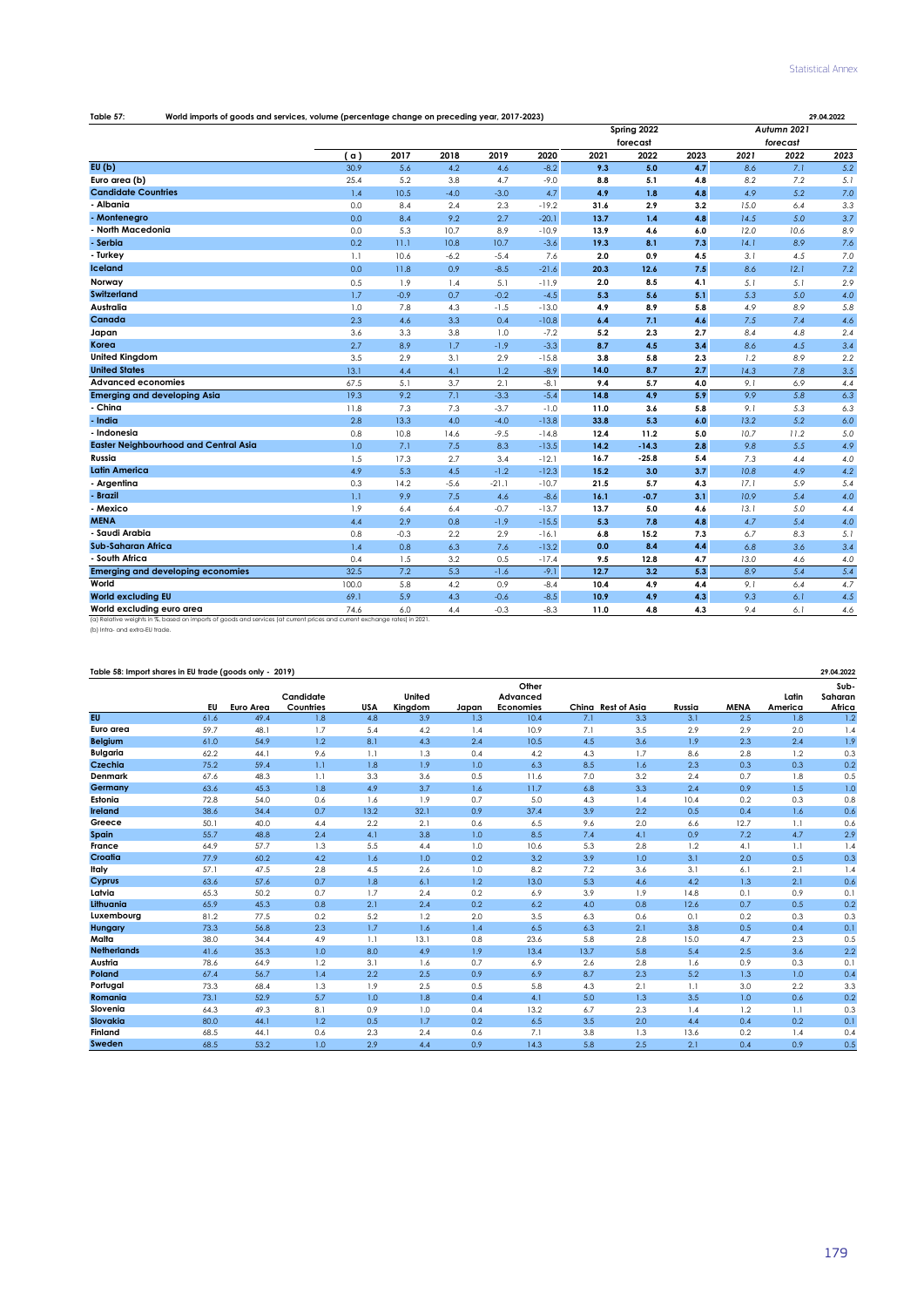## **Table 59: 29.04.2022 World merchandise trade balances (fob-fob, in billions of US dollar, 2016-2023)**

|                                                  |          |          |          |          |          |           | Spring 2022 |           | Autumn 2021 |           |           |  |
|--------------------------------------------------|----------|----------|----------|----------|----------|-----------|-------------|-----------|-------------|-----------|-----------|--|
|                                                  |          |          |          |          |          |           | forecast    |           | forecast    |           |           |  |
|                                                  | 2016     | 2017     | 2018     | 2019     | 2020     | 2021      | 2022        | 2023      | 2021        | 2022      | 2023      |  |
| <b>EU</b>                                        | 483.4    | 463.3    | 389.8    | 407.4    | 475.6    | 397.4     | 154.4       | 251.8     | 447.7       | 412.0     | 451.9     |  |
| EU, adjusted <sup>1</sup>                        | 322.3    | 289.4    | 207.6    | 252.5    | 291.0    | 205.1     | 129.9       | 216.0     | 318.0       | 307.4     | 337.2     |  |
| Euro area                                        | 459.7    | 446.5    | 396.4    | 395.1    | 439.7    | 399.5     | 194.2       | 288.4     | 434.4       | 416.1     | 455.4     |  |
| Euro area, adjusted'                             | 327.5    | 306.8    | 240.2    | 275.4    | 298.6    | 245.4     | 163.3       | 247.4     | 308.6       | 310.4     | 339.7     |  |
| <b>Candidate Countries</b>                       | $-56.4$  | $-77.2$  | $-56.3$  | $-37.1$  | $-58.3$  | $-40.9$   | $-58.9$     | $-73.0$   | $-56.9$     | $-64.9$   | $-76.9$   |  |
| <b>Albania</b>                                   | $-2.9$   | $-3.2$   | $-3.4$   | $-3.5$   | $-3.4$   | $-4.5$    | $-4.7$      | $-5.0$    | $-3.9$      | $-4.0$    | $-4.2$    |  |
| - Montenegro                                     | $-1.8$   | $-2.1$   | $-2.4$   | $-2.3$   | $-1.9$   | $-2.3$    | $-2.3$      | $-2.5$    | $-2.3$      | $-2.2$    | $-2.3$    |  |
| - North Macedonia                                | $-2.0$   | $-2.0$   | $-2.1$   | $-2.2$   | $-2.1$   | $-2.8$    | $-2.9$      | $-3.0$    | $-2.3$      | $-2.4$    | $-2.4$    |  |
| - Serbia                                         | $-3.5$   | $-4.5$   | $-6.0$   | $-6.3$   | $-5.9$   | $-7.0$    | $-8.4$      | $-9.0$    | $-6.8$      | $-7.3$    | $-7.8$    |  |
| - Turkey                                         | $-46.2$  | $-65.4$  | $-42.4$  | $-22.8$  | $-45.0$  | $-24.3$   | $-40.6$     | $-53.4$   | $-41.6$     | $-49.2$   | $-60.1$   |  |
| <b>Iceland</b>                                   | $-0.8$   | $-1.5$   | $-1.5$   | $-1.0$   | $-0.7$   | $-1.3$    | $-1.5$      | $-1.9$    | $-0.7$      | $-0.7$    | $-1.0$    |  |
| Norway                                           | 11.7     | 20.4     | 30.7     | 12.8     | $-3.2$   | 56.5      | 72.4        | 80.9      | $-0.1$      | 1.3       | 2.0       |  |
| <b>Switzerland</b>                               | 61.2     | 63.9     | 71.6     | 70.6     | 61.4     | 110.2     | 113.5       | 117.2     | 69.0        | 69.5      | 75.5      |  |
| Australia                                        | $-5.8$   | 10.5     | 20.8     | 48.1     | 40.5     | 47.1      | 42.0        | 39.3      | 46.8        | 36.2      | 33.1      |  |
| Canada                                           | $-19.2$  | $-19.1$  | $-16.8$  | $-13.9$  | $-29.7$  | 4.1       | 19.7        | 20.5      | 11.8        | 20.2      | 21.1      |  |
| Japan                                            | 50.8     | 43.8     | 10.2     | 1.4      | 28.2     | 16.2      | $-23.2$     | $-19.9$   | 17.8        | 20.5      | 22.5      |  |
| Korea                                            | 116.5    | 113.6    | 110.1    | 79.8     | 80.6     | 76.2      | 62.8        | 53.5      | 104.6       | 109.8     | 120.5     |  |
| <b>United Kingdom</b>                            | $-188.0$ | $-181.0$ | $-189.9$ | $-176.3$ | $-166.0$ | $-214.7$  | $-279.7$    | $-295.1$  | $-195.3$    | $-216.5$  | $-230.8$  |  |
| <b>United States</b>                             | $-771.1$ | $-823.2$ | $-889.8$ | $-876.2$ | $-892.6$ | $-1109.4$ | $-1327.3$   | $-1313.9$ | $-1114.9$   | $-1218.0$ | $-1273.4$ |  |
| <b>Advanced economies</b>                        | $-175.4$ | $-228.8$ | $-385.6$ | $-346.3$ | $-288.8$ | $-463.8$  | $-1043.1$   | $-955.9$  | $-507.1$    | $-657.9$  | $-680.9$  |  |
| <b>Emerging and developing Asia</b>              | 423.7    | 367.5    | 199.2    | 259.9    | 512.6    | 463.5     | 314.7       | 371.8     | 526.1       | 460.5     | 436.2     |  |
| - China                                          | 488.9    | 475.9    | 380.1    | 393.0    | 515.0    | 568.5     | 498.5       | 503.7     | 584.3       | 541.3     | 525.3     |  |
| - India                                          | $-107.5$ | $-148.1$ | $-186.7$ | $-157.7$ | $-95.4$  | $-179.3$  | $-255.0$    | $-216.4$  | $-145.6$    | $-161.0$  | $-174.8$  |  |
| - Indonesia                                      | 15.3     | 18.8     | $-0.2$   | 3.5      | 28.3     | 43.8      | 47.6        | 55.3      | 30.8        | 23.2      | 28.4      |  |
| <b>Eastern Neighbourhood and Central Asia</b>    | $-7.2$   | $-0.1$   | 6.6      | $-5.0$   | $-9.0$   | 9.4       | 12.1        | 12.7      | 6.8         | 1.0       | $-1.9$    |  |
| Russia                                           | 90.2     | 114.7    | 195.9    | 165.4    | 90.5     | 176.0     | 286.9       | 254.6     | 139.3       | 159.7     | 164.9     |  |
| <b>Latin America</b>                             | 8.2      | 34.3     | 10.4     | 7.3      | 72.5     | 27.0      | 43.7        | 66.0      | 83.2        | 84.8      | 82.3      |  |
| - Argentina                                      | 4.4      | $-5.4$   | $-0.7$   | 18.2     | 14.6     | 16.8      | 18.0        | 19.0      | 14.2        | 16.1      | 17.1      |  |
| - Brazil                                         | 44.5     | 57.3     | 43.4     | 26.5     | 32.4     | 36.2      | 43.5        | 56.3      | 37.8        | 38.7      | 38.4      |  |
| - Mexico                                         | $-13.1$  | $-11.0$  | $-13.8$  | 5.2      | 34.0     | 8.9       | 6.7         | 4.0       | 21.1        | 20.2      | 20.0      |  |
| <b>MENA</b>                                      | 90.2     | 198.4    | 354.9    | 249.9    | 88.9     | 225.4     | 324.0       | 308.6     | 248.9       | 263.5     | 270.4     |  |
| - Saudi Arabia                                   | 55.8     | 98.5     | 168.7    | 121.3    | 47.9     | 85.9      | 114.7       | 98.6      | 85.9        | 98.3      | 102.2     |  |
| <b>Sub-Saharan Africa</b>                        | $-13.7$  | 16.4     | 28.3     | 2.8      | $-5.5$   | 7.9       | 10.2        | 8.0       | 7.6         | $-2.4$    | $-1.6$    |  |
| - South Africa                                   | 1.9      | 4.4      | 1.7      | 2.6      | 17.8     | 28.5      | 25.8        | 22.3      | 28.2        | 16.7      | 15.7      |  |
| <b>Emerging and developing economies</b>         | 591.3    | 731.3    | 795.3    | 680.2    | 750.0    | 909.2     | 991.6       | 1021.8    | 1011.8      | 967.0     | 950.2     |  |
| World                                            | 415.9    | 502.5    | 409.7    | 333.9    | 461.3    | 445.4     | $-51.5$     | 65.9      | 504.7       | 309.2     | 269.3     |  |
| <b>World excluding EU</b>                        | $-67.5$  | 39.2     | 19.8     | $-73.5$  | $-14.3$  | 48.0      | $-206.0$    | $-185.9$  | 57.1        | $-102.9$  | $-182.6$  |  |
| World excluding euro area                        | $-43.8$  | 56.0     | 13.3     | $-61.2$  | 21.6     | 45.9      | $-245.7$    | $-222.5$  | 70.3        | $-106.9$  | $-186.1$  |  |
| <sup>1</sup> See note 8 on concepts and sources. |          |          |          |          |          |           |             |           |             |           |           |  |